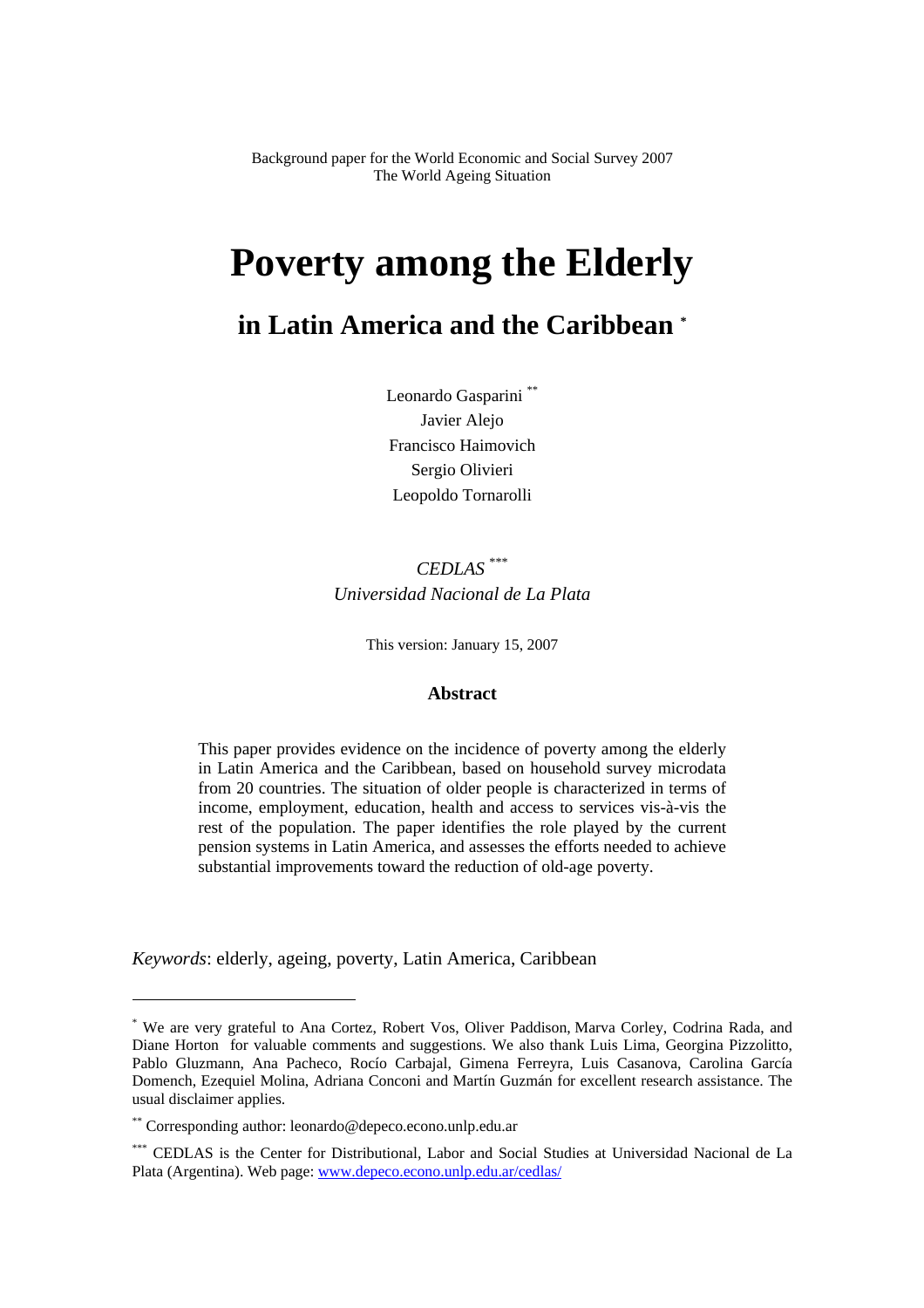## **1. Introduction**

Poverty has a relevant age dimension. Both needs and income potential change over the life cycle, modifying the probability of falling into poverty. This paper is focused on the situation of the elderly relative to the rest of the population. In developed countries the combination of strong social security systems, well-developed capital markets, and small households contribute to higher living standards for the elderly, relative to the rest of the population. These conditions are not replicated in many developing countries, where pensions systems are weak and mostly favor the non-poor, the long-term formal credit market is almost inexistent, and the elderly usually live in large extended households sharing the budget with a large number of children.

Identifying the extent to which older persons are affected by poverty vis-à-vis the rest of the population is essential to include the age dimension into social policy discussions. Unfortunately, the task of measuring relative poverty across age groups is plagued by methodological problems and data limitations. Moreover, these limitations do not bias the results in only one direction: old age poverty may be higher or lower than what the statistics show.

This paper is aimed at assessing the situation of the elderly in terms of income poverty and other dimensions of well-being in Latin America and the Caribbean (LAC). The evidence is drawn from a large database of household surveys from 20 LAC countries. To our knowledge this is the first large-scale study that focuses on the poverty situation of the elderly in Latin America based on a large comparable set of household surveys.

The rest of the paper is organized as follows. We start in section 2 by characterizing the age structure of the population, and the household arrangements where older people live. In addition we discuss the ageing process experienced by the region, and the forecasts for the demographic structure of the LAC population. In section 3 we first discuss poverty measurement issues, and then assess the incidence of poverty among older persons in Latin America and the Caribbean under alternative proxies for individual living standards. We compare our results to those found in other developing regions of the world. While in section 3 we deal with income poverty, in section 4 we enrich the analysis by including other dimensions of individual well-being: education, health, access to the labor market and to basic infrastructure (water, sanitation, housing, electricity). The role of the social security system is crucial in understanding old age poverty. In section 5 we examine pension systems in Latin America and assess the observed and potential effectiveness of pensions to reduce poverty. In section 6 we carry out a set of microsimulation exercises in order to analyze the possible patterns toward meeting the target of halving poverty for the elderly. In particular, we compute isopoverty curves that show combinations of neutral growth and redistributive policies toward the elderly capable of attaining the goal of halving old age poverty by year 2015. In section 7 we take the ageing process as giving and carry out some simple microsimulations to estimate its impact on national and old age poverty. Section 8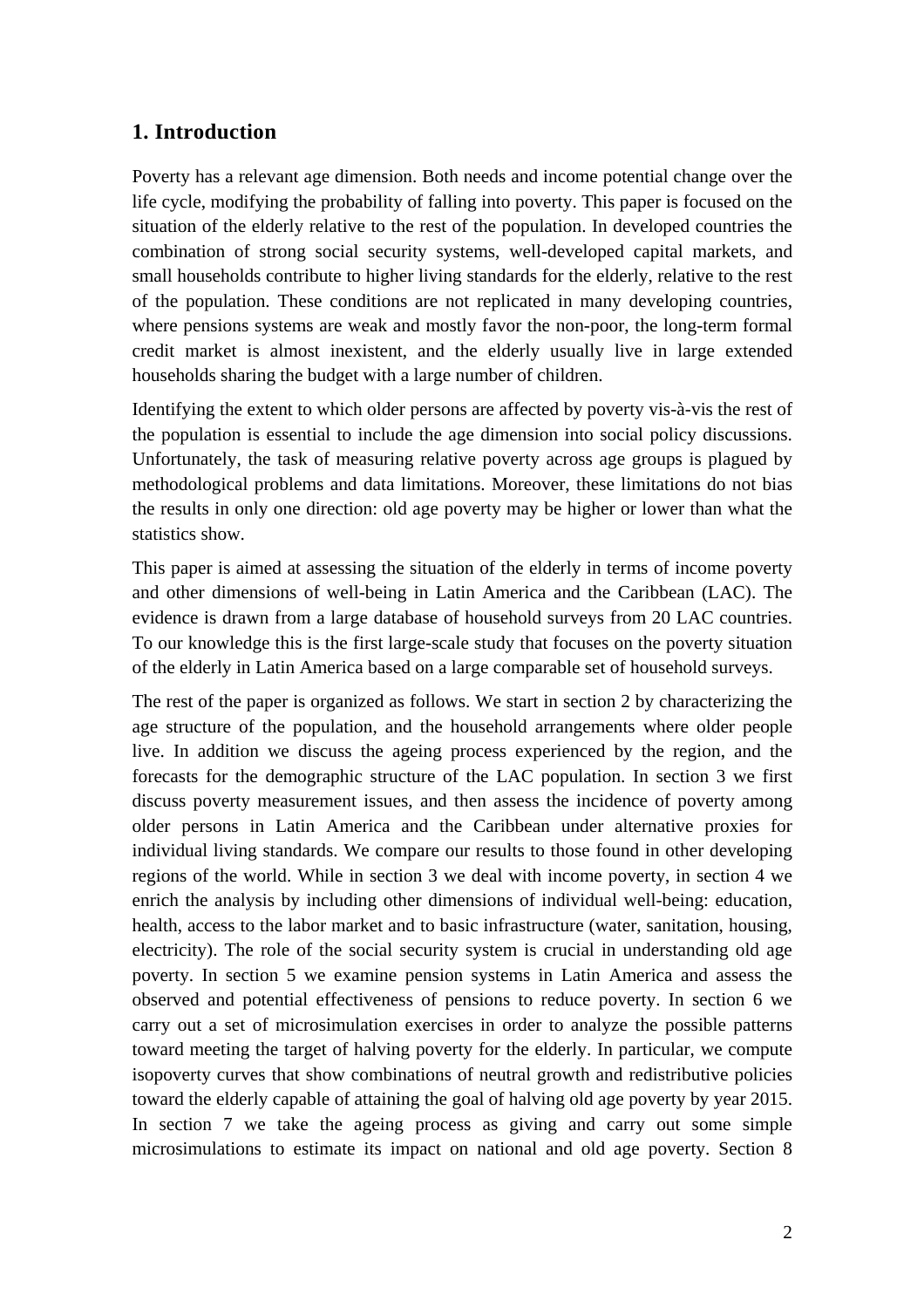closes the paper with an assessment of the results and their policy implications toward the aim of mitigating old age poverty.

## **2. The elderly in Latin America and the Caribbean**

The population ageing process all over the world is a well-acknowledged fact. Latin America and the Caribbean have not been the exception from this widespread phenomenon. According to the United Nations *World Population Prospect*, the life expectancy in the region will grow 55% between 1950 and 2050: a person who will be born in 2050 will live 28 years more than a similar person who was born in 1950 (see table 2.1). In fact, life expectancy has been growing in LAC at rates above the world mean.

In LAC, as in the rest of the world, the gender gap in terms of life expectancy has widened in favor of women in the last 50 years (from 3.4 years in 1950 to 6.7 years in 2000). That gap is expected to slightly shrink in the coming decades, due to a more intense fall in the male mortality rate.

The fact that the world, and Latin America in particular, are ageing is clear from the last panel of table 2.1. The median age of the world population has increased from 23.9 to 26.8 since 1950, and it is expected to grow to 37.8 by 2050. The speed of the ageing process has been faster in Latin America compared to the rest of the world, and it is expected to continue being faster in the following decades. In fact, while in 1950 the average Latin-American was almost 4 years younger than the average person in the world; in 2015 a typical inhabitant of Latin America will be 2 years older than the world average.

Another way to illustrate the ageing process is by dividing the population in age brackets. We consider four groups: <15, 15-24, 25-59, and +60, and label the latter group as *the elderly*. This definition, although entirely arbitrary, is useful for the analysis, as any reasonable alternative definition not based only in age is almost impossible to implement with the usual data at hand. We follow the general practice in LAC to define the elderly as those aged 60 or more. In some sections of this document we assess the robustness of the results to changes in that threshold.

The ageing process discussed above has implied a substantial increase in the share of older people in the population (see figure 2.1). This pattern holds in every continent, but it is particularly significant in Europe. In LAC the share of the elderly in the population increased from around 6% in 1950 to more than 8% in 2000, while it is expected to reach 24% at the end of the century. This ageing process implies an estimate of around 200 million people older than 60 in LAC by 2050.

Figure 2.2 shows that during the last 50 years the annual rate of population growth of the LAC elderly has been higher than the corresponding rate for the younger age brackets. The gap between them has widened since 1980. It is expected that this gap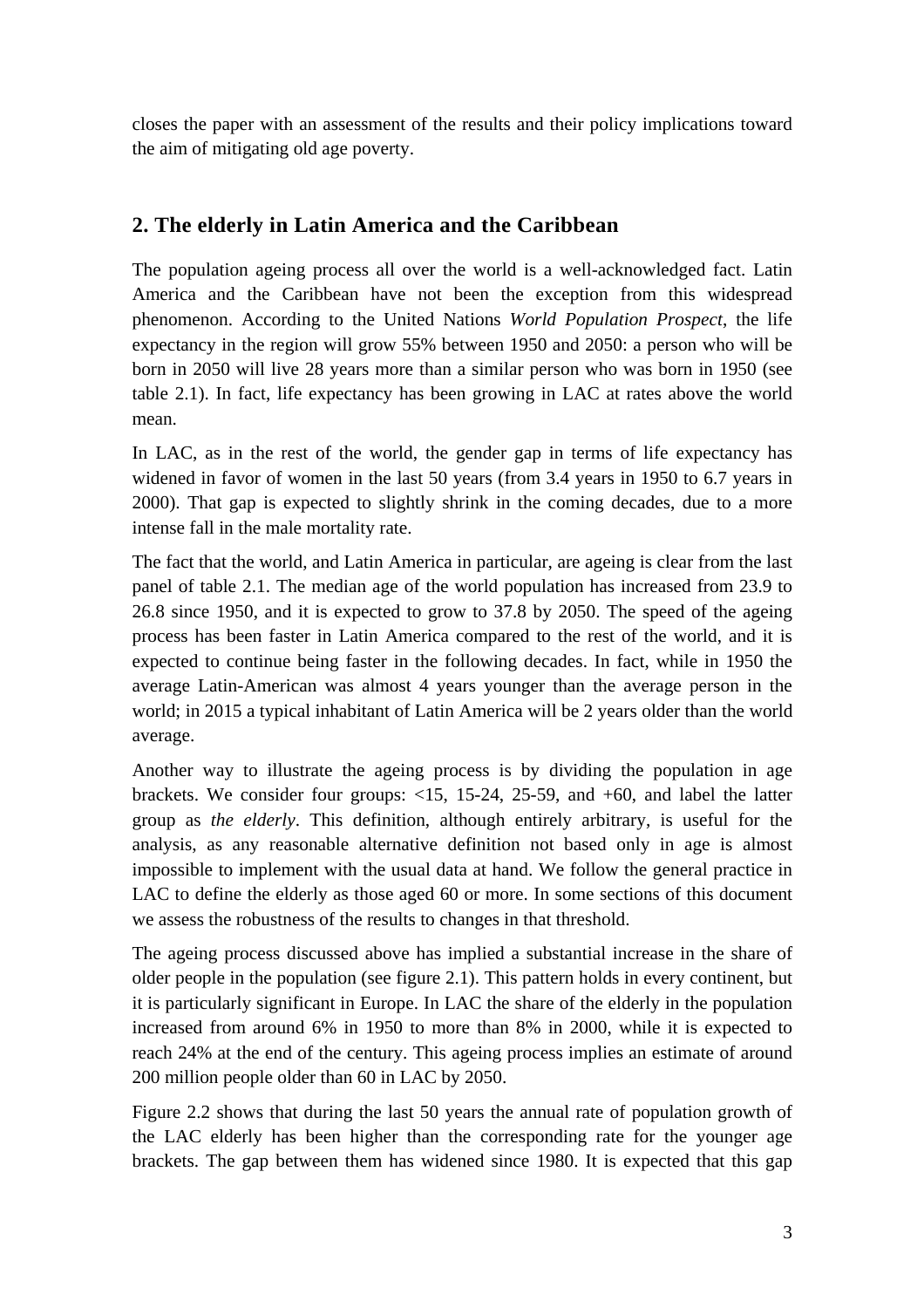will continue to enlarge during the first two decades of the new millennium (reaching a value 4 times bigger than in 1950), and then probably will start shrinking (Figure 2.2).

The intensity of the population ageing process has been heterogeneous across LAC countries. Figure 2.3 illustrates this heterogeneity by showing the annual growth rate of the population ratio  $+60$ /<60 in each LAC country. That ratio has substantially increased in Argentina, Venezuela and Cuba, while it almost has not changed in Mexico, Costa Rica and Nicaragua. Only two LAC countries experienced a substantial fall in the ratio  $+60/50$ : Paraguay and Haiti.

The current (2005) and the estimated future (2015 and 2050) population share of the elderly in each LAC country is displayed in figure 2.4. In all countries the share of the elderly is expected to substantially grow in the coming decades. All LAC societies will have to face the challenges related to an ageing society in the near future. However, as this and the previous figures show, the intensity of these challenges will vary across countries.

#### **Socio-demographic characterization of the elderly**

In order to get deeper into the analysis of the socio-economic situation of the elderly in LAC we need to go beyond the basic demographic information included in Census, and use microdata from household surveys. In the rest of the paper we present a socioeconomic characterization of older people in LAC based on a large database of household surveys from 21 countries: the *Socio-Economic Database for Latin America and the Caribbean* (SEDLAC), assembled by CEDLAS (Universidad Nacional de La Plata) and the World Bank's LAC poverty group (LCSPP). SEDLAC includes more than 150 household surveys in 20 countries: Argentina, Bolivia, Brazil, Colombia, Costa Rica, Chile, Dominican Republic, Ecuador, El Salvador, Guatemala, Haiti, Honduras, Jamaica, Mexico, Nicaragua, Panama, Paraguay, Peru, Uruguay and Venezuela. For this paper we select a sample of surveys corresponding to the latest observation in each country (see table 2.2).

The sample covers all countries in mainland Latin America and three of the largest countries in the Caribbean – Dominican Republic, Haiti and Jamaica. In each period the sample of countries represents more than 92% of LAC total population. Most household surveys included in the sample are nationally representative. The main two exceptions are Argentina and Uruguay, where surveys cover only urban population, which nonetheless represents more than 85% of the total population in both countries.

The population structure drawn from household survey microdata for each LAC country in our sample is presented in table 2.3. On average, older people (60+) represent around 10% of total population. Figure 2.5 illustrates the heterogeneity within the region. While older people in Guatemala and Nicaragua represent 6% of their total population, in Uruguay and Argentina that share is 3 and 2 times greater, respectively.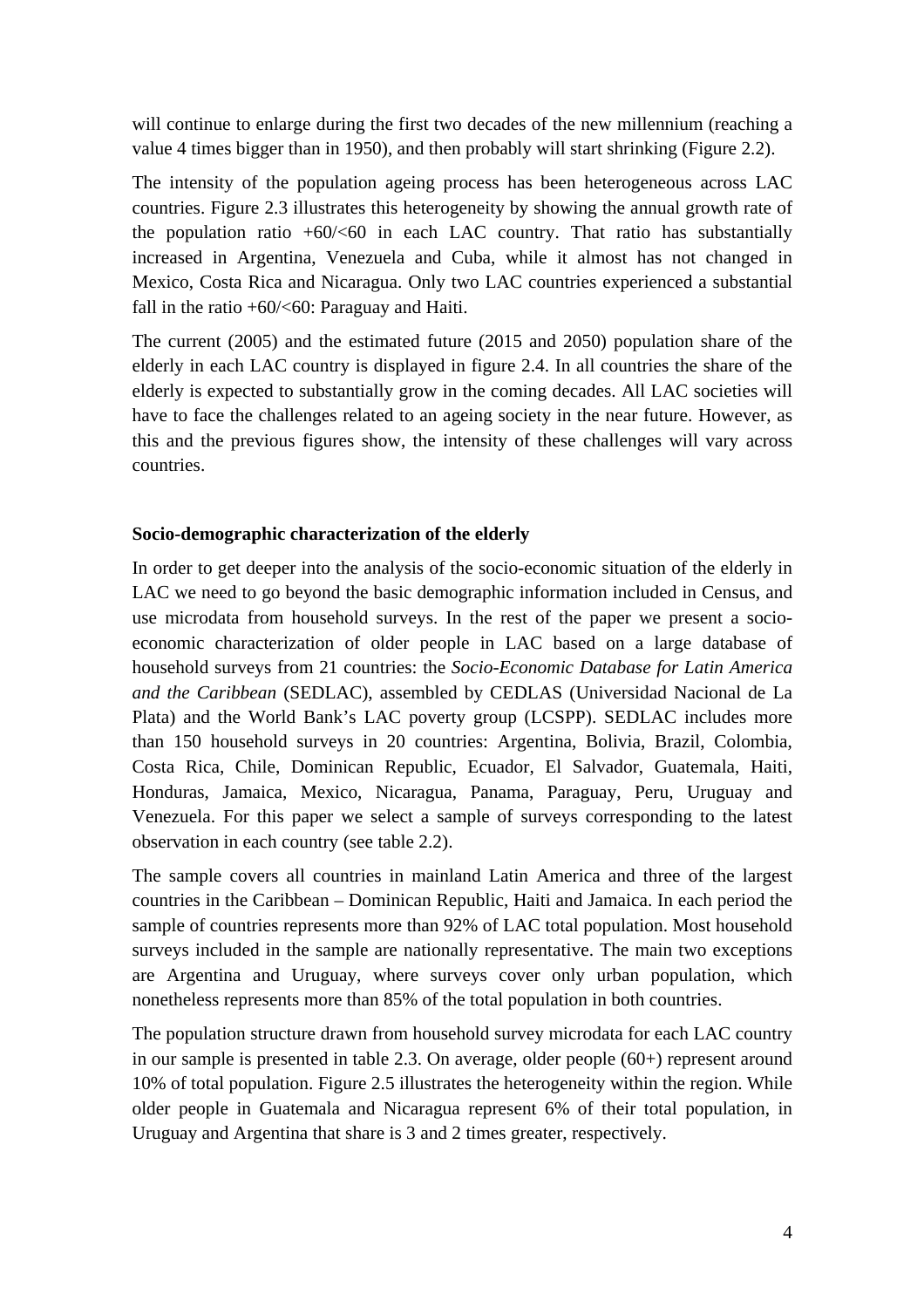The share of the elderly in the population is larger in rural areas than in cities (Figure 2.6). One possible reason behind this fact is that urban areas offer a wider range of labor possibilities for younger people, which may encourage them to migrate into those areas in order to improve their socio-economic situation.

Table 2.4 shows the population ratios between the elderly and the rest of the population in each country. On average, the elderly are  $32\%$  of the children ( $\lt 15$ ). Figure 2.7 shows the heterogeneity within LAC. While in Uruguay the number of older people is roughly the same as the number of children  $(\langle 15 \rangle)$ , in Guatemala the proportion is 1 older people for around 8 children. As expected, the population ratio elderly/children is greater for women than for men. In Uruguay, for instance, there are 15% more older women ( $>60$ ) than girls ( $<15$ ), but there are 25% fewer older men than boys.

As expected from the differences in life expectancy shown above, the gender structure differs by age group. In almost all countries the share of women among older people is substantially larger than the corresponding share for the youth (figure 2.8). The average masculinity index, defined as the ratio between the male population and the female population, is 13% higher for the youth (0.97) than for the elderly (0.86) (table 2.5).

Older people tend to live in households of smaller size than younger people (table 2.6). On average in LAC, the elderly live in households with 1.5 persons less than the rest of the population. This gap varies from 1 person in Colombia and Venezuela to around 2 in Guatemala, Argentina and Bolivia. Even though the average family size in rural areas is larger than in cities, we do not find significant differences within the older population (figure 2.9.b).

Table 2.7 helps us to learn on the type of households where the elderly live. On average in Argentina a typical older people lives in a household with 1.37 older people (counting herself), 0.77 adults, 0.26 youngsters and 0.28 children. There is not much variation across countries in the number of people older than 60 living in households with older people (from 1.40 in Peru to 1.25 in Nicaragua). Differences are sharp in terms of children and adults. The average old person in Venezuela lives with 1.52 adults, while the average old Uruguayan lives with 0.64 adults. In rural areas the average LAC old person lives with 20% more children than in cities.

Around a quarter of all LAC households are headed by an older person. Once again there are dissimilarities within the region. For instance, older household heads in Bolivia represent 17% of all heads, while in Argentina and Uruguay that proportion goes up to 31% and 41%, respectively (table 2.8). In rural areas the share of older household heads is higher than in urban areas (figure 2.10.b).

#### **3. Old age poverty**

In this section we provide evidence on the incidence of poverty among older persons in Latin America and the Caribbean based on a large set of household surveys. Poverty is certainly a multidimensional issue. However, in this section we restrict the concept of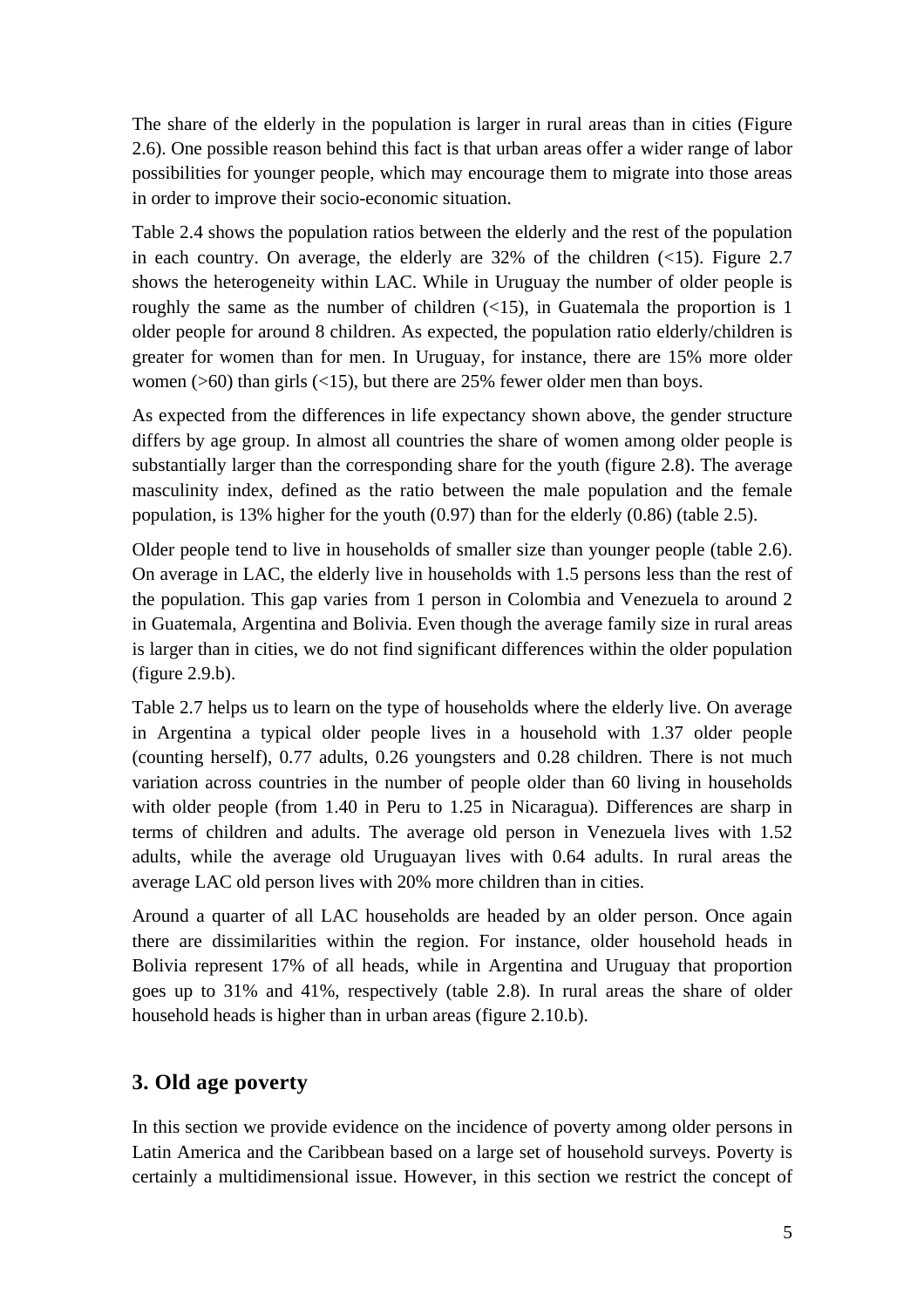poverty to that of income deprivation. In section 4 we extend the analysis to other relevant variables as education, health, housing, water, sanitation, and labor market opportunities.

An individual is considered as poor if her living standard indicator is lower than a given threshold, known as the poverty line. The practical implementation of this definition requires the choice of a proxy for the individual well-being and a poverty line. Most of the economic literature suggests using household consumption adjusted for demographics as the welfare variable, and a poverty line that combines a certain threshold (largely arbitrary) in terms of consumption of calories, with the consumption habits of the population, and the domestic prices of goods and services.<sup>1</sup>

Although household consumption is a better proxy for welfare than household income, in this study we follow the literature in LAC and use income as the well-being indicator. A simple reason justifies this practice: few countries in the region routinely conduct national household surveys with consumption/expenditures-based questionnaires, while all of them include questions on individual and household income.

The elements needed to construct a poverty line are idiosyncratic to each community, a fact that leads to wide differences in the national lines across countries, and introduces serious comparability problems. For this reason cross-country comparisons are usually made in terms of some simple international line. The most popular one is the USD1-aday line proposed in Ravallion *et al*. (1991). It is a value measured in 1985 international prices and adjusted to local currency using purchasing power parities (PPP) to take into account local prices. The USD 1 standard was chosen as being representative of the national poverty lines found among low-income countries. The line has been recalculated in 1993 PPP terms at USD 1.0763 a day (Chen and Ravallion, 2001). The USD-2-a-day line is also extensively used in comparisons across middle-income countries, like most in LAC. Although the USD-1 or 2-a-day lines have been criticized, their simplicity and the lack of reasonable and easy-to-implement alternatives have made them the standard for international poverty comparisons.<sup>2</sup> For instance, the United Nations' Millennium Development Goal 1 – eradicate extreme poverty and hunger – is stated in terms of USD-1-a-day poverty – halving between 1990 and 2015 the proportion of people whose income is less than USD 1 a day.

The measurement of poverty among the elderly poses some additional relevant problems. The first one is related to the lack of consumption data. Some older people may be living on the assets they accumulated during their lifetimes. The sale of an asset is not usually included as current income, and then not considered in a poverty analysis. While this could be the proper practice for, say, a young adult that sells his car to later buy a new one, it might be incorrect for an older person who periodically sells assets to keep his/her living standard.

<sup>&</sup>lt;sup>1</sup> See for instance Deaton and Zaidi (2003).

 $2$  See Srinivasan (2004), Kakwani (2004) and Ravallion (2004) for a discussion on the merits and demerits of the USD-1-a-day line.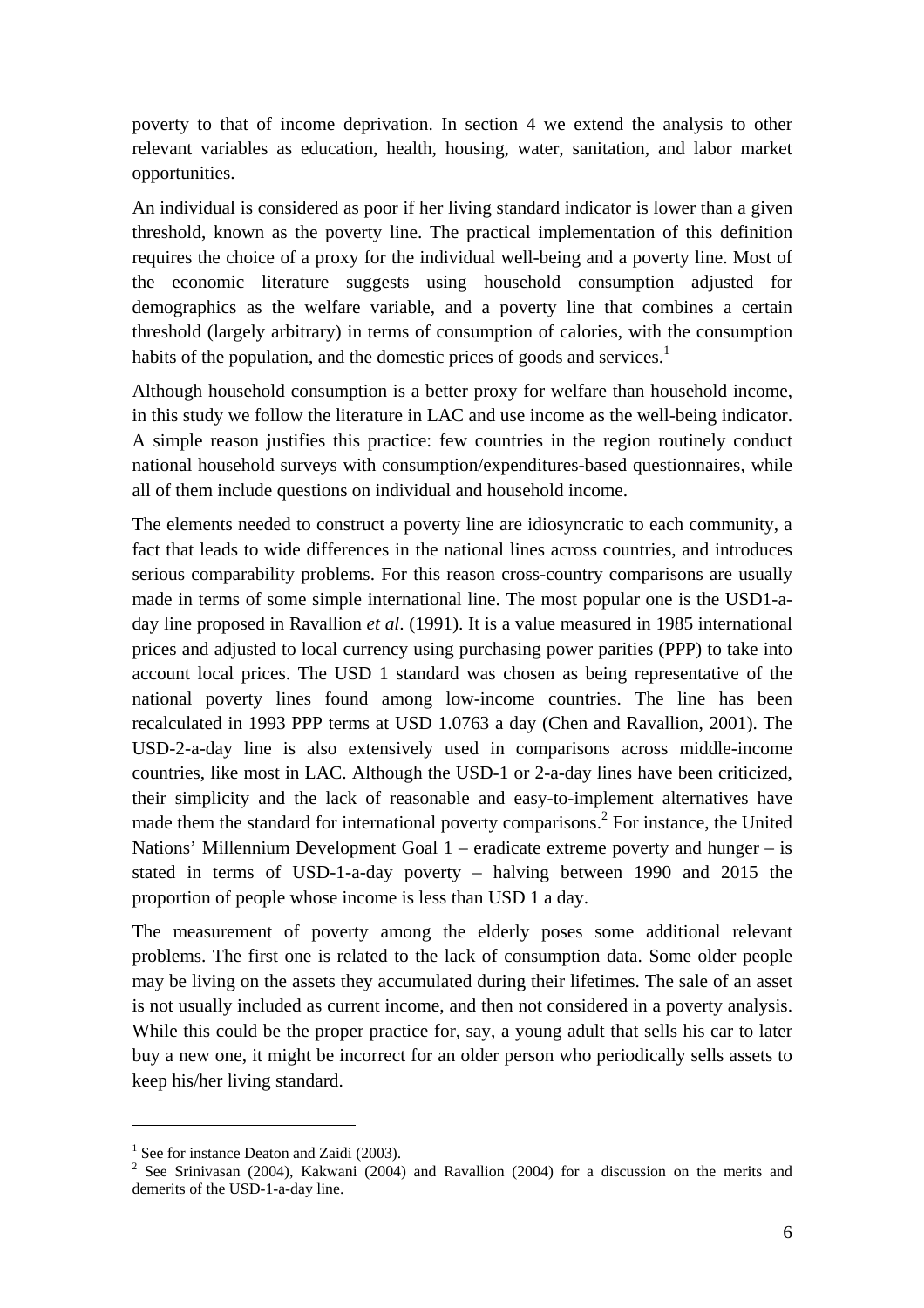An additional problem is posed by the fact that resources may be unevenly allocated within households. The typical information included in an income-based household survey does not allow identifying the specific allocation scheme adopted by each household. For these reason the usual practice is to assume complete within-household equality in living standards.

Another relevant problem arises from the fact that older people usually live in households with a significantly different demographic structure than the rest of the population, as documented in the previous section. That difference makes the poverty comparisons between the elderly and the non-elderly population highly dependent on the assumptions about the impact of the household structure on individual well-beings. In particular, older people tend to live in households of smaller size, which impedes them taking advantage of the household consumption economies of scale.

In summary, although we recognize that poverty is a multidimensional complex problem, data limitations restrict this paper (and most of the literature) to simply consider the poor as those individuals living in households whose per capita income is lower than a certain international poverty line in terms of PPP dollars. Most researchers and practitioners seem to agree that this is a reasonable approximation to a complex problem. In this paper we use that widespread definition and assess the robustness of the results to some methodological changes (economies of scale, adult equivalents and consumption data).

#### **Evidence**

 $\overline{a}$ 

We provide evidence on poverty by age groups for a sample of 20 LAC countries. Evidence is drawn from microdata of the SEDLAC database described in section 2. Even after agreeing on the income variable and the poverty line, a large number of methodological problems should be solved to compute poverty in each country. Specific details on methodological issues could be found in the SEDLAC web page.<sup>3</sup>

Poverty rates significantly differ across LAC countries. Table 3.1 shows the headcount ratios for the USD2-a-day poverty line. While the share of persons with household per capita income below that line is 5.1% in Chile, the share climbs to 78% in Haiti. Poverty is substantially higher in rural areas. $4$ 

The correlation between national poverty and poverty in any age group is very high. For instance, the linear correlation coefficient for the case of the elderly (older than 60) is 0.95. Figure 3.1 illustrates this close relationship. It is interesting to notice that most points lie close but below the 45° line, implying lower poverty rates for the elderly when compared to the rest of the population. That is the case in both urban and rural areas. This piece of evidence does not imply that poverty is always decreasing in age. In

<sup>3</sup> www.depeco.econo.unlp.edu.ar/cedlas/sedlac

<sup>4</sup> See Cicowiez *et al*. (2006) for evidence on the urban-rural differences.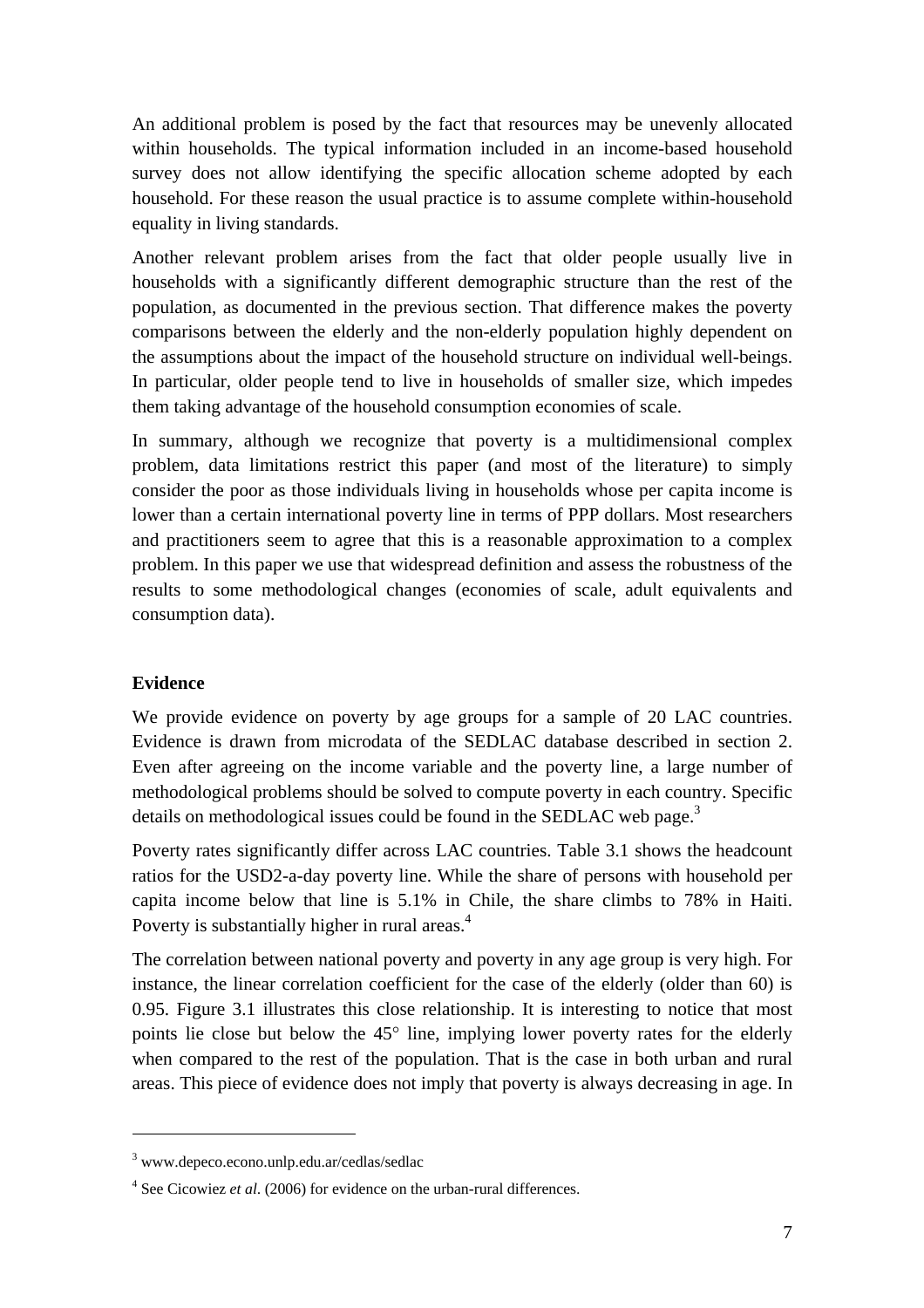fact when compared to the adult population in most countries poverty is higher for the elderly (figure 3.2). Defining the elderly as those older than 60 or those older than 65 does not make a significant difference.

To further document the age-poverty profile in figure 3.3 we show non-parametric (kernel) estimates of the poverty headcount ratio by age in each LAC country. The curves are clearly downward sloped along all the age range for the set of Southern Cone countries (Argentina, Brazil, Chile and Uruguay). In contrast, for the rest of the countries poverty is clearly decreasing only until around the age of 40, and then becomes either constant (*e*.*g*. Paraguay, El Salvador, Nicaragua), slightly increasing (*e*.*g*. Bolivia, Ecuador, Venezuela) or substantially increasing (*e*.*g*. Colombia, Mexico). For the South American countries with well-developed pensions systems poverty reaches its minimum levels in the older age brackets (table 3.2). In Argentina and Chile the poverty rate for those older than 60 is around a third of the poverty rate for the total population. That proportion drops to 20% in Brazil and just 10% in Uruguay. In contrast, in some other LAC countries old age poverty is more than 20% higher than the national rates. That is the case of Jamaica and Mexico.<sup>5</sup>

The shape of the age-poverty profiles is surely dependent on factors like the extent of the pension system and the age-education profile. We postpone a discussion on these factors to first investigate another likely determinant of the poverty gaps by age: the demographic structure of households.

#### **The role of the demographic structure**

 $\overline{a}$ 

So far, we have measured poverty using *per capita* income as the individual well-being indicator. It has long been argued that needs differ across age groups and that households can take advantage of their size by exploiting consumption economies of scale (Deaton, 1997). These economies allow a couple to live with less than double the budget of a person living alone.<sup>6</sup> According to this approach individual well-being is proxied by total household income deflated by an equivalence scale, defined as a function of the size of the household and its demographic composition. There is a longstanding literature on equivalence scales (see Deaton and Paxson, 1998). We follow the approach of Buhmann *et al*. (1988) and Deaton and Paxson (1997) by assuming a parametric form for the equivalence scale and examining the consequences of changing the parameters. In particular, we assume that the living standard of an individual *i* living in household *h* is given by

$$
x_{ih} = \frac{Y_h}{\left(\alpha_1 C_1 + \alpha_2 C_2 + A\right)^{\theta}}
$$

<sup>&</sup>lt;sup>5</sup> Notice that although the ratio in Costa Rica is high, the difference in poverty points is small, and even probably not significant.<br><sup>6</sup> For instance two persons can save costs by living together and having one restroom to share.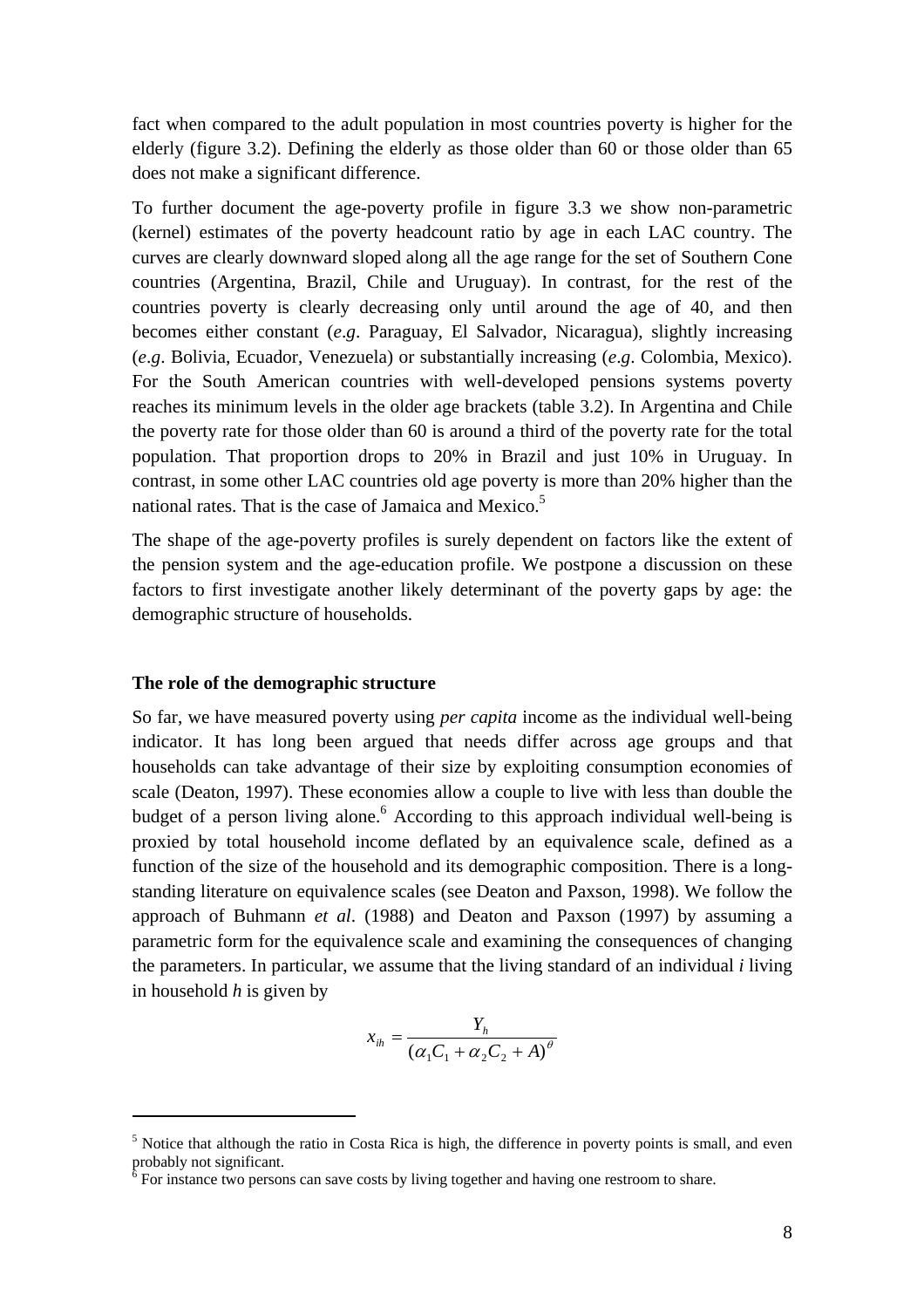where *A* is the number of adults,  $C_1$  the number of children under 5 years old, and  $C_2$ the number of children between 6 and 14.<sup>7</sup> Parameters  $\alpha$  allow for different weights for adults and kids, while  $\theta$  regulates the degree of household economies of scale. When  $\theta$ =1 there are no economies of scale, while in the other extreme when  $\theta$ =0, there are full economies of scale, meaning that all goods in the household could be shared completely (*i*.*e*. they are all *public goods*, with no rivalry in consumption). In very underdeveloped economies where people spend nearly all their income in food, there is no much scope for economies of scale (a potato eaten by one member of the household cannot be eaten by another member). In developed economies where a much larger share of the budget is spent in housing, entertainment and other goods easier to share, consumption economies of scale are more important. Following the suggestion of Deaton and Zaidi (2002) for middle-income countries like those in LAC we take intermediate values of the  $\alpha$ s ( $\alpha$ <sub>1</sub>=0.5 and  $\alpha$ <sub>2</sub>=0.75) and  $\theta$  (0.8) as the benchmark case.

To illustrate the adjustment for economies of scale, consider two households, labeled as *A* and *B*, for simplicity comprised only by adults, with the same household per capita income (\$1000) but with different household size (2 persons in *A* and 5 persons in *B*). Using  $\theta$ =0.8 implies that, despite per capita income is the same in both households, equivalized income is 20% higher in household *B* (\$1380 in *B*, and \$1149 in *A*).

Notice that in the same way as in the above example, countries where family arrangements imply larger households can take advantage better of the consumption economies of scale, even with a common parameter  $\theta$ . In addition, one can assume or estimate different parameters  $\theta$  across countries based on different consumption budget structures (see Deaton, 1997), but this is well beyond the scope of this paper.

In practice it is convenient to work with a transformation of the above equation to make poverty estimates comparable to those obtained with household per capita income and the USD-2-a-day line. The need for an adjustment comes from the fact that by deflating by  $(\alpha_1 C_1 + \alpha_2 C_2 + A)^{\theta}$  instead of by just the number of family members  $(C_1 + C_2 + A)$ , the indicator of individual welfare  $x_{ih}$  increases, and then poverty estimates go down. We alleviate (although not eliminate) this nuisance by following the procedure suggested by Deaton and Paxson (1997), and multiplying the above equation by  $(\alpha_1 C_1^0 + \alpha_2 C_2^0 + A^0)^{\theta} / (C_1^0 + C_2^0 + A^0)$ 0 1  $0 \rightarrow 0$  $2^{\mathcal{L}}2$  $\alpha_1 C_1^0 + \alpha_2 C_2^0 + A^0$ <sup>o</sup> /( $C_1^0 + C_2^0 + A^0$ ), where  $C_1^0$ ,  $C_2^0$  and  $A^0$  are the number of children under 5, children between 6 and 14 and adults in the "base" household. We take the average number of children and adults in each country to construct the base family.

Table 3.3 shows older people relative poverty using four alternative income variables: (i) per capita household income, (ii) household income per adult equivalent, (iii) household income adjusted for economies of scale, and (iv) household income per adult equivalent adjusted for economies of scale. The consideration of these demographic

<sup>&</sup>lt;sup>7</sup> Van Praag has suggested the possibility of using different weights for the elderly as their nutritional needs may be lower than those of the adult population. The argument loses strength when expanding the needs to other goods and services (*e*.*g*. health).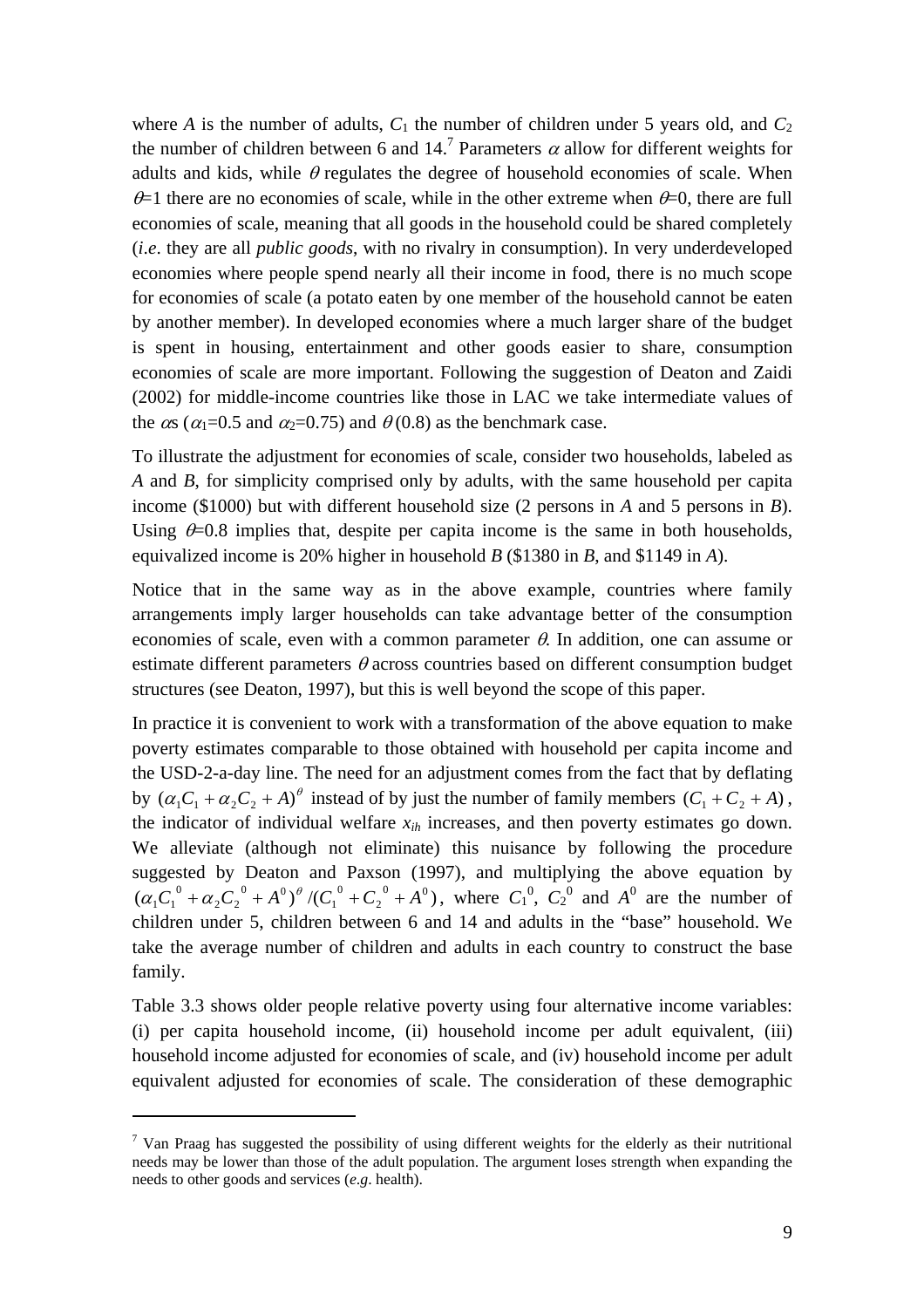factors implies an increase in the relative poverty of the elderly. As seen in section 2 older people live in smaller households, and then they are not able to take advantage of consumption economies of scale. Also, the increase in equivalized income after the adjustment for the lower needs of children does not particularly favor the elderly, who on average live in households with a smaller number of children.

Figure 3.4 illustrates the change in poverty when carrying out the adjustments. Relative old age poverty significantly increases in Bolivia and Mexico when considering adult equivalents and economies of scale. The effect goes in the same direction in the cases of Argentina and Brazil, although the impact is quantitatively less relevant. This is not surprising, given the smaller household size (and number of children) in Argentina and Brazil, compared to Bolivia and Mexico.

The impact of considering different parameters for economies of scale is analyzed with the help of Table 3.4 and Figure 3.5. As the parameter goes from 1 to 0 consumption economies of scale internal to the household turn more important, and relative old age poverty increases in all countries. In many countries the sign of the poverty comparison between the elderly and the rest does not depend on the parameter of economies of scale (given the adult equivalent scale used). For instance, in Bolivia old age poverty is always higher than national poverty, while the opposite is true in Brazil, regardless of the degree of economies of scale. In some other countries the sign of the difference depends on the parameter: that is the case of Guatemala, El Salvador, Nicaragua, Paraguay and Venezuela. The curves for other countries like Argentina and Chile also cross the unity line, although they do so at improbable values of the parameter of economies of scale.

#### **Characterizing poverty-age profiles**

As shown above, old age poverty substantially differs across LAC countries. Countries are different not only in terms of total old age poverty, but what is more relevant for this study, also in elderly poverty relative to the rest of the population. What are the factors behind the country differences in poverty-age profiles? This question is important since it helps to understand why in some countries old age poverty is not a particularly urging problem, at least when compared to poverty for other age groups. Unfortunately, disentangling the complex process leading to old age poverty, even in a single country, is a very difficult topic that goes beyond the scope of this paper. Rather than attempting econometric estimations that will face all sort of data and endogeneity problems, in this section we just show some simple correlations that motivate the possible links between certain characteristics of the economy and old age poverty.

For many reasons, for most people the income potential diminishes after a certain age, and then income poverty is more likely to occur. Societies all around the world have developed pension systems to shield older people against these risks. Old age poverty is then expected to be highly correlated with the development of the pension system. The first panel in figure 3.6 shows a simple scatter plot between relative old age poverty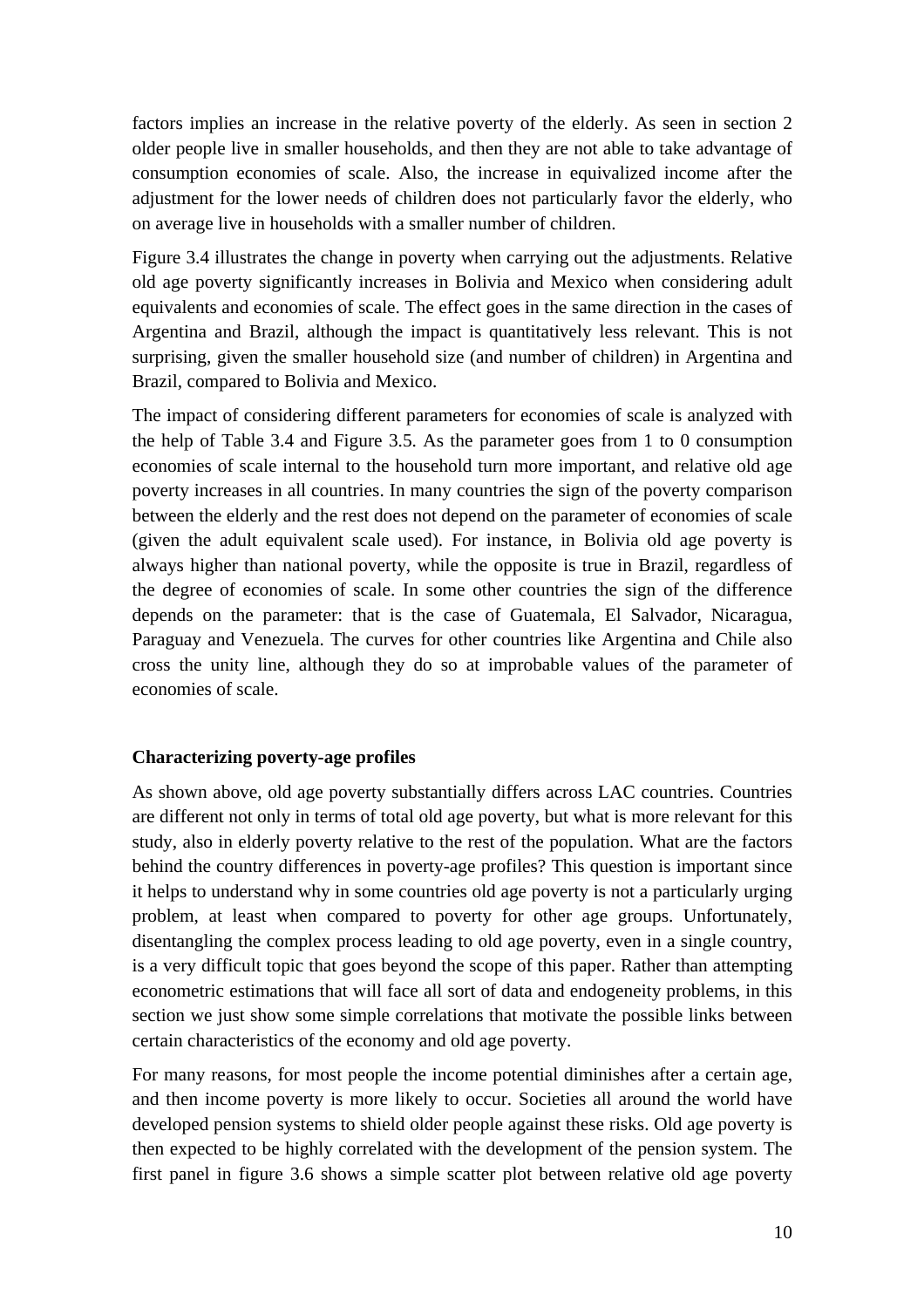(+60/-60) and the share of old people in the population receiving pension payments. The linear correlation is -0.85 suggesting a strong positive relationship between both variables.<sup>8</sup> The relationship is driven by the presence of two clearly different set of countries: those Southern Cone countries with a relatively-well developed pension system where more than half of the population is covered (on average, 66%), and the rest of LAC countries where on average only 14% of the elderly is covered. Within this group the correlation poverty-pensions is not statistically significant.

Older people might be poorer just because they are less educated than the younger generations. As will be documented in the next section, all LAC countries have experienced an education upgrading process which implies that younger people are more skilled and hence better prepared for the labor market. The second panel in figure 3.6 shows that there is a positive relationship between relative old age poverty and the gap in years of education between the elderly and the adult population. The correlation coefficient however is small and barely significant (0.27).

As argued above, the size of the household could be linked to the degree of income poverty. The third panel of figure 3.6 shows the scatter plot of relative old age poverty and the gap in household size between those older than 60 and the rest of the population. In countries where that gap is large, that is where older people live in households substantially smaller than younger people, relative old age poverty is lower. However, this positive link is entirely driven by two countries, Argentina and Uruguay, with low old age poverty and family arrangements such that a large fraction of the elderly, many of whom receive pension payments, lives alone. The linear correlation coefficient is 0.42; it falls to 0.34 when computing poverty with household income adjusted for economies of scale and adult equivalents, and vanishes to zero when deleting Argentina and Uruguay from the sample.

In a cross-country regression (with only 20 observations!) the coefficient of the size of the pension system is always significant, even when controlling for education and household size. In contrast, when controlling for the pension system the coefficients of education and household size become non-significant. In summary, this preliminary evidence suggests that there exists a strong negative relationship between relative old age poverty and the development of the pension system. The evidence about the links between old age poverty with education and household size is weaker.

#### **Older people in the income distribution**

 $\overline{a}$ 

Table 3.5 shows the distribution of people older than 60 across quintiles of the income distribution. The elderly are over-represented in the top quintile of the household per capita income distribution in all countries, except Jamaica. When considering the distribution of equivalized household income ( $\theta$ =0.8,  $\alpha$ <sub>1</sub>=0.5,  $\alpha$ <sub>2</sub>=0.75) the elderly

 $8$  The correlation coefficient is -0.87 when computing relative poverty as +60/-15, and -0.85 when computing poverty with household income adjusted for economies of scale and adult equivalents.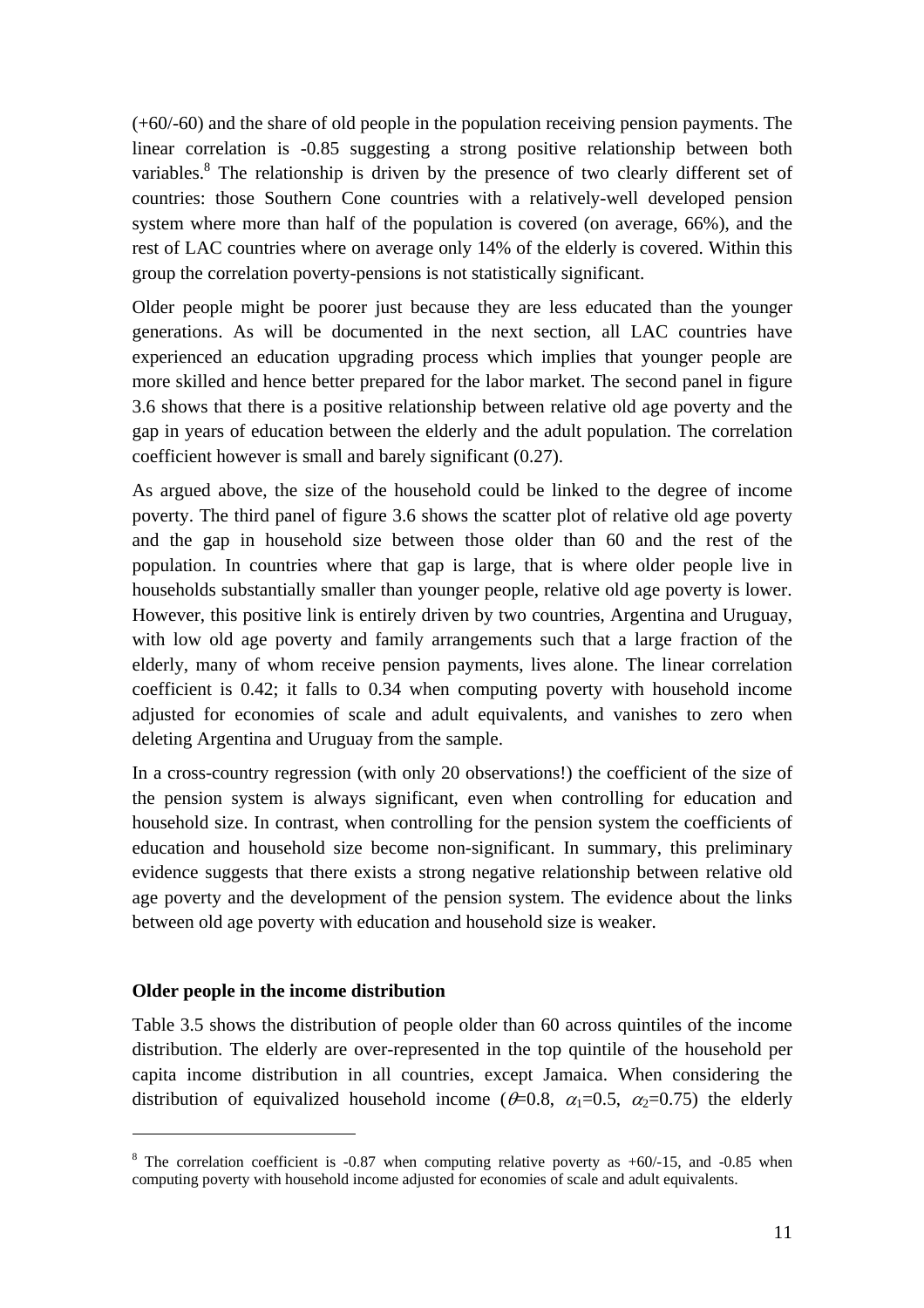become under-represented in five countries. While in the first panel the share of old people in the top quintile exceeds 25% in 15 countries, that number falls to 5 countries in the second panel. When using equivalized income as the welfare indicator, in more than half of the LAC countries the share of the elderly in the bottom quintile is larger than 20%, implying over-representation of older people among the poorest.

Another way of showing the location of the elderly in the income distribution is through concentration curves. Each curve shows the cumulative share of the elderly for the poorest *p* percent of the population. Figure 3.7 shows these curves for a sample of countries. If the curve lies above the diagonal (the perfect equality line) means that the distribution of older people is biased toward the low-income strata. Suppose the government implements a transfer of \$1 to each old person. That policy will be pro-poor (pro-rich) in those countries where the concentration curve lies above (below) the diagonal.

Some results are worth mentioning. First, the curves do not locate too far from the diagonal, meaning a not particularly biased distribution of the elderly in the population. Second, there is not a homogeneous location of the concentration curves across LAC economies. In some countries the curves lie below, in others above, and in others they cross the diagonal.

## **Box 3.1: Income vs. consumption poverty. The case of Nicaragua**

In this box we illustrate the differences between income and consumption poverty of the elderly vis-à-vis the rest of the population, using the Living Standard Measurement Survey of Nicaragua, 2001. This LSMS is one of the few Latin American surveys with reliable information on both income and consumption. The following table shows the ratio of poverty levels between age groups using the two alternative indicators of wellbeing.

|                     | Relative poverty |           |
|---------------------|------------------|-----------|
|                     | $60 + (-60)$     | $60+/-15$ |
| income poverty      | 0.82             | 0.70      |
| consumption poverty | 0.78             | 0.66      |

Source: own calculations based on the EMNV 2001.

Notice that old age poverty relative to the rest of the population is lower when measured with consumption rather than income. Figure B3.1 shows that while when measured with income, poverty slightly increases for the elderly (with respect to adults), it actually goes mildly down when measured with consumption. As expected old age poverty is a less worrisome problem when measured with consumption data.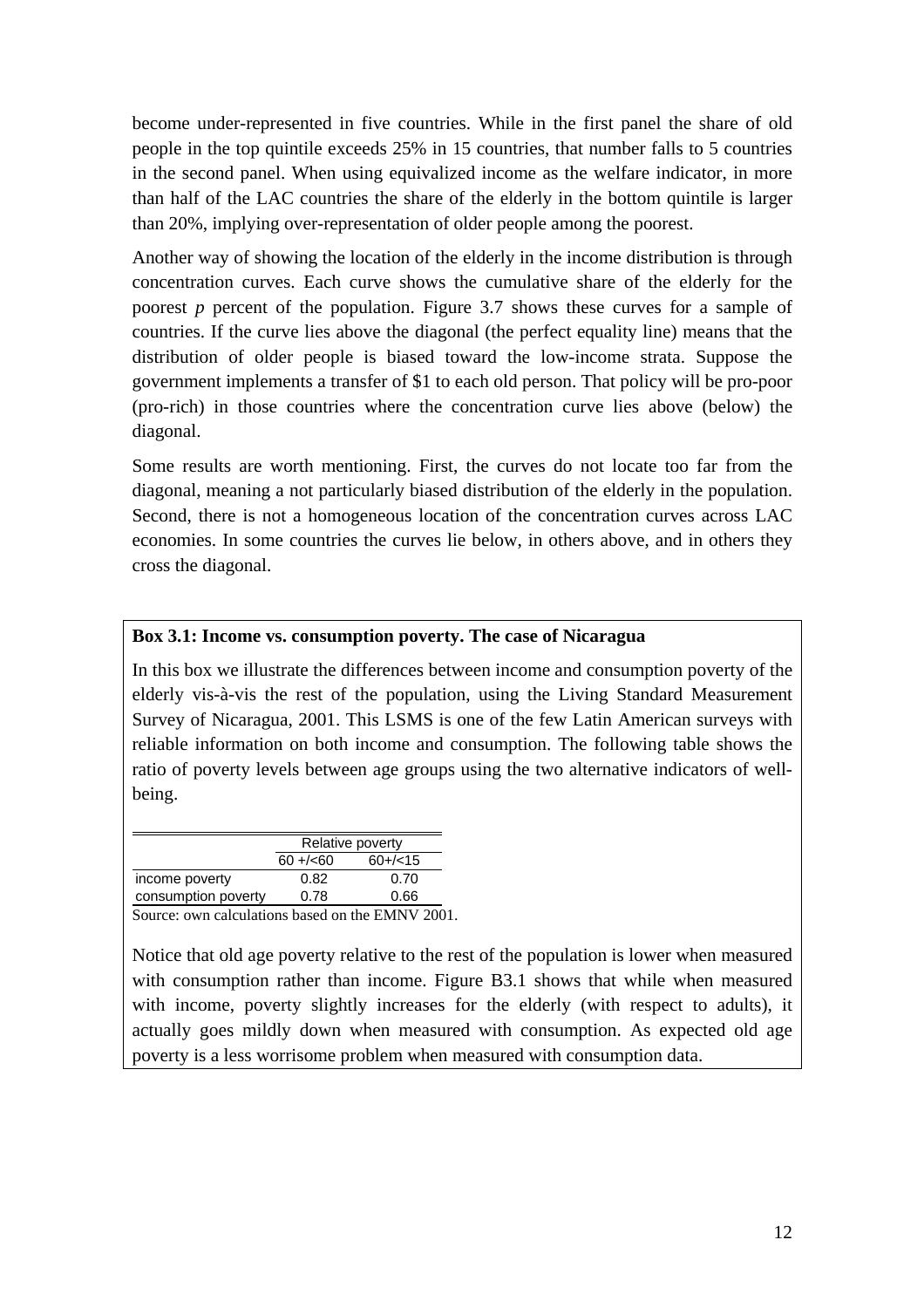## **Box 3.2 Subjective poverty and the elderly. The case of Colombia**

An alternative approach to determine whether a person achieves a minimum standard of living consists in asking if they consider themselves to be poor. It is interesting to study whether subjective poverty is higher among the elderly, independently of objective measures of deprivation.

Colombia's Encuesta de Condiciones de Vida asks household heads (or their spouses) whether they would rate themselves as poor. Figure B3.2 illustrates the relationship between self-assessment of welfare and age. As people age, the negative perception of their economic well beings tends to slightly increase.

Whereas on average around 66% of people aged 25 to 59 consider themselves as poor, that share increases to 70.3% for people older than 60 (table B3.1). Notice that around 90% of the elderly living in rural areas are poor under this subjective measure.

For people older than 25, we estimate a basic probit model for the probability of being poor according to the subjective perceptions of individuals. The set of control covariates includes two age dummies ("old people" is the omitted category), a gender dummy, a set of educational dummies, an urban dummy, household size and dummies regarding labor status. As table B3.2 shows, once controlling by observable characteristics the conclusions are different. The likelihood of rating oneself as poor is not significantly different for the elderly and adults aged 50 to 59. Moreover, individuals between 25 and 49 years old are more likely to be poor according to this approach than old people. The higher non-conditional likelihood of being poor of the elderly seems to be due to differences in other observable characteristics, like educational levels. The other estimated coefficients, in general, show the expected sign.

## **Inequality**

Is income inequality higher among the elderly? The answer seems to depend again on the relevance of the pension system in each country. Table 3.6 shows that the Gini coefficient for the income distribution among the elderly is lower than for the rest of the population in Argentina, Brazil, Chile and Uruguay. The results are robust to the change in the individual well-being indicator.

The economic literature has discussed whether ageing societies tend to be less unequal. There is a strong presumption in favor of more equal economies, at least in terms of incomes, in ageing societies with well-developed pension systems. The serious analysis of the interplay between the demographic structure of the population and the income distribution is beyond the scope of this paper. As an exploratory analysis we present in figure 3.8 a simple scatter plot across LAC countries between mean age and the Gini coefficient for the distribution of per capita income. The seemingly negative correlation is driven by Uruguay. As soon as we delete that observation, the negative correlation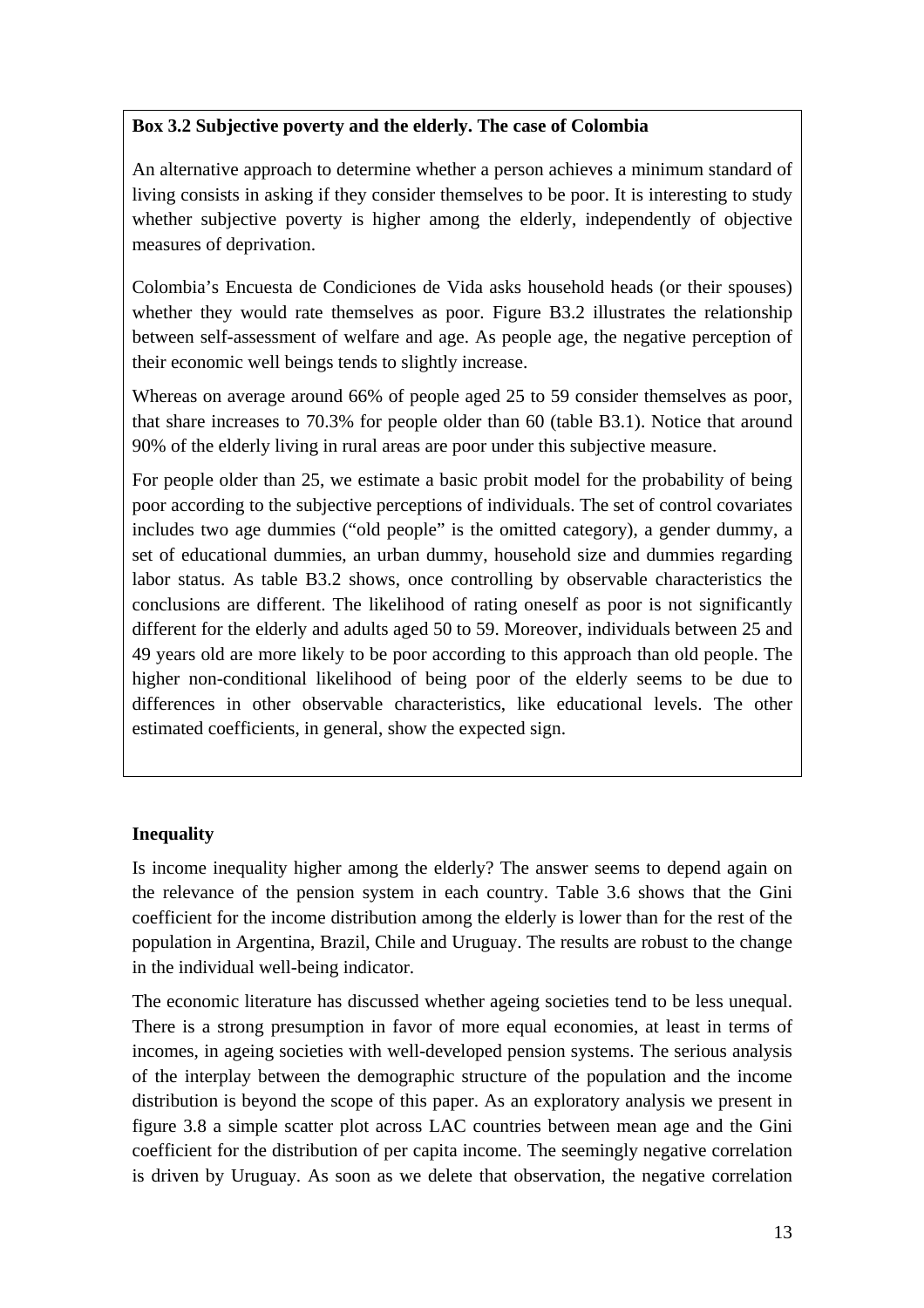vanishes (the linear correlation coefficient becomes non-significant). Similar results arise when using the share of older people in the population instead of mean age. At least in the context of LAC where pension systems are poorly developed, the equalizing effect of an ageing society does not show up, at least at a first glance.

#### **Old age poverty in the developing world**

The evidence on relative old age poverty in the developing world is still too scarce and non-systematic to identify a clear pattern. Comparisons across studies are mined by all sort of methodological problems, arising from the choice of different poverty lines, different measures of well-being, and different definitions of later life (Barrientos *et al*., 2003). But even within a specific study patterns are not easy to identify. As we have found for the case of Latin America, other studies report that in other regions of the developing world while in some countries old age poverty is lower, in others it is higher than national poverty. Moreover, the results of these comparisons are affected by the assumptions on economies of scale and adult equivalents (Lanjouw *et al*., 1998). In contrast to the mixed results for the developing world, most studies find that in advanced economies poverty is significantly lower among older people (Whitehouse, 2000).

In table 3.7 we reproduce some results of previous studies on developing countries. Deaton and Paxson (1997) conducted a detailed analysis of old age poverty for countries of different regions, while Grootaert and Braithwaite (1998) and Lanjouw *et al*. (1998) use information from the Household Expenditure and Income Data for Transition Economies. In none of these studies a clear pattern for old age poverty arises. In a recent study Kakwani and Subbarao (2005) find that while poverty is higher among households with older persons (particularly in rural areas) in Malawi, Uganda and Zambia, this is not the case in Madagascar, Mozambique and Nigeria, where children were assessed to be in worse situation. Based on these pieces of evidence Barrientos *et al*. (2003) conclude that "poverty in later life broadly reflects aggregate poverty". This conclusion seems correct on average, but does not apply to many countries, as table 3.7 and the LAC evidence shown in this paper suggest.

## **4. The socioeconomic situation of the elderly**

In this section other dimensions of well-being are explored. So far, only income deprivation has been taken into consideration. However, well-being is a multidimensional concept. Clearly, variables such as health, education, basic infrastructure and security affect the quality of life. These variables have a positive correlation with income, but the correlation is far from being perfect, due in part to the impossibility of buying some attributes of well-being. Another well-known difficulty that reinforces the necessity of examining other dimensions of individual welfare is the biases resulting from measuring poverty with current income (as opposed to permanent income). As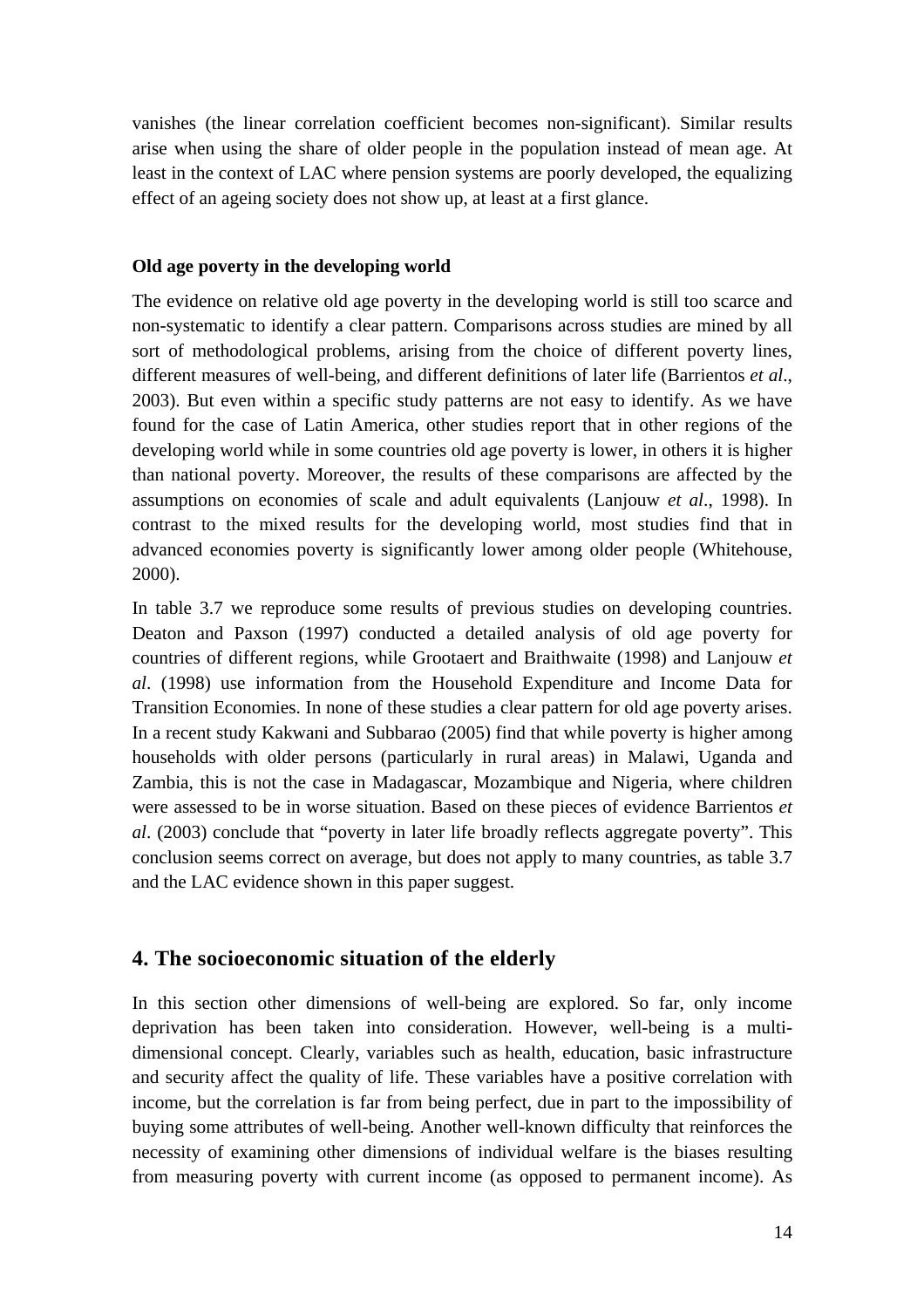discussed above, these biases may distort the poverty comparisons between the elderly and other age groups.

In this section we examine the socioeconomic situation of the elderly compared to the rest of the population in terms of access to the labor market, housing, basic infrastructure, education and health, by exploiting the dataset of household surveys introduced above. We begin by exploring labor opportunities which provides an additional understanding of structural poverty, and give us further insight into income deprivation of the elderly.

#### **Access to the labor market**

 $\overline{a}$ 

One of the main assets of poor people is their capacity to carry out unskilled work both in market activities and in home production. Compared to the non-poor, the work performed by the poor involves, in general, a greater amount of physical strength. As people age, their ability to perform this kind of tasks diminish, affecting their capacity to keep a job or to get another one, exacerbating poverty.

In order to explore the access of the elderly to the labor market we start by computing labor force participation rates for different age groups in all the countries in our sample. Table 4.1 shows that in all countries the elderly are less likely to be in the labor force than adults aged 25 to 59. The largest differences, in general, correspond to countries with stronger pension systems (Argentina, Brazil, Chile, Costa Rica, Panama and Uruguay). In these countries the age gap in labor market participation, which exceeds 45%, is mainly driven by the lower participation rate of older people, since in those economies the participation rate of adults is similar to the regional average.

Explaining the participation choices of the elderly is an extremely complex issue that goes beyond the scope of this paper. In this section we just carry out an exploratory analysis of this topic. A reasonable starting point is to compare the participation rate of old people receiving pension payments with those who are not receiving these payments. As expected, the columns (v) to (vii) of table 4.1 suggest that the former are less likely to be in the workforce in all the countries. This could be due to legal requirements to stop working once retired, or just to different labor dynamics of old age pensioners. The differences are larger than 30 percentage points in the cases of Argentina, Bolivia, Haiti and Uruguay.

To further analyze this issue we estimate binary choice models for the labor force participation of older people.<sup>9</sup> These models are aimed at estimating the likelihood of the elderly of being employed or actively seeking for a job.<sup>10</sup> We include as independent variables two dummies identifying old people receiving different kinds of non-labor

<sup>&</sup>lt;sup>9</sup> We restrict the sample to those surveys with appropriate information for estimating those models.

 $10$  The dependent variable is a dummy with value 1 if the individual is employed or unemployed, and 0 if she is out of labor force.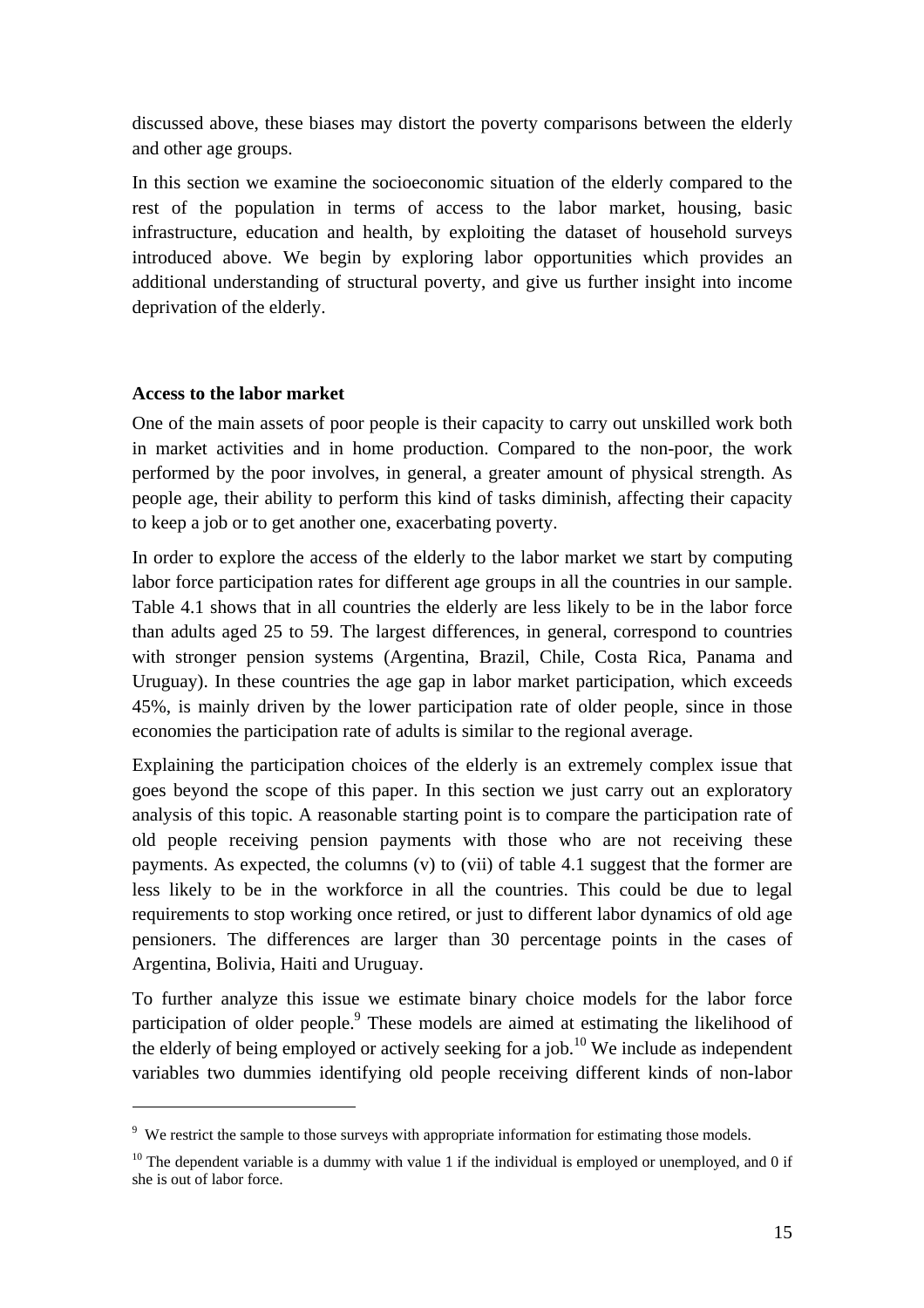income (pensions payments and other non-labor income), a set of educational dummy variables ("at most 8 years of formal education" is the omitted category), age, marital status, a gender dummy, household size, the number of household members with positive income (without including the analyzed individual) and a set of regional dummies. Table 4.2 displays the marginal probabilities of being part of the labor force obtained from the probit regressions. Consistently with the non-conditional analysis, we find that receiving pension payments significantly reduces the likelihood of being in the workforce. In general, other non-labor incomes also decrease this likelihood (except in some few countries), but it is quantitatively less important, presumably because pensions represent most of non-labor income in many countries. Besides, in most cases the number of household members receiving income significantly decreases the likelihood of being in the workforce. This is consistent with the previous result. Other relatives working or receiving non-labor income provide a safety net (in some way similar to pension payments), which could make work for surviving not necessary. On the other hand, it is interesting to notice that among the elderly, in most cases, those who live in rural areas or are skilled (more than 13 years of formal education) are more prone to be in the labor force.<sup>11</sup>

We now turn to the analysis of the age differences in the employment rate. Table 4.3 shows that old age employment is much lower that the national means. Obviously, this could be a sign not only of the higher difficulty of finding jobs for the elderly, but also of retirement choices. Some of the older people just choose not to work. Moreover, a large employment share of the elderly is not necessarily a social encouraging sign. In fact, this could be the consequence of the lack of a strong social security system.<sup>12</sup> In countries such as Argentina, Chile, and Uruguay, which have relatively developed social security systems, the employment rate of the elderly reaches the lowest values in our sample. In these countries, the average share of older people employed is around 25% (the lowest being Uruguay with 17%). In contrast, the highest rates correspond in general to poorer countries without extended pension systems (Bolivia, Guatemala, Honduras, Haiti, Paraguay).

So far, we have shown that the elderly are less likely to be employed, but they are also more likely to be out of the labor market. Since the rate of unemployment is defined as the share of economically active people who are out of work and seeking jobs, it is not clear whether the unemployment rate for the elderly is higher or lower than for the rest

 $11$  In most cases there is very little difference between old people with low or intermediate level of formal education when analyzing participation choices. Increasing the level of qualification from unskilled to semi-skilled does not significantly affect the likelihood of being part of the labor force in 11 out of 17 countries.

 $12$  The participation models explained above contribute with some evidence to this point. We find that safety nets like receiving pension payments or living in families with other income earners reduce the probability of old people of being in the labor force (and presumably the likelihood of being employed). In other words, the lack of a well-built safety net in some countries could be behind a large participation rate of the elderly.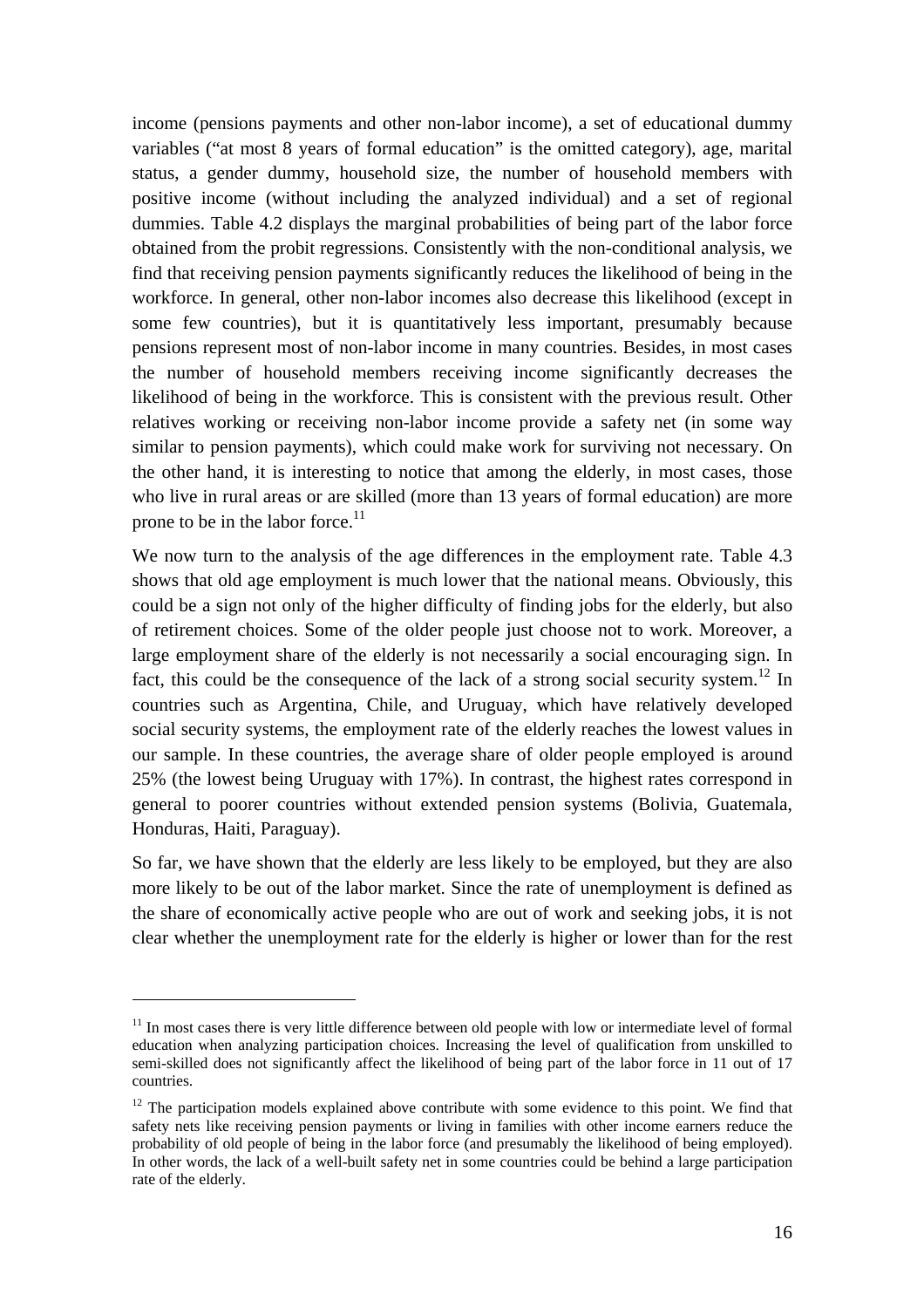of the population. The evidence from household surveys suggests that in most LAC countries the elderly are less likely to experience unemployment (see table 4.4).

As mentioned above, one of the main problems of analyzing unemployment rates of the elderly is that we restrict the analysis to those people in the labor force. Indeed, a large share of old people is not clearly out or in the workforce. Their decision to search for a job is strongly linked to the availability of suitable jobs. In an extreme, if all the elderly sought employment only if they had high chances of obtaining it; their unemployment rate would tend towards zero. This could be one of the reasons behind the lower unemployment rate of the elderly. $^{13}$ 

In the third panel of table 4.4 unemployment rates between the poor and the non-poor elderly are compared. In several countries non-poor elderly unemployment is significantly lower than that of the poor. It is important to be cautious about the interpretation of these results. Even though they point to the scarce labor opportunities for the old poor, the differences could be attributable to the interaction among other factors. For instance, many professionals and entrepreneurs that work into later life would receive higher income than the poverty line even if they stopped working (possibly they have saved enough money during adulthood to not need working to survive), but the nature of their work allows them to continue working. In other words, we should not conclude that these people are not poor because of working during old age. Continuing with the example mentioned above, professionals and entrepreneurs usually have more flexible jobs that are not physically demanding, and this could be the reason why they choose to keep on working. There is some evidence pointing out that elderly labor supply is more sensitive to this kind of non-pecuniary benefits (see for example Haider *et al*., 2001).

Figure 4.1 illustrates that the elderly and adult people differ considerably in their distribution by type of work. The elderly are more likely to be self-employed or entrepreneurs than wage earners.

Table 4.5 reports hourly wages and hours of work for the employed population. As can be seen in the first panel, in LAC the elderly tend to work fewer hours. Only in Nicaragua and the Dominican Republic, are hours worked by old people not significantly different from that of adults aged 50 to 59. The decrease of hours worked over the lifetime is drastic in Argentina, Brazil, Costa Rica, Ecuador, Honduras, Uruguay and Haiti, as illustrated in figure 4.2.

 $13$  This explanation is more plausible for the non-poor elderly, especially in countries with strong pension systems. As mentioned above, the participation gap between adults and old people shrinks in poor countries with fragile social security systems, due in part to the necessity of working for making a decent living of many old people. Under this scenario, the elderly are more prone to actively seek for a job independently of the availability of suitable jobs. On the other hand, analyzing underemployment, together with unemployment, would be necessary to give a full picture of the employability of the elderly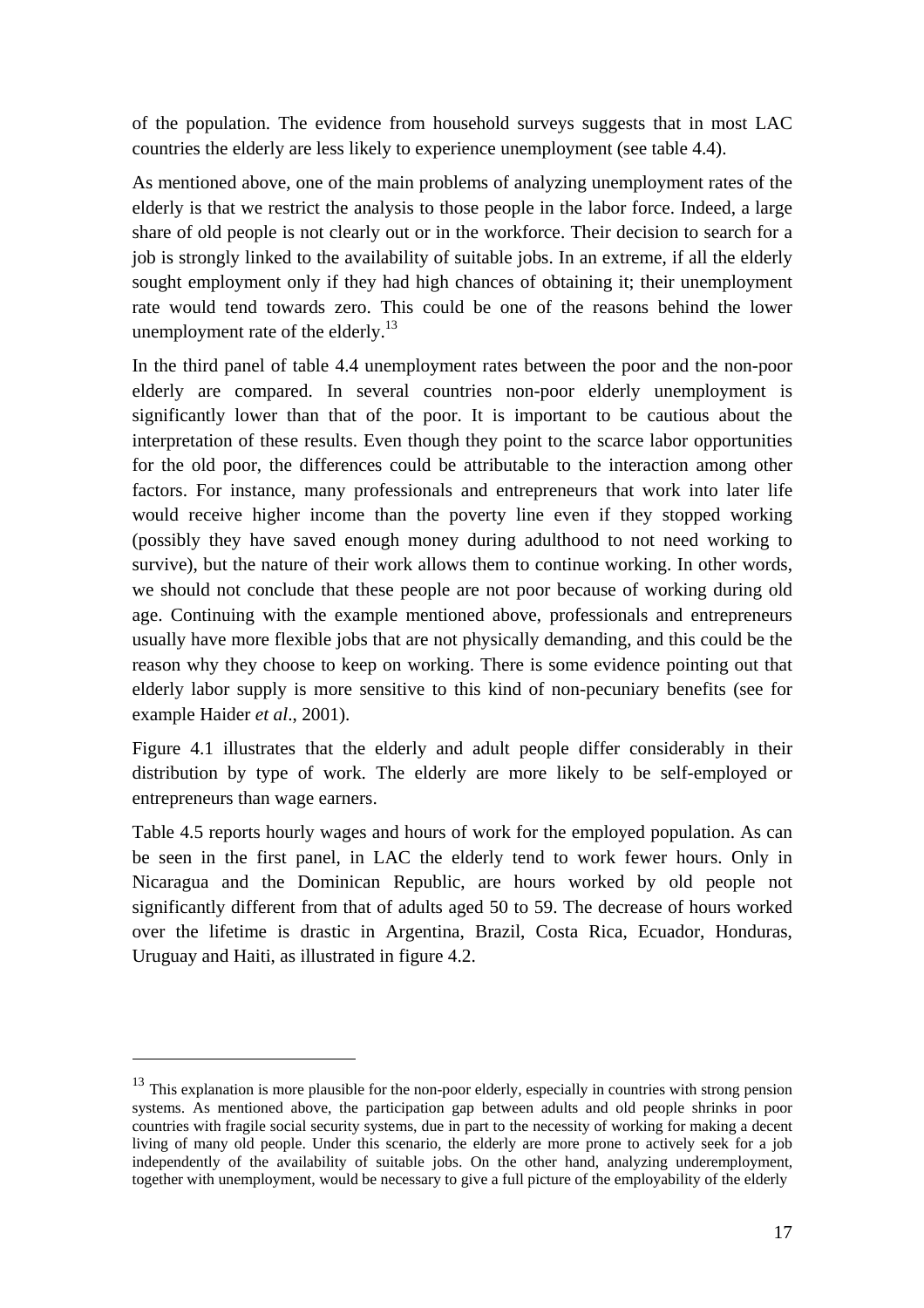Hourly wages are higher for the elderly only in Argentina, Brazil, Chile, and Uruguay (panel II in table 4.5). In all LAC the elderly are over-represented in the lowest quintile of the hourly wage distribution.

Summarizing, in the majority of the countries the elderly face a lower employment rate, and those who are employed tend to work less hours at a lower hourly wage. Likewise, they are more likely to be self-employed or entrepreneurs.

#### **Access to housing and basic infrastructure**

Table 4.6 shows statistics regarding housing. It is interesting to notice that, for the most part, the elderly are less likely to be tenants, as well as less likely to live in "poor" areas (*i*.*e*. shantytowns). Only in Brazil and Haiti is the share of old people that reside in "poor" areas significantly larger vis-à-vis adults. This is also illustrated in figure 4.3. In contrast, the third panel of table 4.6 shows that in several countries, the elderly are more likely to live in dwellings constructed using low-quality materials. Such is the case of Bolivia, Chile, El Salvador, Guatemala, Honduras, Mexico, Paraguay, Dominican Republic and Haiti. The differences are considerably large in Bolivia, where the elderly are 15% more likely to live in such dwellings than adults aged 25 to 49. The converse is true in the cases of Costa Rica, Nicaragua, Uruguay, Jamaica, and particularly Peru.

The access to basic infrastructure is essential to achieve a minimum standard of living. The access to water, sewerage and hygienic restrooms directly affects individual wellbeing, and indirectly health status. Clearly, these services play a key role in the household hygiene and in the prevention of water and sanitation-related diseases (like parasitic diseases). The first panel in table 4.7 reports statistics about access to drinking water in the house lot. The elderly seem to have less access to this service in Bolivia, Paraguay and Chile, but are in a better position in Nicaragua, Colombia and Venezuela. In Peru and El Salvador, the likelihood of having water seems to be related in a non-linear fashion to age. Older people have more access than adults aged 25 to 49, but less than people aged 50 to 59. In a number of countries, such as Costa Rica and Ecuador, the differences between age groups are not statistically significant. The panorama of the elderly worsens when considering hygienic restrooms. Older people are more likely to live in dwellings without this facility in the cases of Bolivia, Brazil, Chile, Ecuador, El Salvador, Guatemala, Honduras, Peru and the Dominican Republic. Only in Nicaragua, Uruguay and Venezuela the converse is true. When considering the hardships related to sewerage deprivation we find diverse results. In Chile, Ecuador, El Salvador, Honduras, Mexico and Jamaica, the elderly are in a worse situation in this dimension. The opposite occurs in Bolivia, Costa Rica, Nicaragua, Uruguay and Venezuela.

The previous paragraphs are illustrative of the importance of analyzing multiple dimensions when studying poverty. For instance, the elderly could face a higher probability of having drinking water or living in dwellings made of relatively good quality materials than other age groups, but at the same time they could be in a worse position in terms of hygienic restrooms or income deprivation. These kinds of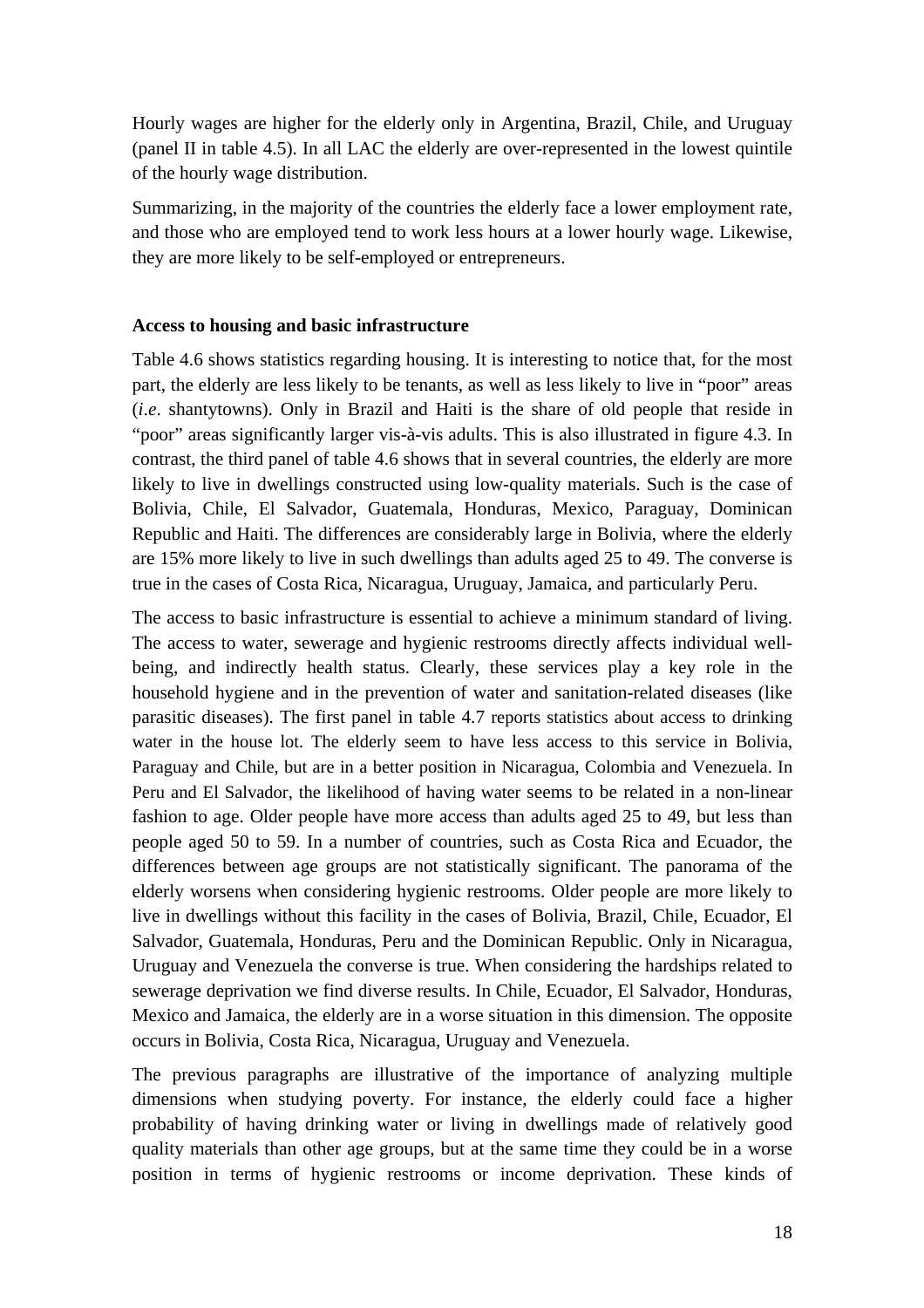phenomena are a manifestation of the complexity of measuring welfare, and point out the usefulness of considering each attribute in a separate way, together with aggregate measures of well-being.

#### **Education**

When analyzing the socioeconomic situation of the elderly, education becomes a key issue. Besides enhancing the likelihood of having a well-paid job (and therefore reducing the chances of suffering from income deprivation), education affects many aspects of life, being a fundamental attribute of individual welfare. For instance, literacy and numeric skills are used in many daily activities, like buying food. Among other scourges, illiterate people suffer from social exclusion and face serious difficulties in accessing to information.

Table 4.8 reports statistics on literacy rates. For all countries the percentage of older people with literacy skills is smaller than that of adults aged 25 to 59. The gap tends to increase when examining rural areas (panel III in table 4.8). When comparing with people aged 25 to 49, the differences are considerably large in Bolivia, Haiti, Honduras and Nicaragua, the poorest countries in the sample. Figure 4.4 suggests a positive correlation between this literacy gap (in absolute terms) and the level of national poverty. In general, the poorer the country, the larger the elderly relative disadvantage in this basic skill. This fact has a positive side, since it reveals the advance of literacy for the younger generations in the poorest countries. The negative side is that the increase in literacy has not included older people, who are left behind regarding this basic skill.

In table 4.9 individuals are classified according to years of formal education in three groups: unskilled (at most 8 years), semi-skilled (9 to 13 years) and skilled (more than 13 years). In countries like the Dominican Republic, Ecuador, El Salvador, Guatemala, Haiti, Honduras and Nicaragua, around 90% or more of older people are unskilled. In all the countries, the likelihood of being in this group is larger for old people, and is around twice as large as that of adults in countries with relatively low levels of poverty like Argentina, Chile and Uruguay (see panel III in table 4.9). A slight negative correlation between national poverty and the ratio between the percentage of unskilled old age and the percentage of unskilled adults is shown in figure 4.5. This suggests that, in contrast to the changes in literacy discussed above, the education upgrading process has been more intensive in the less poor countries in the sample.

#### **An aggregate indicator**

Once we move beyond the scope of income poverty, we face conceptual issues related to the aggregation of the multiple attributes of well-being. A multidimensional approach discards prices as weights and requires the specification of a welfare function which performs this role. This step would lead to determine which attributes, if any, are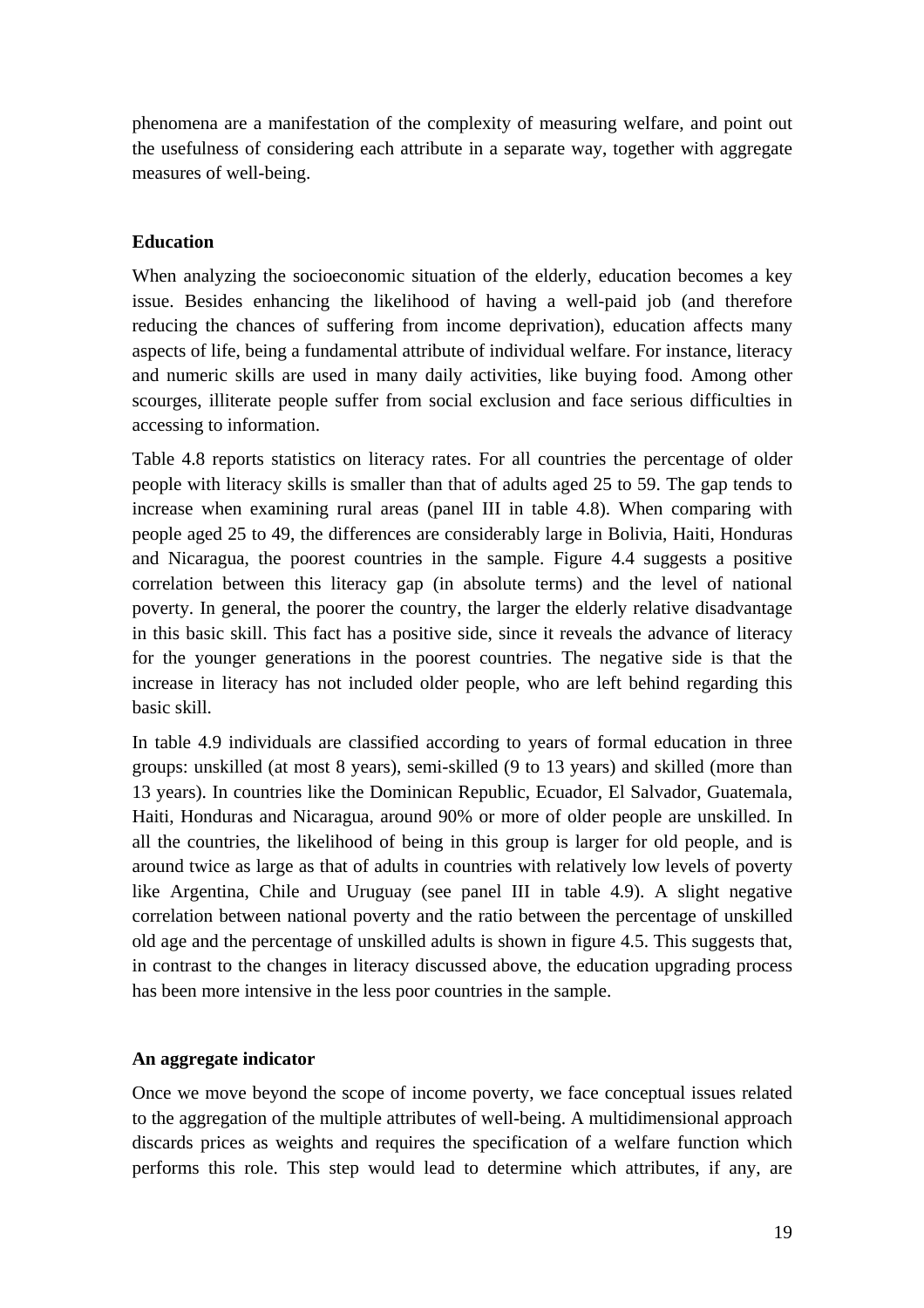substitutes. For instance, deprivation in health may be compensated by a sufficiently high level in another dimension (*e.g.* education).<sup>14</sup> Specifying a welfare function and setting the relevant thresholds allows us to rank people according to their level of welfare and to identify the poor.<sup>15</sup>

To deal implicitly with this issue, an aggregate indicator of deprivation (usually labeled as NBI – Necesidades Básicas Insatisfechas) is frequently employed by researchers and National Statistics Offices in Latin America. A particular aspect concerning aggregate indicators is that insufficient levels of welfare in one attribute cannot be compensated by improving (even substantially) the other dimensions, *i*.*e*. there is no substitutability. A person is considered poor under this approach by not fulfilling at least one of the selected conditions.

We construct an aggregate indicator of deprivation according to the following criteria:<sup>16</sup> (i) more than 4 persons per room, (ii) the household lives in "poor" areas (iii) the dwelling is made of low-quality materials, (iv) the household does not have access to water in the lot, (v) the dwelling does not have an hygienic restroom, (vi) the household head does not have a primary school degree (vii) the household head does not have a high-school degree, and there are more than 4 household members for each income earner. As mentioned above, all persons in a household are considered poor if they meet at least one of these conditions.

The results obtained are shown in table 4.10. It is important to take into consideration that in some countries the information in the household surveys does not allow to implement the seven criteria listed above. For that reason this aggregate indicator should not be compared across countries. Our main objective, however, is to compare this measure within countries and across age groups. In most cases the elderly are more prone to live in poor households according to the aggregate indicator. The more substantial differences are observed in Brazil, Costa Rica, the Dominican Republic and Panama. Table 4.11 examines each condition included in this indicator.<sup>17</sup> The result of the disadvantage of the elderly regarding the aggregate indicator is mainly due to differences in terms of education and house material. On the other hand, the indicators related to a large household size (rooms per capita, dependency rates) tend to reduce the gap between the elderly and the rest regarding this aggregate measure of deprivation.

 $14$  See Thorbecke (2005) for a discussion on this point.

<sup>&</sup>lt;sup>15</sup> See for instance Perry *et al* (2006), Bourguignon and Chakravarty(2002) and Thorbecke (2005) for more theoretical references about this issue.

<sup>&</sup>lt;sup>16</sup> See Gasparini (2006) for more details of each criterion.

<sup>&</sup>lt;sup>17</sup> For each criterion we report the difference between the proportion of older people who live in households not meeting this criterion and that of adult population.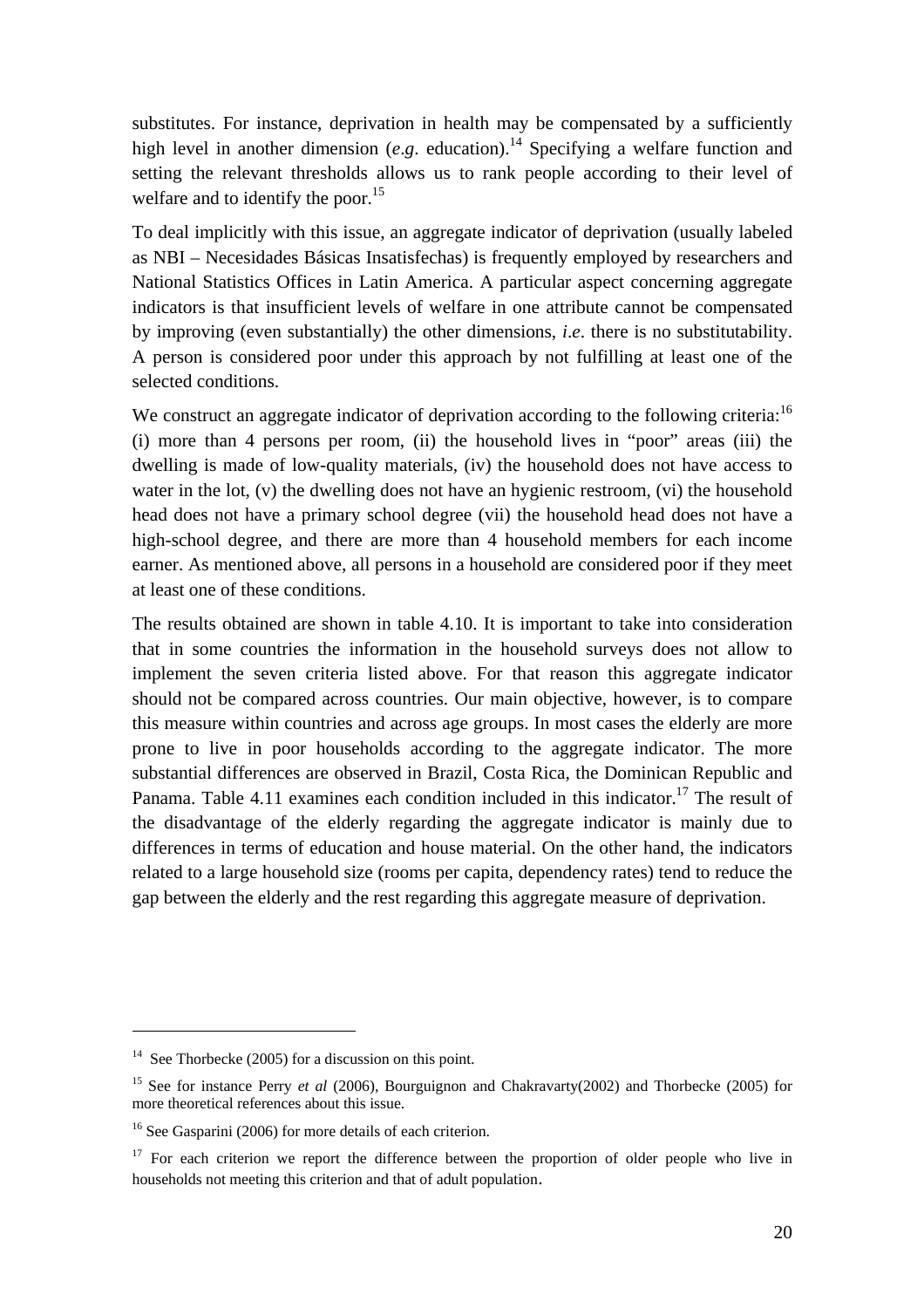#### **Box 4.1 Hunger and the elderly**

Some countries measure food insecurity using an indirect approach. They estimate the cost of a basic food bundle and then identify the household that cannot afford it. A different approach consists in directly asking about alimentary deprivation. In particular, the United States Department of Agriculture developed a methodology that allows establishing whether a household have enough food according to the perception of the adult members.<sup>18</sup> If the converse is true, it is said that the household suffer from hunger.

In order to compare the elderly's chance of suffering from hunger vis-à-vis that of the rest of the population, we employed this methodology and the component of food security included in a special survey of Argentina.<sup>19</sup> This module included 10 questions to assess if the household faces difficulties in satisfying its food needs. The answers to these questions were employed to construct a hunger indicator.<sup>20</sup> In table B4.1, household are classified according to the age of the head. As it can be seen in the first panel of this table, there are not statistically significant differences in the likelihood of having hunger between different age groups.

Colombia's ECV allows constructing a more rudimentary indicator of hunger<sup>21</sup>, but with the advantage of having a much larger sample size than in Argentina.<sup>22</sup> The second panel of table B4.1 shows that the results are similar to those found for Argentina, except for the rural areas. Among rural people, households where the head is old are more likely to suffer from hunger than those where the head is aged 25 to 49.

#### **Health**

 $\overline{a}$ 

Health is an important dimension of poverty. Poor people usually suffer from precarious sanitary conditions. This not only directly affects welfare but also interacts with many related aspects. For example, bad health reduces productivity and diminishes the ability to manage knowledge.<sup>23</sup> In order to analyze the health dimension, we use a sample of surveys (in most cases Living Standard Measurement Surveys) which include questions on several health issues for a group of countries: Argentina (Encuesta de Condiciones de Vida, 2001), Bolivia (Encuesta Continua de Hogares, 2003-2004), Colombia

<sup>&</sup>lt;sup>18</sup> Hamilton et al (1997). The details about this methodology can be found in Hamilton *et al.* (1997) and Nord y Bickel (2002)<br><sup>19</sup> Encuesta de Impacto Social de la Crisis en Argentina (ISCA), 2002

 $^{20}$  For technical details see Haimovich and Winkler (2005)<br><sup>21</sup> This survey asks if a member of the household had nothing to eat (at least during a whole day of the previous week) due to economic reasons. This question is similar to one of the ten questions employed to construct the hunger indicator of Argentina.

 $22$  The sample size of Colombia's ECV is around ten times larger than that of the ISCA survey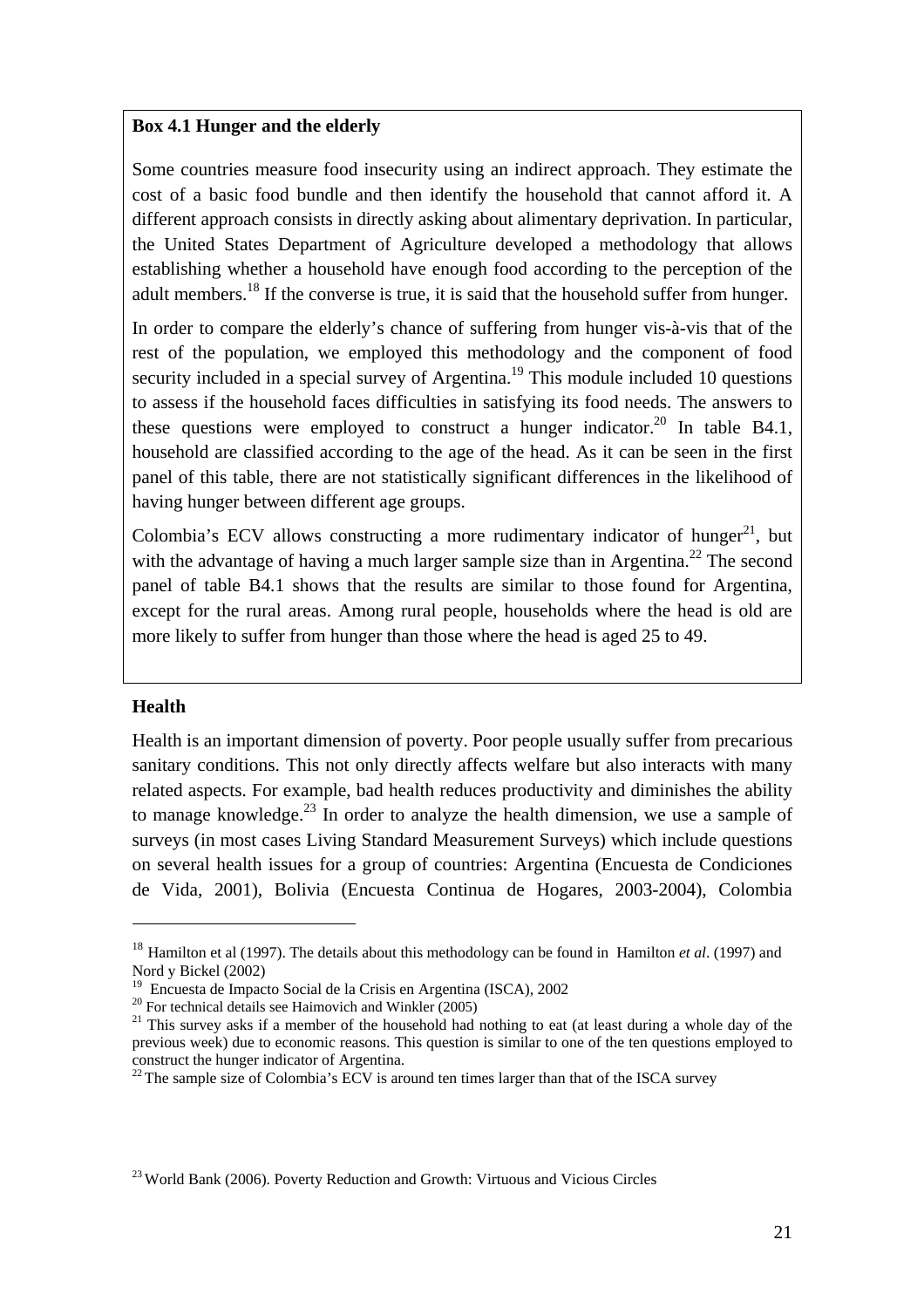(Encuesta de Condiciones de Vida, 2003), Guatemala (Encuesta Nacional sobre Condiciones de Vida, 2000), El Salvador (Encuesta de Hogares de Propósitos Múltiples, 2004), Nicaragua (Encuesta Nacional de Hogares sobre Medición de Nivel de Vida, 2001), Panama (Encuestas de Niveles de Vida, 2003) and Peru (Encuesta Nacional de Hogares, 2003).

Health issues are particularly interesting when studying old people's well-being. Aging is strongly linked to health deterioration. Other things being the same, the health of older people is expected to be worse than that of the rest of the population. We illustrate this idea with a subjective measure of health status. Colombia's ECV asks individuals about self-perception of health. Figure 4.6 shows that the proportion of people who consider themselves to be healthy drastically falls with age. Whereas around 80% of the population aged 5 to 30 have a positive self-perception, this share drops to values close to 30% for people older than 70. Naturally, this phenomenon is also reflected in the likelihood of being ill.<sup>24</sup> Table 4.12 shows that in all the countries this likelihood is significantly higher for the elderly. The differences are particularly large in Bolivia and Nicaragua. In the latter, whereas 38% of people aged 25 to 49 fell ill during the previous month, this percentage reaches 73% for older people.

In Bolivia, Nicaragua, Panama and Peru, among those who are ill, the likelihood of visiting a doctor is higher for the elderly. This could be due to differences in the severity of the illness or to different attitudes toward health care, but it does not seem to be due to a larger capacity to afford medical attention. Only in Bolivia, people between 25 and 59 years old are more likely to face economic barriers to visit a doctor (see panel III in table 4.12). In Panama, Peru, Guatemala and El Salvador the converse is true, and in the cases of Nicaragua and Argentina there are not significant differences in this likelihood.<sup>25</sup>

Other relevant aspect is access to health insurance. Table 4.13 shows that the panorama regarding this issue is ambiguous. In Guatemala, El Salvador and Nicaragua older people are in a worse situation, with lower access to health insurance. The opposite happens in the rest of the countries.

## **5. The role of the pension systems**

 $\overline{a}$ 

In this section we extend the analysis of the relationship between old age poverty and the pension systems, started in section 3, by presenting evidence on the coverage of pensions in LAC, and carrying out microsimulations in order to assess the potential effectiveness of different pension schemes to reduce poverty.

<sup>&</sup>lt;sup>24</sup> The illness condition is referred to the month previous to the field work of the survey.

<sup>&</sup>lt;sup>25</sup> However, in Argentina the elderly are much more likely (10 percentage points) to face economic barriers for getting medicines.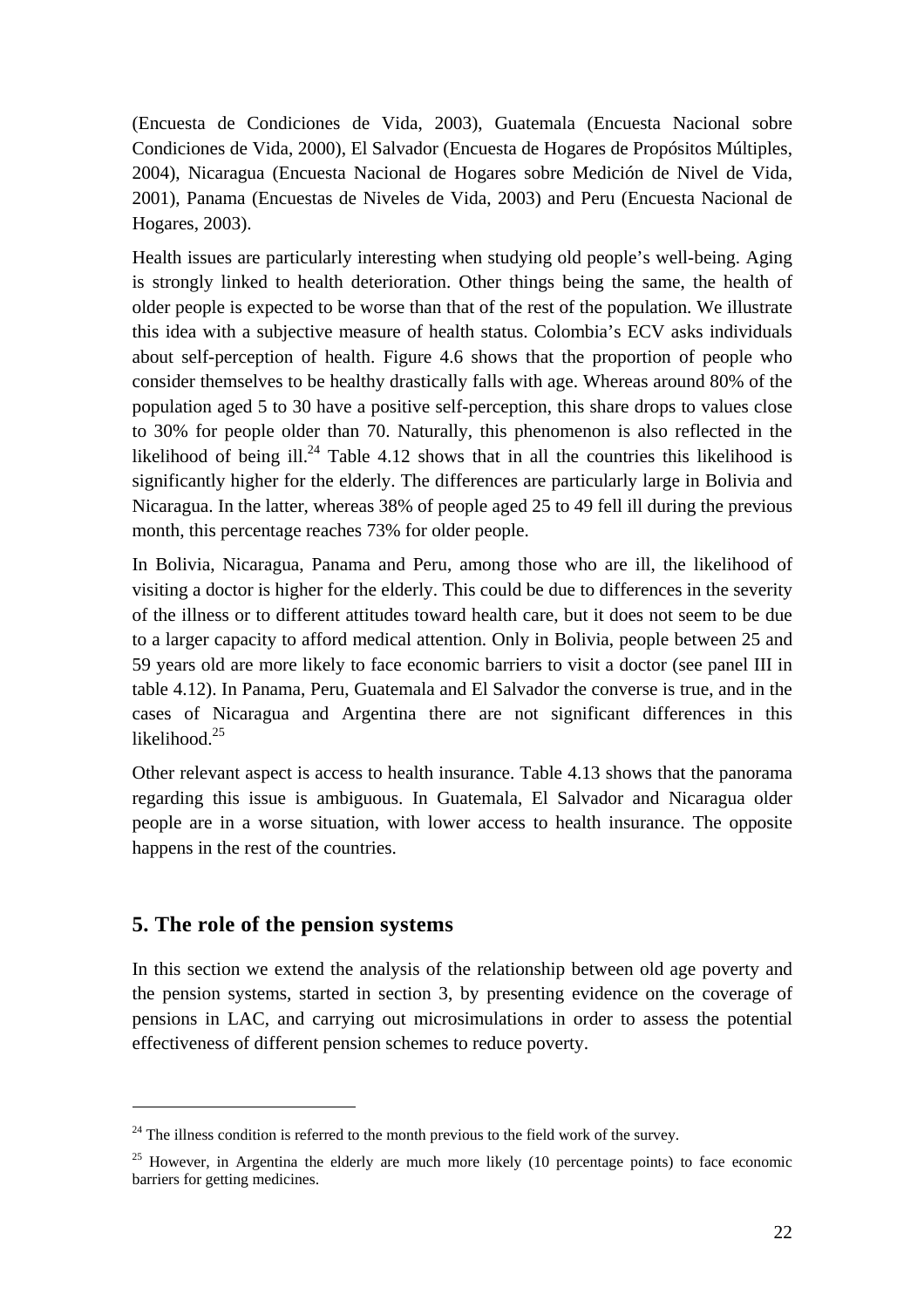## **Coverage**

Most LAC countries have contributory pension systems. In these kinds of employmentbased schemes only people with a stable formal job have access to a pension upon retirement. Most Latin-Americans, however, are self-employed or salaried workers in small, precarious firms without a signed contract in compliance with labor regulations, and without access to social security. The evidence suggests that there are no signs of a reduction in the high levels of labor informality in the region in the last 15 years (Gasparini and Tornarolli, 2007; ECLAC, 2006). In fact, in several countries labor informality has increased since the early 1990s.

In table 5.1 and figure 5.1 we present the share of people receiving income from pensions. As expected, the coverage of the pension system in LAC is very low: in 13 out of 19 countries in the sample the share of the elderly receiving income from pensions is lower than 20%. As mentioned earlier, Southern Cone countries have relatively well-developed pension systems, with coverage for the elderly ranging from around 55% in Argentina and Chile to 78% in Brazil and Uruguay. The other two countries with coverage higher than 20% are Costa Rica and Panama, with levels near 40%.

The picture does not look very different if we consider only urban areas. Table 5.2 and figure 5.2 show that in most countries the coverage of pension systems in cities is higher than in the whole country, but the difference does not seem large. The main exception to this conclusion is Panama. The level of urban coverage in this country is similar to Argentina, with more than 50%.

The case of Brazil stands out from the rural statistics in table 5.3 and figure 5.3. In rural Brazil the share of elderly receiving income from pensions is 85%. This high level of coverage is due to the implementation of a non-contributory program geographically targeted: the Brazilian rural pension program, which has been very important in reducing poverty in the poorest rural areas of that South American country. The results achieved in rural Brazil highlight the potential effectiveness of non-contributory mechanisms in reducing poverty, especially in countries with a large proportion of their population excluded from formal labor markets, and thus unable to have access contributory pension systems. Of course, the possibility to implement non-contributory mechanisms depends on fiscal revenues, usually scarce in LAC countries.

All the results shown above are not significantly different if we restrict the analysis to inactive elderly people or define the elderly as those older than 65. In fact, both changes reinforce the advantage in favor of Southern Cone countries, with the share of covered people changing slightly in the remaining countries. The exception is Argentina: in this country 76% of inactive people older than 65 receive income from pensions, while only 56% of people older than 60 receive income from pensions.

So far we have analyzed the access to pensions by the elderly. We now turn to adult people in the labor force to assess its potential access to the pension system in the future. Table 5.4 presents the percentage of salaried workers with the right to receive a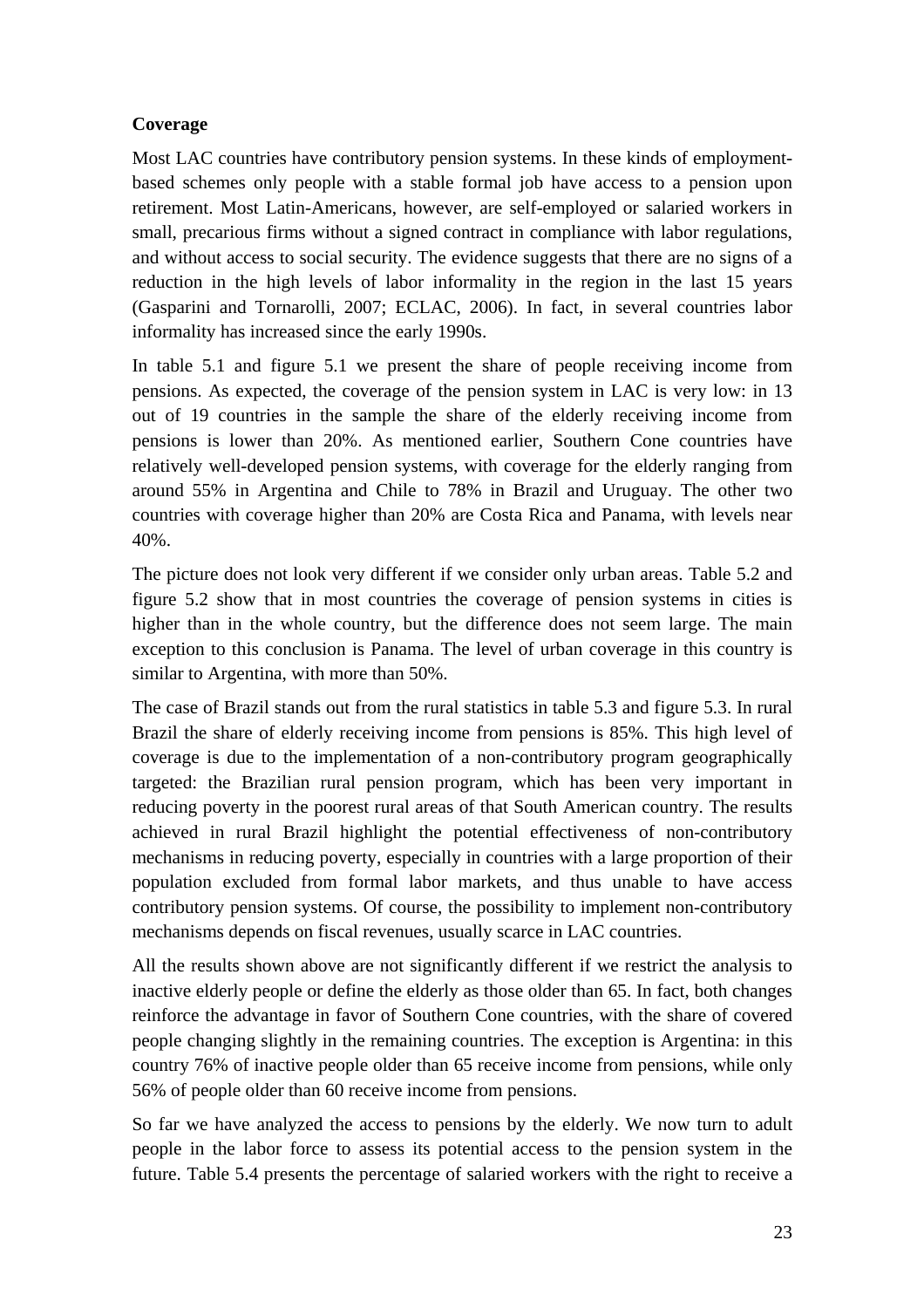pension when retired. Unfortunately, information on the access to the pension system in the LAC household surveys is either restricted to wage earners or not available altogether.

In 8 out of 13 countries less than half of the workers have the right to receive a pension upon retirement. If we added to this scenario the fact that labor informality is surely very high among the self-employed, and that unemployment rates are high in many LAC countries, we would end up with a very disappointing result: most participants in the labor force are not included in the contributory pension systems of LAC, and therefore they do not have the right to perceive a pension in the future.

The situation regarding labor informality is not homogeneous across countries. In Chile almost 90% of salaried workers pay social protection contributions, and in Uruguay 3 out of 4 salaried workers contribute to the pension system. There are three countries with intermediate levels of informality: Venezuela, Argentina and El Salvador. In the remaining countries the share of formal salaried workers is less than 50%. The case of Brazil is interesting: while only 20% of rural salaried workers pay social protection contributions, it was shown above that 85% of rural people older than 60 receive income from pensions. This highlights the importance of the non-contributory mechanism in Brazil.

In the four Southern Cone countries with the lowest overall rates of labor informality, the share of workers older than 60 who are formal is similar to the national average. On the contrary, in almost all the remaining countries the percentage of informal salaried workers older than 60 is significantly higher than the national mean.

Finally, table 5.4 informs that a very low proportion of salaried rural workers have the right to pensions when retired, with the exception of Chile.

#### **Impact of pension on poverty**

In section 3 we provide evidence on poverty in LAC countries. By showing poverty rates by age groups, we conclude that poverty rates are lower for the elderly than for other age groups in countries with well-developed pension systems. On the other hand, in countries with weak social security systems there is not much difference between oldage poverty rates and overall poverty rates. In this section, we take a step into the analysis of the impact of pension systems over poverty by computing poverty rates excluding pensions from total household income. This contrafactual exercise has an implicit assumption: if the pension system disappeared, older people incomes would be reduced by the amount of the pensions they are now receiving. The assumption is strong, since it is likely that without pensions, some older people would receive transfers from relatives, friends or NGOs, or decide re-enter the labor market. These behavioral changes would be even more important in the long run, when adult people can foresee the absence of a social security net when old. Given these caveats, the simulations of this section should be viewed as just the direct short-run effects of the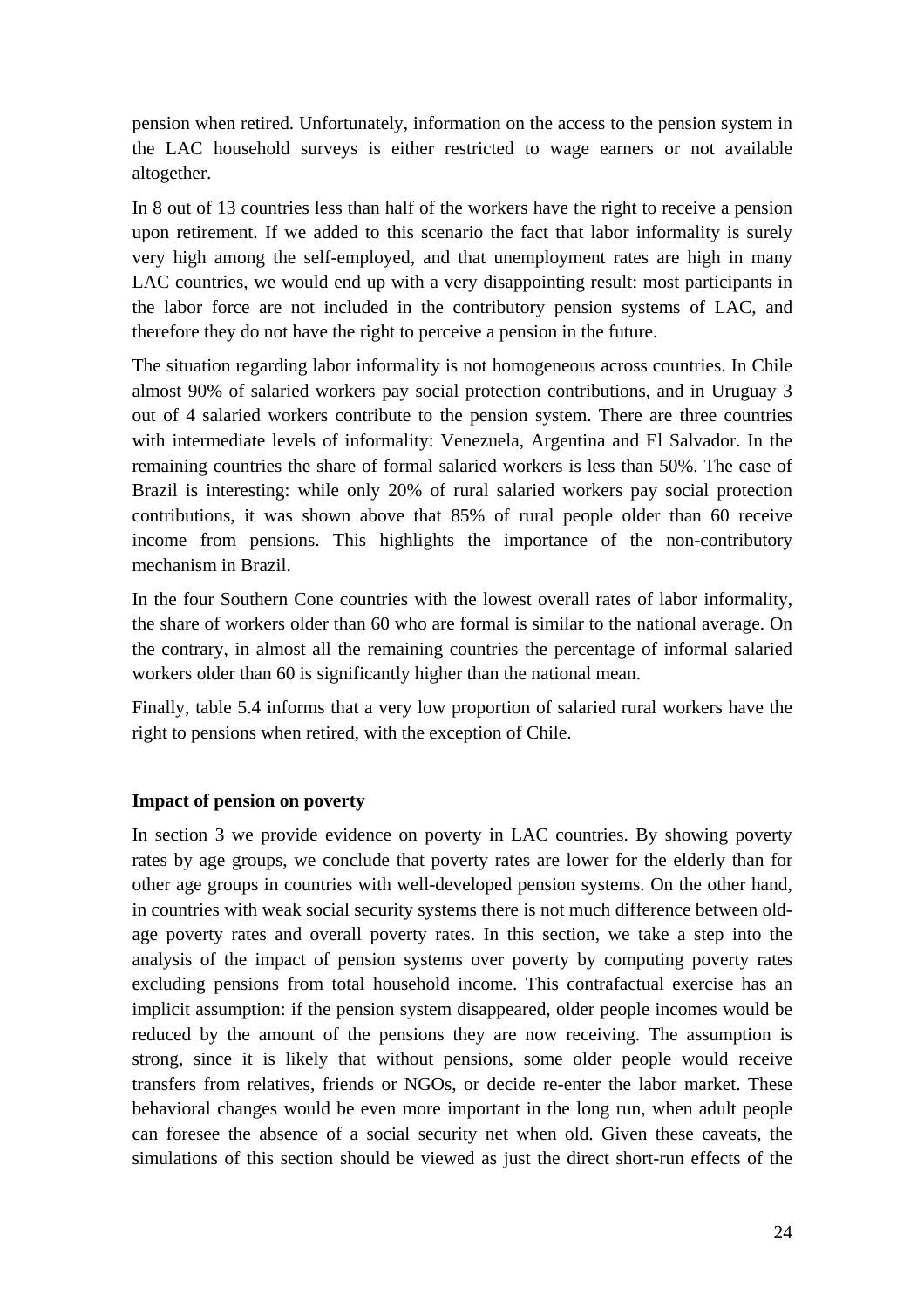pension system on poverty. A deeper analysis requires a behavioral model that is beyond the scope of this document.

 In table 5.5 we show the results of this simple exercise. The evidence supports the conclusions of section 3: pension systems in Argentina, Brazil, Chile and Uruguay have an important role in alleviating old-age poverty (given the assumptions of this exercise). In these four countries, those with overall poverty rates markedly higher than old-age poverty, the existence of pension systems with high coverage helps to eradicate poverty almost completely among the elderly. The strongest impact occurs in Brazil: while only 3.7% of Brazilians older than 60 are poor, 47.9% of them would be poor without pensions (keeping all the rest constant). The situation is very similar in Argentina: while poverty among the elderly is low (4.5%), the situation would be different without social security: old-age poverty would reach a level of 39.5%. In Chile and Uruguay, two countries where poverty among the elderly is very low, pension systems contribute to decrease old-age poverty in almost 20 points. In the remaining countries, with the exception of Mexico and Venezuela, the impact of pension systems on poverty is low. This is an expected result, considering the very low coverage of pension systems in these countries. Tables 5.6 and 5.7 display the results of the same exercise for urban and rural areas, separately. The main finding is not surprising: the impact of the pension systems on poverty is higher in the cities than in the countryside, due to the higher coverage of pension systems in urban areas. The results presented in Tables 5.5 to 5.7 are robust to the definition of the elderly.

#### **Simulating the impact of a universal pension system on poverty**

Policies traditionally applied to fight poverty are usually designed with the intention of improving the productivity of poor people. The aim of specific policies like training and educational programs is to strengthen their endowment of human capital, augmenting their capacity to find employment and generate income. But, as we have already commented in section 4, most elderly people just do not participate in the labor market, and hence those policies may result ineffective to fight old-age poverty.

A powerful instrument to alleviate poverty among the elderly is to transfer real income to them, specifically through pension systems. In order to analyze the impact of this kind of policy on old-age poverty, we carry out microsimulation exercises following Bourguignon *et al*. (2006), who simulate the introduction of minimum pension systems in all LAC countries.

The simplest minimum pension scheme to fight old-age poverty is a universal transfer equal to the poverty line granted to all people older than 60 (or 65). This scheme covers all the elderly unconditionally, which makes it administratively very simple, but at the same time very costly, as it transfers income to all the elderly. One way to reduce costs without increasing administrative costs too much, is by using information from pension systems to subtract from the transfer the income that some of the elderly perceive as pension. A further refinement to reduce direct costs would be to restrict the transfer to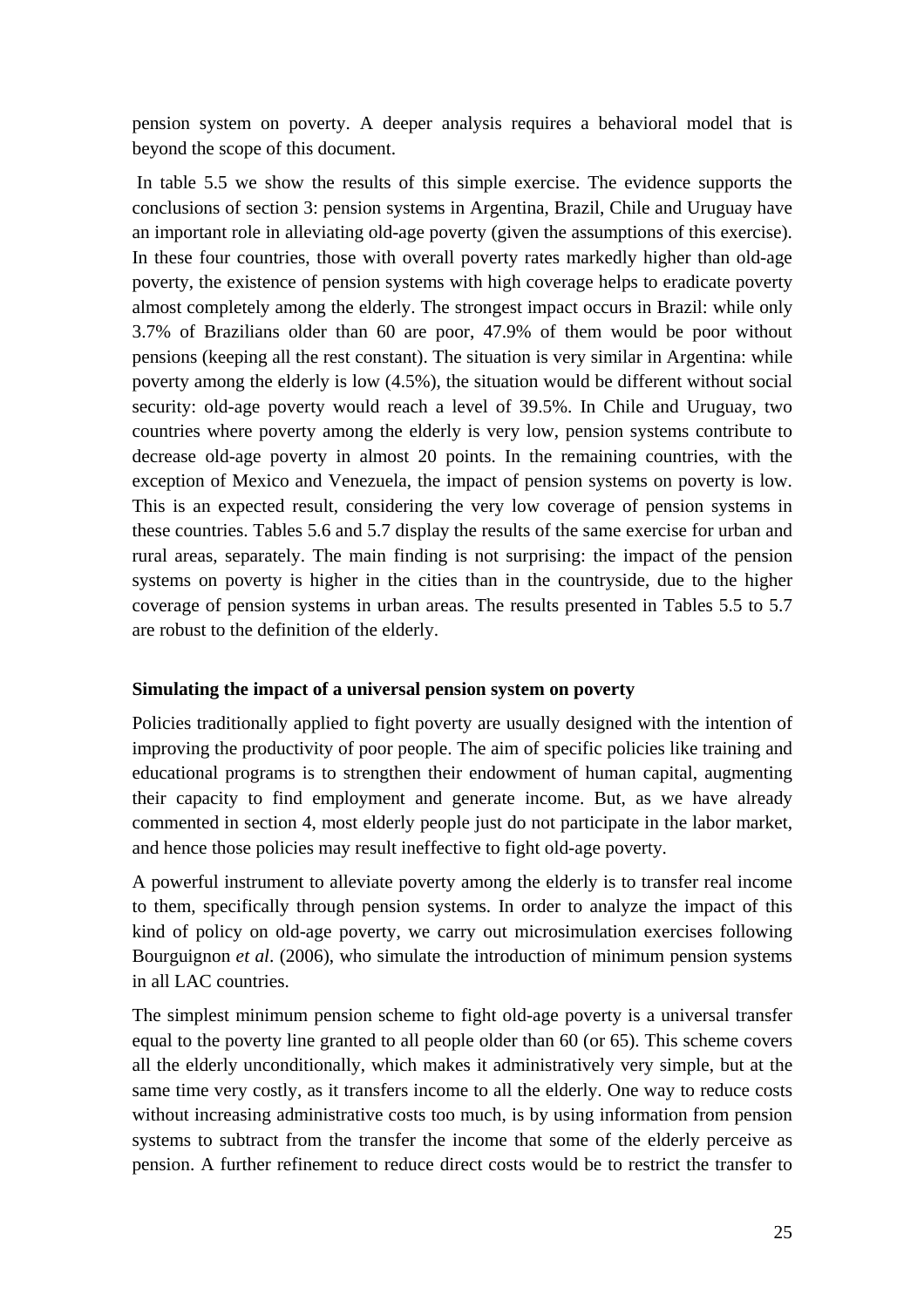the poor elderly. Obviously, this restriction imposes indirect costs in terms of identifying poor people. The two minimum pension systems considered in our microsimulations (similar to Bourguignon *et al,* 2006) are the following:

*Microsimulation 1*: a transfer equal to the poverty line net from income perceived as pension, granted to all the elderly:

$$
T = \max(0, z - y_p)
$$
 if age>59 (or 64)

where  $T =$  transfer,  $z =$  poverty line,  $y_p =$  income perceived as a pension

*Microsimulation 2*: a transfer equal to the poverty line net from income perceived as a pension to all the *poor* elderly:

$$
T = \max(0, z - y_p)
$$
 if age>59 (or 64) and y

where  $y =$  household per capita income.

Notice that the impact on poverty of these two schemes is the same, since poor elderly receive the same transfer under both mechanisms. As mentioned earlier, the difference between them is the amount of money required by each one. Direct costs are lower in the second scheme, in which only poor people aged more than 60 receive the transfer.

Following Bourguignon *et al*. (2006) we present results under different scenarios regarding the way in which the transfer is shared within the family, and the possible incentive effects of the transfer, particularly work incentives. The scenarios analyzed are the following:

- Benchmark: the transfer is shared within the household. Each member will have an income equal to  $(Y+P)/n$ , where  $Y =$  total household income,  $P =$  minimum pension and  $n =$  total family members.
- Altruism: the older person gives away half of his/her pension to the rest of the members of the family. The older person will have an income equal to  $Y/n +$ P/2n, and the other members equal to  $Y/n + P/2n + P/2(n-1)$ .
- Egoism: the old person keeps his/her pension to him/herself. In this case her/his income is  $Y/n + P$ , while the other members of the family receive only  $Y/n$ .
- Labor Supply: we suppose that because of the minimum pension the labor supply of the other members of the family decrease. We assume a reduction of labor income equal to the 50% of the pension.

In table 5.8 we present the poverty headcounts resulting from both microsimulations, under the four scenarios. The first panel shows results for all the population, for the elderly and people younger than 60, while the second panel breaks down the latter group into children, young and adults.

The impact on the overall poverty rate of the minimum pension system proposed, under any scenario, is low. This result is not surprising, since these schemes are aimed to reduce old-age poverty, instead of overall poverty. More important for us is to analyze what happens with old-age poverty. As expected, the greatest impact on old-age poverty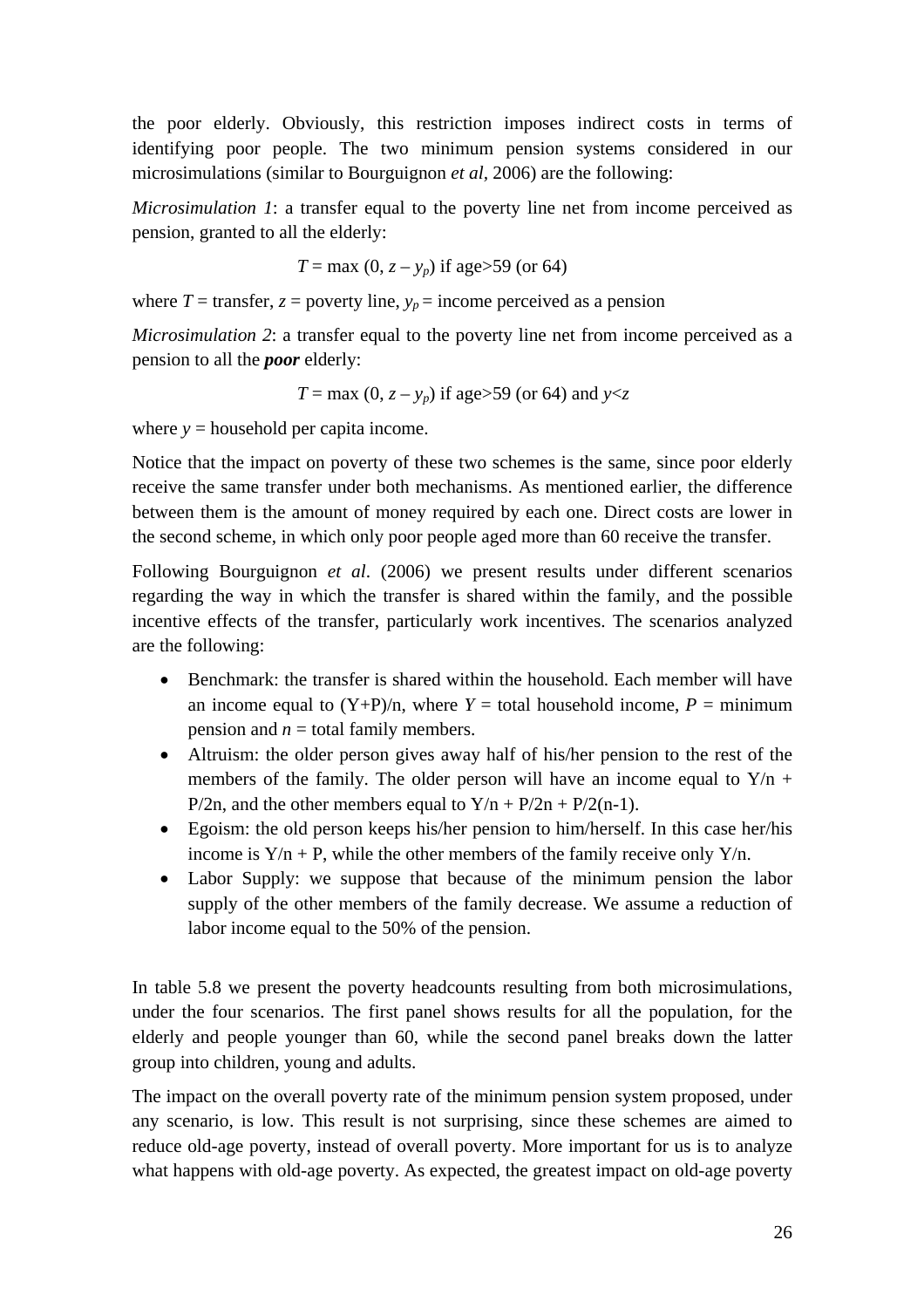takes place for countries with low coverage of pension systems. In countries with welldeveloped pension systems most of the elderly are already receiving income from pensions: the extension of the current schemes simulated in the exercise only affects a limited number of older people. Additionally, it is probable that people receiving the transfer in the exercise belong to the poorest families of the population of these countries, so the amount of the transfer given to the elderly would be usually not enough to allow the family to escape poverty.<sup>26</sup>

As expected, the greatest impact on old-age poverty occurs under "egoism", *i*.*e*. when the older member of the family keeps the pension for him/herself. In this case the poverty rates for younger than 60 are not modified. An opposite conclusion is obtained under "altruism": the poverty rate of the elderly does not fall as much as without "altruism", but the other age groups experience a larger decrease in their poverty rates. However, in practice the poverty reduction in these groups turns to be very small. In the "benchmark" case, the results are intermediate between "egoism" and "altruism": poverty rates fall for all age groups, but old-age poverty does not decrease as much as under "egoism", and poverty rates of the non-elderly do not decrease as much as under "altruism".

In the "labor supply" case the poverty rates of all age groups decrease less than under the "benchmark" case. However, the welfare of each group may increase, because of lower rates of labor force participation (and hence more leisure).

The fact that old-age poverty is not eradicated completely in spite of the minimum pension reflects that the pension is shared among all household members. Even under "egoism", poverty for the elderly is not eliminated. This is explained by the fact that we have supposed that the elderly keeps for him/herself only the pension received from the new scheme, but they still share the pension received before the implementation of the universal pension system. Table 5.9 shows that these conclusions are robust to the definition of the elderly.

In order to assess the feasibility of the implementation of these kinds of universal minimum pension systems, we calculate the costs in terms of household per capita income of each scheme. Table 5.10 shows the results of these calculations. As expected, the program with the lowest cost is that in which only the poor elderly receive the transfer. The cost of both programs is smaller in countries with well-developed pension systems. In fact, in Argentina, Brazil, Chile, and Uruguay the cost of the programs is negligible.

 $26$  People excluded from the contributory pension system in these countries are normally those who do not have a stable job along their lifetime. These people are also very poor in these countries.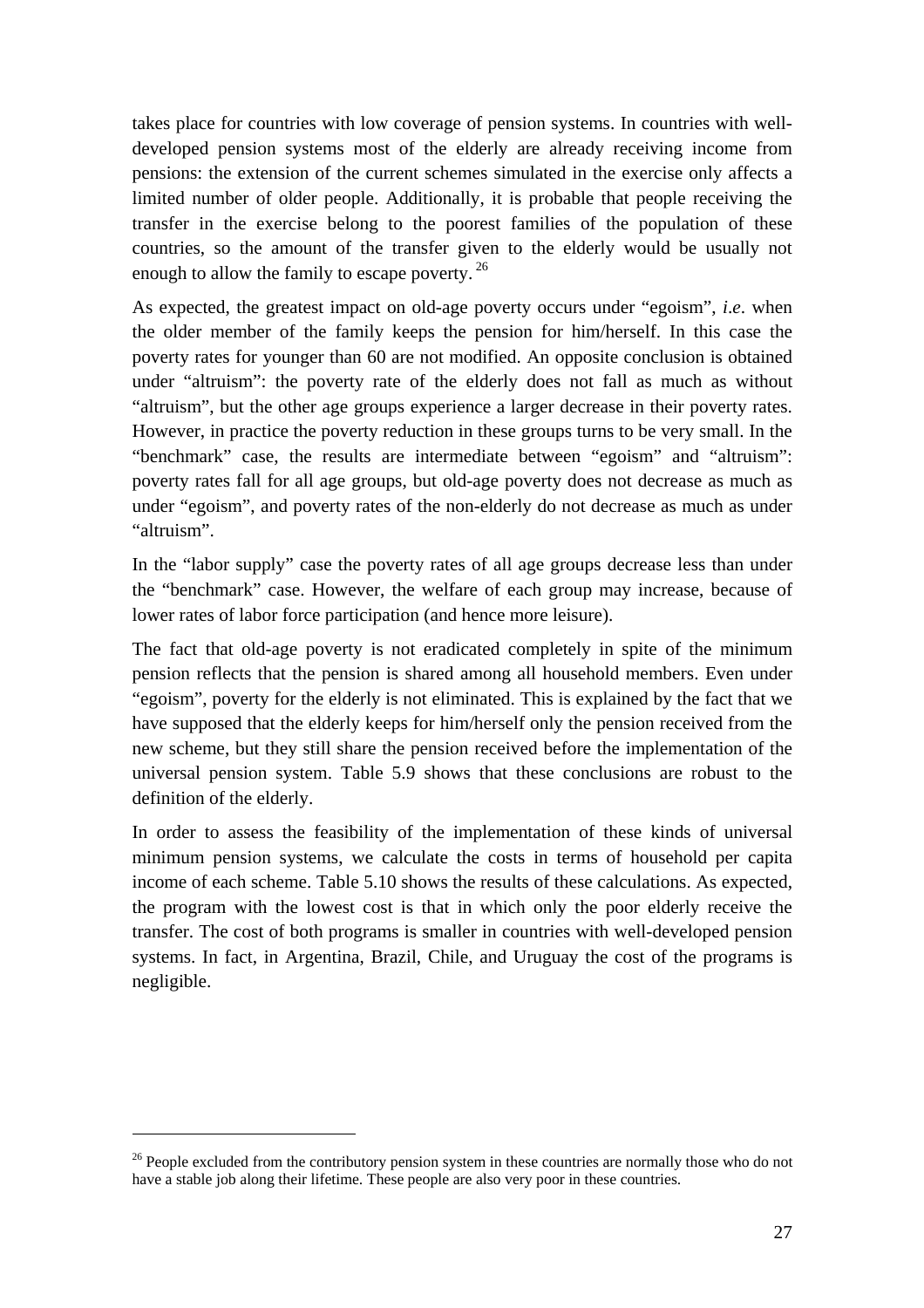## **6. Some microsimulation exercises**

One of the main social targets for societies all around the world is to reduce poverty. For instance, the first goal of the United Nations Millennium Development Goals is aimed at halving the proportion of poor people in each country between 1990 and 2015. Although poverty-reduction targets are usually set for country aggregates, it is equally important to analyze them for certain relevant groups. In this section we use microsimulation techniques in order to analyze how several contrafactual scenarios may influence the likelihood of reaching certain poverty-reduction goals by the elderly. Specifically, we carry a microsimulation exercise that illustrates the combinations of neutral growth and redistribution needed to attain certain poverty-reduction targets for the elderly.

The roads leading to sustainable reduction of poverty are subject of great debate. In this section we simplify the issue by thinking poverty reduction as the result of either neutral per capita income growth, or redistributive policies, or a combination of both. Of course reality is much more complex: there might be no policy instrument that increase productivity proportionally for all the population, while redistributive policies may take a significant toll on efficiency, and hence on incomes. However, it is still illustrative to know what is the effort in terms of neutral economic growth and simple nondistortionary redistributive policies to attain a certain poverty target. This information is useful at least to have an idea of the "distance" of the country from the poverty target in terms of growth and redistribution. In this section we compute isopoverty curves that measure the effort in terms of income redistribution as well as economic growth, that would allow reducing poverty for the elderly. We first discuss the methodology and then show the results.

We compute isopoverty curves, that is, combinations of neutral growth rates and simple redistributive policies that are capable of attaining a given poverty objective.<sup>27</sup> In our case the objective is reducing poverty by a half for the older population  $(+60)$  of a country. The starting point in each country is the latest income distribution available. In the simulations the country reaches the poverty-reduction goal for the elderly in the year 2015. We model growth by multiplying household income by a constant, thus assuming neutral growth. This exercise tell us at what rate the economy should grow, with unchanged Lorenz curve, to meet a given poverty target.

In our isopoverty curves the other way to reduce old-age poverty is by income transfers from the non-poor people to the poor elderly. We analyze three types of income transfers. The *targeted* transfers minimize the fiscal cost of a given poverty reduction, as measured by the headcount ratio. Only the poor elderly who are closer to the poverty line receive the transfer (*i.e*. those that need a smaller transfer to escape out of poverty), and they receive only the minimum amount needed to reach the poverty line. Although this policy would be probably undesirable (as the very poorest do not receive transfers),

 $27$  See Gasparini and Cicowiez (2005) for specific details on the computation of these curves.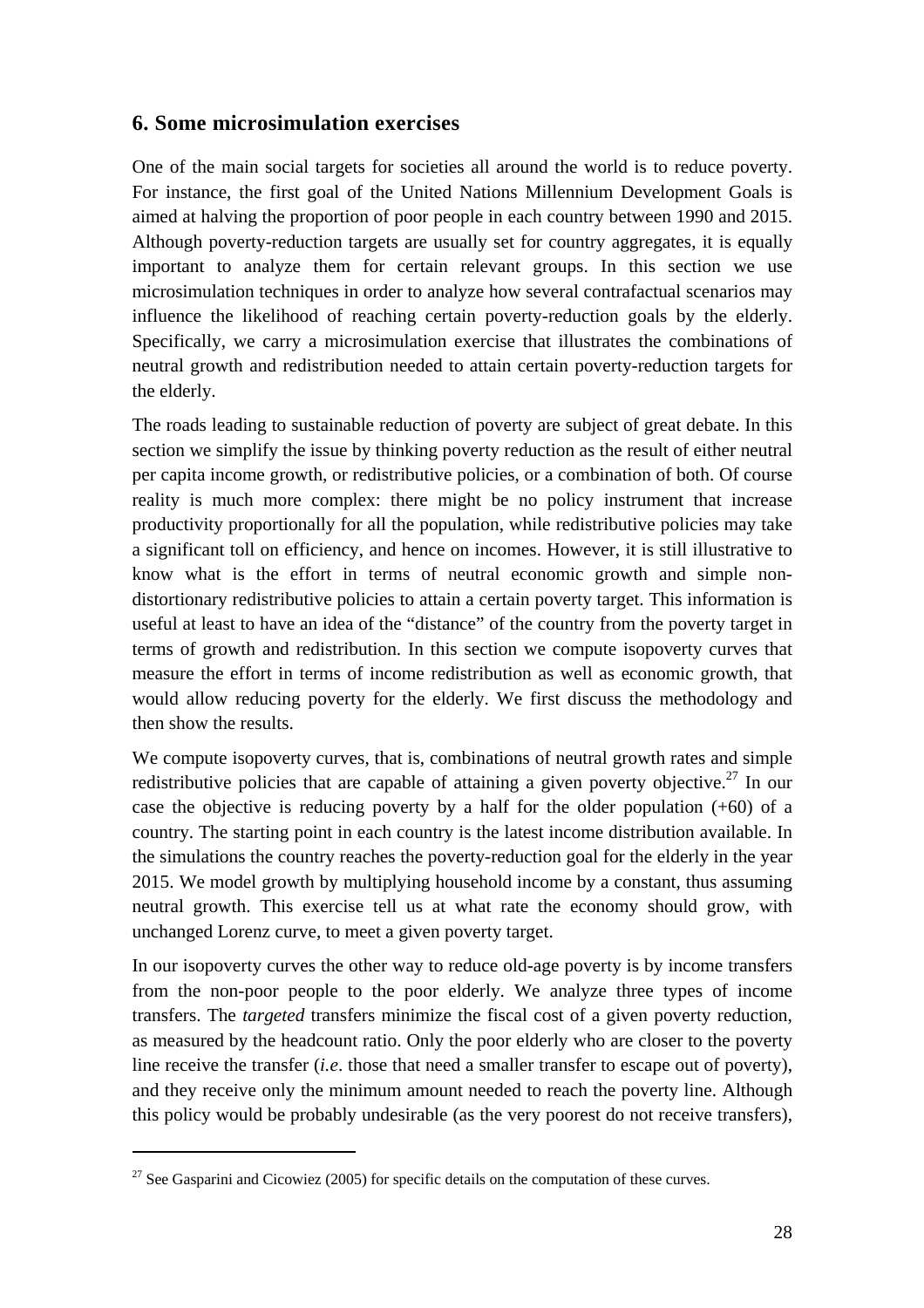and difficult to implement (as it is perfectly targeted, with transfers depending on income), it is theoretically interesting as a lower bound for the fiscal effort to meet the poverty goal.

The other policy extreme in our simulations is a *universal* transfer to all older people of a fixed amount. This is a more realistic case in which the government uses age as the only targeting device. This imperfect targeting mechanism implies wasting resources in the non-poor elderly, and in excessive transfers to some of the poor who are close to the poverty line. Finally, we simulate an *intermediate* transfer in which only the poor elderly receive a transfer of a fixed amount, independent of income. In all redistributive policies we assume no efficiency costs (or gains).

Notice that the growth channel in these microsimulations may also imply some redistribution dimension. We assume neutral growth, and then incomes from all sources are multiplied by the same factor. In particular, pensions are assumed to grow at the same rate as the whole economy, implying more resources into the national pension systems. In this scenario of neutral growth, redistribution to the elderly living on pensions increases in real terms, although not in terms of the national income. In this sense, the redistribution channel implies an additional redistribution effort from the one implicit in the growth channel.

It is important to stress that the simulation of counterfactual income distributions through the mechanisms described above is a simple arithmetic exercise (Ferreira and Leite, 2003). There is no guarantee that it would be consistent either with (i) household behavior, and (ii) a general equilibrium of the markets in the economy.

#### *Results*

In figures 6.1 we present three isopoverty curves for each country corresponding to each transfer type. In all cases we take the poverty line of 2 USD a day at PPP, and we use household per capita income as the individual well-being measure. The vertical axis measures the income tax rate paid by the non-poor  $(\alpha)$ , while the horizontal axis measures the annual growth rate between the year in which the household survey was conducted and 2015 (*g*). Each point in the isopoverty curve corresponds to a combination of redistribution policy with a tax rate  $\alpha$  and neutral growth at rate *g* needed to halve old age poverty from the base year to 2015.

The position of an isopoverty curve shows how easy or difficult is for a given country to meet the poverty-reduction target: the closer to the origin an isopoverty curve lies, the less growth and income transfers are required to reach the target. The isopoverty curves are negative sloped, indicating that it is possible to substitute economic growth for income redistribution, and convex, indicating that the marginal rate of substitution between economic growth and income redistribution is decreasing. The horizontal intercept indicates how much economic growth each country needs in order to meet the poverty target for older people with no additional income redistribution. The vertical intercept informs how much income redistribution, as a share of the non-poor's total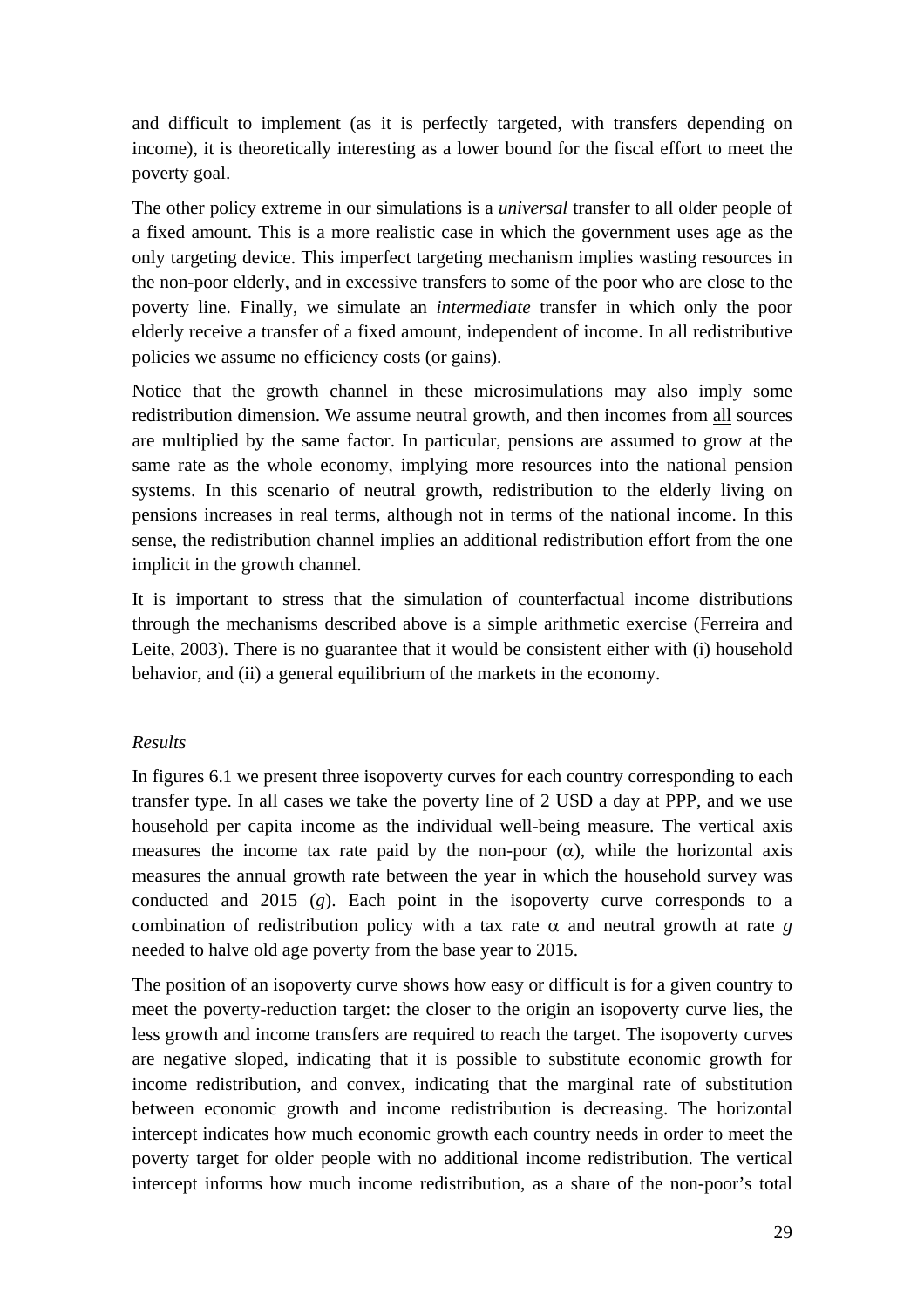income, each country needs in order to achieve the poverty target with no economic growth.

The curves in figure 6.1 are relatively "flat", implying that the poverty reduction impact of even a small transfer program is equivalent to that of many percentage points in accumulated economic growth. For instance, in the case of El Salvador, an annual growth rate of almost 5% between 2004 and 2015 is equal, in terms of old age poverty reduction, to an income transfer of less than one point (0.73%) of the non-poor individuals' income to the poor elderly. In general, the curves are flatter for targeted and intermediate transfer policies than for universal transfers, as the latter imply a greater fiscal effort to achieve the poverty reduction goal.

Columns (i) and (ii) of table 6.1 show the intercepts of the isopoverty curves with the horizontal and vertical axis for every kind of transfer program. Column (iii) shows the amount of income transferred from non-poor individuals to older ones as a percentage of the country's total income, assuming no economic growth  $(g=0)$ <sup>28</sup>

For instance, in order to halve old age poverty (as measured with the USD 2 line) Mexico would need to transfer 0.54% of non-poor individuals' total income to the elderly poor population under the *intermediate* scheme, if the economy were not to grow between 2004 and 2015. Under a *universal* scheme the incremental tax rate would increase to almost 2%. The same policy-reducing effect could be achieved with no income redistribution by an average annual income growth rate of 10.5% between 2004 and 2015.

On average, the region needs to grow at annual 6% to cut old age poverty by a half in the next 10 years. Although most countries in the region are growing at a fact pace, to sustain a growth rate of 6% for a decade seems an ambitious target for such an unstable region as Latin America. The redistributive effort seems more modest. Under the intermediate type of transfers, only two Caribbean countries (Haiti and Jamaica) would need to implement a tax on the non-poor with a rate higher than 2%. On average the rate needed is 0.64%. Even in the universal case, with targeting made only based on age, the incremental tax rate would be on average less than 2%. Although this effort seems small, the possibility of its implementation in the real world depends on the political economy of each country. Efficient redistributive policies have been very difficult to implement in Latin America, so even a tax reform of 1% of total income aimed at the poor elderly might be unfeasible.

#### **Box 6.1. A simple transfer program**

 $\overline{a}$ 

In this box we calculate the effect at the national level of halving poverty for the elderly from their current levels. In order to do that, we simulate the implementation of a

<sup>&</sup>lt;sup>28</sup> Total income is calculated from the household surveys. Notice that this estimation usually differs from National Accounts.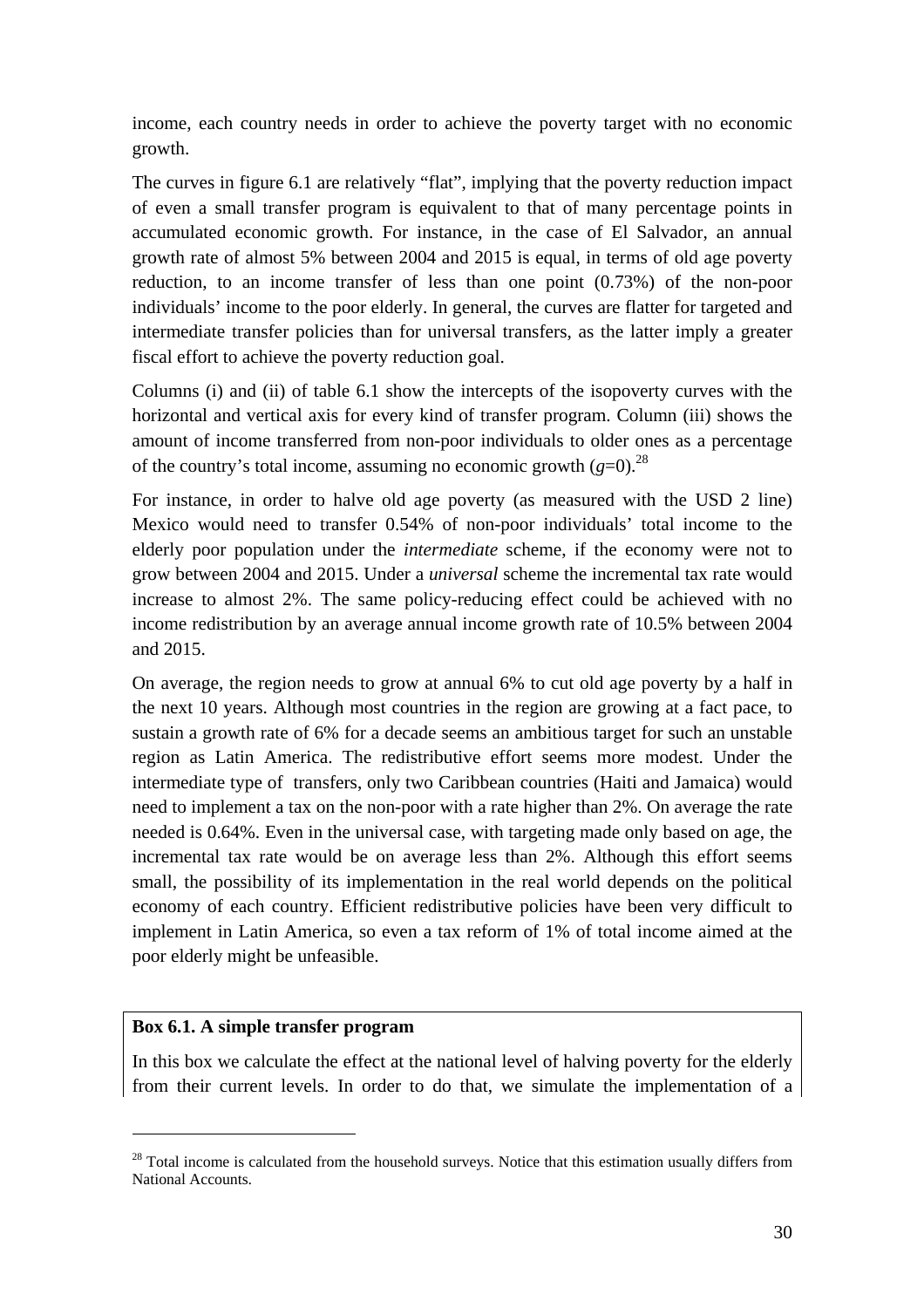transfer program that allows half of the elderly poor to leave poverty behind. We present results for the poverty headcount ratio using the USD 2 a day at PPP poverty line. Figure B6.1 shows the results.

The reduction in national poverty varies across countries, ranging from more than 3 percentage points in Jamaica (from 50.5% to 47.3%) to 0.08 percentage points for Uruguay (form 6.07% to 5.9%). In most countries the effect of this redistributive policy on the national poverty is not significant. On average, the national poverty in the region falls by around 1 point. In some countries with large and relatively poorer older population, such as Jamaica and Colombia, the impact of this simulated redistributive policy is larger. Uruguay, Argentina and Chile also have a large elderly population, but composed mostly by non-poor people, which implies a low effect of the simulated policy over national poverty (Table B6.1).

## **7. Demographic transition and poverty**

 $\overline{a}$ 

As discussed in section 2 the Latin American population is ageing. This demographic process will undoubtedly have consequences on national poverty. Naturally, estimating these consequences is an extremely difficult task that is beyond the aim of this document. In this section we take a small step on that direction by carrying out a microsimulation exercise. Starting from the latest available household survey in each LAC country, we make two basic changes. First we simulate the demographic structure of each country in 20 years, considering the population projections by age and sex of the United Nations (under the assumption of the medium variant).<sup>29</sup> Second, we change the educational structure of the population, as we expect that the increase in education coverage that the region has experienced will continue in the following 20 years. In this section we compute the consequences in terms of income poverty of the simultaneous change of the demographic and educational structure of the population of each Latin American country.

As explained, to simulate the demographic structure in 20 years from now we make use of the UN population projections. To simulate the future educational structure we make the following assumptions. Suppose the latest survey available for a given country is that of 2005, and then we make the simulation for year 2025. People older than 45 in 2025 are those older than 25 now. We assume those people already finished their educational process in 2005, and hence in 2025 they will have the same educational level as today. We also assume that in 2025 all children finish primary school, and all youths (aged 13 to 18) finish secondary school. These two assumptions are not important for the simulations since children and youths have zero or low earnings, and hence do not affect much the poverty status of the family.

 $29$  For further information see World Population Prospects - The 2004 revision, United Nations-Department of Economic ad Social Affairs Population Division.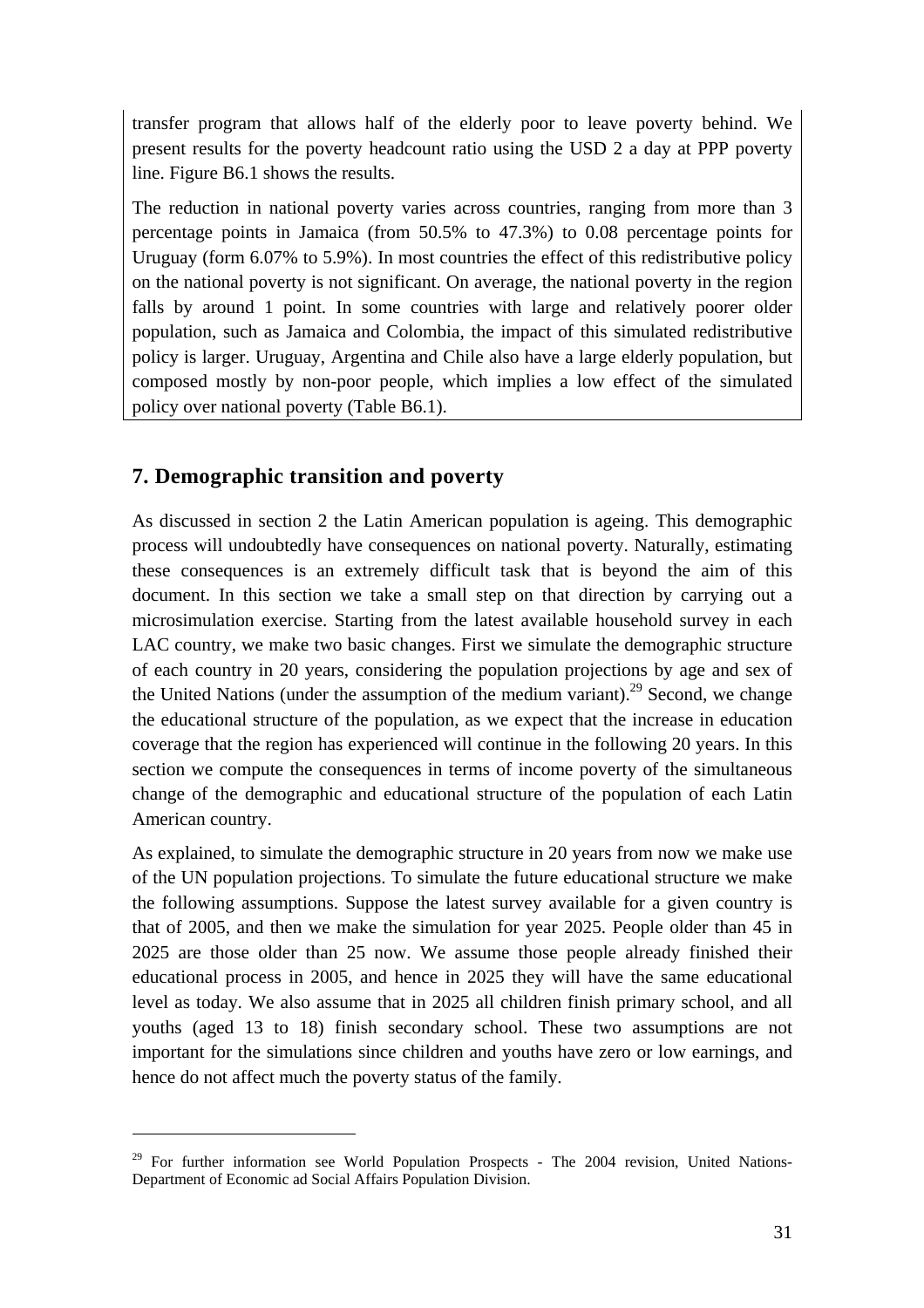People aged 19 to 44 in 2025 are those aged 9 to 24 in 2005. Some of them already dropped school. We assume that they will not resume education. For those who have not dropped school in 2005, we are uncertain which educational level they will end up having in 2025. We then impose a simple upgrading of the observed educational structure of those people.

After simulating the educational levels of people in 2025 we estimate their earnings by assuming no changes in the labor market from 2005 to 2015. Of course, this is a strong assumption, but it is useful to isolate the effects of the demographic and educational changes. Specifically we estimate earnings in 2025 by applying the parameters of two Mincer equation for hourly wages and hours of work (estimated with the 2005 data) to the characteristics of the population in 2025. If earnings in the simulation change, we also change non-labor income proportionally. Finally, we assume no changes in the family structure.

After carrying out this exercise, household incomes change, and hence poverty changes. There are two effects that go in different directions. On the one hand, the educational upgrading is a poverty-reducing factor. More educated people have higher earnings, and hence poverty falls. On the other hand, the ageing process has an ambiguous effect on poverty. The demographic transition implies more adult population and more older people. The first factor is very likely poverty-reducing as adults have higher earnings than youngsters, while the second one is ambiguous, as countries differ in the incomes of the elderly relative to the rest of the population.

Table 7.1 shows the results of the microsimulations for all the countries in our sample. The table shows the change in national poverty measured with the USD 2 line using three alternative poverty indicators. Poverty drops in all countries (with the exception of Uruguay). In some cases the fall is large. For instance, in Nicaragua and El Salvador national poverty falls 25 points. Old age poverty also decreases (see table 7.2). The fall is particularly noticeable in countries with high current levels of old age poverty.

In table 7.3 we show the results of a decomposition of the poverty changes described above. Given that the microsimulation was based on changes in the demographic and educational structure of the population, we can decompose the total change in the headcount poverty ratio into these two effects. The educational upgrading of the population has an unambiguous poverty-decreasing effect both on national and old age poverty. The effect is particularly large in those countries with low attendance rates.

It interesting to notice that in all economies (except Uruguay) the ageing process modeled in this section has a small poverty-*decreasing* effect. To understand this result recall again that the income-age profile has an inverted-U shape: in general individual earnings increase from youth to adulthood, and then fall when the person turns old. As explained above, on the one hand the demographic transition implies more older people, and hence lower incomes and higher poverty, but at the same time it also implies more adults instead of children and youths, which implies higher incomes and lower poverty. From the evidence of this section it seems that the demographic transition in Latin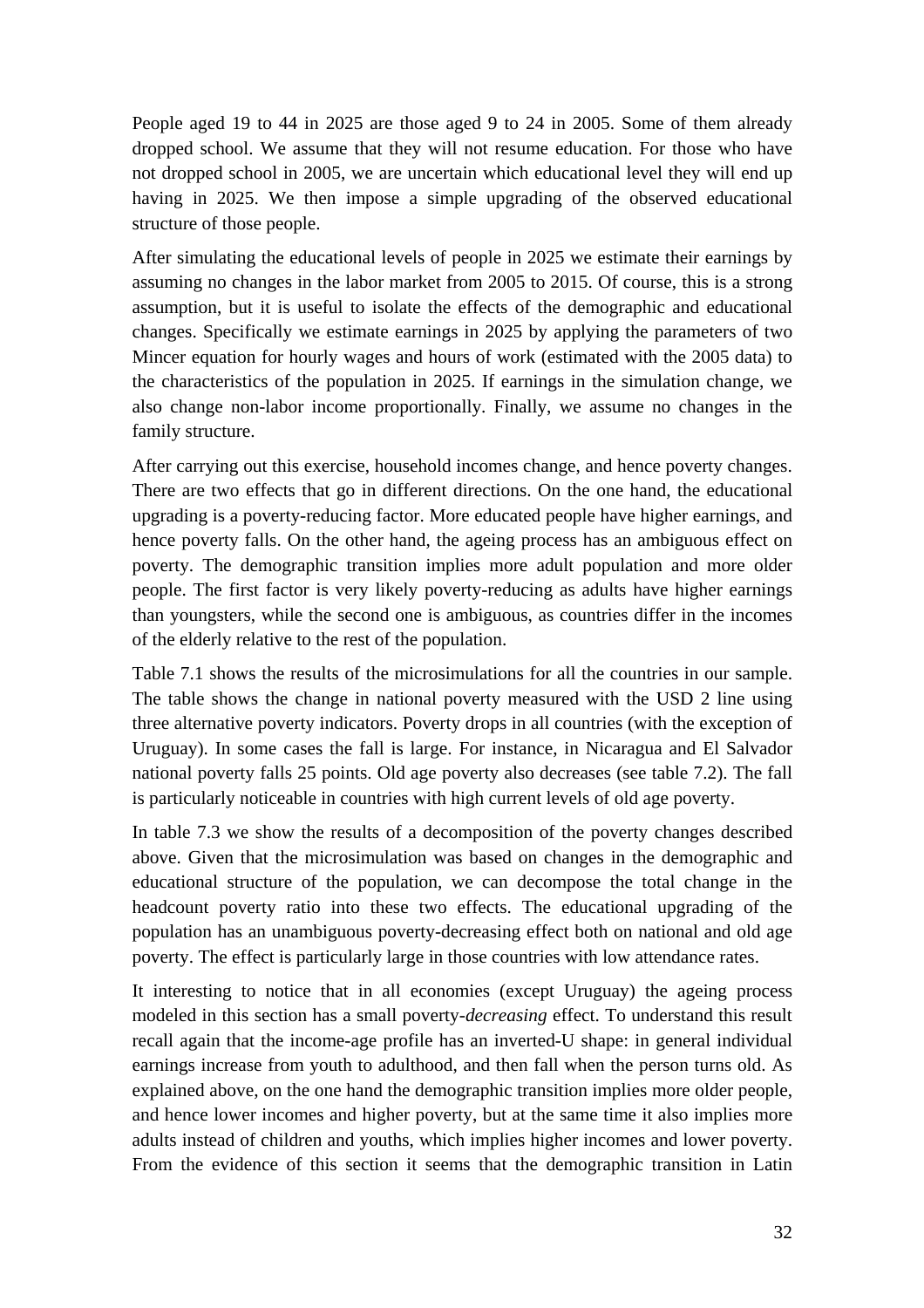America is at a point where the latter effect seems larger than the former. The difference, however, seems pretty small. Latin America can still take advantage of the demographic dynamics. However, it is likely that as the ageing process goes on, the increase in the elderly population would become the dominant factor, and hence it will imply a new challenge to the aim of reducing poverty in the region.

## **8. Concluding remarks**

The elderly are around 8% of the LAC population, a fraction that is expected to significantly grow in the future as the ageing process goes on. All LAC societies will have to face the challenges related to an ageing society in the near future. One of the major challenges is eradicating old age poverty. Around a quarter of the elderly population in a typical LAC country lives with less than USD 2 a day (PPP). When compared to other age groups, the situation widely differs across countries: while in the South American countries with relatively well-developed pension systems (Argentina, Brazil, Chile and Uruguay) old age poverty is substantially lower than the national mean, in many other LAC countries it is similar or higher than the national average.

Old age poverty seems to be a less worrisome problem when measured with consumption. On the contrary, it looks a more severe problem, vis-à-vis the rest of the population, when adjusting incomes for household economies of scale and adult equivalents. There is still a long way to go to have precise measures of relative old age poverty in LAC.

The preliminary evidence shown in the paper suggests that there exists a strong negative relationship between the development of the pension system and relative old age poverty. Cross-country data and various microsimulations suggest that pensions or any other mechanism of transferring income to the elderly are essential to keep old age poverty low. However, most of LAC elderly do not receive pensions, and most of LAC workers are not covered by the social security system, and hence they will not have a pension in the future, at least within the contributory regime.

The cost of protecting the elderly from income poverty does not seem high. Even assuming no economic growth, the incremental tax rate on the non-poor to finance a transfer to the elderly enough to cut old age poverty by a half is around 1%. Although this effort seems small, the possibility of its implementation in the real world depends on the political economy of each country. Efficient redistributive policies have been very difficult to implement in Latin America, so even a tax reform of 1% of total income aimed at the poor elderly might be unfeasible. If there is no room for redistributive policies toward the elderly, our simulations suggest that to achieve the goal of halving old age poverty LAC economies would need to grow at an annual rate of 6% (per capita) for 10 years.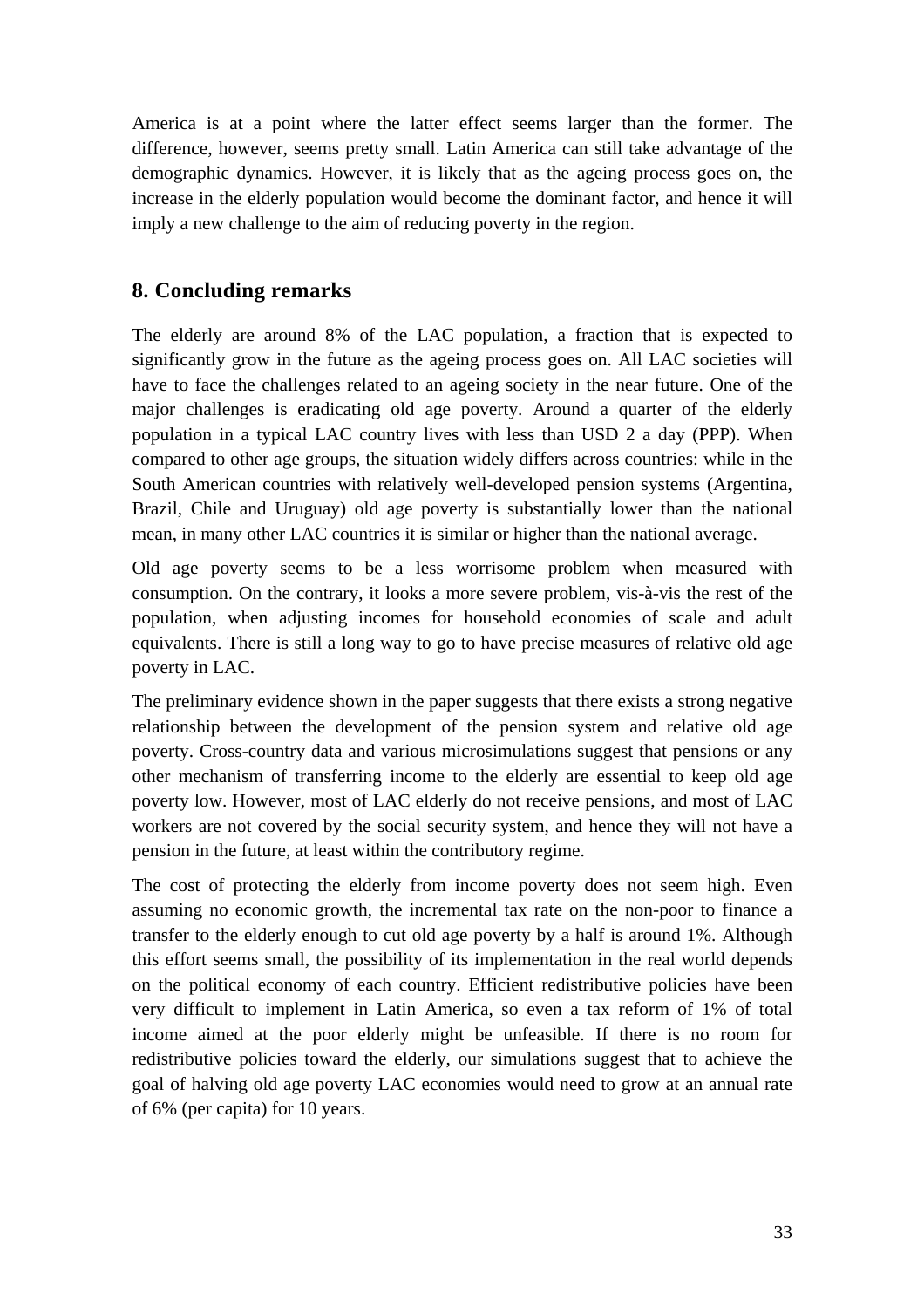Besides the availability of formal arrangements for old age support, the paper suggests that factors such as living arrangements, composition of household, and education play a role in determining vulnerability to poverty among older persons.

The study documents that in many countries the elderly are less likely to live in precarious areas, like shantytowns, but more likely to live in houses made of precarious materials or without sanitation. This diversity points out the usefulness of considering each attribute in a separate way, together with aggregate measures of well-being.

Many poverty-alleviation policies in Latin America are targeted geographically, and use the number of children in the household and the size of the dwelling (persons per room) as targeting criteria. But as the evidence shown in this paper suggests, in some countries the elderly are as poor as the rest of the population (or more), but are less likely to live in poor areas, and less likely to share the house with children, a fact that calls for more refinements in the design of social policies.

The demographic transition is underway in Latin America and the Caribbean. Countries with well-developed pension systems, where old age poverty is now relatively low, will face serious difficulties in maintaining such systems with a decreasing workers/elderly ratio. On the other hand, countries with a weak social security net and where old age poverty is particularly high, will find hard to reduce national poverty in an ageing society.

The Latin American and Caribbean economies are now in a stage of economic recovery and expansion. GDP is growing and poverty is falling in most countries. This paper also highlights the fact that countries are still in a stage of the demographic transition where the ageing process does not imply a serious obstacle to the aim of reducing poverty. LAC societies in general and local governments in particular face a great opportunity to make the reforms needed to reduce old age poverty today, and to create the environment for old age poverty not to be a serious concern in the future.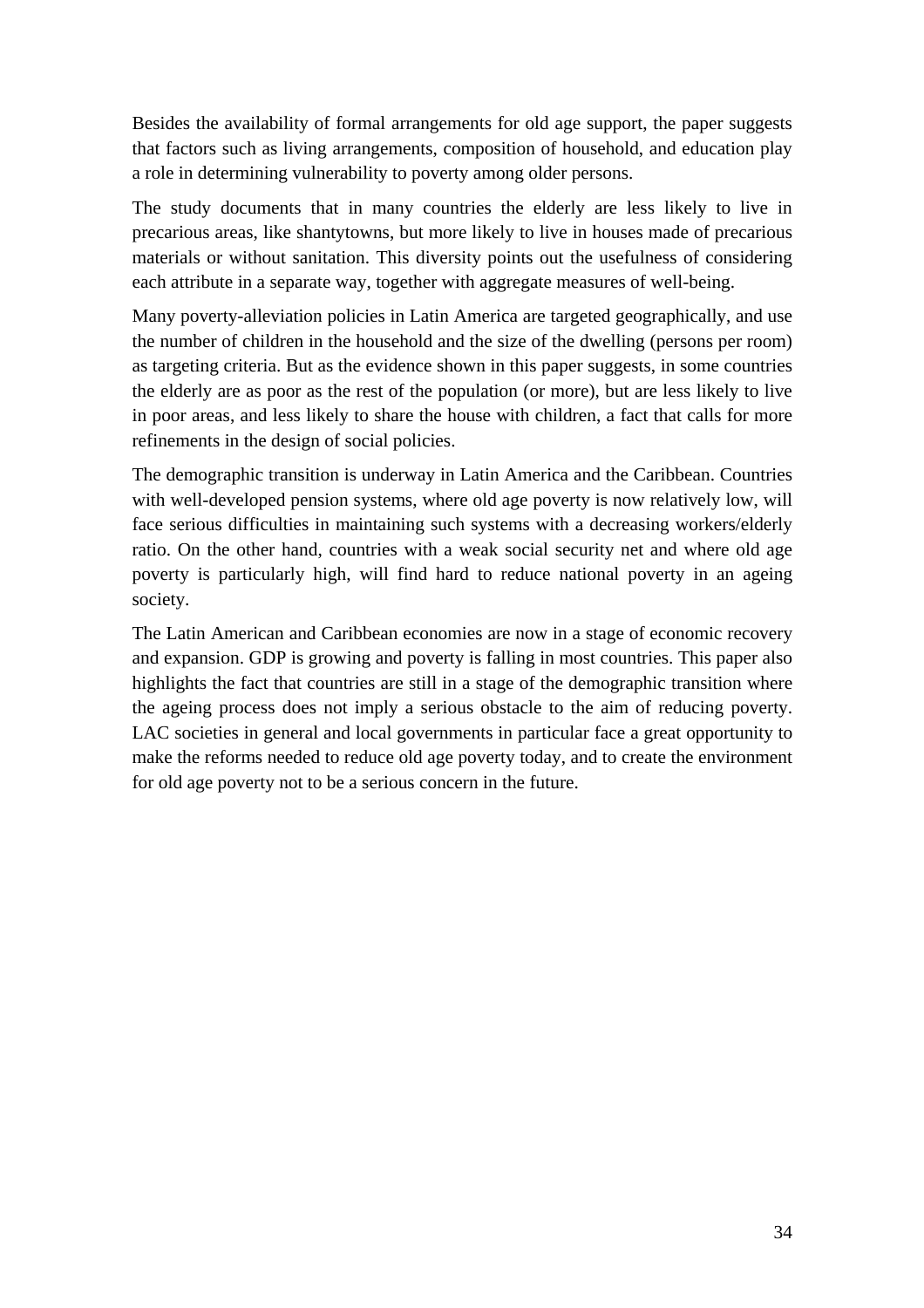#### **References**

- Barrientos, A. (2002), Old age, poverty and social development. Journal of International Development, Vol. 14, No. 8 (November).
- Barrientos, A. *et al*. (2003). Old age poverty in developing countries: contributions and dependence in later life. *World Development* 31 (3).
- Bourguignon, F. and Chakravarty, S.(2002), Multi-dimensional poverty orderings, Working paper N° 2002-22, DELTA
- Bourguignon, F., Cicowiez, M., Dethier, J., Gasparini, L and Pestieau, P. (2006). What impact would a universal minimum pension have on old age poverty in developing countries? Mimeo.
- Buhmann, B., Rainwater, G., Schmaus, G. and Smeeding, T. (1988). Equivalence scales, well being, inequality and poverty: sensitivity estimates across ten countries using the Luxembourg Income Study database. *Review of Income and Wealth* 34, 115-142.
- Chen, S. and Ravallion., M. (2001). How did the world's poorest fare in the 1990s? World Bank working paper.
- Cicowiez, M., Gasparini, L., Gutiérrez, F. and Tornarolli, L. (2006). *Areas rurales y Objetivos de Desarrollo del Milenio en América Latina y el Caribe*. New York: UNDP.
- Deaton, A. and Zaidi, S. (2002). Guidelines for constructing consumption aggregates for welfare analysis. *LSMS Working Paper* 135.
- Deaton, A. and Paxson, C. (1997). Poverty among children and the elderly in developing countries. Working paper, Princeton University.
- Deaton, A. and Paxson, C. (1998). Poverty among the elderly. In Wise, D. (ed). *Inquires in the economic of aging*. Chicago University Press for the National Bureau of Economic Research.
- Haider, A. *et al*. (2001), Elderly Labor Supply: Work or Play? Journal of International Development, Vol. 14, No. 8 (November). Boston College. Working Paper Nº 2001-04.
- Haimovich, F. and Winkler, H (2005), Urban-Rural Differences in Poverty: a microdecomposition approach for Argentina CEDLAS. Working paper Nº24
- Hamilton, W. et al. (1997) Household Food Security in the United States in 1995: Summary Report of the Food SecurityMeasurement Project. Washington DC: Office of Analysis, Nutrition, and Evaluation, Food and Nutrition Service, United States Department of Agriculture.
- Gasparini, L. (2006), A Guide to the Sedlac Socio-Economic Database for Latin America and the Caribbean. CEDLAS and The World Bank.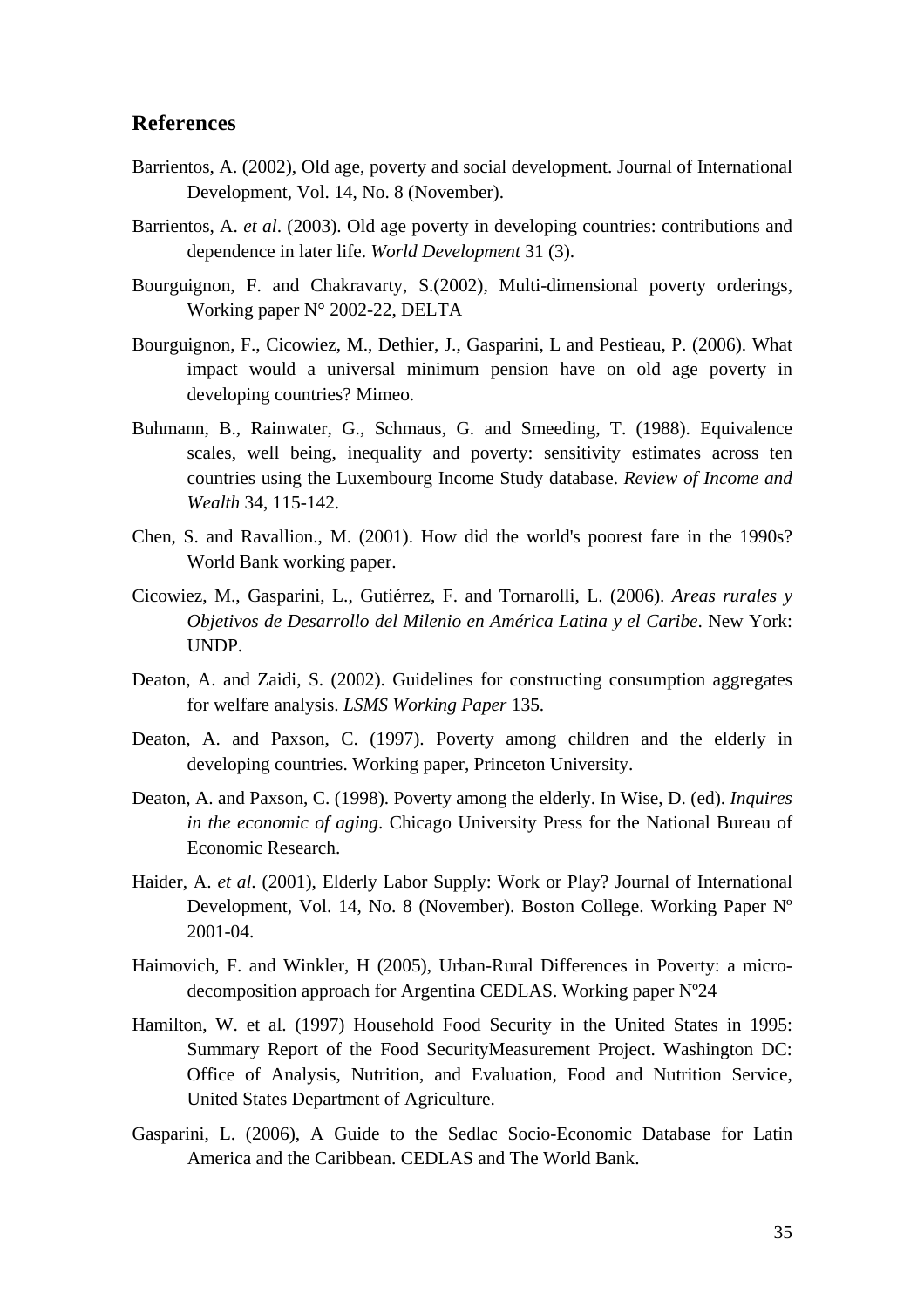- Gasparini, L. and Tornarolli, L. (2007). Labor Informality in Latin America and the Caribbean: Patterns and Trends from Household Survey Microdata, Working paper, CEDLAS.
- Grootaert, C. and Braithwaite, J. (1998). Poverty correlates and indicator-based targeting in Eastern Europe and the former Soviet Union. World bank Working paper 1942.
- Kakwani, N. (2004). New global poverty counts. *In Focus*, International Poverty Centre. September.
- Kakwani, N. and Subbarao, K. (2005), Ageing and Poverty in Africa and the role of social pensions. UNDP International Poverty Centre, Working Paper No. 8 (August).
- Lanjouw, P., Milanovic, B. and S. Paternostro (1998). Poverty and the Economic Transition: How Do Changes in Economies of Scale Affect Poverty Rates for Different Households? World Bank Working paper 2009.
- Nord, M., y G. Bickel (2002). Measuring Children's Food Security in U.S. Households, 1995-99. FANRR- 25, USDA, Economic Research Service.
- Ravallion. M. (2004). Monitoring progress against global poverty. *In Focus*, International Poverty Centre. September.
- Ravallion, M., Datt, G. and van de Walle, D. (1991). Quantifying absolute poverty in the Developing World. *Review of Income and Wealth* 37, 345-361.
- Perry, G. et al (2006), Poverty Reduction and Growth: Virtuous and Vicious Circles. The World Bank LAC Flagship Report.
- Srinivasan, T. (2004). The unsatisfactory state of global poverty estimation. *In Focus*, International Poverty Centre. September.
- Thorbecke, E. (2005). Multi-dimensional Poverty: Conceptual and Measurement Issues. The Many Dimensions of Poverty International Conference, UNDP International Poverty Centre, Brasilia.
- Whitehouse, E. (2000). How poor are the old? A survey of evidence from 44 countries. World Bank working paper.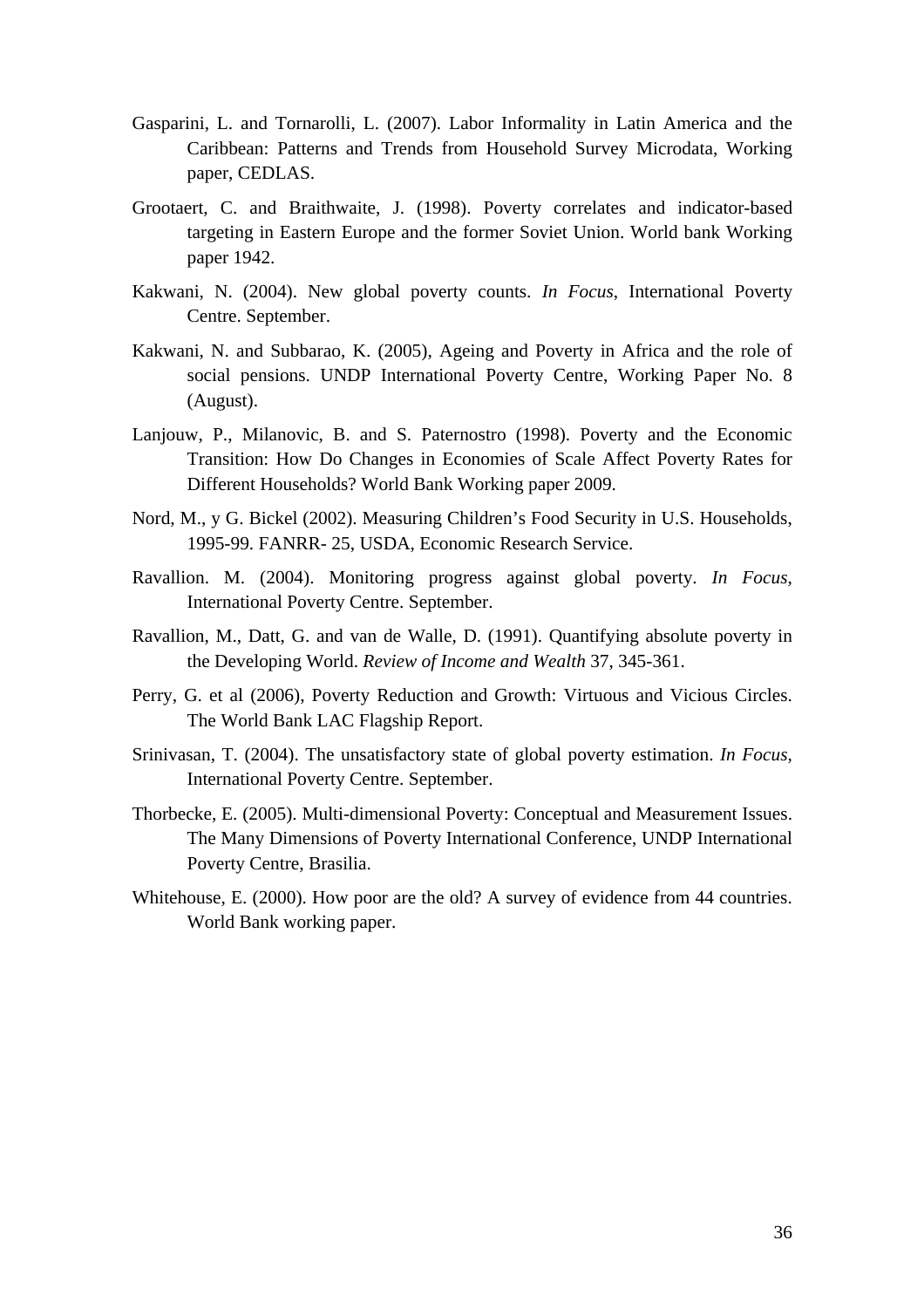|                                |       |        |       |        | Major Area                     |                     |         |
|--------------------------------|-------|--------|-------|--------|--------------------------------|---------------------|---------|
|                                | World | Africa | Asia  | Europe | Latin America<br>and Caribbean | Northern<br>America | Oceania |
| <b>Population (millons)</b>    |       |        |       |        |                                |                     |         |
| 1950                           | 2,519 | 224    | 1,396 | 547    | 167                            | 172                 | 13      |
| 2000                           | 6,086 | 812    | 3,676 | 728    | 523                            | 315                 | 31      |
| 2015                           | 7,219 | 1,115  | 4,351 | 721    | 634                            | 361                 | 37      |
| 2050                           | 9.076 | 1,937  | 5.217 | 653    | 783                            | 438                 | 48      |
| Life expectancy<br><b>Both</b> |       |        |       |        |                                |                     |         |
| 1950                           | 46.6  | 38.4   | 41.4  | 65.6   | 51.4                           | 68.8                | 60.4    |
| 2000                           | 64.6  | 49.9   | 65.7  | 73.2   | 70.2                           | 76.7                | 72.5    |
| 2015                           | 67.7  | 51.8   | 70.2  | 75.0   | 74.0                           | 78.8                | 76.2    |
| 2050                           | 75.1  | 65.4   | 77.2  | 80.6   | 79.5                           | 82.7                | 81.2    |
| Males                          |       |        |       |        |                                |                     |         |
| 1950                           | 45.3  | 37.1   | 40.7  | 62.9   | 49.7                           | 66.1                | 58.1    |
| 2000                           | 62.3  | 48.5   | 63.9  | 69.0   | 66.9                           | 73.9                | 70.0    |
| 2015                           | 65.5  | 51.1   | 68.1  | 71.1   | 70.8                           | 76.1                | 74.1    |
| 2050                           | 72.8  | 63.8   | 75.0  | 77.5   | 76.4                           | 80.2                | 78.9    |
| Females                        |       |        |       |        |                                |                     |         |
| 1950                           | 48.0  | 39.7   | 42.2  | 67.9   | 53.1                           | 71.9                | 62.9    |
| 2000                           | 67.0  | 51.3   | 67.6  | 77.4   | 73.6                           | 79.5                | 75.0    |
| 2015                           | 69.9  | 52.5   | 72.3  | 79.0   | 77.1                           | 81.4                | 78.3    |
| 2050                           | 77.5  | 67.0   | 79.5  | 83.6   | 82.5                           | 85.2                | 83.4    |
| <b>Median Age</b>              |       |        |       |        |                                |                     |         |
| 1950                           | 23.9  | 19.0   | 22.0  | 29.7   | 20.2                           | 29.8                | 28.0    |
| 2000                           | 26.8  | 18.4   | 26.2  | 37.6   | 24.4                           | 35.4                | 31.2    |
| 2015                           | 30.4  | 20.2   | 30.8  | 41.8   | 29.1                           | 37.4                | 34.5    |
| 2050                           | 37.8  | 27.4   | 39.9  | 47.1   | 39.9                           | 41.5                | 40.5    |

## **Table 2.1 Population, life expectancy and median age**

Source: own calculations based on Population Division of the Department of Economic and Social Affairs of the United Nations Secretariat, World Population Prospects: The 2004 Revision, February 2005.

Note: Medium fertility and AIDS mortality variant

#### **Table 2.2 LAC household surveys used in this study**

| Country      | Name of survey                                               | Acronym      | Year | Coverage         | Households | Individuals |
|--------------|--------------------------------------------------------------|--------------|------|------------------|------------|-------------|
|              |                                                              |              |      |                  |            |             |
| Argentina    | Encuesta Permanente de Hogares-Continua                      | EPH-C        | 2005 | Urban-28 cities  | 27,511     | 94,813      |
| Bolivia      | Encuesta Continua de Hogares- MECOVI                         | <b>ECH</b>   | 2002 | National         | 5,746      | 24,933      |
| Brazil       | Pesquisa Nacional por Amostra de Domicilios                  | PNAD         | 2004 | National         | 122,513    | 399,342     |
| Chile        | Encuesta, de Caracterización Socioeconómica Nacional         | <b>CASEN</b> | 2003 | National         | 68,153     | 257,077     |
| Colombia     | Encuesta Continua de Hogares                                 | <b>ECH</b>   | 2004 | National         | 12,510     | 50,850      |
| Costa Rica   | Encuesta de Hogares de Propósitos Múltiples                  | EHPM         | 2004 | National         | 11,366     | 43,779      |
| Dominican R. | Encuesta Nacional de Fuerza de Trabajo                       | <b>ENFT</b>  | 2005 | National         | 7,655      | 30,038      |
| Ecuador      | Encuesta de Empleo, Desempleo y Subempleo                    | ENEMDU       | 2003 | National         | 18,959     | 82,317      |
| El Salvador  | Encuesta de Hogares de Propósitos Múltiples                  | EHPM         | 2004 | National         | 16,490     | 70,558      |
| Guatemala    | Encuesta Nacional de Empleo e Ingresos                       | $ENEI - 2$   | 2004 | National         | 2,874      | 10,615      |
| Haiti        | Enquête sur les Conditions de Vie en Haïti                   | <b>ECVH</b>  | 2001 | National         | 7,186      | 33,007      |
| Honduras     | Encuesta Permanente de Hogares de Propósitos Múltiples       | <b>EPHPM</b> | 2005 | National         | 7.318      | 35,182      |
| Jamaica      | Jamaica Survey of Living Conditions                          | <b>JSLC</b>  | 2002 | National         | 5,092      | 17,535      |
| Mexico       | Encuesta Nacional de Ingresos y Gastos de los Hogares        | <b>ENIGH</b> | 2004 | National         | 22,595     | 91,738      |
| Nicaragua    | Encuesta Nacional de Hogares sobre Medición de Nivel de Vida | <b>EMNV</b>  | 2001 | National         | 4.191      | 22,810      |
| Panama       | Encuesta de Hogares                                          | EH           | 2004 | National         | 13,500     | 52,957      |
| Paraguay     | Encuesta Permanente de Hogares                               | EPH          | 2004 | National         | 7,823      | 34,636      |
| Peru         | Encuesta Nacional de Hogares                                 | <b>ENAHO</b> | 2003 | National         | 4,642      | 21,267      |
| Suriname     | Expenditure Household Survey                                 | <b>EHS</b>   | 1999 | Urban/Paramaribo | 410        | 1,694       |
| Uruguay      | Encuesta Continua de Hogares                                 | <b>ECH</b>   | 2005 | Urban            | 18,506     | 54,330      |
| Venezuela    | Encuesta de Hogares Por Muestreo                             | EHM          | 2004 | National         | 37,838     | 166,320     |

Source: SEDLAC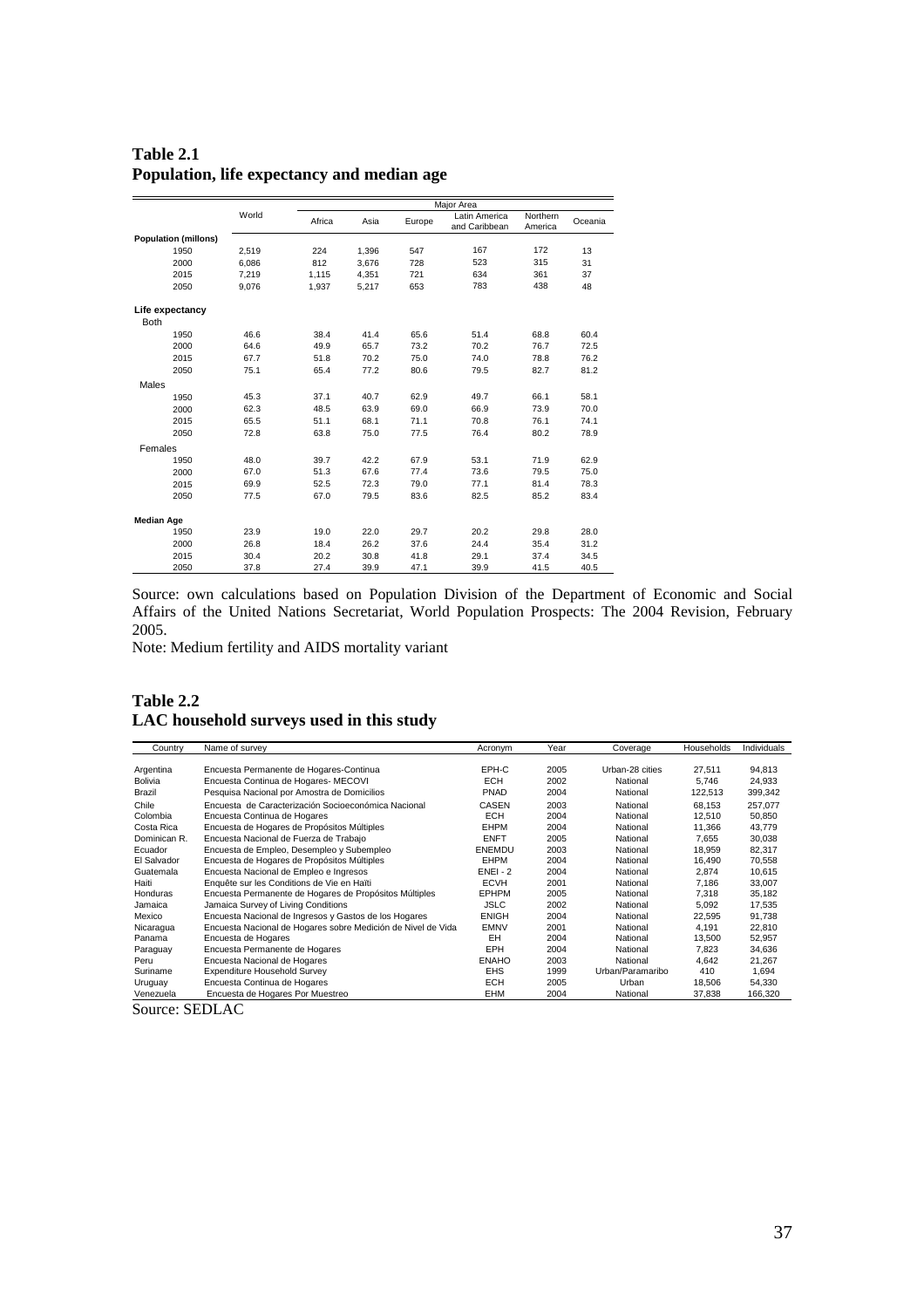## **Table 2.3 Population structure by age**

National, urban and rural areas

| Country      | Year |       |          |      | <b>National</b> |       |           |       |       |       |          |        | Urban     |       |       |           |     |       |          |      | Rural     |      |                       |     |     |
|--------------|------|-------|----------|------|-----------------|-------|-----------|-------|-------|-------|----------|--------|-----------|-------|-------|-----------|-----|-------|----------|------|-----------|------|-----------------------|-----|-----|
|              |      | $60+$ | $0 - 59$ | 15   | $15 - 24$       | 25-59 | $60 - 64$ | 65-80 | $80+$ | $60+$ | $0 - 59$ | $15 -$ | $15 - 24$ | 25-59 | 60-64 | 65-80 80+ |     | $60+$ | $0 - 59$ | 215  | $15 - 24$ |      | 25-59 60-64 65-80 80+ |     |     |
| Argentina    | 2005 | 14.5  | 85.5     | 25.5 | 17.4            | 42.5  | 4.0       | 8.0   | 2.4   | 14.5  | 85.5     | 25.5   | 17.4      | 42.5  | 4.0   | 8.0       | 2.4 |       |          |      |           |      |                       |     |     |
| Bolivia      | 2002 | 6.4   | 93.6     | 39.6 | 19.4            | 34.6  | 2.0       | 3.7   | 0.7   | 5.1   | 94.9     | 37.5   | 20.9      | 36.5  | 1.6   | 2.9       | 0.6 | 8.4   | 91.6     | 43.3 | 16.9      | 31.5 | 2.5                   | 5.0 | 0.9 |
| Brazil       | 2004 | 9.7   | 90.3     | 27.1 | 19.1            | 44.1  | 3.0       | 5.4   | 1.2   | 9.7   | 90.3     | 26.1   | 19.1      | 45.1  | 3.0   | 5.5       | 1.2 | 9.9   | 90.1     | 32.  | 19.       | 39.0 | 3.2                   | 5.4 | 1.2 |
| Chile        | 2003 | 11.5  | 88.5     | 25.5 | 17.6            | 45.4  | 3.5       | 6.4   | 1.6   | 11.0  | 89.0     | 25.4   | 17.8      | 45.7  | 3.4   | 6.1       | 1.6 | 14.5  | 85.5     | 25.7 | 16.4      | 43.4 | 4.1                   | 8.2 | 2.2 |
| Colombia     | 2004 | 10.3  | 89.7     | 30.1 | 18.6            | 41.0  | 3.4       | 5.6   | 1.4   | 10.2  | 89.8     | 28.1   | 19.0      | 42.7  | 3.2   | 5.6       | 1.4 | 10.7  | 89.3     | 35.4 | 17.7      | 36.2 | 3.9                   | 5.6 | 1.2 |
| Costa Rica   | 2004 | 9.0   | 91.0     | 28.6 | 19.9            | 42.7  | 2.7       | 4.9   | 1.3   | 9.9   | 90.1     | 26.2   | 19.8      | 44.3  | 2.9   | 5.5       | 1.4 | 7.7   | 92.3     | 32.1 | 20.0      | 40.4 | 2.4                   | 4.1 | 1.1 |
| Dominican R. | 2005 | 9.2   | 90.8     | 31.5 | 19.5            | 39.8  | 2.6       | 5.1   | 1.4   | 8.6   | 91.4     | 30.6   | 19.8      | 41.0  | 2.5   | 4.8       | 1.3 | 10.4  | 89.6     | 33.2 | 18.9      | 37.5 | 2.9                   | 5.7 | 1.7 |
| Ecuador      | 2003 | 9.7   | 90.3     | 35.0 | 19.1            | 36.3  | 2.8       | 5.4   | 1.5   | 8.8   | 91.2     | 32.7   | 19.7      | 38.8  | 2.6   | 4.8       | 1.4 | 10.6  | 89.4     | 37.7 | 18.3      | 33.4 | 2.9                   | 6.0 | 1.7 |
| El Salvador  | 2004 | 9.5   | 90.5     | 34.0 | 19.7            | 36.8  | 2.6       | 5.3   | 1.6   | 9.9   | 90.1     | 31.1   | 19.3      | 39.7  | 2.6   | 5.6       | 1.7 | 8.8   | 91.2     | 38.4 | 20.4      | 32.4 | 2.4                   | 5.0 | 1.4 |
| Guatemala    | 2004 | 6.2   | 93.8     | 41.9 | 19.7            | 32.2  | 2.0       | 3.4   | 0.8   | 7.0   | 93.0     | 36.6   | 20.3      | 36.2  | 2.1   | 3.9       | 0.9 | 5.6   | 94.4     | 46.3 | 19.3      | 28.9 | 1.9                   | 3.0 | 0.7 |
| Haiti        | 2001 | 8.8   | 91.2     | 38.6 | 20.3            | 32.5  | 2.5       | 5.0   | 1.2   | 7.1   | 92.9     | 35.6   | 23.3      | 34    | 2.0   | 3.9       | 1.0 | 10.0  | 90.0     | 40.6 | 18.2      | 31.5 | 2.8                   | 5.7 | 1.3 |
| Honduras     | 2005 | 7.4   | 92.6     | 39.7 | 21.5            | 31.5  | 2.2       | 4.0   | 1.1   | 7.3   | 92.7     | 35.0   | 23.2      | 34.5  | 2.2   | 3.9       | 1.2 | 7.4   | 92.6     | 43.6 | 20.0      | 28.9 | 2.2                   | 4.2 | 1.1 |
| Jamaica      | 2002 | 12.2  | 87.8     | 33.2 | 17.8            | 36.9  | 2.8       | 7.0   | 2.3   | 10.9  | 89.1     | 31.4   | 18.3      | 39.3  | 2.7   | 6.5       | 1.7 | 13.2  | 86.8     | 34.6 | 17.3      | 34.9 | 2.9                   | 7.4 | 2.8 |
| Mexico       | 2004 | 8.9   | 91.1     | 31.6 | 18.6            | 40.9  | 2.9       | 4.8   | 1.2   | 8.3   | 91.7     | 30.3   | 19.0      | 42.4  | 2.7   | 4.5       | 1.1 | 10.7  | 89.3     | 35.8 | 17.3      | 36.1 | 3.3                   | 5.7 | 1.7 |
| Nicaragua    | 2001 | 6.2   | 93.8     | 39.4 | 21.8            | 32.5  | 1.8       | 3.4   | 1.0   | 6.6   | 93.4     | 36.3   | 22.3      | 34.8  | 2.0   | 3.7       | 1.0 | 5.7   | 94.3     | 43.8 | 21.3      | 29.2 | 1.6                   | 3.1 | 1.0 |
| Panama       | 2004 | 9.7   | 90.3     | 31.1 | 17.8            | 41.4  | 3.0       | 5.2   | 1.5   | 9.3   | 90.7     | 27.8   | 18.8      | 44.1  | 3.0   | 4.9       | 1.4 | 10.5  | 89.5     | 36.7 | 16.1      | 36.7 | 3.1                   | 5.8 | 1.6 |
| Paraguay     | 2004 | 7.4   | 92.6     | 36.3 | 20.5            | 35.8  | 2.4       | 4.0   | 1.0   | 7.4   | 92.6     | 33.4   | 21.2      | 38.0  | 2.5   | 4.0       | 1.0 | 7.4   | 92.6     | 40.1 | 19.6      | 32.9 | 2.3                   | 4.1 | 1.0 |
| Peru         | 2003 | 9.2   | 90.8     | 32.2 | 20.2            | 38.5  | 2.6       | 5.1   | 1.5   | 9.1   | 90.9     | 27.7   | 21.7      | 41.4  | 2.5   |           | 1.6 | 9.2   | 90.8     | 40.5 |           | 33.1 | 2.8                   | 5.0 | 1.5 |
| Uruguay      | 2005 | 21.2  | 78.8     | 22.0 | 15.0            | 41.8  | 4.8       | 12.6  | 3.8   | 21.2  | 78.8     | 22.0   | 15.0      | 41.8  | 4.8   | 12.6      | 3.8 |       |          |      |           |      |                       |     |     |
| Venezuela    | 2004 | 7.2   | 92.8     | 32.1 | 19.4            | 41.3  | 2.4       | 3.9   | 0.9   | 7.2   | 92.8     | 32.1   | 19.4      | 41.3  | 2.4   | 3.9       | 0.9 |       |          |      |           |      |                       |     |     |

Source: own calculations based on SEDLAC.

#### **Table 2.4 Population ratios**

|              |      | <b>National</b> |          |              |          | Area         |          |              |          | Gender       |          |
|--------------|------|-----------------|----------|--------------|----------|--------------|----------|--------------|----------|--------------|----------|
| Country      | Year |                 |          | Urban        |          |              | Rural    | Female       |          | Male         |          |
|              |      | $60 + (-60)$    | $60+/15$ | $60 + (-60)$ | $60+/35$ | $60 + (-60)$ | $60+/35$ | $60 + (-60)$ | $60+/35$ | $60 + (-60)$ | $60+/15$ |
| Argentina    | 2005 | 16.9            | 56.7     | 16.9         | 56.7     |              |          | 19.6         | 68.5     | 14.1         | 45.2     |
| Bolivia      | 2002 | 6.8             | 16.0     | 5.4          | 13.7     | 9.1          | 19.3     | 7.3          | 17.8     | 6.3          | 14.4     |
| Brazil       | 2004 | 10.7            | 35.8     | 10.7         | 37.1     | 10.9         | 30.7     | 11.8         | 40.9     | 9.6          | 30.9     |
| Chile        | 2003 | 13.0            | 45.1     | 12.4         | 43.3     | 16.9         | 56.2     | 14.4         | 51.1     | 11.5         | 39.2     |
| Colombia     | 2004 | 11.5            | 34.3     | 11.4         | 36.3     | 11.9         | 30.1     | 12.4         | 38.6     | 10.6         | 30.2     |
| Costa Rica   | 2004 | 9.7             | 31.0     | 10.8         | 37.3     | 8.2          | 23.6     | 10.2         | 33.2     | 9.2          | 28.8     |
| Dominican R. | 2005 | 10.1            | 29.3     | 9.4          | 28.0     | 11.6         | 31.3     | 10.4         | 30.1     | 9.9          | 28.4     |
| Ecuador      | 2003 | 10.7            | 27.6     | 9.7          | 26.9     | 11.9         | 28.2     | 10.7         | 28.3     | 10.7         | 26.9     |
| El Salvador  | 2004 | 10.5            | 27.8     | 11.0         | 32.0     | 9.6          | 22.8     | 10.8         | 30.6     | 10.0         | 25.1     |
| Guatemala    | 2004 | 6.6             | 14.9     | 7.5          | 19.1     | 5.9          | 12.1     | 6.5          | 14.9     | 6.8          | 14.8     |
| Haiti        | 2001 | 9.5             | 22.4     | 7.5          | 19.7     | 10.8         | 24.1     | 10.1         | 24.1     | 8.9          | 20.7     |
| Honduras     | 2005 | 8.0             | 18.6     | 7.9          | 20.8     | 8.0          | 17.0     | 7.8          | 19.1     | 8.1          | 18.1     |
| Jamaica      | 2002 | 13.8            | 36.6     | 12.2         | 34.7     | 15.1         | 38.0     | 14.8         | 40.2     | 12.9         | 33.2     |
| Mexico       | 2004 | 9.8             | 28.2     | 9.1          | 27.5     | 12.0         | 30.0     | 10.0         | 30.3     | 9.5          | 26.1     |
| Nicaragua    | 2001 | 6.7             | 15.8     | 7.1          | 18.3     | 6.0          | 13.0     | 6.9          | 16.8     | 6.4          | 14.9     |
| Panama       | 2004 | 10.8            | 31.4     | 10.3         | 33.6     | 11.7         | 28.5     | 11.1         | 33.4     | 10.5         | 29.5     |
| Paraguay     | 2004 | 8.0             | 20.4     | 8.0          | 22.2     | 8.0          | 18.4     | 8.8          | 22.9     | 7.2          | 18.1     |
| Peru         | 2003 | 10.1            | 28.5     | 10.1         | 33.0     | 10.2         | 22.8     | 10.4         | 29.7     | 9.8          | 27.3     |
| Uruguay      | 2005 | 26.9            | 96.5     | 26.9         | 96.5     |              |          | 31.2         | 117.6    | 22.3         | 76.0     |
| Venezuela    | 2004 | 7.8             | 22.5     | 7.8          | 22.5     |              |          | 8.5          | 24.6     | 7.1          | 20.4     |

Source: own calculations based on SEDLAC.

#### **Table 2.5**

## **Female share in population and masculinity index by age**

|                | Year |      | <b>Share of females</b> |      |      | <b>Masculinity index</b> |      |
|----------------|------|------|-------------------------|------|------|--------------------------|------|
| Country        |      | All  | >60                     | <60  | All  | >60                      | <60  |
| Argentina      | 2005 | 52.6 | 59.6                    | 51.4 | 0.90 | 0.68                     | 0.94 |
| <b>Bolivia</b> | 2002 | 50.3 | 53.6                    | 50.1 | 0.99 | 0.87                     | 1.00 |
| Brazil         | 2004 | 51.3 | 56.0                    | 50.8 | 0.95 | 0.79                     | 0.97 |
| Chile          | 2003 | 51.3 | 56.1                    | 50.6 | 0.95 | 0.78                     | 0.97 |
| Colombia       | 2004 | 51.9 | 55.4                    | 51.5 | 0.93 | 0.81                     | 0.94 |
| Costa Rica     | 2004 | 50.6 | 52.7                    | 50.4 | 0.97 | 0.90                     | 0.98 |
| Dominican R.   | 2005 | 49.9 | 51.0                    | 49.8 | 1.00 | 0.96                     | 1.01 |
| Ecuador        | 2003 | 50.1 | 50.2                    | 50.1 | 0.99 | 0.99                     | 1.00 |
| El Salvador    | 2004 | 52.2 | 53.9                    | 52.0 | 0.92 | 0.85                     | 0.92 |
| Guatemala      | 2004 | 51.4 | 50.3                    | 51.5 | 0.94 | 0.99                     | 0.94 |
| Haiti          | 2001 | 51.9 | 54.9                    | 51.6 | 0.93 | 0.82                     | 0.94 |
| Honduras       | 2005 | 51.5 | 50.5                    | 51.6 | 0.94 | 0.98                     | 0.94 |
| Jamaica        | 2002 | 50.8 | 53.8                    | 50.4 | 0.97 | 0.86                     | 0.98 |
| Mexico         | 2004 | 51.9 | 53.2                    | 51.8 | 0.93 | 0.88                     | 0.93 |
| Nicaragua      | 2001 | 50.8 | 52.6                    | 50.7 | 0.97 | 0.90                     | 0.97 |
| Panama         | 2004 | 50.0 | 51.3                    | 49.8 | 1.00 | 0.95                     | 1.01 |
| Paraguay       | 2004 | 49.8 | 54.4                    | 49.5 | 1.01 | 0.84                     | 1.02 |
| Peru           | 2003 | 50.7 | 52.2                    | 50.5 | 0.97 | 0.92                     | 0.98 |
| Uruguay        | 2005 | 53.4 | 59.9                    | 51.6 | 0.87 | 0.67                     | 0.94 |
| Venezuela      | 2004 | 49.8 | 53.7                    | 49.4 | 1.01 | 0.86                     | 1.02 |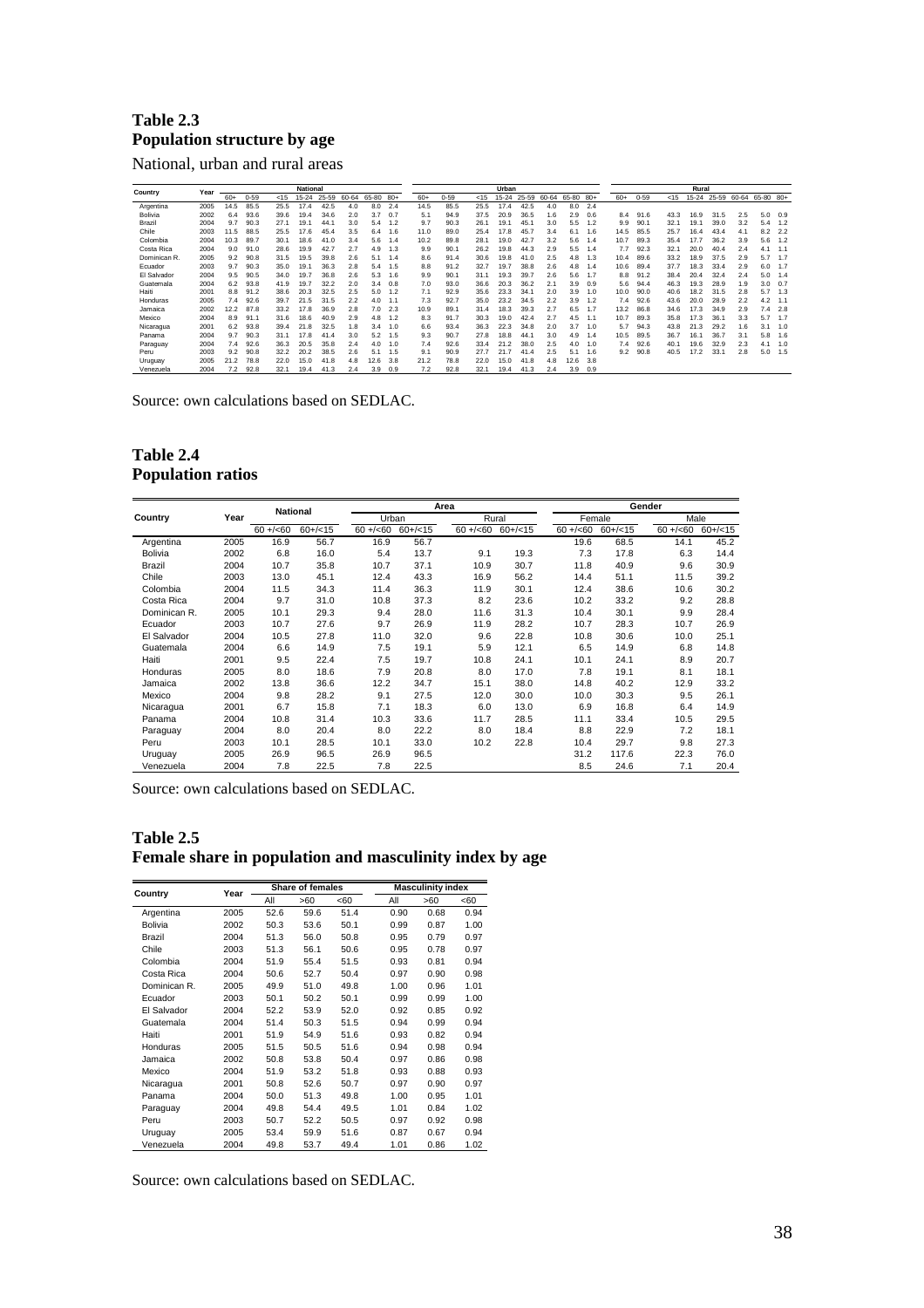**Table 2.6 Average family size by age** 

| Country      | Year |     |        |          |     | <b>National</b> |                                    |     |     |     |     |        |          |     | Urban |                                    |     |     |     |     |        |          |      | Rural                       |     |     |     |     |
|--------------|------|-----|--------|----------|-----|-----------------|------------------------------------|-----|-----|-----|-----|--------|----------|-----|-------|------------------------------------|-----|-----|-----|-----|--------|----------|------|-----------------------------|-----|-----|-----|-----|
|              |      | All | $60 +$ | $0 - 59$ |     |                 | $<$ 15 15-24 25-59 60-64 65-80 80+ |     |     |     | All | $60 +$ | $0 - 59$ |     |       | $<$ 15 15-24 25-59 60-64 65-80 80+ |     |     |     | All | $60 +$ | $0 - 59$ | < 15 | 15-24 25-59 60-64 65-80 80+ |     |     |     |     |
| Argentina    | 2005 | 4.4 | 2.8    | 4.7      | 5.4 | 4.9             | 4.1                                | 3.2 | 2.7 | 2.5 | 4.4 | 2.8    | 4.7      | 5.4 | 4.9   | 4.1                                | 3.2 | 2.7 | 2.5 |     |        |          |      |                             |     |     |     |     |
| Bolivia      | 2002 | 5.5 | 3.5    | 5.7      | 6.1 | 5.7             | 5.1                                | 3.8 | 3.3 | 3.3 | 5.4 | 3.9    | 5.5      | 5.9 | 5.6   | 5.1                                | 4.2 | 3.8 | 3.4 | 5.7 | 3.1    | 6.0      | 6.4  | 5.9                         | 5.3 | 3.4 | 2.9 | 3.1 |
| Brazil       | 2004 | 3.9 | 2.8    | 4.1      | 4.6 | 4.2             | 3.7                                | 3.0 | 2.7 | 2.8 | 3.8 | 2.8    | 3.9      | 4.4 | 4.0   | 3.6                                | 3.0 |     | 2.8 | 4.5 | 3.0    | 4.7      | 5.2  | 4.8                         | 4.2 | 3.2 | 2.9 | 2.9 |
| Chile        | 2003 | 4.6 | 3.5    | 4.7      | 5.1 | 4.9             | 4.4                                | 3.7 | 3.5 | 3.3 | 4.6 | 3.5    | 4.7      | 5.1 | 4.9   | 4.4                                | 3.7 | 3.4 | 3.2 | 4.6 | 3.6    | 4.8      | 5.2  | 5.2                         | 4.5 | 3.7 | 3.5 | 3.5 |
| Colombia     | 2004 | 4.9 | 4.0    | 5.0      | 5.5 | 5.              | 4.7                                | 4.  | 3.9 | 4.2 | 4.8 | 4.1    | 4.9      | 5.3 | 5.0   | 4.6                                | 4.2 | 4.0 | 4.1 | 5.3 | 3.9    | 5.5      | 6.0  | 5.6                         | 4.9 | 4.1 | 3.7 | 4.3 |
| Costa Rica   | 2004 | 4.6 | 3.4    | 4.8      | 5.2 | 5.0             | 4.4                                | 3.5 | 3.3 | 3.4 | 4.5 | 3.4    | 4.6      | 5.0 | 4.9   | 4.3                                | 3.5 | 3.3 | 3.5 | 4.8 | 3.4    | 5.0      | 5.4  | 5.2                         | 4.5 | 3.5 | 3.4 | 3.3 |
| Dominican R. | 2005 | 4.7 | 3.6    | 4.8      | 5.3 | 5.0             | 4.4                                | 3.8 | 3.5 | 3.4 | 4.6 | 3.6    | 4.7      | 5.1 | 4.9   | 4.3                                | 3.8 | 3.5 | 3.4 | 4.9 | 3.6    | 5.0      | 5.6  | 5.2                         | 4.5 | 3.8 | 3.5 | 3.3 |
| Ecuador      | 2003 | 5.5 | 3.9    | 5.6      | 6.1 | 5.9             | 5.1                                | 4.2 | 3.8 | 3.7 | 5.2 | 4.0    | 5.3      | 5.7 | 5.5   | 4.9                                | 4.3 | 3.9 | 3.8 | 5.8 | 3.8    | 6.0      | 6.4  | 6.3                         | 5.4 | 4.1 | 3.7 | 3.5 |
| El Salvador  | 2004 | 5.3 | 4.1    | 5.4      | 5.9 | 5.5             | 4.9                                | 4.3 | 4.1 | 4.1 | 4.9 | 4.     | 5.0      | 5.5 | 5.2   | 4.6                                | 4.2 | 4.0 | 4.0 | 5.8 | 4.2    | 5.9      | 6.3  | 6.1                         | 5.4 | 4.5 | 4.1 | 4.2 |
| Guatemala    | 2004 | 6.2 | 4.5    | 6.4      | 6.8 | 6.4             | 5.8                                | 4.8 | 4.3 | 4.  | 5.6 | 4.     | 5.7      | 6.2 | 5.7   | 5.2                                | 4.2 | 4.0 | 4.0 | 6.8 | 4.8    | 6.9      | 7.2  | 6.9                         | 6.4 | 5.3 | 4.7 | 4.2 |
| Haiti        | 2001 | 5.6 | 4.1    | 5.8      | 6.3 | 6.0             | 5.1                                | 4.3 | 4.0 | 3.8 | 5.6 | 4.3    | 5.7      | 6.2 | 5.9   | 5.0                                | 4.5 | 4.3 | 4.0 | 5.7 | 3.9    | 5.9      | 6.4  | 6.0                         | 5.2 | 4.3 | 3.8 | 3.7 |
| Honduras     | 2005 | 6.0 | 4.7    | 6.1      | 6.5 | 6.1             | 5.5                                | 5.1 | 4.6 | 4.5 | 5.5 | 4.6    | 5.6      | 6.0 | 5.7   | 5.1                                | 4.8 | 4.5 | 4.6 | 6.4 | 4.8    | 6.5      | 6.8  | 6.5                         | 5.9 | 5.3 | 4.7 | 4.5 |
| Jamaica      | 2002 | 5.2 | 3.8    | 5.4      | 6.1 | 5.6             | 4.6                                | 4.  | 3.7 | 3.6 | 4.8 | 3.5    | 5.0      | 5.7 | 5.    | 4.3                                | 4.0 | 3.4 | 3.5 | 5.5 | 3.9    | 5.7      | 6.4  | 6.0                         | 4.9 | 4.2 | 3.8 | 3.9 |
| Mexico       | 2004 | 5.0 | 3.7    | 5.1      | 5.6 | 5.4             | 4.7                                | 4.0 | 3.6 | 3.5 | 4.9 | 3.7    | 5.0      | 5.4 | 5.2   | 4.6                                | 4.0 | 3.6 | 3.6 | 5.4 | 3.8    | 5.6      | 6.0  | 5.9                         | 5.0 | 4.1 | 3.8 | 3.2 |
| Nicaragua    | 2001 | 6.6 | 5.4    | 6.7      | 7.1 | 6.8             | 6.1                                | 5.5 | 5.4 | 5.0 | 6.2 | 5.4    | 6.3      | 6.7 | 6.4   | 5.8                                | 5.4 | 5.4 | 5.2 | 7.1 | 5.3    | 7.2      | 7.5  | 7.4                         | 6.6 | 5.6 | 5.4 | 4.8 |
| Panama       | 2004 | 5.2 | 3.8    | 5.4      | 6.1 | 5.6             | 4.7                                | 4.1 | 3.7 | 3.7 | 4.8 | 3.8    | 5.0      | 5.5 | 5.2   | 4.5                                | 3.9 | 3.7 | 3.8 | 5.9 | 3.9    | 6.1      | 6.9  | 6.3                         | 5.2 | 4.3 | 3.8 | 3.5 |
| Paraguay     | 2004 | 5.6 | 4.1    | 5.8      | 6.4 | 5.9             | 5.1                                | 4.3 | 3.9 | 4.0 | 5.3 | 4.0    | 5.4      | 6.0 | 5.5   | 4.9                                | 4.3 | 3.9 | 4.0 | 6.1 | 4.     | 6.2      | 6.8  | 6.4                         | 5.4 | 4.4 | 4.0 | 4.0 |
| Peru         | 2003 | 5.5 | 4.1    | 5.7      | 6.0 | 5.9             | 5.3                                | 4.5 | 3.9 | 4.0 | 5.4 | 4.3    | 5.5      | 5.8 | 5.7   | 5.2                                | 4.7 | 4.1 | 4.4 | 5.8 | 3.7    | 6.0      | 6.4  | 6.2                         | 5.5 | 4.2 | 3.6 | 3.2 |
| Uruguay      | 2005 | 3.9 | 2.5    | 4.2      | 5.0 | 4.5             | 3.8                                | 2.9 | 2.4 | 2.4 | 3.9 | 2.5    | 4.2      | 5.0 | 4.5   | 3.8                                | 2.9 | 2.4 | 2.4 |     |        |          |      |                             |     |     |     |     |
| Venezuela    | 2004 | 5.5 | 4.4    | 5.6      | 6.0 | 5.8             | 5.1                                | 4.6 | 4.3 | 4.4 | 5.5 | 4.4    | 5.6      | 6.0 | 5.8   | 5.1                                | 4.6 | 4.3 | 4.4 |     |        |          |      |                             |     |     |     |     |

#### **Table 2.7 Number of people living in households with older people By age group**

| Country        | Year |      |        | <b>National</b> |           |       |      |        | Urban |           |       |      |        | Rural  |           |       |
|----------------|------|------|--------|-----------------|-----------|-------|------|--------|-------|-----------|-------|------|--------|--------|-----------|-------|
|                |      | All  | $60 +$ | < 15            | $15 - 24$ | 25-59 | All  | $60 +$ | < 15  | $15 - 24$ | 25-59 | All  | $60 +$ | $<$ 15 | $15 - 24$ | 25-59 |
| Argentina      | 2005 | 2.68 | 1.37   | 0.28            | 0.26      | 0.77  | 2.68 | 1.37   | 0.28  | 0.26      | 0.77  |      |        |        |           |       |
| <b>Bolivia</b> | 2002 | 3.45 | 1.29   | 0.77            | 0.52      | 0.89  | 3.84 | 1.26   | 0.83  | 0.64      | 1.16  | 3.03 | 1.33   | 0.70   | 0.40      | 0.61  |
| Brazil         | 2004 | 2.78 | 1.32   | 0.28            | 0.35      | 0.84  | 2.73 | 1.31   | 0.25  | 0.33      | 0.85  | 3.01 | 1.35   | 0.39   | 0.46      | 0.81  |
| Chile          | 2003 | 3.43 | 1.37   | 0.50            | 0.42      | 1.19  | 3.43 | 1.37   | 0.50  | 0.42      | 1.20  | 3.47 | 1.40   | 0.51   | 0.42      | 1.18  |
| Colombia       | 2004 | 3.92 | 1.34   | 0.79            | 0.58      | 1.33  | 3.95 | 1.34   | 0.71  | 0.60      | 1.42  | 3.84 | 1.33   | 1.00   | 0.54      | 1.08  |
| Costa Rica     | 2004 | 3.35 | 1.37   | 0.44            | 0.45      | 1.09  | 3.34 | 1.39   | 0.39  | 0.42      | 1.13  | 3.38 | 1.33   | 0.51   | 0.51      | 1.03  |
| Dominican R.   | 2005 | 3.51 | 1.29   | 0.71            | 0.55      | 1.00  | 3.55 | 1.27   | 0.68  | 0.58      | 1.07  | 3.43 | 1.34   | 0.74   | 0.51      | 0.90  |
| Ecuador        | 2003 | 3.82 | 1.37   | 0.86            | 0.58      | 1.07  | 3.93 | 1.36   | 0.83  | 0.61      | 1.21  | 3.72 | 1.38   | 0.89   | 0.56      | 0.95  |
| El Salvador    | 2004 | 4.06 | 1.29   | 0.95            | 0.68      | 1.15  | 3.97 | 1.30   | 0.85  | 0.64      | 1.21  | 4.21 | 1.29   | 1.12   | 0.76      | 1.06  |
| Guatemala      | 2004 | 4.42 | 1.32   | 1.13            | 0.78      | 1.22  | 4.09 | 1.29   | 0.89  | 0.66      | 1.30  | 4.80 | 1.37   | 1.41   | 0.92      | 1.13  |
| Haiti          | 2001 | 4.02 | 1.27   | 1.26            | 0.76      | 0.98  | 4.22 | 1.24   | 1.31  | 0.93      | 1.13  | 3.92 | 1.28   | 1.24   | 0.68      | 0.90  |
| Honduras       | 2005 | 4.68 | 1.29   | 1.41            | 0.86      | 1.13  | 4.52 | 1.28   | 1.20  | 0.87      | 1.20  | 4.82 | 1.30   | 1.60   | 0.86      | 1.07  |
| Jamaica        | 2002 | 3.65 | 1.27   | 0.95            | 0.56      | 0.97  | 3.48 | 1.24   | 0.83  | 0.51      | 1.04  | 3.76 | 1.29   | 1.03   | 0.60      | 0.93  |
| Mexico         | 2004 | 3.71 | 1.34   | 0.67            | 0.51      | 1.19  | 3.68 | 1.33   | 0.63  | 0.50      | 1.24  | 3.77 | 1.38   | 0.78   | 0.54      | 1.07  |
| Nicaragua      | 2001 | 5.35 | 1.25   | 1.60            | 1.09      | 1.49  | 5.37 | 1.24   | 1.57  | 1.07      | 1.58  | 5.33 | 1.27   | 1.66   | 1.12      | 1.35  |
| Panama         | 2004 | 3.80 | 1.33   | 0.79            | 0.50      | 1.23  | 3.77 | 1.33   | 0.69  | 0.49      | 1.34  | 3.84 | 1.32   | 0.95   | 0.52      | 1.08  |
| Paraguay       | 2004 | 4.04 | 1.32   | 0.95            | 0.69      | 1.17  | 4.02 | 1.31   | 0.90  | 0.68      | 1.24  | 4.06 | 1.33   | 1.01   | 0.70      | 1.08  |
| Peru           | 2003 | 4.06 | 1.40   | 0.83            | 0.69      | 1.37  | 4.24 | 1.41   | 0.74  | 0.77      | 1.63  | 3.73 | 1.38   | 0.99   | 0.55      | 0.92  |
| Uruguay        | 2005 | 2.42 | 1.37   | 0.24            | 0.20      | 0.64  | 2.42 | 1.37   | 0.24  | 0.20      | 0.64  |      |        |        |           |       |
| Venezuela      | 2004 | 4.34 | 1.28   | 0.90            | 0.66      | 1.52  | 4.34 | 1.28   | 0.90  | 0.66      | 1.52  |      |        |        |           |       |

Source: own calculations based on SEDLAC.

#### **Table 2.8 Distribution of household heads by age group**

| Country        | Year | <b>National</b> |          | Urban  |          | Rural  |          |
|----------------|------|-----------------|----------|--------|----------|--------|----------|
|                |      | $60 +$          | $0 - 59$ | $60 +$ | $0 - 59$ | $60 +$ | $0 - 59$ |
| Argentina      | 2005 | 30.7            | 69.3     | 30.7   | 69.3     |        |          |
| <b>Bolivia</b> | 2002 | 17.6            | 82.4     | 14.5   | 85.5     | 22.8   | 77.2     |
| Brazil         | 2004 | 20.6            | 79.4     | 20.1   | 79.9     | 23.2   | 76.8     |
| Chile          | 2003 | 26.2            | 73.8     | 25.0   | 75.0     | 33.9   | 66.1     |
| Colombia       | 2004 | 25.5            | 74.5     | 24.0   | 76.0     | 30.1   | 69.9     |
| Costa Rica     | 2004 | 20.8            | 79.2     | 21.8   | 78.2     | 19.2   | 80.8     |
| Dominican R.   | 2005 | 23.6            | 76.4     | 22.0   | 78.0     | 26.6   | 73.4     |
| Ecuador        | 2003 | 25.7            | 74.3     | 22.3   | 77.7     | 29.8   | 70.2     |
| El Salvador    | 2004 | 24.4            | 75.6     | 23.5   | 76.5     | 26.0   | 74.0     |
| Guatemala      | 2004 | 19.3            | 80.7     | 18.8   | 81.2     | 19.8   | 80.2     |
| Haiti          | 2001 | 24.7            | 75.3     | 19.4   | 80.6     | 28.3   | 71.7     |
| Honduras       | 2005 | 22.8            | 77.2     | 20.5   | 79.5     | 24.9   | 75.1     |
| Jamaica        | 2002 | 29.3            | 70.7     | 24.6   | 75.4     | 33.3   | 66.7     |
| Mexico         | 2004 | 22.4            | 77.6     | 20.5   | 79.5     | 28.6   | 71.4     |
| Nicaragua      | 2001 | 20.9            | 79.1     | 20.6   | 79.4     | 21.5   | 78.5     |
| Panama         | 2004 | 24.4            | 75.6     | 22.1   | 77.9     | 28.6   | 71.4     |
| Paraguay       | 2004 | 20.1            | 79.9     | 19.1   | 80.9     | 21.5   | 78.5     |
| Peru           | 2003 | 23.8            | 76.2     | 23.2   | 76.8     | 25.1   | 74.9     |
| Uruguay        | 2005 | 40.8            | 59.2     | 40.8   | 59.2     |        |          |
| Venezuela      | 2004 | 19.5            | 80.5     | 19.5   | 80.5     |        |          |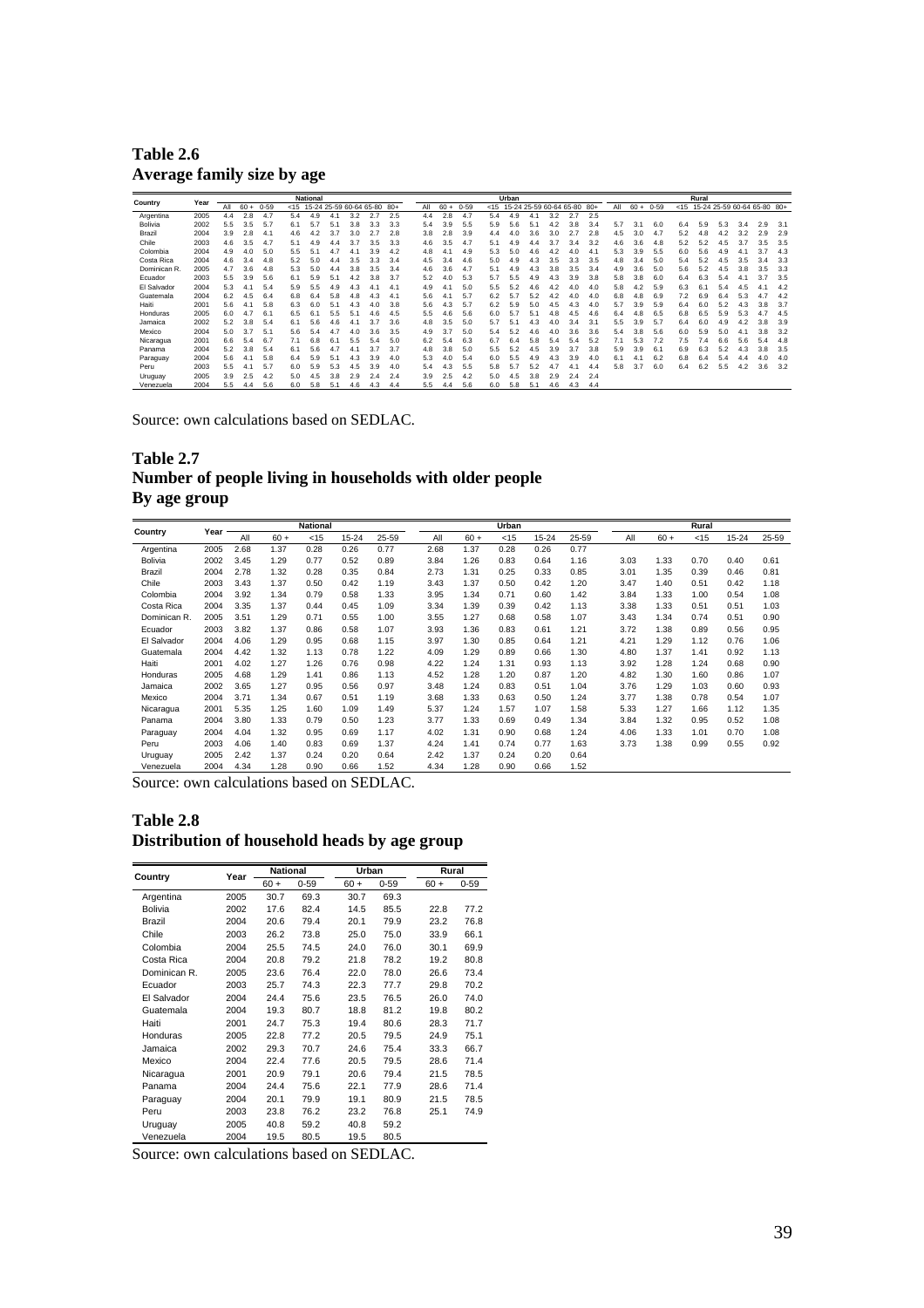**Table 3.1 Poverty headcount ratio by age** 

|              | National |        |          |       |          |      |           |       | Urban |        |          |       |          |      |           |       | Rural |        |          |       |          |      |             |      |
|--------------|----------|--------|----------|-------|----------|------|-----------|-------|-------|--------|----------|-------|----------|------|-----------|-------|-------|--------|----------|-------|----------|------|-------------|------|
|              | ΑIΙ      | $60 +$ | $0 - 59$ | $65+$ | $0 - 64$ | < 15 | 15-24     | 25-59 | Αll   | $60 +$ | $0 - 59$ | $65+$ | $0 - 64$ | < 15 | $15 - 24$ | 25-59 | All   | $60 +$ | $0 - 59$ | $65+$ | $0 - 64$ | < 15 | 15-24 25-59 |      |
| Argentina    | 11.6     | 4.5    | 12.8     | 3.6   | 12.5     | 20.1 | 12.1      | 8.6   | 11.6  | 4.5    | 12.8     | 3.6   | 12.5     | 20.7 | 12.1      | 8.6   |       |        |          |       |          |      |             |      |
| Bolivia      | 43.1     | 42.1   | 43.2     | 43.8  | 43.1     | 50.9 | 37.0      | 37.7  | 26.2  | 19.4   | 26.6     | 21.9  | 26.3     | 33.7 | 21.1      | 22.3  | 72.6  | 67.7   | 73.0     | 67.9  | 72.8     | 76.8 | 70.7        | 68.9 |
| Brazil       | 17.7     | 3.7    | 19.2     | 2.8   | 18.8     | 30.4 | 17.7      | 12.9  | 14.8  | 3.7    | 16.0     | 2.9   | 15.6     | 26.0 | 15.0      | 10.6  | 31.9  | 3.5    | 35.0     | 2.6   | 34.0     | 47.9 | 30.9        | 26.4 |
| Chile        | 5.1      | 1.8    | 5.6      | 1.5   | 5.5      | 8.2  | 5.4       | 4.1   | 4.7   | 1.6    | 5.1      | 1.3   | 5.0      | 7.6  | 5.0       | 3.7   | 8.0   | 2.9    | 8.9      | 2.2   | 8.7      | 12.3 | 8.8         | 6.8  |
| Colombia     | 26.3     | 30.3   | 25.8     | 31.9  | 25.8     | 30.9 | 25.6      | 21.9  | 21.0  | 25.0   | 20.5     | 27.8  | 20.4     | 24.3 | 20.5      | 17.8  | 40.8  | 45.3   | 40.3     | 44.1  | 40.6     | 45.4 | 40.3        | 35.2 |
| Costa Rica   | 7.0      | 9.6    | 6.8      | 9.8   | 6.8      | 9.5  | 6.2       | 5.1   | 4.3   | 5.6    | 4.1      | 6.0   | 4.1      | 5.9  | 4.3       | 2.9   | 10.9  | 16.7   | 10.4     | 16.9  | 10.6     | 13.8 | 8.8         | 8.5  |
| Dominican R. | 14.5     | 14.7   | 14.5     | 15.2  | 14.4     | 20.4 | 12.4      | 10.8  | 11.9  | 12.4   | 11.8     | 12.8  | 11.8     | 16.7 | 10.9      | 8.6   | 19.3  | 18.1   | 19.4     | 18.9  | 19.3     | 26.6 | 15.1        | 15.2 |
| Ecuador      | 36.3     | 33.3   | 36.6     | 35.8  | 36.3     | 45.0 | 9.<br>31. | 30.9  | 27.2  | 24.6   | 27.5     | 27.1  | 27.2     | 35.1 | 25.2      | 22.2  | 46.6  | 41.6   | 47.2     | 43.9  | 46.8     | 54.8 | 40.0        | 42.4 |
| El Salvador  | 38.7     | 31.2   | 39.5     | 32.2  | 39.2     | 49.2 | 36.4      | 32.3  | 26.5  | 21.4   | 27.0     | 23.0  | 26.7     | 35.6 | 24.6      | 21.4  | 56.9  | 47.6   | 57.8     | 47.7  | 57.5     | 65.3 | 52.8        | 52.0 |
| Guatemala    | 34.9     | 28.0   | 35.3     | 29.3  | 35.1     | 43.3 | 27.7      | 29.6  | 23.7  | 20.6   | 23.2     | 20.4  | 23.2     | 31.1 | 17.0      | 18.8  | 44.7  | 35.8   | 45.2     | 39.1  | 44.9     | 51.3 | 36.9        | 41.0 |
| Haiti        | 78.0     | 66.4   | 79.2     | 66.0  | 78.8     | 85.2 | 76.9      | 73.4  | 66.2  | 60.0   | 66.7     | 62.7  | 66.4     | 74.0 | 64.8      | 60.3  | 85.7  | 69.5   | 87.5     | 67.6  | 87.1     | 91.7 | 86.5        | 82.8 |
| Honduras     | 38.7     | 39.2   | 38.7     | 40.7  | 38.6     | 47.1 | 31.<br>8. | 33.0  | 21.2  | 22.2   | 21.1     | 24.0  | 21.0     | 27.2 | 17.4      | 17.4  | 59.6  | 60.8   | 59.6     | 61.9  | 59.5     | 66.0 | 51.9        | 55.0 |
| Jamaica      | 44.8     | 54.0   | 43.3     | 54.1  | 43.6     | 48.4 | 43.7      | 38.6  | 47.6  | 56.4   | 46.      | 56.2  | 46.5     | 51.1 | 46.7      | 41.6  | 42.5  | 52.0   | 40.8     | 52.4  | 41.1     | 46.2 | 39.9        | 35.9 |
| Mexico       | 22.0     | 27.1   | 21.5     | 29.5  | 21.5     | 28.1 | 19.4      | 17.4  | 15.6  | 20.4   | 15.7     | 22.7  | 15.1     | 19.7 | 13.8      | 12.4  | 42.7  | 44.0   | 42.5     | 46.2  | 42.4     | 50.7 | 38.9        | 36.1 |
| Nicaragua    | 48.4     | 40.1   | 48.9     | 40.5  | 48.7     | 57.6 | 44.4      | 41.3  | 37.9  | 33.8   | 38.2     | 35.7  | 38.0     | 47.1 | 33.7      | 31.7  | 62.7  | 50.3   | 63.5     | 48.2  | 63.4     | 69.6 | 59.7        | 57.1 |
| Panama       | 15.8     | 12.4   | 16.2     | 12.9  | 16.1     | 23.5 | 13.6      | 11.8  | 6.2   | 4.8    | 6.3      | 4.7   | 6.3      | 9.2  | 6.0       | 4.6   | 32.2  | 23.9   | 33.2     | 24.9  | 32.8     | 41.9 | 28.7        | 26.5 |
| Paraguay     | 26.0     | 21.0   | 26.4     | 22.3  | 26.2     | 33.8 | 22.9      | 20.7  | 14.8  | 14.5   | 14.8     | 16.4  | 14.7     | 20.7 | 12.0      | 11.1  | 40.6  | 29.6   | 41.5     | 29.9  | 41.2     | 48.3 | 37.9        | 35.3 |
| Peru         | 30.2     | 21.0   | 31.1     | 19.9  | 30.9     | 42.4 | 25.6      | 24.4  | 12.4  | 6.4    | 13.0     | 6.5   | 12.8     | 18.9 | 11.8      | 9.7   | 62.5  | 47.2   | 64.0     | 44.6  | 63.7     | 71.9 | 56.6        | 58.1 |
| Uruguay      | 6.0      | 0.8    | 7.4      | 0.6   | 7.1      | 12.6 | 7.6       | 4.6   | 6.0   | 0.8    | 7.4      | 0.6   | 7.1      | 12.6 | 7.6       | 4.6   |       |        |          |       |          |      |             |      |
| Venezuela    | 32.3     | 28.    | 32.6     | 29.3  | 32.5     | 42.3 | 29.7      | 26.4  | 32.3  | 28.    | 32.6     | 29.3  | 32.5     | 42.3 | 29.7      | 26.4  |       |        |          |       |          |      |             |      |

Source: own calculations based on SEDLAC. Note: Poverty line=USD 2 a day (PPP)

#### **Table 3.2 Ratio of poverty headcount ratios by age groups Income variable: household per capita income**

|                 | National               |      | Urban |                        | Rural                    |      |
|-----------------|------------------------|------|-------|------------------------|--------------------------|------|
|                 | $60 + (-6060) + (-15)$ |      |       | $60 + (-60)60 + (-15)$ | $60 + (-60)$ 60+ $(-15)$ |      |
| Argentina       | 0.35                   | 0.22 | 0.35  | 0.22                   |                          |      |
| <b>Bolivia</b>  | 0.97                   | 0.83 | 0.73  | 0.57                   | 0.93                     | 0.88 |
| Brazil          | 0.19                   | 0.12 | 0.23  | 0.14                   | 0.10                     | 0.07 |
| Chile           | 0.33                   | 0.22 | 0.32  | 0.21                   | 0.33                     | 0.24 |
| Colombia        | 1.18                   | 0.98 | 1.22  | 1.03                   | 1.13                     | 1.00 |
| Costa Rica      | 1.42                   | 1.01 | 1.37  | 0.96                   | 1.61                     | 1.21 |
| Dominican R.    | 1.01                   | 0.72 | 1.05  | 0.74                   | 0.93                     | 0.68 |
| Ecuador         | 0.91                   | 0.74 | 0.90  | 0.70                   | 0.88                     | 0.76 |
| El Salvador     | 0.79                   | 0.64 | 0.79  | 0.60                   | 0.82                     | 0.73 |
| Guatemala       | 0.79                   | 0.65 | 0.88  | 0.66                   | 0.79                     | 0.70 |
| Haiti           | 0.84                   | 0.78 | 0.90  | 0.81                   | 0.79                     | 0.76 |
| <b>Honduras</b> | 1.01                   | 0.83 | 1.05  | 0.82                   | 1.02                     | 0.92 |
| Jamaica         | 1.25                   | 1.12 | 1.22  | 1.10                   | 1.28                     | 1.13 |
| Mexico          | 1.26                   | 0.97 | 1.35  | 1.04                   | 1.03                     | 0.87 |
| Nicaragua       | 0.82                   | 0.70 | 0.89  | 0.72                   | 0.79                     | 0.72 |
| Panama          | 0.76                   | 0.53 | 0.77  | 0.53                   | 0.72                     | 0.57 |
| Paraguay        | 0.80                   | 0.62 | 0.98  | 0.70                   | 0.71                     | 0.61 |
| Peru            | 0.68                   | 0.50 | 0.49  | 0.34                   | 0.74                     | 0.66 |
| Uruguay         | 0.10                   | 0.06 | 0.10  | 0.06                   |                          |      |
| Venezuela       | 0.86                   | 0.67 | 0.86  | 0.67                   |                          |      |

Source: own calculations based on SEDLAC. Note: Poverty line=USD 2 a day (PPP)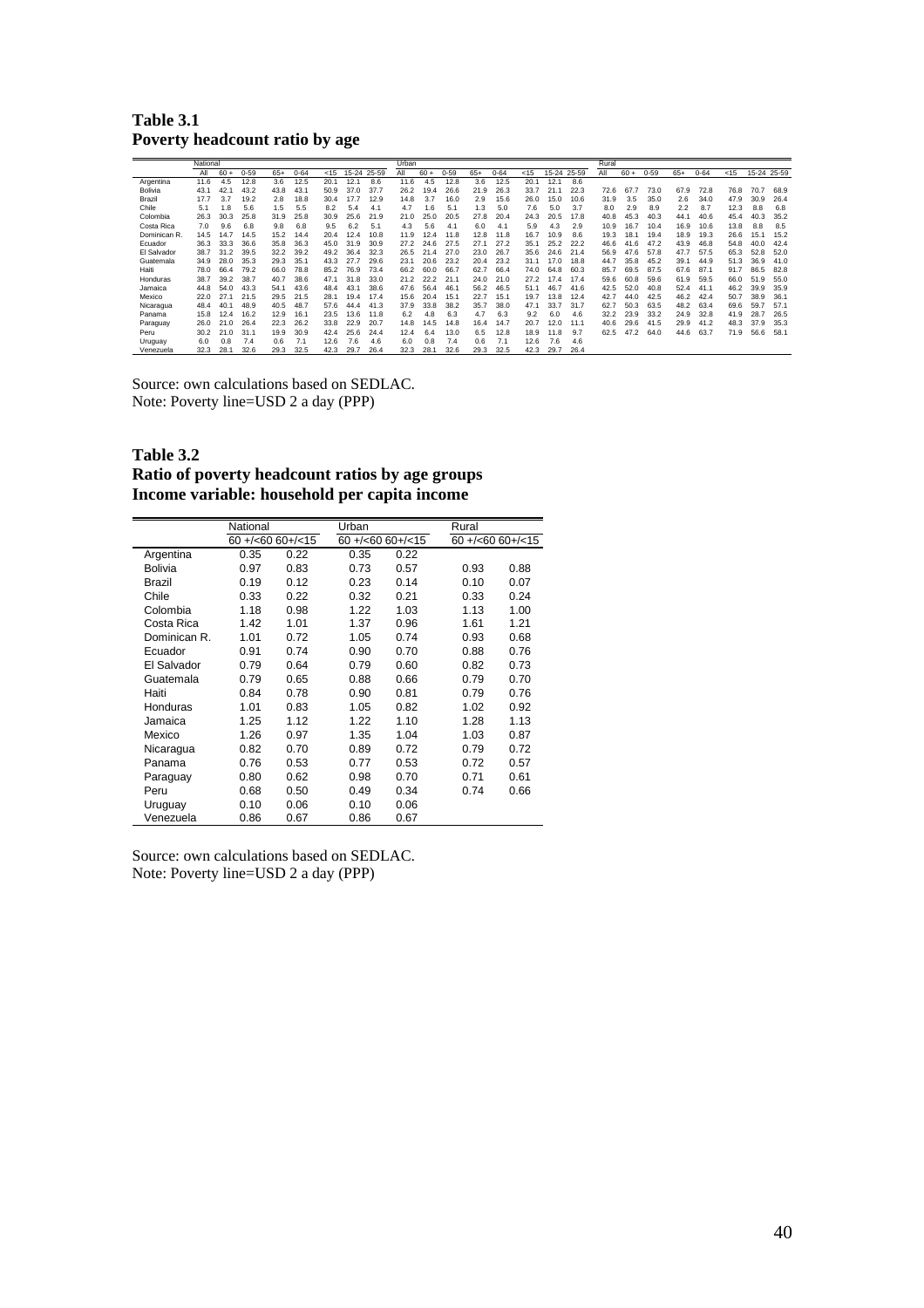**Table 3.3 Poverty and ratio of poverty headcount ratios by age groups Alternative income variables** 

|                |        |                   |        |                   |        | Household income adjusted for |        |             |
|----------------|--------|-------------------|--------|-------------------|--------|-------------------------------|--------|-------------|
|                |        | Per capita income |        | Adult equivalents |        | Economies of scale            |        | <b>Both</b> |
|                | $60 +$ | $60+/-60$         | $60 +$ | $60+/-60$         | $60 +$ | $60+/-60$                     | $60 +$ | $60+/-60$   |
| Argentina      | 4.5    | 0.35              | 4.7    | 0.40              | 4.7    | 0.39                          | 5.2    | 0.46        |
| <b>Bolivia</b> | 42.1   | 0.97              | 45.8   | 1.08              | 44.7   | 1.04                          | 49.3   | 1.15        |
| Brazil         | 3.7    | 0.19              | 4.2    | 0.23              | 3.6    | 0.19                          | 4.2    | 0.24        |
| Chile          | 1.8    | 0.33              | 2.0    | 0.39              | 1.9    | 0.36                          | 2.1    | 0.43        |
| Colombia       | 30.3   | 1.18              | 31.3   | 1.23              | 30.8   | 1.21                          | 32.0   | 1.28        |
| Costa Rica     | 9.6    | 1.42              | 10.5   | 1.61              | 11.3   | 1.70                          | 14.2   | 2.15        |
| Dominican R.   | 14.7   | 1.01              | 15.7   | 1.14              | 15.4   | 1.11                          | 16.9   | 1.26        |
| Ecuador        | 33.3   | 0.91              | 36.8   | 1.02              | 37.5   | 1.02                          | 40.2   | 1.12        |
| El Salvador    | 31.2   | 0.79              | 34.8   | 0.89              | 34.7   | 0.88                          | 37.3   | 0.95        |
| Guatemala      | 28.0   | 0.79              | 31.2   | 0.91              | 30.7   | 0.88                          | 34.2   | 0.99        |
| Haiti          | 66.4   | 0.84              | 71.1   | 0.90              | 72.1   | 0.90                          | 76.8   | 0.96        |
| Honduras       | 39.2   | 1.01              | 41.1   | 1.08              | 41.0   | 1.06                          | 42.4   | 1.11        |
| Jamaica        | 54.0   | 1.25              | 55.9   | 1.30              | 55.8   | 1.28                          | 57.7   | 1.34        |
| Mexico         | 27.1   | 1.26              | 29.0   | 1.38              | 28.7   | 1.37                          | 31.1   | 1.52        |
| Nicaragua      | 40.1   | 0.82              | 43.2   | 0.89              | 42.6   | 0.87                          | 44.7   | 0.91        |
| Panama         | 12.4   | 0.76              | 13.7   | 0.87              | 13.6   | 0.86                          | 14.7   | 0.95        |
| Paraguay       | 21.0   | 0.80              | 23.6   | 0.92              | 23.6   | 0.91                          | 25.8   | 1.01        |
| Peru           | 21.0   | 0.68              | 24.0   | 0.79              | 23.7   | 0.77                          | 26.0   | 0.85        |
| Uruguay        | 0.8    | 0.10              | 0.8    | 0.13              | 0.8    | 0.12                          | 0.9    | 0.16        |
| Venezuela      | 28.1   | 0.86              | 30.1   | 0.95              | 29.7   | 0.91                          | 31.2   | 0.98        |

Source: own calculations based on SEDLAC. Note: Poverty line=USD 2 a day (PPP)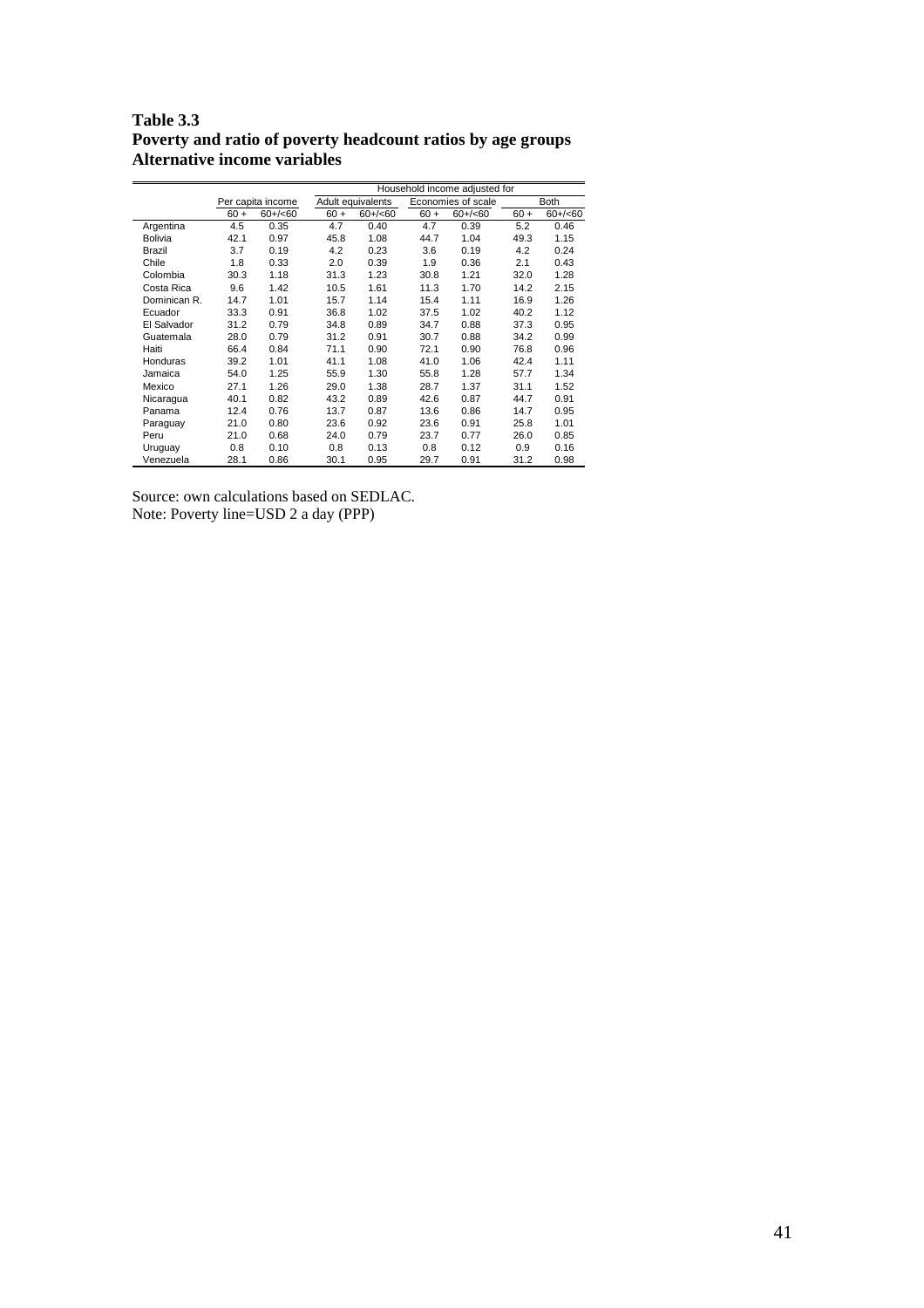**Table 3.4 Ratio of poverty older than 60/younger than 60 By parameter of economies of scale** 

|                    | Argentina    | Bolivia      | Brazil       | Chile        | Colombia     | Costa Rica   | Dominican F  | Ecuador      | El Salvador  | Guatemala    |
|--------------------|--------------|--------------|--------------|--------------|--------------|--------------|--------------|--------------|--------------|--------------|
| Case 1             |              |              |              |              |              |              |              |              |              |              |
| $\mathbf{1}$       | 0.35         | 0.97         | 0.19         | 0.33         | 1.18         | 1.42         | 1.01         | 0.91         | 0.79         | 0.79         |
| 0.9                | 0.36         | 1.00         | 0.19         | 0.34         | 1.19         | 1.51         | 1.04         | 0.97         | 0.83         | 0.82         |
|                    |              |              |              |              |              |              |              |              |              |              |
| 0.8                | 0.39         | 1.04         | 0.19         | 0.36         | 1.21         | 1.70         | 1.11         | 1.02         | 0.88         | 0.88         |
| 0.7                | 0.43         | 1.10         | 0.20         | 0.39         | 1.24         | 2.05         | 1.18         | 1.07         | 0.92         | 0.94         |
| 0.6                | 0.47         | 1.13         | 0.23         | 0.45         | 1.25         | 2.17         | 1.26         | 1.13         | 0.95         | 0.99         |
| 0.5                | 0.52         | 1.16         | 0.24         | 0.54         | 1.27         | 2.32         | 1.40         | 1.17         | 0.99         | 1.05         |
| 0.4                | 0.57         | 1.18         | 0.27         | 0.64         | 1.31         | 2.36         | 1.50         | 1.21         | 1.02         | 1.10         |
|                    |              |              |              |              |              |              |              |              |              |              |
| 0.3                | 0.67         | 1.20         | 0.28         | 0.78         | 1.35         | 2.64         | 1.56         | 1.27         | 1.06         | 1.19         |
| 0.2                | 0.81         | 1.23         | 0.47         | 0.91         | 1.37         | 2.91         | 1.66         | 1.32         | 1.11         | 1.23         |
| 0.1                | 0.97         | 1.23         | 0.65         | 1.12         | 1.40         | 3.13         | 1.76         | 1.35         | 1.14         | 1.25         |
| 0                  | 1.26         | 1.26         | 0.75         | 1.40         | 1.43         | 3.32         | 1.86         | 1.37         | 1.16         | 1.26         |
|                    |              |              |              |              |              |              |              |              |              |              |
| Case 2             |              |              |              |              |              |              |              |              |              |              |
| $\mathbf{1}$       | 0.40         | 1.08         | 0.23         | 0.39         | 1.23         | 1.61         | 1.14         | 1.02         | 0.89         | 0.91         |
| 0.9                | 0.43         | 1.10         | 0.24         | 0.41         | 1.25         | 1.78         | 1.21         | 1.07         | 0.92         | 0.96         |
| 0.8                | 0.46         | 1.15         | 0.24         | 0.43         | 1.28         | 2.15         | 1.26         | 1.12         | 0.95         | 0.99         |
| 0.7                | 0.49         | 1.17         | 0.25         | 0.48         | 1.29         | 2.23         | 1.31         | 1.15         | 0.99         | 1.05         |
|                    |              |              |              |              |              |              |              |              |              |              |
| 0.6                | 0.52         | 1.19         | 0.25         | 0.54         | 1.30         | 2.37         | 1.43         | 1.19         | 1.00         | 1.09         |
| 0.5                | 0.57         | 1.20         | 0.26         | 0.62         | 1.34         | 2.50         | 1.49         | 1.23         | 1.03         | 1.14         |
| 0.4                | 0.64         | 1.23         | 0.29         | 0.74         | 1.36         | 2.61         | 1.57         | 1.26         | 1.06         | 1.20         |
| 0.3                | 0.72         | 1.25         | 0.40         | 0.84         | 1.37         | 2.71         | 1.63         | 1.31         | 1.10         | 1.24         |
|                    |              |              |              |              |              |              |              |              |              |              |
| 0.2                | 0.83         | 1.24         | 0.49         | 0.95         | 1.40         | 2.99         | 1.75         | 1.33         | 1.13         | 1.25         |
| 0.1                | 1.00         | 1.24         | 0.67         | 1.16         | 1.41         | 3.15         | 1.80         | 1.36         | 1.15         | 1.26         |
| 0                  | 1.26         | 1.26         | 0.75         | 1.40         | 1.43         | 3.32         | 1.86         | 1.37         | 1.16         | 1.26         |
| Case 3             |              |              |              |              |              |              |              |              |              |              |
| $\mathbf{1}$       | 0.47         | 1.15         | 0.26         | 0.45         | 1.31         | 1.81         | 1.28         | 1.13         | 0.99         | 1.01         |
|                    |              |              |              |              |              |              |              |              |              |              |
| 0.9                | 0.50         | 1.19         | 0.26         | 0.49         | 1.32         | 2.10         | 1.34         | 1.17         | 1.01         | 1.05         |
| 0.8                | 0.52         | 1.20         | 0.26         | 0.51         | 1.34         | 2.37         | 1.41         | 1.20         | 1.03         | 1.10         |
| 0.7                | 0.54         | 1.22         | 0.26         | 0.57         | 1.34         | 2.52         | 1.47         | 1.23         | 1.05         | 1.13         |
| 0.6                | 0.59         | 1.22         | 0.27         | 0.62         | 1.36         | 2.52         | 1.51         | 1.26         | 1.06         | 1.16         |
|                    |              |              |              |              |              |              |              |              |              |              |
| 0.5                | 0.62         | 1.26         | 0.30         | 0.71         | 1.36         | 2.66         | 1.60         | 1.28         | 1.08         | 1.20         |
| 0.4                | 0.68         | 1.27         | 0.31         | 0.81         | 1.38         | 2.75         | 1.64         | 1.31         | 1.09         | 1.26         |
| 0.3                | 0.77         | 1.26         | 0.42         | 0.90         | 1.41         | 2.87         | 1.71         | 1.33         | 1.12         | 1.28         |
| 0.2                | 0.88         | 1.26         | 0.51         | 1.02         | 1.41         | 3.02         | 1.77         | 1.36         | 1.14         | 1.27         |
| 0.1                | 1.03         | 1.25         | 0.68         | 1.21         | 1.42         | 3.19         | 1.80         | 1.37         | 1.15         | 1.26         |
|                    |              |              |              |              |              |              |              |              |              |              |
| $\mathbf 0$        | 1.26         | 1.26         | 0.75         | 1.40         | 1.43         | 3.32         | 1.86         | 1.37         | 1.16         | 1.26         |
|                    |              |              |              |              |              |              |              |              |              |              |
|                    |              |              |              |              |              |              |              |              |              |              |
|                    |              |              |              |              |              |              |              |              |              |              |
|                    |              |              |              |              |              |              |              |              |              |              |
|                    | Haiti        | Honduras     | Jamaica      | Mexico       | Nicaragua    | Panama       | Paraguay     | Peru         | Uruguay      | Venezuela    |
| Case 1             |              |              |              |              |              |              |              |              |              |              |
| $\mathbf{1}$       | 0.84         | 1.01         | 1.25         | 1.26         | 0.82         | 0.76         | 0.80         | 0.68         | 0.10         | 0.86         |
| 0.9                | 0.87         | 1.04         | 1.26         | 1.31         | 0.86         | 0.82         | 0.85         | 0.72         | 0.11         | 0.89         |
|                    |              |              |              |              |              |              |              |              |              |              |
| 0.8                | 0.90         | 1.06         | 1.28         | 1.37         | 0.87         | 0.86         | 0.91         | 0.77         | 0.12         | 0.91         |
| 0.7                | 0.94         | 1.08         | 1.32         | 1.44         | 0.88         | 0.92         | 0.96         | 0.81         | 0.15         | 0.93         |
| 0.6                | 0.97         | 1.12         | 1.36         | 1.50         | 0.92         | 0.99         | 1.01         | 0.86         | 0.17         | 0.97         |
| 0.5                | 0.99         | 1.15         | 1.38         | 1.57         | 0.97         | 1.10         | 1.10         | 0.92         | 0.22         | 1.00         |
| 0.4                | 1.01         | 1.17         | 1.41         | 1.67         | 0.99         | 1.17         | 1.19         | 0.98         | 0.28         | 1.02         |
|                    |              |              |              |              |              |              |              |              |              |              |
| 0.3                | 1.02         | 1.18         | 1.43         | 1.72         | 1.03         | 1.26         | 1.25         | 0.99         | 0.40         | 1.05         |
| 0.2                | 1.03         | 1.20         | 1.44         | 1.78         | 1.03         | 1.32         | 1.31         | 1.07         | 0.52         | 1.09         |
| 0.1                | 1.04         | 1.23         | 1.46         | 1.86         | 1.06         | 1.37         | 1.35         | 1.11         | 0.68         | 1.13         |
| $\pmb{0}$          | 1.05         | 1.25         | 1.46         | 1.90         | 1.09         | 1.44         | 1.37         | 1.16         | 0.90         | 1.15         |
| Case 2             |              |              |              |              |              |              |              |              |              |              |
|                    |              |              |              |              |              |              |              | 0.79         |              |              |
| $\mathbf{1}$       | 0.90         | 1.08         | 1.30         | 1.38         | 0.89         | 0.87         | 0.92         |              | 0.13         | 0.95         |
| 0.9                | 0.92         | 1.10         | 1.32         | 1.45         | 0.89         | 0.91         | 0.95         | 0.82         | 0.14         | 0.96         |
| 0.8                | 0.96         | 1.11         | 1.34         | 1.52         | 0.91         | 0.95         | 1.01         | 0.85         | 0.16         | 0.98         |
| 0.7                | 0.98         | 1.13         | 1.37         | 1.59         | 0.94         | 1.01         | 1.04         | 0.89         | 0.18         | 1.00         |
| 0.6                | 1.00         | 1.17         | 1.38         | 1.63         | 0.97         | 1.09         | 1.11         | 0.94         | 0.21         | 1.03         |
|                    |              |              |              |              |              |              |              |              |              |              |
| 0.5                | 1.02         | 1.18         | 1.40         | 1.72         | 0.98         | 1.18         | 1.19         | 0.97         | 0.27         | 1.05         |
| 0.4                | 1.03         | 1.19         | 1.42         | 1.74         | 1.01         | 1.25         | 1.25         | 1.00         | 0.36         | 1.07         |
| 0.3                | 1.04         | 1.21         | 1.43         | 1.79         | 1.04         | 1.31         | 1.30         | 1.02         | 0.44         | 1.08         |
| 0.2                | 1.04         | 1.22         | 1.46         | 1.81         | 1.05         | 1.35         | 1.33         | 1.08         | 0.56         | 1.11         |
| 0.1                | 1.05         | 1.24         | 1.46         | 1.88         | 1.07         | 1.39         | 1.36         | 1.13         | 0.71         | 1.14         |
|                    |              |              |              |              |              |              |              |              |              |              |
| 0                  | 1.05         | 1.25         | 1.46         | 1.90         | 1.09         | 1.44         | 1.37         | 1.16         | 0.90         | 1.15         |
| Case 3             |              |              |              |              |              |              |              |              |              |              |
| $\mathbf{1}$       | 0.94         | 1.14         | 1.34         | 1.54         | 0.95         | 0.97         | 1.03         | 0.87         | 0.16         | 1.03         |
| 0.9                | 0.96         | 1.14         | 1.38         | 1.59         | 0.96         | 1.00         | 1.07         | 0.92         | 0.17         | 1.05         |
| 0.8                | 0.98         | 1.16         | 1.40         | 1.67         | 0.98         | 1.04         | 1.10         | 0.95         | 0.20         | 1.07         |
|                    |              |              |              |              |              |              |              |              |              |              |
| 0.7                | 1.00         | 1.18         | 1.42         | 1.70         | 0.99         | 1.11         | 1.16         | 0.97         | 0.22         | 1.08         |
| 0.6                | 1.02         | 1.20         | 1.42         | 1.75         | 1.01         | 1.20         | 1.23         | 0.99         | 0.27         | 1.09         |
| 0.5                | 1.03         | 1.22         | 1.42         | 1.79         | 1.01         | 1.24         | 1.28         | 1.01         | 0.32         | 1.10         |
| 0.4                | 1.04         | 1.22         | 1.43         | 1.80         | 1.04         | 1.31         | 1.30         | 1.02         | 0.42         | 1.11         |
|                    |              |              |              |              |              |              |              |              |              |              |
| 0.3                | 1.04         | 1.24         | 1.45         | 1.82         | 1.05         | 1.34         | 1.34         | 1.06         | 0.48         | 1.11         |
| 0.2                | 1.05         | 1.24         | 1.46         | 1.86         | 1.06         | 1.37         | 1.36         | 1.10         | 0.59         | 1.13         |
| 0.1<br>$\mathbf 0$ | 1.05<br>1.05 | 1.24<br>1.25 | 1.46<br>1.46 | 1.89<br>1.90 | 1.07<br>1.09 | 1.40<br>1.44 | 1.37<br>1.37 | 1.15<br>1.16 | 0.74<br>0.90 | 1.16<br>1.15 |

Case 1: α1=1, α2=1, Case 2: α1=0.5, α2=0.75, Case 3: α1=0.25, α2=0.50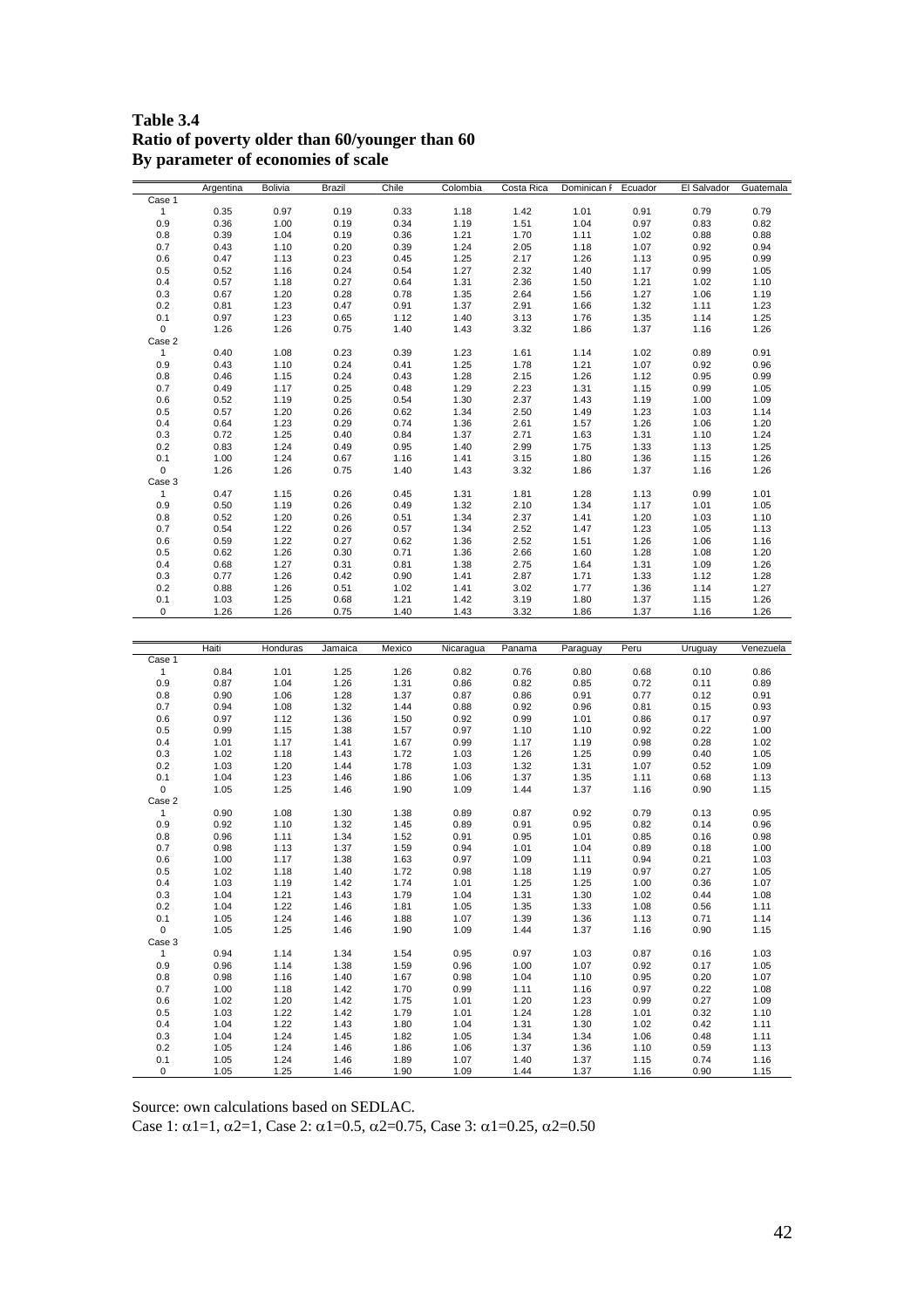|                |      | Household per capita income |      |      |      |       | Household equivalized income |      |      |      |      |      |       |  |
|----------------|------|-----------------------------|------|------|------|-------|------------------------------|------|------|------|------|------|-------|--|
|                |      | 2                           | 3    | 4    | 5    | Total |                              |      | 2    | 3    | 4    | 5    | Total |  |
| Argentina      | 8.0  | 15.1                        | 22.1 | 28.6 | 26.3 | 100.0 |                              | 11.0 | 17.9 | 24.9 | 24.9 | 21.4 | 100.0 |  |
| <b>Bolivia</b> | 20.3 | 19.0                        | 16.7 | 18.0 | 26.0 | 100.0 |                              | 24.4 | 21.5 | 14.6 | 16.7 | 22.8 | 100.0 |  |
| <b>Brazil</b>  | 4.5  | 12.3                        | 25.4 | 27.8 | 30.2 | 100.0 |                              | 5.5  | 13.9 | 29.2 | 24.9 | 26.5 | 100.0 |  |
| Chile          | 10.8 | 16.8                        | 21.7 | 25.0 | 25.8 | 100.0 |                              | 13.9 | 19.2 | 21.9 | 22.7 | 22.2 | 100.0 |  |
| Colombia       | 24.4 | 15.5                        | 15.8 | 21.1 | 23.2 | 100.0 |                              | 26.6 | 16.4 | 16.5 | 19.7 | 20.8 | 100.0 |  |
| Costa Rica     | 25.1 | 16.2                        | 18.9 | 19.5 | 20.4 | 100.0 |                              | 30.2 | 18.3 | 16.3 | 17.0 | 18.2 | 100.0 |  |
| Dominican R.   | 18.9 | 17.5                        | 20.5 | 20.5 | 22.7 | 100.0 |                              | 22.4 | 19.8 | 19.6 | 18.9 | 19.3 | 100.0 |  |
| Ecuador        | 20.4 | 16.6                        | 18.2 | 20.9 | 23.9 | 100.0 |                              | 25.5 | 17.9 | 18.0 | 18.3 | 20.3 | 100.0 |  |
| El Salvador    | 15.8 | 16.5                        | 19.5 | 22.2 | 26.0 | 100.0 |                              | 18.5 | 19.7 | 18.6 | 20.7 | 22.5 | 100.0 |  |
| Guatemala      | 16.3 | 16.9                        | 14.5 | 22.1 | 30.2 | 100.0 |                              | 21.4 | 17.0 | 15.8 | 21.1 | 24.7 | 100.0 |  |
| Haiti          | 13.1 | 15.1                        | 17.0 | 23.9 | 30.9 | 100.0 |                              | 15.8 | 16.7 | 19.3 | 25.3 | 22.9 | 100.0 |  |
| Honduras       | 19.8 | 20.6                        | 18.7 | 19.1 | 21.7 | 100.0 |                              | 23.6 | 20.3 | 19.5 | 17.1 | 19.5 | 100.0 |  |
| Jamaica        | 26.7 | 23.1                        | 15.9 | 17.4 | 16.9 | 100.0 |                              | 27.7 | 25.4 | 16.3 | 15.9 | 14.7 | 100.0 |  |
| Mexico         | 25.2 | 19.1                        | 16.2 | 17.8 | 21.7 | 100.0 |                              | 28.9 | 19.9 | 16.9 | 15.5 | 18.8 | 100.0 |  |
| Nicaragua      | 16.2 | 15.4                        | 20.9 | 21.1 | 26.4 | 100.0 |                              | 18.4 | 20.1 | 17.7 | 21.3 | 22.4 | 100.0 |  |
| Panama         | 15.8 | 15.4                        | 17.6 | 22.4 | 28.8 | 100.0 |                              | 19.3 | 16.0 | 18.4 | 20.1 | 26.2 | 100.0 |  |
| Paraguay       | 15.4 | 18.0                        | 20.0 | 20.9 | 25.7 | 100.0 |                              | 20.6 | 19.8 | 18.8 | 18.1 | 22.8 | 100.0 |  |
| Peru           | 12.3 | 17.3                        | 17.8 | 19.8 | 32.7 | 100.0 |                              | 16.7 | 17.9 | 18.5 | 18.1 | 28.8 | 100.0 |  |
| Uruguay        | 4.9  | 12.0                        | 21.6 | 28.9 | 32.6 | 100.0 |                              | 7.0  | 15.3 | 23.5 | 26.8 | 27.4 | 100.0 |  |
| Venezuela      | 19.5 | 14.6                        | 17.0 | 20.3 | 28.7 | 100.0 |                              | 22.4 | 15.8 | 17.4 | 18.3 | 26.1 | 100.0 |  |

**Table 3.5 Distribution of people older than 60 across quintiles of the income distribution**

#### **Table 3.6 Gini coefficient**

|                |        |             | Household per capita income |                   |             |             |             | Household equivalized income |                   |             |
|----------------|--------|-------------|-----------------------------|-------------------|-------------|-------------|-------------|------------------------------|-------------------|-------------|
|                | $60 +$ | $0 - 59$    | $<$ 15                      |                   | 15-24 25-59 | $60 +$      | $0 - 59$    | $<$ 15                       |                   | 15-24 25-59 |
| Argentina      | 0.452  | 0.508       | 0.506                       | 0.480             | 0.493       | 0.437       | 0.478       | 0.491                        | 0.457             | 0.464       |
| <b>Bolivia</b> | 0.616  | 0.599       | 0.594                       | 0.555             | 0.606       | 0.607       | 0.577       | 0.581                        | 0.535             | 0.583       |
| Brazil         |        | 0.538 0.566 |                             | 0.555 0.529       | 0.558       |             | 0.527 0.545 |                              | 0.542 0.514 0.540 |             |
| Chile          | 0.542  | 0.545       |                             | 0.526 0.525       | 0.549       |             | 0.522 0.527 |                              | 0.522 0.512 0.529 |             |
| Colombia       | 0.593  | 0.557       | 0.544                       | 0.498             | 0.568       | 0.565       | 0.533       | 0.529                        | 0.475             | 0.544       |
| Costa Rica     |        | 0.522 0.475 |                             | 0.462 0.430 0.481 |             |             | 0.516 0.452 | 0.449                        | 0.413 0.458       |             |
| Dominican R.   | 0.560  | 0.499       |                             | 0.473 0.473 0.504 |             |             | 0.539 0.473 | 0.461                        | 0.453             | 0.479       |
| Ecuador        | 0.538  | 0.515       | 0.493                       | 0.484             | 0.526       | 0.522       | 0.489       | 0.476                        | 0.462             | 0.500       |
| El Salvador    | 0.475  | 0.484       |                             | 0.474 0.454 0.485 |             |             | 0.456 0.458 | 0.458                        | 0.429             | 0.460       |
| Guatemala      | 0.534  | 0.488       |                             | 0.454 0.464 0.506 |             |             | 0.512 0.455 | 0.432                        | 0.435             | 0.473       |
| Haiti          | 0.575  | 0.592       | 0.561                       | 0.571             | 0.611       | 0.550       | 0.581       | 0.554                        | 0.590             | 0.593       |
| Honduras       | 0.591  | 0.564       |                             | 0.547 0.531       | 0.576       | 0.573 0.541 |             | 0.532                        | 0.509             | 0.554       |
| Jamaica        | 0.609  | 0.597       |                             | 0.578 0.562 0.598 |             |             | 0.596 0.570 | 0.563                        | 0.541             | 0.572       |
| Mexico         | 0.601  | 0.487       | 0.470                       | 0.441             | 0.498       | 0.574 0.461 |             | 0.456                        | 0.418             | 0.472       |
| Nicaragua      | 0.507  | 0.545       | 0.499                       | 0.525             | 0.574       |             | 0.482 0.515 | 0.479                        | 0.504             | 0.539       |
| Panama         | 0.549  | 0.546       | 0.545                       | 0.507             | 0.534       | 0.534       | 0.519       | 0.526                        | 0.484 0.510       |             |
| Paraguay       | 0.555  | 0.551       | 0.530                       | 0.521             | 0.561       | 0.538       | 0.523       | 0.510                        | 0.496             | 0.534       |
| Peru           | 0.581  | 0.505       | 0.476                       | 0.476             | 0.511       | 0.562       | 0.479       | 0.460                        | 0.455             | 0.486       |
| Uruguay        | 0.393  | 0.454       | 0.449                       | 0.435 0.442       |             |             | 0.374 0.428 | 0.433                        | 0.416 0.419       |             |
| Venezuela      |        | 0.454 0.453 |                             | 0.441 0.423 0.453 |             | 0.431       | 0.424       | 0.421                        | 0.399             | 0.424       |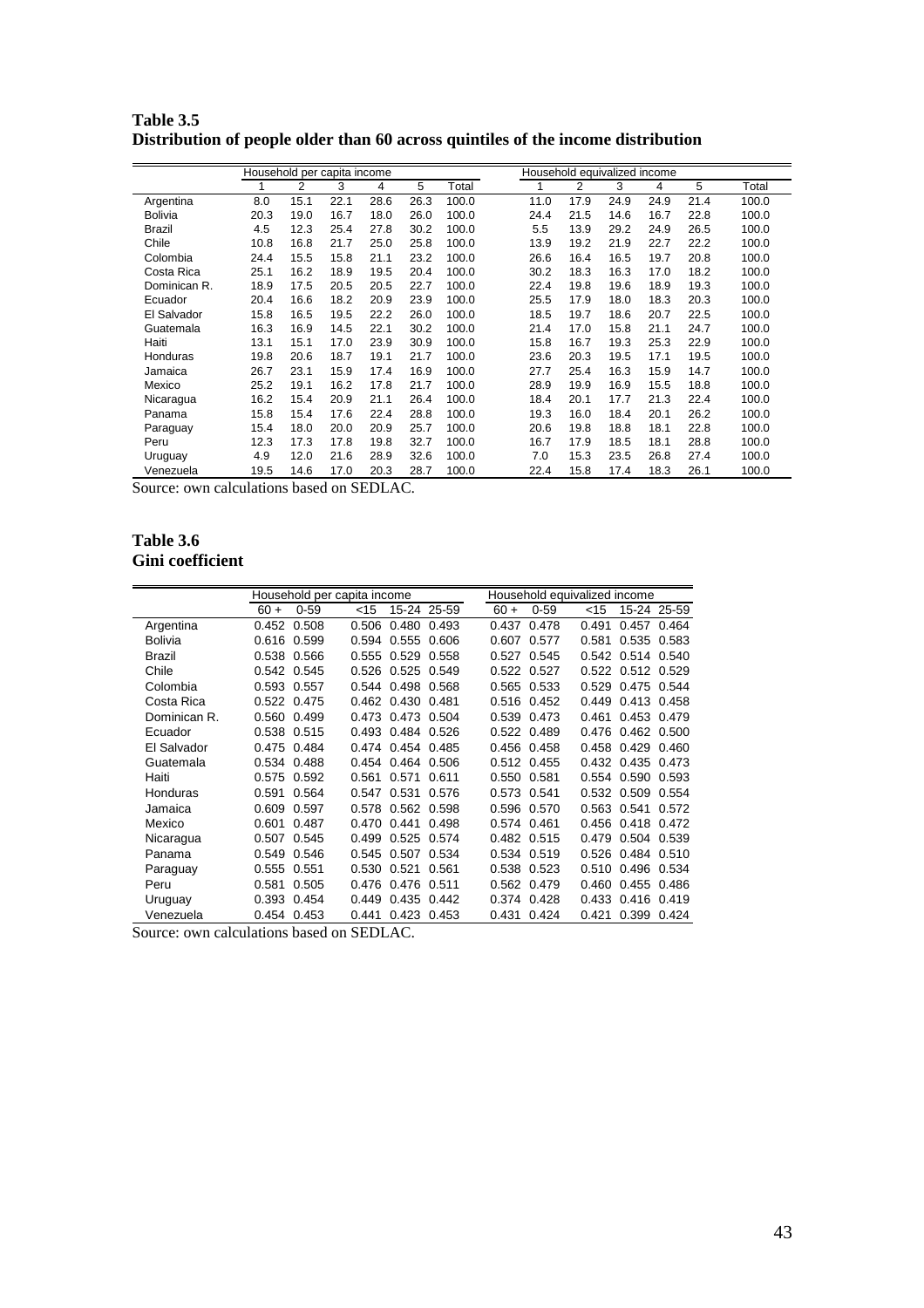|                                  | Old age          |
|----------------------------------|------------------|
|                                  | relative poverty |
| Deaton and Paxson (1997)         |                  |
| Ghana                            | 1.0              |
| Pakistan                         | 1.0              |
| South Africa                     | 1.0              |
| Thailand                         | 1.1              |
| Taiwan                           | 0.8              |
| Ukraine                          | 1.3              |
| Grootaert and Braithwaite (1998) |                  |
| Bulgaria                         | 1.3              |
| Hungary                          | 0.6              |
| Poland                           | 0.8              |
| Estonia                          | 1.1              |
| Kyrgyz Rep.                      | 1.1              |
| Russia                           | 1.1              |
| Lanjouw et al. (1998)            |                  |
| Bulgaria, 1992                   | 1.0              |
| Russia                           | 0.9              |
| Hungary                          | 0.7              |
| Poland                           | 0.5              |
| Estonia                          | 0.8              |
| Kazakhstan                       | 0.8              |

| Table 3.7                                        |  |  |
|--------------------------------------------------|--|--|
| Relative old age poverty in developing countries |  |  |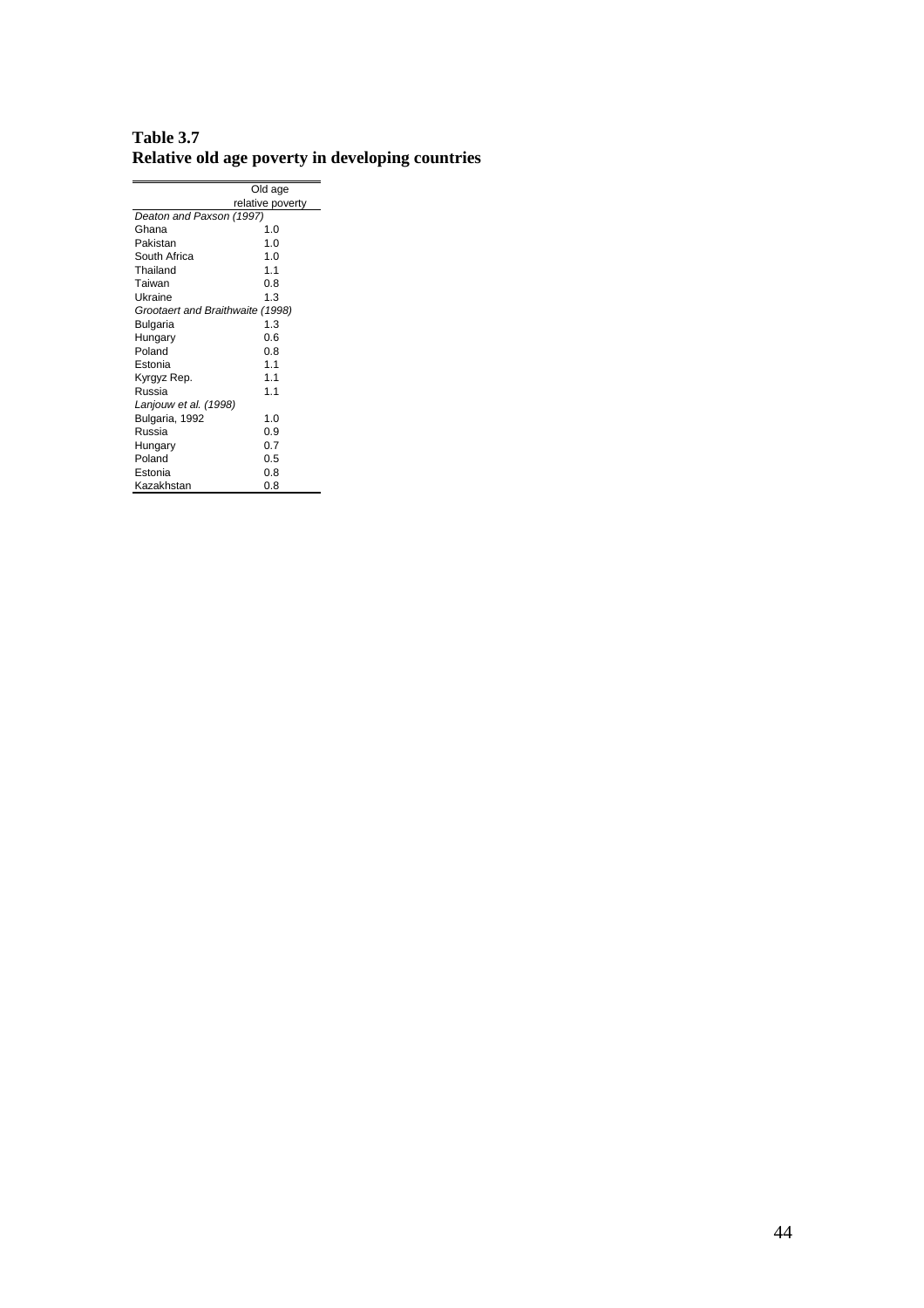**Table 4.1 Labor force participation** 

|                | All  | $60+$ | 25-59 | $(ii)-(iii)$ | $+60$ with | + 60 without | $(v)-(vi)$ |
|----------------|------|-------|-------|--------------|------------|--------------|------------|
|                |      |       |       |              | pensions   | pensions     |            |
|                | (i)  | (ii)  | (iii) | (iv)         | (v)        | (vi)         | (vii)      |
|                |      |       |       |              |            |              |            |
| Argentina      | 0.67 | 0.28  | 0.80  | $-0.52**$    | 0.10       | 0.43         | $-0.33**$  |
| <b>Bolivia</b> | 0.80 | 0.60  | 0.84  | $-0.23**$    | 0.32       | 0.64         | $-0.31**$  |
| Brazil         | 0.70 | 0.31  | 0.79  | $-0.48**$    | 0.26       | 0.45         | $-0.18**$  |
| Chile          | 0.63 | 0.26  | 0.73  | $-0.47**$    | 0.17       | 0.37         | $-0.21**$  |
| Colombia       | 0.70 | 0.36  | 0.79  | $-0.43**$    | 0.19       | 0.39         | $-0.21**$  |
| Costa Rica     | 0.64 | 0.24  | 0.72  | $-0.47**$    | 0.13       | 0.30         | $-0.17**$  |
| Dominican R.   | 0.68 | 0.32  | 0.77  | $-0.45**$    | 0.21       | 0.33         | $-0.13**$  |
| Ecuador        | 0.73 | 0.51  | 0.79  | $-0.28**$    | 0.31       | 0.53         | $-0.22**$  |
| El Salvador    | 0.65 | 0.35  | 0.73  | $-0.38**$    | 0.13       | 0.38         | $-0.25**$  |
| Guatemala      | 0.68 | 0.51  | 0.72  | $-0.21**$    | 0.35       | 0.52         | $-0.17**$  |
| Haiti          | 0.71 | 0.47  | 0.77  | $-0.30**$    | 0.09       | 0.48         | $-0.39**$  |
| Honduras       | 0.66 | 0.47  | 0.71  | $-0.24**$    | 0.25       | 0.48         | $-0.23**$  |
| Mexico         | 0.66 | 0.38  | 0.72  | $-0.34**$    | 0.22       | 0.42         | $-0.20**$  |
| Nicaragua      | 0.70 | 0.42  | 0.75  | $-0.33**$    | 0.29       | 0.44         | $-0.15***$ |
| Panama         | 0.66 | 0.30  | 0.75  | $-0.45**$    | 0.15       | 0.40         | $-0.25**$  |
| Paraguay       | 0.77 | 0.49  | 0.82  | $-0.34**$    | 0.24       | 0.52         | $-0.28**$  |
| Peru           | 0.78 | 0.53  | 0.84  | $-0.31**$    |            |              |            |
| Uruguay        | 0.61 | 0.18  | 0.83  | $-0.64**$    | 0.09       | 0.53         | $-0.44**$  |
| Venezuela      | 0.75 | 0.38  | 0.81  | $-0.44**$    | 0.21       | 0.41         | $-0.21**$  |
|                |      |       |       |              |            |              |            |

\* significant at 5%; \*\* significant at 1%

#### **Table 4.2 Marginal probabilities Labor force participation of the elderly**

|                                                                   | Argentina     | <b>Bolivia</b> | Brazil        | Colombia      | Costa Rica    | Dominican R.  | Ecuador       | El Salvador   | Guatemala     |
|-------------------------------------------------------------------|---------------|----------------|---------------|---------------|---------------|---------------|---------------|---------------|---------------|
| Pension payments                                                  | $-0.30048***$ | $-0.39123***$  | $-0.16283***$ | $-0.22587***$ | $-0.20900***$ | $-0.21648***$ | $-0.29439***$ | $-0.30806***$ | $-0.29973***$ |
|                                                                   | [0.01394]     | [0.05694]      | [0.00726]     | [0.02286]     | [0.01374]     | [0.01901]     | [0.01909]     | [0.01635]     | [0.05821]     |
| Other non-labor income                                            | $-0.04282***$ | $-0.00716$     | $-0.03580***$ | $-0.09660***$ | $-0.13469***$ | $-0.20679***$ | $-0.13727***$ | $-0.15516***$ | $-0.15051***$ |
|                                                                   | [0.01512]     | [0.03771]      | [0.00836]     | [0.02827]     | [0.01366]     | [0.02025]     | [0.01434]     | [0.01864]     | [0.03855]     |
| Male                                                              | 0.24258***    | $0.31218***$   | $0.25013***$  | 0.39443***    | 0.38231***    | $0.40207***$  | $0.42217***$  | 0.36871***    | 0.58625***    |
|                                                                   | [0.01366]     | [0.03528]      | [0.00544]     | [0.02766]     | [0.01729]     | [0.02019]     | [0.01143]     | [0.01842]     | [0.02844]     |
| Age                                                               | $-0.02038***$ | $-0.01945***$  | $-0.01738***$ | $-0.01947***$ | $-0.01619***$ | $-0.01667***$ | $-0.02089***$ | $-0.01886***$ | $-0.02574***$ |
|                                                                   | [0.00089]     | [0.00229]      | [0.00041]     | [0.00198]     | [0.00116]     | [0.00150]     | [0.00087]     | [0.00118]     | [0.00238]     |
| semi-skilled                                                      | $0.03803**$   | $-0.20194***$  | 0.00467       | 0.00251       | $0.05755*$    | $0.13654**$   | $-0.03084$    | $-0.03231$    | $-0.08278$    |
|                                                                   | [0.01544]     | [0.07400]      | [0.01002]     | [0.03847]     | [0.03244]     | [0.05304]     | [0.02559]     | [0.03979]     | [0.07417]     |
| Skilled                                                           | $0.14732***$  | 0.04763        | $0.10453***$  | $0.15923**$   | $0.07620*$    | 0.24436***    | $0.17400***$  | $-0.01523$    | 0.00531       |
|                                                                   | [0.02356]     | [0.07806]      | [0.01392]     | [0.07084]     | [0.04320]     | [0.07553]     | [0.03425]     | [0.06820]     | [0.16843]     |
| Married                                                           | $-0.11588***$ | 0.13823***     |               | $-0.04183$    | $-0.06774***$ | $-0.03845$    |               | 0.00596       | 0.00262       |
|                                                                   | [0.01418]     | [0.03699]      |               | [0.02946]     | [0.01718]     | [0.02340]     |               | [0.01984]     | [0.04125]     |
| Household size                                                    | 0.00135       | $-0.01174$     | 0.00322       | $-0.00416$    | $-0.00724$    | 0.00113       | $-0.00096$    | $-0.00328$    | $-0.0095$     |
|                                                                   | [0.00453]     | [0.01019]      | [0.00250]     | [0.00662]     | [0.00457]     | [0.00654]     | [0.00384]     | [0.00476]     | [0.00842]     |
| Number of household members                                       | $-0.04253***$ | $-0.07309***$  | $-0.01071***$ | $-0.02937*$   | $-0.01102$    | $-0.04078***$ | $-0.07019***$ | $-0.06678***$ | $-0.02737$    |
| receiving income                                                  | [0.01022]     | [0.02440]      | [0.00374]     | [0.01544]     | [0.00881]     | [0.01290]     | [0.00767]     | [0.01142]     | [0.01675]     |
| Urban                                                             |               | $-0.21526***$  | $-0.35381***$ | $-0.12943***$ | 0.00231       | $-0.07964***$ | $-0.10752***$ | 0.02173       |               |
|                                                                   |               | [0.03570]      | [0.00816]     | [0.03988]     | [0.01401]     | [0.02407]     | [0.01334]     | [0.01869]     |               |
| Observations                                                      | 10212         | 1646           | 36381         | 4260          | 3356          | 2603          | 7821          | 6385          | 4307          |
| Chi <sub>2</sub>                                                  | 1155.33       | 309.5          | 5886.97       | 346.36        | 762.07        | 585.05        | 2059.53       | 724.07        | 459.01        |
| Robust standard errors in brackets                                |               |                |               |               |               |               |               |               |               |
| * significant at 10%; ** significant at 5%; *** significant at 1% |               |                |               |               |               |               |               |               |               |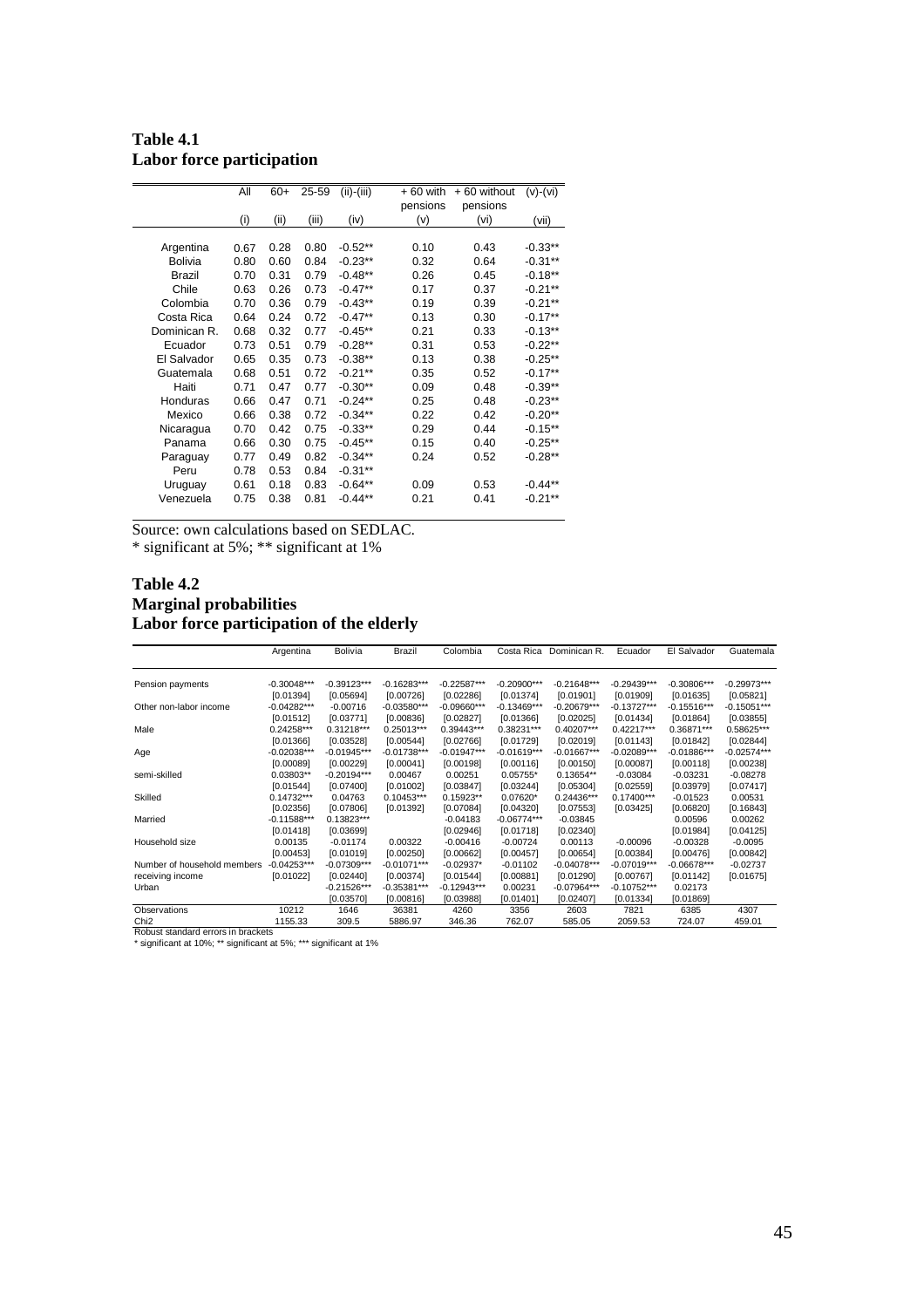#### **Table 4.2 (cont.) Marginal probabilities Labor force participation of the elderly**

|                                                                   | Haiti         | Honduras      | Mexico        | Nicaragua     | Panama        | Paraguay      | Uruguay               | Venezuela     |
|-------------------------------------------------------------------|---------------|---------------|---------------|---------------|---------------|---------------|-----------------------|---------------|
| Pension payments                                                  | $-0.32529***$ | $-0.10514**$  | $-0.54105***$ | $-0.29185***$ | $-0.28399***$ | $-0.24522***$ | $-0.30842***$         | $-0.32535***$ |
|                                                                   | [0.07702]     | [0.04463]     | [0.02274]     | [0.06259]     | [0.01509]     | [0.04757]     | [0.01288]             | [0.01021]     |
| Other non-labor income                                            | $-0.09823***$ | 0.00058       | $-0.30508***$ | $-0.02567$    | $-0.09202***$ | $-0.09684***$ | $-0.05214***$         | $-0.14274***$ |
|                                                                   | [0.02444]     | [0.04301]     | [0.02957]     | [0.04494]     | [0.01497]     | [0.03208]     | [0.00602]             | [0.01365]     |
| Male                                                              | 0.23992***    | $0.17243***$  | 0.37258***    | 0.32820***    | 0.38695***    | $0.31990***$  | $0.14779***$          | 0.41495***    |
|                                                                   | [0.02372]     | [0.03464]     | [0.02913]     | [0.05642]     | [0.01494]     | [0.02577]     | [0.00794]             | [0.01161]     |
| Age                                                               | $-0.02033***$ | $-0.01875***$ | $-0.02528***$ | $-0.02069***$ | $-0.01897***$ | $-0.02510***$ | $-0.01432***$         | $-0.02355***$ |
|                                                                   | [0.00164]     | [0.00178]     | [0.00194]     | [0.00278]     | [0.00103]     | [0.00191]     | [0.00051]             | [0.00090]     |
| semi-skilled                                                      | $-0.01729$    | $-0.05725$    | 0.04329       | 0.112         | 0.02248       | 0.06199       | $0.01944**$           | $0.06220***$  |
|                                                                   | [0.06020]     | [0.04668]     | [0.04301]     | [0.10085]     | [0.02526]     | [0.05307]     | [0.00795]             | [0.02075]     |
| Skilled                                                           | $0.22580**$   | $0.17917*$    | $0.10421**$   | $-0.31198**$  | $0.11640***$  | $0.22309***$  | 0.07385***            | $0.15279***$  |
|                                                                   | [0.10779]     | [0.10571]     | [0.04399]     | [0.14516]     | [0.04116]     | [0.06871]     | [0.01357]             | [0.03417]     |
| Married                                                           | 0.02879       | $-0.04164$    | $-0.06070**$  | 0.05457       | $-0.03046*$   | 0.04479       | $-0.08441***$         | $-0.00758$    |
|                                                                   | [0.02504]     | [0.02921]     | [0.03075]     | [0.05821]     | [0.01705]     | [0.02986]     | [0.00779]             | [0.01285]     |
| Household size                                                    | $-0.00138$    | $-0.01382*$   | 0.01257       | $-0.01369$    | 0.00637       | $-0.00356$    | $0.01122***$          | $-0.01934***$ |
|                                                                   | [0.00562]     | [0.00729]     | [0.00797]     | [0.00917]     | [0.00550]     | [0.00689]     | $#$ <sub>i</sub> REF! | [0.00307]     |
| Number of household members                                       | 0.00294       | $-0.00831$    | $-0.00886$    | $-0.00022$    | $-0.03687***$ | $-0.04694***$ | $#$ <sub>i</sub> REF! | $-0.03296***$ |
| receiving income                                                  | [0.01434]     | [0.01430]     | [0.01533]     | [0.02159]     | [0.00952]     | [0.01482]     | $#$ <sub>i</sub> REF! | [0.00535]     |
| Urban                                                             | $-0.05270**$  | 0.09537***    | $-0.07365**$  | $-0.06094$    | $-0.08206***$ | $-0.27316***$ |                       |               |
|                                                                   | [0.02612]     | [0.03040]     | [0.03281]     | [0.04406]     | [0.01642]     | [0.04179]     |                       |               |
| Observations                                                      | 2579          | 952           | 5421          | 920           | 5157          | 2728          | 11542                 | 10356         |
| Chi <sub>2</sub>                                                  | 389.45        | 119.1         | 781.59        | 134.76        | 927.44        | 457.21        | 2337.71               | 1897.27       |
| Robust standard errors in brackets                                |               |               |               |               |               |               |                       |               |
| * significant at 10%; ** significant at 5%; *** significant at 1% |               |               |               |               |               |               |                       |               |

#### Source: own calculations based on SEDLAC.

Note: The probit estimates include unreported regional dummies Semi-skilled: 9 to 13 years of formal education, Skilled: more than 13 years of formal education.

#### **Table 4.3 Employment**

|                |            |               | All            |              |            |               | Poor People    |              | The elderly |              |                |                 |  |
|----------------|------------|---------------|----------------|--------------|------------|---------------|----------------|--------------|-------------|--------------|----------------|-----------------|--|
|                | All<br>(i) | $60+$<br>(ii) | 25-59<br>(iii) | $(ii)-(iii)$ | All<br>(i) | $60+$<br>(ii) | 25-59<br>(iii) | $(ii)-(iii)$ | All<br>(i)  | P. O<br>(ii) | N.P.O<br>(iii) | $(ii)-(iii)$    |  |
| Argentina      | 0.61       | 0.26          | 0.74           | $-0.48**$    | 0.49       | 0.22          | 0.53           | $-0.31***$   | 0.26        | 0.22         | 0.24           | $-0.02$         |  |
| <b>Bolivia</b> | 0.78       | 0.60          | 0.81           | $-0.21**$    | 0.78       | 0.70          | 0.79           | $-0.10**$    | 0.60        | 0.70         | 0.48           | $0.21**$        |  |
| <b>Brazil</b>  | 0.66       | 0.30          | 0.74           | $-0.44**$    | 0.57       | 0.27          | 0.59           | $-0.31***$   | 0.30        | 0.27         | 0.29           | $-0.02$         |  |
| Chile          | 0.59       | 0.25          | 0.67           | $-0.42**$    | 0.28       | 0.11          | 0.30           | $-0.19**$    | 0.25        | 0.11         | 0.24           | $-0.13**$       |  |
| Colombia       | 0.64       | 0.35          | 0.71           | $-0.36**$    | 0.48       | 0.25          | 0.56           | $-0.31***$   | 0.35        | 0.25         |                | $0.32 - 0.06**$ |  |
| Costa Rica     | 0.61       | 0.23          | 0.68           | $-0.46**$    | 0.25       | 0.15          | 0.29           | $-0.14**$    | 0.23        | 0.15         |                | $0.22 - 0.07**$ |  |
| Dominican R.   | 0.60       | 0.32          | 0.66           | $-0.34**$    | 0.33       | 0.17          | 0.38           | $-0.21***$   | 0.32        | 0.17         |                | $0.34 - 0.17**$ |  |
| Ecuador        | 0.69       | 0.49          | 0.74           | $-0.25**$    | 0.61       | 0.43          | 0.66           | $-0.23**$    | 0.49        | 0.43         | 0.51           | $-0.08**$       |  |
| El Salvador    | 0.61       | 0.32          | 0.69           | $-0.37**$    | 0.51       | 0.31          | 0.56           | $-0.25**$    | 0.32        | 0.31         | 0.33           | $-0.02$         |  |
| Guatemala      | 0.67       | 0.50          | 0.70           | $-0.20**$    | 0.61       | 0.45          | 0.64           | $-0.18**$    | 0.50        | 0.45         | 0.52           | $-0.07**$       |  |
| Haiti          | 0.57       | 0.43          | 0.61           | $-0.18**$    | 0.56       | 0.43          | 0.59           | $-0.17**$    | 0.43        | 0.43         | 0.41           | 0.02            |  |
| Honduras       | 0.65       | 0.47          | 0.69           | $-0.22**$    | 0.56       | 0.36          | 0.61           | $-0.25**$    | 0.47        | 0.36         | 0.40           | $-0.04$         |  |
| Mexico         | 0.65       | 0.37          | 0.70           | $-0.33**$    | 0.53       | 0.37          | 0.58           | $-0.21***$   | 0.37        | 0.37         | 0.37           | 0.00            |  |
| Nicaragua      | 0.65       | 0.40          | 0.69           | $-0.30**$    | 0.56       | 0.34          | 0.60           | $-0.25**$    | 0.40        | 0.34         | 0.43           | $-0.09**$       |  |
| Panama         | 0.62       | 0.30          | 0.70           | $-0.40**$    | 0.55       | 0.43          | 0.57           | $-0.15***$   | 0.30        | 0.43         | 0.28           | $0.15***$       |  |
| Paraguay       | 0.73       | 0.47          | 0.78           | $-0.31**$    | 0.65       | 0.45          | 0.69           | $-0.24**$    | 0.47        | 0.45         | 0.48           | $-0.03$         |  |
| Peru           | 0.76       | 0.52          | 0.82           | $-0.30**$    | 0.84       | 0.75          | 0.86           | $-0.11***$   | 0.52        | 0.75         | 0.46           | $0.29**$        |  |
| Uruguay        | 0.56       | 0.17          | 0.75           | $-0.58**$    | 0.55       | 0.31          | 0.57           | $-0.26**$    | 0.17        | 0.31         | 0.17           | $0.14***$       |  |
| Venezuela      | 0.66       | 0.34          | 0.72           | $-0.38**$    | 0.51       | 0.25          | 0.56           | $-0.32**$    | 0.34        | 0.25         | 0.35           | $-0.10**$       |  |

Source: own calculations based on SEDLAC. Note 1: \* significant at 5%; \*\* significant at 1% Note 2: P.O: poor old people, N.P.O: non-poor old people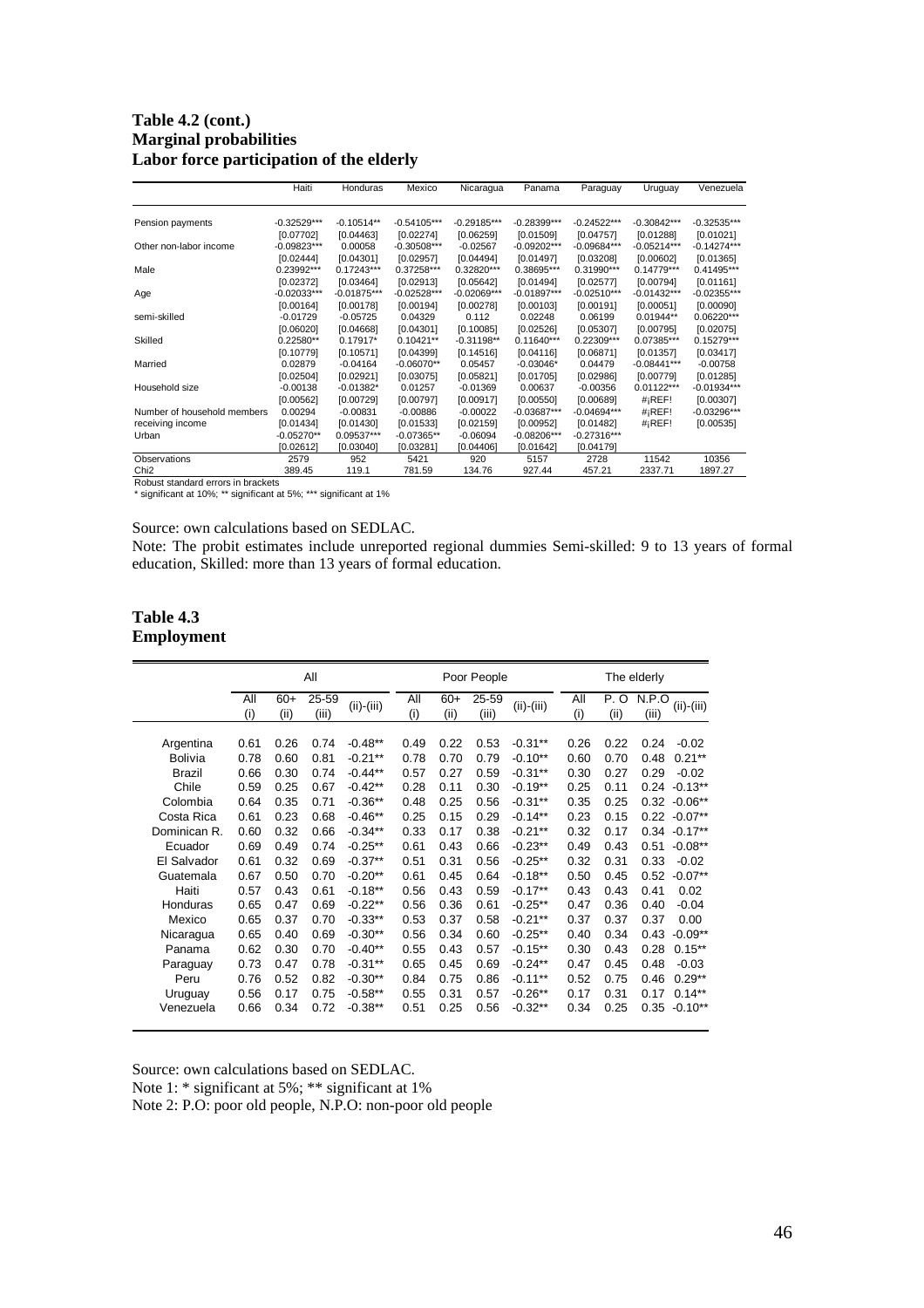**Table 4.4 Unemployment** 

|                |            |               | All            |              |            |               | Poor People    |              | The elderly |              |                |              |  |
|----------------|------------|---------------|----------------|--------------|------------|---------------|----------------|--------------|-------------|--------------|----------------|--------------|--|
|                | All<br>(i) | $60+$<br>(ii) | 25-59<br>(iii) | $(ii)-(iii)$ | All<br>(i) | $60+$<br>(ii) | 25-59<br>(iii) | $(ii)-(iii)$ | All<br>(i)  | P. O<br>(ii) | N.P.O<br>(iii) | $(ii)-(iii)$ |  |
| Argentina      | 0.08       | 0.08          | 0.08           | 0.01         | 0.25       | 0.32          | 0.24           | $0.08*$      | 0.08        | 0.32         | 0.08           | $0.25***$    |  |
| <b>Bolivia</b> | 0.03       | 0.01          | 0.03           | $-0.02**$    | 0.03       | 0.01          | 0.03           | $-0.02*$     | 0.01        | 0.01         | 0.01           | 0.00         |  |
| Brazil         | 0.06       | 0.02          | 0.06           | $-0.04**$    | 0.18       | 0.10          | 0.18           | $-0.09**$    | 0.02        | 0.10         | 0.02           | $0.08**$     |  |
| Chile          | 0.08       | 0.05          | 0.08           | $-0.03**$    | 0.48       | 0.50          | 0.48           | 0.03         | 0.05        | 0.50         | 0.05           | $0.46**$     |  |
| Colombia       | 0.10       | 0.05          | 0.10           | $-0.05**$    | 0.20       | 0.12          | 0.21           | $-0.09**$    | 0.05        | 0.12         | 0.04           | $0.08**$     |  |
| Costa Rica     | 0.04       | 0.03          | 0.04           | $-0.02*$     | 0.31       | 0.14          | 0.34           | $-0.20**$    | 0.03        | 0.14         | 0.02           | $0.12***$    |  |
| Dominican R.   | 0.13       | 0.01          | 0.14           | $-0.13**$    | 0.37       | 0.04          | 0.40           | $-0.36**$    | 0.01        | 0.04         | 0.00           | $0.04***$    |  |
| Ecuador        | 0.05       | 0.03          | 0.06           | $-0.03**$    | 0.09       | 0.06          | 0.09           | $-0.04**$    | 0.03        | 0.06         | 0.02           | $0.03**$     |  |
| El Salvador    | 0.05       | 0.07          | 0.05           | $0.02**$     | 0.11       | 0.12          | 0.10           | 0.02         | 0.07        | 0.12         | 0.04           | $0.07**$     |  |
| Guatemala      | 0.01       | 0.01          | 0.01           | 0.00         | 0.03       | 0.04          | 0.02           | $0.02*$      | 0.01        | 0.04         | 0.00           | $0.04***$    |  |
| Haiti          | 0.19       | 0.09          | 0.21           | $-0.12**$    | 0.19       | 0.08          | 0.20           | $-0.12**$    | 0.09        | 0.08         | 0.11           | $-0.02$      |  |
| Honduras       | 0.02       | 0.00          | 0.02           | $-0.02**$    | 0.02       | 0.00          | 0.02           | $-0.02$      | 0.00        | 0.00         | 0.00           | 0.00         |  |
| Mexico         | 0.02       | 0.02          | 0.02           | $-0.01$      | 0.05       | 0.03          | 0.05           | $-0.02**$    | 0.02        | 0.03         | 0.01           | $0.02**$     |  |
| Nicaragua      | 0.08       | 0.06          | 0.08           | $-0.02$      | 0.12       | 0.08          | 0.12           | $-0.04$      | 0.06        | 0.08         | 0.05           | 0.03         |  |
| Panama         | 0.06       | 0.02          | 0.06           | $-0.04**$    | 0.09       | 0.03          | 0.10           | $-0.07**$    | 0.02        | 0.03         | 0.02           | 0.01         |  |
| Paraguay       | 0.05       | 0.03          | 0.05           | $-0.03**$    | 0.08       | 0.04          | 0.08           | $-0.05**$    | 0.03        | 0.04         | 0.02           | 0.01         |  |
| Peru           | 0.03       | 0.02          | 0.03           | $-0.01$      | 0.01       | 0.00          | 0.01           | $-0.01$      | 0.02        | 0.00         | 0.03           | $-0.02*$     |  |
| Uruguay        | 0.09       | 0.05          | 0.09           | $-0.04**$    | 0.23       | 0.15          | 0.24           | $-0.08$      | 0.05        | 0.15         | 0.05           | $0.10**$     |  |
| Venezuela      | 0.11       | 0.10          | 0.12           | $-0.02**$    | 0.23       | 0.19          | 0.24           | $-0.04**$    | 0.10        | 0.19         | 0.08           | $0.11***$    |  |

Note 1: \* significant at 5%; \*\* significant at 1%

Note 2: P.O: poor old people, N.P.O: non-poor old people

#### **Table 4.5 Hourly wage and hours of work by age groups**

|                |            |               |                | Hours of work |              |             |            |               |       | Hourly wages        |              |             | Quintiles of hourly wages distribution (+60) |                |      |      |      |       |
|----------------|------------|---------------|----------------|---------------|--------------|-------------|------------|---------------|-------|---------------------|--------------|-------------|----------------------------------------------|----------------|------|------|------|-------|
|                | All<br>(i) | $60+$<br>(ii) | 50-59<br>(iii) | 25-49<br>(iv) | $(ii)-(iii)$ | $(ii)-(iv)$ | All<br>(i) | $60+$<br>(ii) | (iii) | 50-59 25-49<br>(iv) | $(ii)-(iii)$ | $(ii)-(iv)$ | 1                                            | $\overline{2}$ | 3    | 4    | 5    | Total |
| Argentina      | 40.6       | 37.0          | 40.8           | 41.1          | $-3.8**$     | $-4.1***$   | 4.0        | 4.7           | 4.1   | 3.8                 | $0.6*$       | $0.9**$     | 23.3                                         | 17.1           | 17.6 | 19.4 | 22.7 | 100.0 |
| <b>Bolivia</b> | 45.4       | 42.0          | 44.9           | 46.1          | $-2.9**$     | $-4.0**$    | 2.0        | 1.1           | 2.0   | 2.1                 | $-0.9**$     | $-1.0**$    | 45.3                                         | 24.9           | 12.6 | 8.2  | 9.0  | 100.0 |
| Brazil         | 40.7       | 33.9          | 40.1           | 41.6          | $-6.2**$     | $-7.7***$   | 3.7        | 4.1           | 4.2   | 3.6                 | $-0.1$       | $0.6***$    | 28.9                                         | 17.3           | 16.6 | 15.5 | 21.7 | 100.0 |
| Chile          | 45.8       | 44.1          | 45.7           | 46.1          | $-1.6***$    | $-2.0**$    | 5.2        | 6.8           | 6.3   | 4.8                 | $0.5*$       | $2.0**$     | 21.6                                         | 14.2           | 17.8 | 21.7 | 24.7 | 100.0 |
| Colombia       | 46.2       | 41.4          | 45.5           | 47.0          | $-4.2**$     | $-5.7***$   | 3.1        | 2.1           | 3.6   | 3.2                 | $-1.4***$    | $-1.1***$   | 39.2                                         | 21.4           | 16.6 | 9.5  | 13.3 | 100.0 |
| Costa Rica     | 46.0       | 37.6          | 45.3           | 46.8          | $-7.7**$     | $-9.2**$    | 5.4        | 5.7           | 5.8   | 5.3                 | $-0.1$       | 0.4         | 33.6                                         | 18.9           | 15.2 | 16.5 | 15.9 | 100.0 |
| Dominican R.   | 42.0       | 39.2          | 40.2           | 42.7          | $-1.00$      | $-3.5***$   | 3.3        | 2.9           | 4.1   | 3.3                 | $-1.1***$    | $-0.4*$     | 31.1                                         | 19.1           | 16.3 | 16.6 | 16.8 | 100.0 |
| Ecuador        | 42.3       | 38.4          | 42.3           | 43.1          | $-3.9**$     | $-4.7***$   | 2.2        | 1.9           | 2.3   | 2.3                 | $-0.4***$    | $-0.4*$     | 30.3                                         | 20.7           | 16.9 | 15.8 | 16.3 | 100.0 |
| El Salvador    | 45.4       | 42.2          | 45.0           | 45.9          | $-2.8**$     | $-3.7**$    | 1.7        | 1.3           | 1.9   | 1.7                 | $-0.6***$    | $-0.5***$   | 34.9                                         | 22.1           | 14.3 | 15.0 | 13.8 | 100.0 |
| Guatemala      | 41.9       | 38.3          | 40.6           | 42.8          | $-2.3**$     | $-4.5***$   | 2.0        | 1.6           | 1.9   | 2.1                 | $-0.3**$     | $-0.5***$   | 34.6                                         | 24.8           | 12.3 | 14.2 | 14.1 | 100.0 |
| Haiti          | 37.6       | 34.1          | 37.7           | 38.3          | $-3.5***$    | $-4.2***$   | 1.0        | 0.8           | 0.8   | 1.0                 | $-0.1$       | $-0.2**$    | 22.7                                         | 20.9           | 20.9 | 18.8 | 16.7 | 100.0 |
| Honduras       | 39.8       | 33.6          | 39.2           | 41.1          | $-5.7**$     | $-7.5***$   | 2.6        | 2.0           | 3.1   | 2.6                 | $-1.2**$     | $-0.6***$   | 28.8                                         | 23.0           | 17.1 | 15.7 | 15.4 | 100.0 |
| Jamaica        | 39.5       | 36.5          | 39.8           | 40.1          | $-3.3**$     | $-3.6***$   | 3.6        | 3.3           | 3.8   | 3.6                 | $-0.5$       | $-0.3$      | 33.7                                         | 14.5           | 12.8 | 21.5 | 17.4 | 100.0 |
| Mexico         |            |               |                |               |              |             |            |               |       |                     |              |             |                                              |                |      |      |      |       |
| Nicaragua      | 47.5       | 44.5          | 46.3           | 48.2          | $-1.70$      | $-3.7***$   | 1.8        | 1.5           | 2.7   | 1.6                 | $-1.2**$     | $-0.1$      | 26.9                                         | 21.5           | 17.8 | 15.7 | 18.1 | 100.0 |
| Panama         | 40.8       | 34.6          | 40.1           | 41.7          | $-5.6***$    | $-7.2**$    | 4.6        | 3.9           | 5.7   | 4.5                 | $-1.8***$    | $-0.6**$    | 42.1                                         | 18.4           | 12.0 | 11.7 | 15.8 | 100.0 |
| Paraguay       | 45.6       | 40.5          | 46.0           | 46.3          | $-5.5***$    | $-5.8**$    | 2.7        | 2.5           | 2.5   | 2.8                 | 0.0          | $-0.2$      | 33.5                                         | 20.7           | 14.7 | 13.3 | 17.8 | 100.0 |
| Peru           | 41.9       | 35.6          | 42.3           | 43.0          | $-6.7**$     | $-7.3**$    | 1.8        | 1.7           | 2.0   | 1.8                 | $-0.3$       | $-0.2$      | 39.5                                         | 17.0           | 14.6 | 15.4 | 13.4 | 100.0 |
| Uruguay        | 40.1       | 36.6          | 40.1           | 40.7          | $-3.5***$    | $-4.0**$    | 3.0        | 3.1           | 3.3   | 2.8                 | $-0.2$       | $0.3***$    | 23.7                                         | 18.2           | 17.8 | 19.0 | 21.4 | 100.0 |
| Venezuela      | 41.3       | 38.5          | 40.7           | 41.7          | $-2.2**$     | $-3.2**$    | 2.1        | 1.8           | 2.2   | 2.1                 | $-0.3**$     | $-0.2**$    | 33.1                                         | 19.7           | 14.6 | 15.3 | 17.3 | 100.0 |

Source: own calculations based on SEDLAC.

Notes:

1 Hourly wage in main activity at PPP

2 Distribution of people older than 60 across quintiles of hourly wages distribution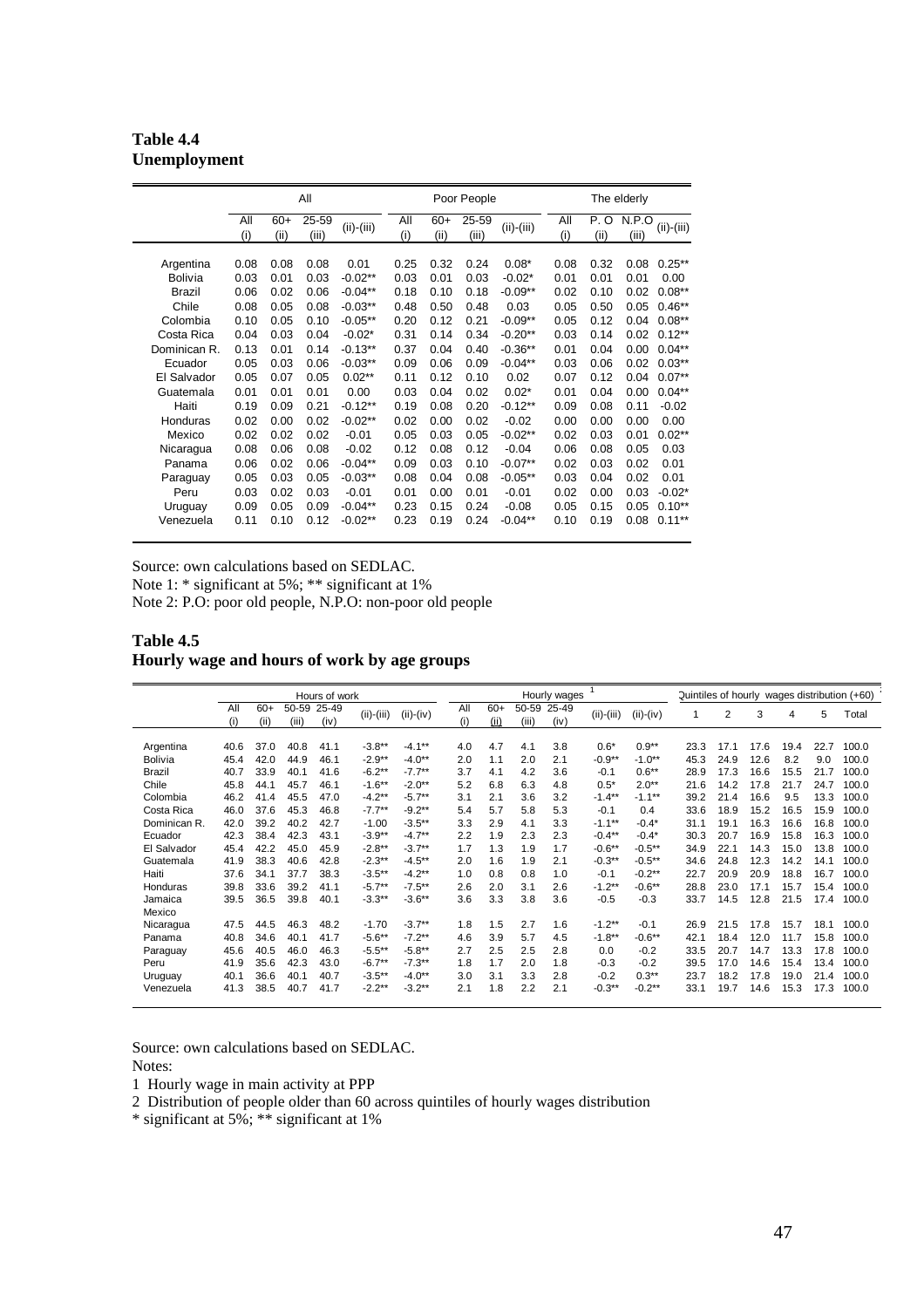| Table 4.6 |                       |
|-----------|-----------------------|
|           | Housing by age groups |

|                                                            | Share of housing owners              |                                      |                                      |                                      |                                                          |                                                            |                              | Share of dwellings in poor areas |                              |                              |                                       |                                               |                              | Share of dwellings of low-quality materials |                              |                              |                                      |                                       |  |
|------------------------------------------------------------|--------------------------------------|--------------------------------------|--------------------------------------|--------------------------------------|----------------------------------------------------------|------------------------------------------------------------|------------------------------|----------------------------------|------------------------------|------------------------------|---------------------------------------|-----------------------------------------------|------------------------------|---------------------------------------------|------------------------------|------------------------------|--------------------------------------|---------------------------------------|--|
|                                                            | All<br>(i)                           | $60+$<br>(ii)                        | 50-59<br>(iii)                       | 25-49<br>(iv)                        | $(ii)-(iii)$                                             | $(ii)-(iv)$                                                | All<br>(i)                   | $60+$<br>(ii)                    | 50-59<br>(iii)               | 25-49<br>(iv)                | $(ii)-(iii)$                          | $(ii)-(iv)$                                   | All<br>(i)                   | $60+$<br>(ii)                               | (iii)                        | 50-59 25-49<br>(iv)          | $(ii)-(iii)$                         | $(ii)-(iv)$                           |  |
| Argentina<br><b>Bolivia</b><br>Brazil<br>Chile<br>Colombia | 0.66<br>0.64<br>0.70<br>0.65<br>0.59 | 0.83<br>0.86<br>0.82<br>0.84<br>0.82 | 0.76<br>0.80<br>0.78<br>0.76<br>0.64 | 0.54<br>0.58<br>0.65<br>0.54<br>0.48 | $0.07**$<br>$0.05**$<br>$0.04**$<br>$0.08**$<br>$0.18**$ | $0.29**$<br>$0.27**$<br>$0.18***$<br>$0.30**$<br>$0.34***$ | 0.21<br>0.01<br>0.03<br>0.01 | 0.11<br>0.00<br>0.02<br>0.00     | 0.16<br>0.00<br>0.01<br>0.01 | 0.23<br>0.01<br>0.03<br>0.01 | $-0.05**$<br>0.00<br>0.00<br>$-0.01*$ | $-0.12**$<br>$0.00**$<br>$-0.01**$<br>$-0.01$ | 0.55<br>0.03<br>0.10<br>0.20 | 0.66<br>0.03<br>0.13<br>0.21                | 0.59<br>0.02<br>0.09<br>0.20 | 0.51<br>0.02<br>0.09<br>0.19 | $0.07**$<br>0.00<br>$0.03**$<br>0.01 | $0.15***$<br>0.00<br>$0.03**$<br>0.02 |  |
| Costa Rica<br>Dominican R.<br>Ecuador                      | 0.74<br>0.67<br>0.70                 | 0.85<br>0.86<br>0.85                 | 0.85<br>0.79<br>0.81                 | 0.70<br>0.57<br>0.61                 | 0.00<br>$0.07**$<br>$0.04**$                             | $0.16***$<br>$0.29**$<br>$0.24***$                         | 0.01<br>0.45                 | 0.01<br>0.42                     | 0.01<br>0.42                 | 0.01<br>0.45                 | 0.00<br>0.00                          | 0.00<br>$-0.03*$                              | 0.05<br>0.08                 | 0.04<br>0.10                                | 0.04<br>0.08                 | 0.05<br>0.07                 | 0.00<br>$0.02*$                      | $-0.02**$<br>$0.03**$                 |  |
| El Salvador<br>Guatemala                                   | 0.69<br>0.78                         | 0.80<br>0.87                         | 0.79<br>0.86                         | 0.65<br>0.74                         | 0.01<br>0.00                                             | $0.15***$<br>$0.13***$                                     | 0.06                         | 0.03                             | 0.04                         | 0.06                         | 0.00                                  | $-0.03**$                                     | 0.27<br>0.30                 | 0.31<br>0.34                                | 0.25<br>0.29                 | 0.25<br>0.29                 | $0.06**$<br>$0.05***$                | $0.05**$<br>$0.06***$                 |  |
| Haiti<br>Honduras<br>Mexico                                | 0.67<br>0.71<br>0.73                 | 0.84<br>0.85<br>0.86                 | 0.78<br>0.83<br>0.84                 | 0.58<br>0.66<br>0.67                 | $0.07**$<br>0.02<br>$0.02**$                             | $0.26***$<br>$0.19**$<br>$0.20**$                          | 0.20<br>0.06                 | 0.24<br>0.02                     | 0.20<br>0.02                 | 0.18<br>0.07                 | $0.04***$<br>0.00                     | $0.06***$<br>$-0.06**$                        | 0.26<br>0.10<br>0.32         | 0.32<br>0.14<br>0.36                        | 0.28<br>0.10<br>0.30         | 0.24<br>0.09<br>0.31         | $0.04*$<br>$0.04**$<br>$0.06**$      | $0.08***$<br>$0.05**$<br>$0.05***$    |  |
| Nicaragua<br>Panama                                        | 0.77                                 | 0.87                                 | 0.88                                 | 0.73                                 | $-0.01$                                                  | $0.14***$                                                  | 0.08                         | 0.06                             | 0.05                         | 0.09                         | 0.01                                  | $-0.03*$                                      | 0.22                         | 0.20                                        | 0.20                         | 0.23                         | $-0.01$                              | $-0.04*$                              |  |
| Paraguay<br>Peru<br>Uruguay                                | 0.81<br>0.76<br>0.64                 | 0.89<br>0.89<br>0.76                 | 0.89<br>0.85<br>0.71                 | 0.78<br>0.68<br>0.50                 | 0.00<br>$0.04*$<br>$0.05**$                              | $0.11***$<br>$0.20**$<br>$0.27**$                          | 0.16<br>0.09<br>0.02         | 0.16<br>0.06<br>0.02             | 0.14<br>0.07<br>0.02         | 0.16<br>0.11<br>0.01         | $0.03*$<br>$-0.01$<br>0.00            | 0.01<br>$-0.04**$<br>0.00                     | 0.02<br>0.18                 | 0.04<br>0.11                                | 0.03<br>0.12                 | 0.02<br>0.22                 | 0.01<br>0.00                         | $0.02***$<br>$-0.11***$               |  |
| Venezuela                                                  | 0.76                                 | 0.91                                 | 0.84                                 | 0.69                                 | $0.06**$                                                 | $0.22***$                                                  | 0.08                         | 0.05                             | 0.05                         | 0.09                         | 0.00                                  | $-0.05**$                                     | 0.10                         | 0.08                                        | 0.07                         | 0.11                         | 0.01                                 | $-0.03**$                             |  |

\* significant at 5%; \*\* significant at 1%

## **Table 4.7 Access to services by age groups**

|                |            |               |                | Water         |                      |            |               | Hygienic restrooms |                     |                          |            |               |                | Sewerage      |                          |
|----------------|------------|---------------|----------------|---------------|----------------------|------------|---------------|--------------------|---------------------|--------------------------|------------|---------------|----------------|---------------|--------------------------|
|                | All<br>(i) | $60+$<br>(ii) | 50-59<br>(iii) | 25-49<br>(iv) | (ii)-(iii) (ii)-(iv) | All<br>(i) | $60+$<br>(ii) | (iii)              | 50-59 25-49<br>(iv) | $(ii)-(iii)$ $(ii)-(iv)$ | All<br>(i) | $60+$<br>(ii) | 50-59<br>(iii) | 25-49<br>(iv) | $(ii)-(iii)$ $(ii)-(iv)$ |
| Argentina      |            |               |                |               |                      |            |               |                    |                     |                          |            |               |                |               |                          |
| <b>Bolivia</b> | 0.77       | 0.73          | 0.77           | 0.78          | $-0.04 - 0.04**$     | 0.66       | 0.59          | 0.67               | 0.69                | $-0.08**-0.10**$         | 0.46       | 0.52          | 0.52           | 0.44          | 0.00<br>$0.08**$         |
| Brazil         | 0.96       | 0.96          | 0.97           | 0.97          | 0.00<br>$0.00*$      | 0.69       | 0.69          | 0.71               | 0.69                | $-0.02**$ 0.00           | 0.56       | 0.58          | 0.59           | 0.56          | $-0.01**0.02**$          |
| Chile          | 0.95       | 0.94          | 0.95           | 0.96          | $-0.01***-0.01**$    | 0.87       | 0.87          | 0.90               | 0.87                | $-0.03**$<br>0.00        | 0.80       | 0.78          | 0.82           | 0.81          | $-0.04**-0.02**$         |
| Colombia       | 0.76       | 0.81          | 0.76           | 0.74          | $0.07**$<br>$0.05*$  | 0.79       | 0.80          | 0.78               | 0.78                | 0.02<br>0.02             | 0.57       | 0.55          | 0.57           | 0.58          | $-0.03$<br>$-0.02$       |
| Costa Rica     | 0.96       | 0.95          | 0.96           | 0.96          | 0.00<br>$-0.01$      | 0.95       | 0.94          | 0.95               | 0.95                | $-0.01$<br>$-0.01$       | 0.28       | 0.34          | 0.32           | 0.25          | $0.09**$<br>0.01         |
| Dominican R.   | 0.71       | 0.72          | 0.73           | 0.71          | $-0.01$<br>0.01      | 0.60       | 0.57          | 0.62               | 0.62                | $-0.05**-0.04**$         | 0.23       | 0.24          | 0.25           | 0.22          | $0.03*$<br>$-0.01$       |
| Ecuador        | 0.73       | 0.73          | 0.73           | 0.73          | 0.00<br>0.00         | 0.79       | 0.75          | 0.79               | 0.80                | $-0.04**-0.06**$         | 0.45       | 0.42          | 0.46           | 0.46          | $-0.03**-0.03**$         |
| El Salvador    | 0.59       | 0.61          | 0.66           | 0.58          | $-0.05**0.02*$       | 0.35       | 0.31          | 0.41               | 0.37                | $-0.09**-0.06**$         | 0.32       | 0.28          | 0.37           | 0.34          | $-0.09**-0.06**$         |
| Guatemala      | 0.66       | 0.67          | 0.71           | 0.67          | $-0.04**$<br>0.00    | 0.46       | 0.46          | 0.50               | 0.44                | $-0.04*$<br>0.02         | 0.38       | 0.39          | 0.40           | 0.37          | $-0.01$<br>0.02          |
| Haiti          | 0.14       | 0.15          | 0.12           | 0.15          | 0.00<br>0.02         | 0.04       | 0.03          | 0.04               | 0.04                | $-0.01$<br>$-0.01$       |            |               |                |               |                          |
| Honduras       | 0.35       | 0.33          | 0.39           | 0.35          | $-0.06**$<br>$-0.02$ | 0.44       | 0.39          | 0.47               | 0.44                | $-0.08**-0.06**$         | 0.34       | 0.29          | 0.35           | 0.36          | $-0.06**-0.06**$         |
| Mexico         | 0.88       | 0.89          | 0.90           | 0.88          | 0.01<br>$-0.01$      | 0.65       | 0.64          | 0.69               | 0.65                | $-0.05** -0.01$          | 0.71       | 0.71          | 0.74           | 0.71          | $-0.02*$<br>0.00         |
| Nicaragua      | 0.61       | 0.65          | 0.62           | 0.61          | 0.02<br>$0.04*$      | 0.23       | 0.26          | 0.25               | 0.21                | 0.01<br>$0.04***$        | 0.17       | 0.20          | 0.19           | 0.15          | 0.01<br>$0.05***$        |
| Panama         |            |               |                |               |                      |            |               |                    |                     |                          |            |               |                |               |                          |
| Paraguay       | 0.70       | 0.67          | 0.69           | 0.72          | $-0.02 - 0.05**$     | 0.61       | 0.60          | 0.62               | 0.62                | $-0.02$<br>$-0.02$       | 0.08       | 0.10          | 0.08           | 0.07          | $0.03**$<br>0.02         |
| Peru           | 0.61       | 0.64          | 0.69           | 0.57          | $-0.04*0.07**$       | 0.58       | 0.57          | 0.65               | 0.56                | $-0.08**$<br>0.01        | 0.48       | 0.52          | 0.58           | 0.44          | $-0.06**0.08**$          |
| Uruguay        | 0.99       | 0.99          | 0.99           | 0.99          | 0.00<br>0.00         | 0.94       | 0.96          | 0.95               | 0.93                | $0.03**$<br>0.01         | 0.64       | 0.71          | 0.68           | 0.64          | $0.06**$<br>$0.03***$    |
| Venezuela      | 0.94       | 0.95          | 0.95           | 0.94          | $0.01***$<br>0.00    | 0.89       | 0.91          | 0.92               | 0.89                | $-0.01$ * $0.02$ **      | 0.72       | 0.76          | 0.77           | 0.70          | $0.06***$<br>$-0.01$     |

Source: own calculations based on SEDLAC.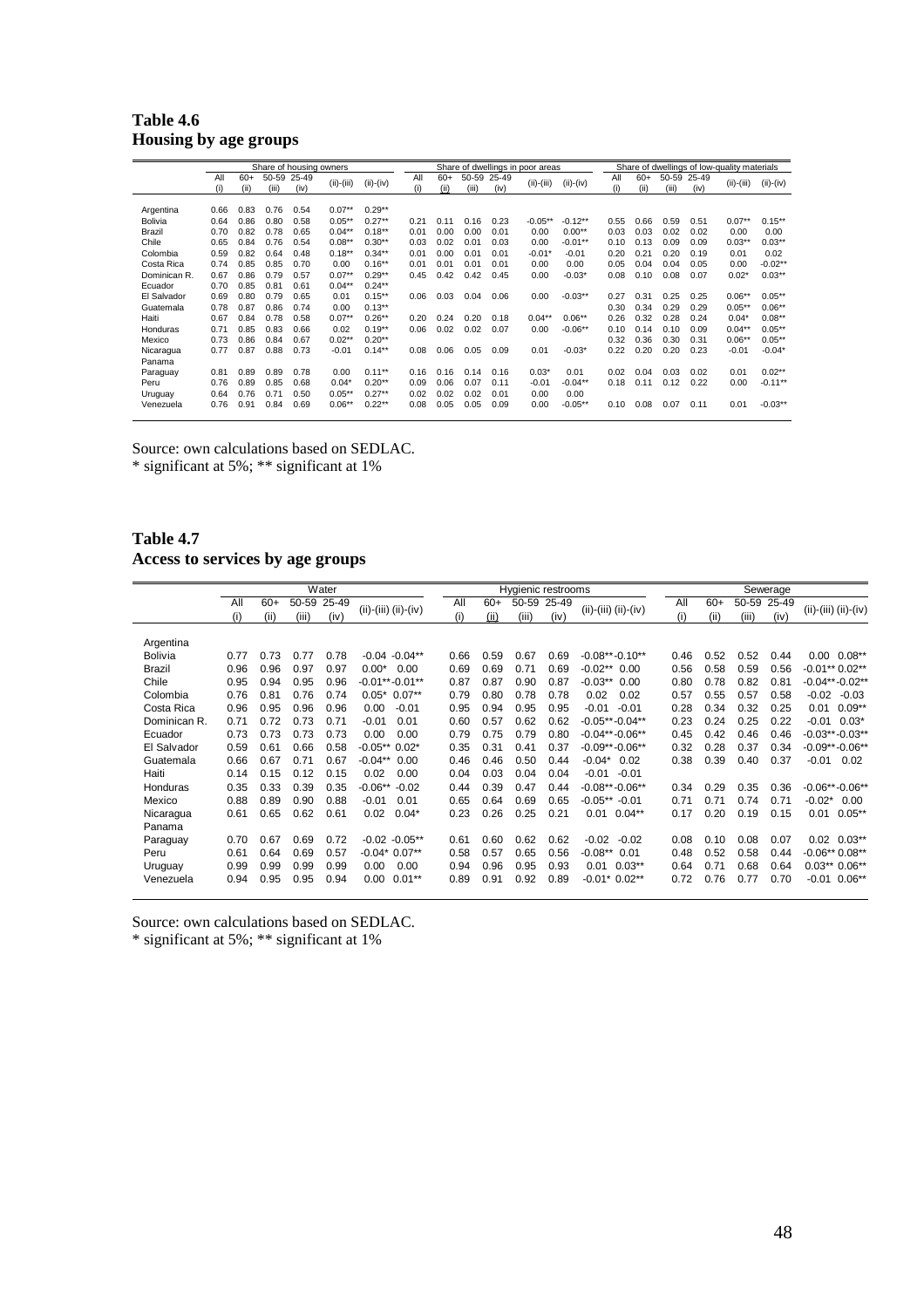| Table 4.8              |  |  |
|------------------------|--|--|
| Literacy by age groups |  |  |

|                |      |       |       | National |              |             |      |       |       | Urban |              |             |      |       |       | Rural |              |             |
|----------------|------|-------|-------|----------|--------------|-------------|------|-------|-------|-------|--------------|-------------|------|-------|-------|-------|--------------|-------------|
|                | All  | $60+$ | 50-59 | 25-49    | $(ii)-(iii)$ | $(ii)-(iv)$ | All  | $60+$ | 50-59 | 25-49 | $(ii)-(iii)$ | $(ii)-(iv)$ | All  | $60+$ | 50-59 | 25-49 | $(ii)-(iii)$ | $(ii)-(iv)$ |
|                | (i)  | (ii)  | (iii) | (iv)     |              |             | (i)  | (ii)  | (iii) | (iv)  |              |             | (i)  | (ii)  | (iii) | (iv)  |              |             |
| Argentina      | 0.98 | 0.97  | 0.98  | 0.99     | $-0.02**$    | $-0.02**$   | 0.98 | 0.97  | 0.98  | 0.99  | $-0.02**$    | $-0.02**$   |      |       |       |       |              |             |
| <b>Bolivia</b> | 0.82 | 0.57  | 0.76  | 0.90     | $-0.19**$    | $-0.33**$   | 0.92 | 0.75  | 0.88  | 0.96  | $-0.13**$    | $-0.21***$  | 0.66 | 0.38  | 0.57  | 0.77  | $-0.19**$    | $-0.39**$   |
| Brazil         | 0.86 | 0.68  | 0.82  | 0.91     | $-0.14**$    | $-0.23**$   | 0.89 | 0.73  | 0.87  | 0.94  | $-0.14***$   | $-0.21***$  | 0.67 | 0.45  | 0.59  | 0.77  | $-0.13**$    | $-0.31**$   |
| Chile          | 0.95 | 0.87  | 0.94  | 0.98     | $-0.07**$    | $-0.11**$   | 0.97 | 0.91  | 0.96  | 0.98  | $-0.05**$    | $-0.08**$   | 0.85 | 0.67  | 0.82  | 0.94  | $-0.15***$   | $-0.26**$   |
| Colombia       | 0.91 | 0.77  | 0.89  | 0.95     | $-0.12**$    | $-0.18**$   | 0.95 | 0.85  | 0.94  | 0.97  | $-0.08**$    | $-0.12**$   | 0.79 | 0.56  | 0.74  | 0.88  | $-0.18***$   | $-0.32**$   |
| Costa Rica     | 0.91 | 0.75  | 0.89  | 0.96     | $-0.14**$    | $-0.20**$   | 0.94 | 0.83  | 0.94  | 0.97  | $-0.10**$    | $-0.14***$  | 0.86 | 0.61  | 0.81  | 0.93  | $-0.20**$    | $-0.31**$   |
| Dominican R.   | 0.86 | 0.70  | 0.82  | 0.91     | $-0.12**$    | $-0.21**$   | 0.90 | 0.77  | 0.87  | 0.94  | $-0.10**$    | $-0.18***$  | 0.78 | 0.59  | 0.72  | 0.85  | $-0.13**$    | $-0.26**$   |
| Ecuador        | 0.75 | 0.60  | 0.74  | 0.84     | $-0.14**$    | $-0.24**$   | 0.84 | 0.73  | 0.85  | 0.90  | $-0.11***$   | $-0.17**$   | 0.69 | 0.50  | 0.67  | 0.80  | $-0.17**$    | $-0.30**$   |
| El Salvador    | 0.78 | 0.56  | 0.74  | 0.86     | $-0.18**$    | $-0.30**$   | 0.87 | 0.68  | 0.85  | 0.93  | $-0.17**$    | $-0.25**$   | 0.63 | 0.36  | 0.56  | 0.73  | $-0.20**$    | $-0.37**$   |
| Guatemala      | 0.65 | 0.45  | 0.55  | 0.73     | $-0.10**$    | $-0.28**$   | 0.80 | 0.61  | 0.74  | 0.85  | $-0.13**$    | $-0.24**$   | 0.50 | 0.28  | 0.34  | 0.59  | $-0.06*$     | $-0.31**$   |
| Haiti          | 0.41 | 0.17  | 0.26  | 0.53     | $-0.09**$    | $-0.36**$   | 0.62 | 0.32  | 0.46  | 0.72  | $-0.14***$   | $-0.40**$   | 0.27 | 0.10  | 0.16  | 0.37  | $-0.07**$    | $-0.28**$   |
| Honduras       | 0.77 | 0.53  | 0.74  | 0.85     | $-0.20**$    | $-0.31**$   | 0.87 | 0.67  | 0.86  | 0.92  | $-0.19**$    | $-0.25***$  | 0.67 | 0.42  | 0.61  | 0.77  | $-0.19**$    | $-0.35**$   |
| Mexico         | 0.89 | 0.72  | 0.86  | 0.94     | $-0.14***$   | $-0.22**$   | 0.92 | 0.78  | 0.90  | 0.96  | $-0.12**$    | $-0.18**$   | 0.78 | 0.58  | 0.72  | 0.86  | $-0.15***$   | $-0.29**$   |
| Nicaragua      | 0.73 | 0.50  | 0.61  | 0.81     | $-0.11***$   | $-0.31**$   | 0.82 | 0.62  | 0.74  | 0.89  | $-0.12**$    | $-0.27**$   | 0.57 | 0.30  | 0.42  | 0.67  | $-0.12**$    | $-0.36**$   |
| Panama         | 0.92 | 0.80  | 0.90  | 0.96     | $-0.10**$    | $-0.16**$   | 0.97 | 0.91  | 0.97  | 0.99  | $-0.06**$    | $-0.08**$   | 0.82 | 0.62  | 0.76  | 0.91  | $-0.14***$   | $-0.29**$   |
| Paraguay       | 0.88 | 0.71  | 0.83  | 0.93     | $-0.12**$    | $-0.23**$   | 0.93 | 0.80  | 0.89  | 0.97  | $-0.08**$    | $-0.16**$   | 0.80 | 0.58  | 0.75  | 0.88  | $-0.17**$    | $-0.30**$   |
| Peru           | 0.84 | 0.65  | 0.77  | 0.91     | $-0.12**$    | $-0.26**$   | 0.92 | 0.80  | 0.88  | 0.96  | $-0.09**$    | $-0.17**$   | 0.67 | 0.40  | 0.53  | 0.79  | $-0.13**$    | $-0.40**$   |
| Uruguay        | 0.97 | 0.94  | 0.99  | 0.99     | $-0.05**$    | $-0.06**$   | 0.97 | 0.94  | 0.99  | 0.99  | $-0.05**$    | $-0.06**$   |      |       |       |       |              |             |
| Venezuela      | 0.91 | 0.71  | 0.90  | 0.96     | $-0.19**$    | $-0.25**$   | 0.91 | 0.71  | 0.90  | 0.96  | $-0.19**$    | $-0.25**$   |      |       |       |       |              |             |

\* significant at 5%; \*\* significant at 1%

## **Table 4.9 Skill levels by age groups**

Distribution of older people and adults across skill levels

|                |      | Older than 60          |         |       |           | Between 25 - 59 |         |        |           | Ratios       |               |
|----------------|------|------------------------|---------|-------|-----------|-----------------|---------|--------|-----------|--------------|---------------|
|                |      | unskilled semi-skilled | skilled | Total | unskilled | semi-skilled    | skilled | Total  | unskilled | semi-skilled | skilled       |
|                | (i)  | (ii)                   | (iii)   | (iv)  | (v)       | (vi)            | (vii)   | (viii) | (i) / (v) | (ii) / (vi)  | (iii) / (vii) |
|                |      |                        |         |       |           |                 |         |        |           |              |               |
| Argentina      | 65.3 | 23.2                   | 11.6    | 100.0 | 35.0      | 37.4            | 27.6    | 100.0  | 1.9       | 0.6          | 0.4           |
| <b>Bolivia</b> | 84.3 | 7.7                    | 8.0     | 100.0 | 60.8      | 23.9            | 15.3    | 100.0  | 1.4       | 0.3          | 0.5           |
| <b>Brazil</b>  | 87.3 | 8.1                    | 4.6     | 100.0 | 62.1      | 27.9            | 10.0    | 100.0  | 1.4       | 0.3          | 0.5           |
| Chile          | 65.4 | 27.1                   | 7.5     | 100.0 | 30.2      | 48.6            | 21.1    | 100.0  | 2.2       | 0.6          | 0.4           |
| Colombia       | 83.9 | 11.5                   | 4.6     | 100.0 | 54.2      | 30.3            | 15.5    | 100.0  | 1.5       | 0.4          | 0.3           |
| Costa Rica     | 84.5 | 8.8                    | 6.7     | 100.0 | 57.7      | 26.9            | 15.4    | 100.0  | 1.5       | 0.3          | 0.4           |
| Dominican R.   | 90.9 | 6.4                    | 2.7     | 100.0 | 56.5      | 27.8            | 15.7    | 100.0  | 1.6       | 0.2          | 0.2           |
| Ecuador        | 89.0 | 7.8                    | 3.2     | 100.0 | 59.1      | 25.7            | 15.2    | 100.0  | 1.5       | 0.3          | 0.2           |
| El Salvador    | 89.4 | 7.6                    | 3.0     | 100.0 | 58.9      | 29.3            | 11.8    | 100.0  | 1.5       | 0.3          | 0.3           |
| Guatemala      | 93.9 | 4.5                    | 1.6     | 100.0 | 79.2      | 16.2            | 4.7     | 100.0  | 1.2       | 0.3          | 0.4           |
| Haiti          | 93.8 | 4.7                    | 1.5     | 100.0 | 72.9      | 16.5            | 10.6    | 100.0  | 1.3       | 0.3          | 0.1           |
| Honduras       | 92.8 | 5.6                    | 1.6     | 100.0 | 77.3      | 16.9            | 5.8     | 100.0  | 1.2       | 0.3          | 0.3           |
| Mexico         | 86.2 | 9.2                    | 4.6     | 100.0 | 48.3      | 36.8            | 14.9    | 100.0  | 1.8       | 0.3          | 0.3           |
| Nicaragua      | 95.2 | 3.5                    | 1.2     | 100.0 | 74.2      | 18.9            | 7.0     | 100.0  | 1.3       | 0.2          | 0.2           |
| Panama         | 73.0 | 19.1                   | 7.9     | 100.0 | 41.8      | 36.9            | 21.3    | 100.0  | 1.7       | 0.5          | 0.4           |
| Paraguay       | 87.2 | 8.6                    | 4.3     | 100.0 | 65.0      | 23.4            | 11.6    | 100.0  | 1.3       | 0.4          | 0.4           |
| Peru           | 79.9 | 12.9                   | 7.2     | 100.0 | 48.3      | 33.1            | 18.6    | 100.0  | 1.7       | 0.4          | 0.4           |
| Uruguay        | 72.5 | 19.0                   | 8.5     | 100.0 | 38.7      | 40.9            | 20.4    | 100.0  | 1.9       | 0.5          | 0.4           |
| Venezuela      | 83.0 | 11.6                   | 5.4     | 100.0 | 50.6      | 32.3            | 17.1    | 100.0  | 1.6       | 0.4          | 0.3           |

Source: own calculations based on SEDLAC.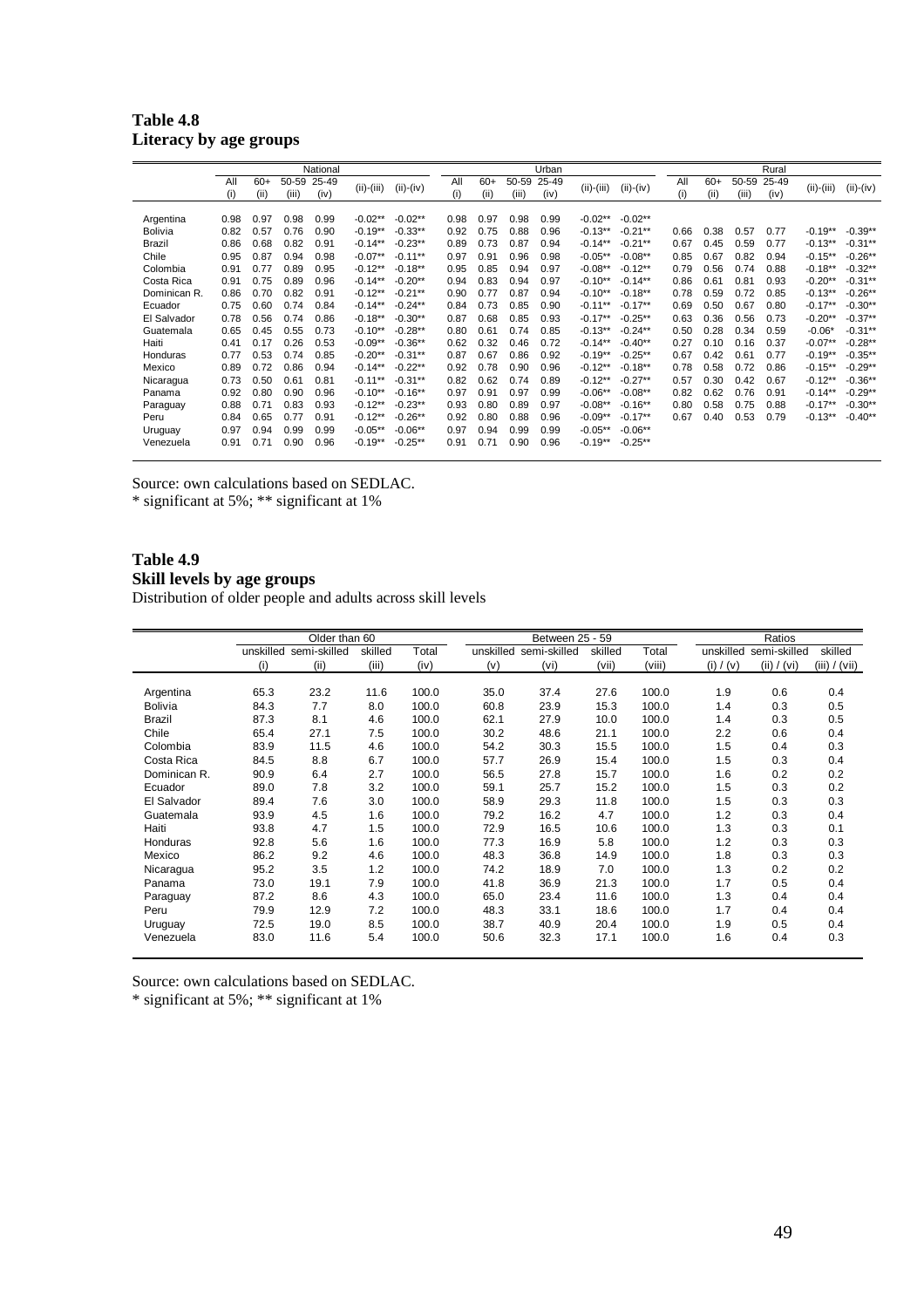**Table 4.10 Aggregate indicator of deprivation by age groups** 

|                | All  | $60+$ |       | 50-59 25-49 | $0 - 24$ | $(ii)-(iii)$ | $(ii)-(iv)$ | $(ii)-(v)$ | Number of criteria |
|----------------|------|-------|-------|-------------|----------|--------------|-------------|------------|--------------------|
|                | (i)  | (ii)  | (iii) | (iv)        | (v)      |              |             |            | implemented        |
|                |      |       |       |             |          |              |             |            |                    |
| Argentina      | 0.27 | 0.23  | 0.20  | 0.23        | 0.33     | $0.03**$     | 0.00        | $-0.10**$  | 3                  |
| <b>Bolivia</b> | 0.84 | 0.86  | 0.85  | 0.81        | 0.86     | 0.01         | $0.05***$   | 0.00       | 7                  |
| Brazil         | 0.69 | 0.80  | 0.71  | 0.64        | 0.71     | $0.09**$     | $0.16**$    | $0.09**$   | 7                  |
| Chile          | 0.39 | 0.46  | 0.38  | 0.36        | 0.39     | $0.08**$     | $0.11***$   | $0.07**$   | $\overline{7}$     |
| Colombia       | 0.51 | 0.56  | 0.48  | 0.46        | 0.55     | $0.09**$     | $0.11***$   | $0.02*$    | $\overline{7}$     |
| Costa Rica     | 0.40 | 0.55  | 0.37  | 0.36        | 0.42     | $0.17**$     | $0.19**$    | $0.13**$   | $\overline{2}$     |
| Dominican R.   | 0.77 | 0.87  | 0.75  | 0.73        | 0.77     | $0.12**$     | $0.14**$    | $0.09**$   | $\overline{7}$     |
| Ecuador        | 0.63 | 0.68  | 0.60  | 0.56        | 0.66     | $0.08**$     | $0.12**$    | $0.02**$   | 5                  |
| El Salvador    | 0.84 | 0.88  | 0.81  | 0.79        | 0.86     | $0.07**$     | $0.09**$    | $0.02**$   | 7                  |
| Guatemala      | 0.86 | 0.84  | 0.82  | 0.81        | 0.89     | $0.02*$      | $0.03**$    | $-0.04**$  | 6                  |
| Haiti          | 0.98 | 0.98  | 0.97  | 0.97        | 0.98     | $0.01*$      | $0.01**$    | 0.00       | 7                  |
| Honduras       | 0.84 | 0.88  | 0.80  | 0.80        | 0.86     | $0.08**$     | $0.08**$    | $0.02**$   | $\overline{7}$     |
| Jamaica        | 0.72 | 0.70  | 0.69  | 0.67        | 0.75     | 0.00         | $0.03*$     | $-0.06**$  | $\overline{7}$     |
| Mexico         | 0.67 | 0.74  | 0.65  | 0.62        | 0.69     | $0.08**$     | $0.11***$   | $0.04***$  | 6                  |
| Nicaragua      | 0.91 | 0.91  | 0.88  | 0.88        | 0.92     | $0.03*$      | $0.03**$    | $-0.01$    | $\overline{7}$     |
| Panama         | 0.27 | 0.40  | 0.27  | 0.21        | 0.28     | $0.13**$     | $0.19**$    | $0.12***$  | $\overline{2}$     |
| Paraguay       | 0.67 | 0.72  | 0.65  | 0.61        | 0.70     | $0.07**$     | $0.10**$    | 0.02       | $\overline{7}$     |
| Peru           | 0.65 | 0.61  | 0.55  | 0.61        | 0.70     | $0.07**$     | 0.00        | $-0.08**$  | 7                  |
| Uruguay        | 0.28 | 0.33  | 0.21  | 0.22        | 0.31     | $0.12***$    | $0.11***$   | $0.02**$   | 6                  |
| Venezuela      | 0.46 | 0.50  | 0.39  | 0.41        | 0.49     | $0.10**$     | $0.09**$    | 0.00       | $\overline{7}$     |
|                |      |       |       |             |          |              |             |            |                    |

\* significant at 5%; \*\* significant at 1%

#### **Table 4.11 Aggregate indicator of deprivation by criterion The elderly vis-à-vis adults**

|              | house      | house      | house     | water     | restroom  | education | education+ |
|--------------|------------|------------|-----------|-----------|-----------|-----------|------------|
|              | rooms      | location   | materials |           |           | head      | earners    |
|              | (i)        | (ii)       | (iii)     | (iv)      | (v)       | (vi)      | (vii)      |
|              |            |            |           |           |           |           |            |
| Argentina    | $-0.04**$  |            |           |           |           | $0.10**$  | $-0.09**$  |
| Bolivia      | $-0.16**$  | $-0.10**$  | $0.13***$ | $0.04***$ | $0.09**$  | $0.22***$ | $-0.18**$  |
| Brazil       | $0.00**$   | $0.00**$   | 0.00      | $0.00*$   | 0.00      | $0.21***$ | $-0.08**$  |
| Chile        | $-0.01***$ | $-0.01***$ | $0.03***$ | $0.01**$  | $0.01***$ | $0.16***$ | $-0.06**$  |
| Colombia     | $-0.03**$  | 0.00       | 0.02      | $-0.02*$  | $-0.02$   | $0.18***$ | $-0.07**$  |
| Costa Rica   |            |            |           |           |           | $0.29**$  | $-0.12**$  |
| Dominican R. | $-0.01**$  | $-0.01$    | $0.03***$ | 0.01      | $0.05***$ | $0.28***$ | $-0.08**$  |
| Ecuador      | $-0.07**$  |            |           | 0.00      | $0.05***$ | $0.27**$  | $-0.07**$  |
| El Salvador  | $-0.10**$  | $-0.02**$  | $0.04***$ | $-0.01$   | $0.04***$ | $0.19**$  | $-0.08***$ |
| Guatemala    | $-0.15***$ |            | $0.05***$ | 0.00      | 0.00      | $0.16***$ | $-0.16***$ |
| Haiti        | $-0.05**$  | $0.05***$  | $0.06***$ | 0.01      | $0.01*$   | $0.11***$ | $-0.11***$ |
| Honduras     | $-0.04***$ | $-0.03**$  | $0.04**$  | 0.02      | $0.04***$ | $0.23**$  | $-0.11***$ |
| Jamaica      | $-0.05**$  | 0.00       | $-0.01*$  | 0.02      | 0.01      | $0.11***$ | $-0.03**$  |
| Mexico       | $-0.06**$  |            | $0.04***$ | 0.00      | $0.02***$ | $0.31***$ | $-0.09**$  |
| Nicaragua    | $-0.11***$ | $-0.01$    | $-0.01$   | $-0.01$   | $-0.01$   | $0.16***$ | $-0.06**$  |
| Panama       |            |            |           |           |           | $0.21***$ | $-0.03***$ |
| Paraguay     | $-0.07**$  | 0.01       | $0.01**$  | $0.04***$ | $0.03**$  | $0.24***$ | $-0.08**$  |
| Peru         | $-0.05**$  | $-0.02**$  | $-0.05**$ | $-0.01$   | $0.03*$   | $0.20**$  | $-0.09**$  |
| Uruguay      | $-0.01***$ | 0.00       |           | 0.00      | $-0.02**$ | $0.19**$  | $-0.06**$  |
| Venezuela    | $-0.05**$  | $-0.02**$  | $-0.01*$  | 0.00      | 0.00      | $0.20**$  | $-0.08**$  |
|              |            |            |           |           |           |           |            |

Source: own calculations based on SEDLAC.

Note: For each criterion we report the difference between the proportion of older people who live in households not meeting this criterion and that of adult population.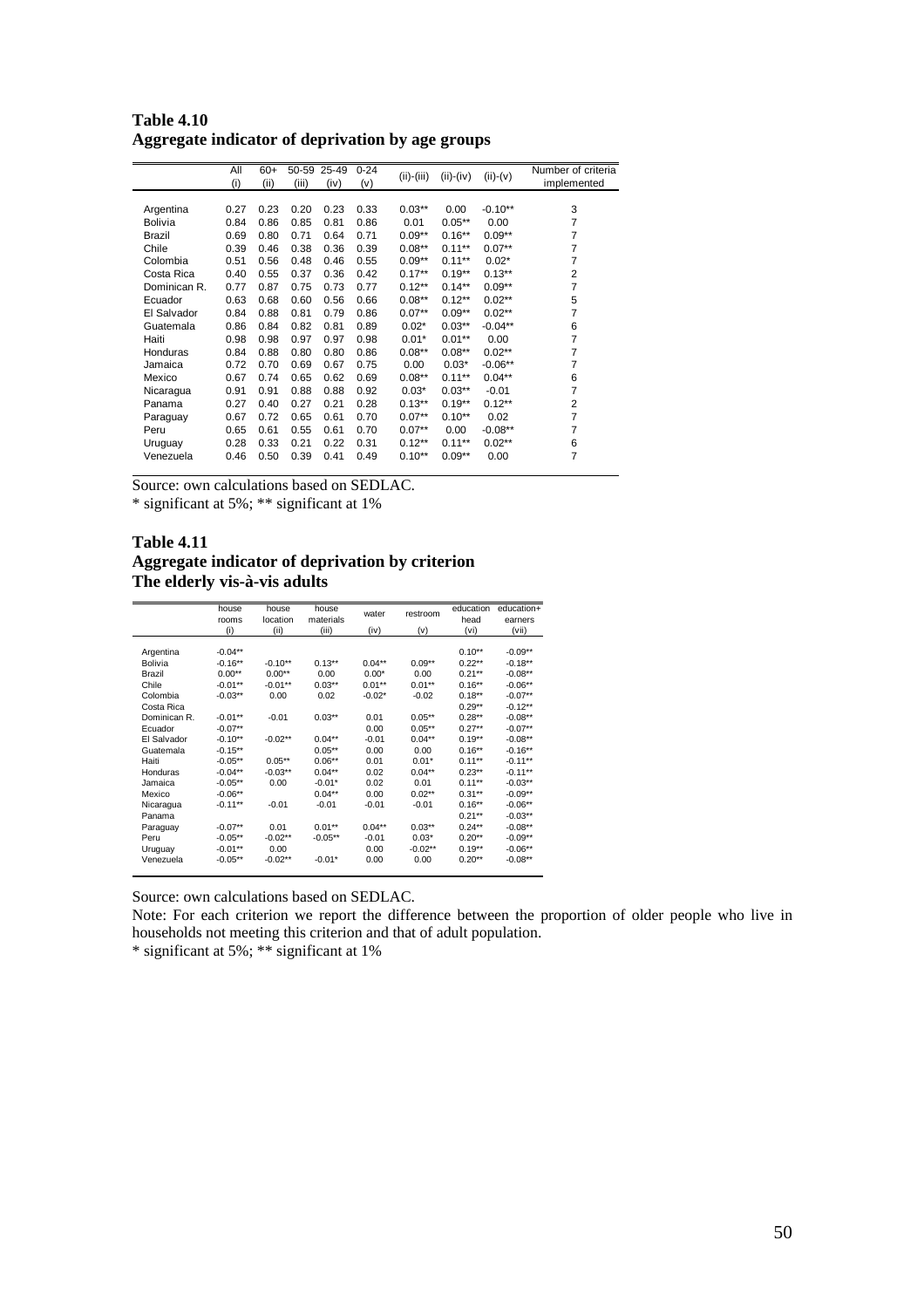#### **Table 4.12 Health statistics by age groups**

|                | Have been sick in last month? |       |       |             |              |             |      | Have you seen a doctor? |       | Economic reason for not seeing a doctor? |              |             |      |       |       |             |              |             |
|----------------|-------------------------------|-------|-------|-------------|--------------|-------------|------|-------------------------|-------|------------------------------------------|--------------|-------------|------|-------|-------|-------------|--------------|-------------|
|                | All                           | $60+$ |       | 50-59 25-49 | $(ii)-(iii)$ |             | All  | $60+$                   |       | 50-59 25-49                              | $(ii)-(iii)$ | $(ii)-(iv)$ | All  | $60+$ |       | 50-59 25-49 |              |             |
|                |                               | (ii)  | (iii) | (iv)        |              | $(ii)-(iv)$ | (i)  | (ii)                    | (iii) | (iv)                                     |              |             | (i)  | (ii)  | (iii) | (iv)        | $(ii)-(iii)$ | $(ii)-(iv)$ |
|                |                               |       |       |             |              |             |      |                         |       |                                          |              |             |      |       |       |             |              |             |
| Argentina      | 0.15                          | 0.21  | 0.23  | 0.18        | $-0.02$      | $0.02**$    |      |                         |       |                                          |              |             | 0.20 | 0.25  | 0.30  | 0.22        | $-0.05*$     | 0.03        |
| <b>Bolivia</b> | 0.28                          | 0.51  | 0.38  | 0.24        | $0.13***$    | $0.27**$    | 0.37 | 0.45                    | 0.36  | 0.37                                     | $0.09**$     | $0.08**$    | 0.07 | 0.10  | 0.11  | 0.13        | $-0.01$      | $-0.03*$    |
| Colombia       |                               |       |       |             |              |             |      |                         |       |                                          |              |             |      |       |       |             |              |             |
| Guatemala      | 0.12                          | 0.14  | 0.12  | 0.09        | $0.02**$     | $0.04**$    | 0.50 | 0.46                    | 0.47  | 0.46                                     | $-0.01$      | 0.00        | 0.13 | 0.17  | 0.13  | 0.12        | 0.04         | $0.05***$   |
| El Salvador    | 0.36                          | 0.45  | 0.40  | 0.33        | $0.05***$    | $0.12**$    | 0.46 | 0.47                    | 0.44  | 0.46                                     | 0.03         | 0.01        | 0.36 | 0.46  | 0.41  | 0.31        | 0.06         | $0.15***$   |
| Nicaragua      | 0.46                          | 0.73  | 0.58  | 0.38        | $0.15***$    | $0.35***$   | 0.47 | 0.51                    | 0.45  | 0.45                                     | $0.06*$      | $0.05**$    | 0.17 | 0.18  | 0.15  | 0.17        | 0.03         | 0.01        |
| Panama         | 0.28                          | 0.42  | 0.36  | 0.28        | $0.06**$     | $0.14***$   | 0.65 | 0.74                    | 0.73  | 0.65                                     | 0.01         | $0.09**$    | 0.18 | 0.22  | 0.23  | 0.16        | $-0.01$      | $0.05*$     |
| Peru           | 0.52                          | 0.71  | 0.60  | 0.51        | $0.11***$    | $0.20**$    | 0.46 | 0.49                    | 0.45  | 0.42                                     | $0.03*$      | $0.06**$    | 0.29 | 0.41  | 0.41  | 0.32        | 0.00         | $0.09**$    |
|                |                               |       |       |             |              |             |      |                         |       |                                          |              |             |      |       |       |             |              |             |

Source: own calculations based on SEDLAC.

\* significant at 5%; \*\* significant at 1%

**Table 4.13 Access to health insurance** 

|             | All<br>(i) | 60+<br>(ii) | 50-59<br>(iii) | 25-49<br>(iv) | $(ii)-(iii)$ | $(ii)-(iv)$ |
|-------------|------------|-------------|----------------|---------------|--------------|-------------|
| Argentina   | 0.64       | 0.83        | 0.62           | 0.57          | $0.21**$     | $0.26**$    |
| Bolivia     | 0.20       | 0.36        | 0.18           | 0.17          | $0.19**$     | $0.19**$    |
| Colombia    | 0.67       | 0.73        | 0.71           | 0.64          | $0.03**$     | $0.09**$    |
| Guatemala   | 0.29       | 0.21        | 0.27           | 0.33          | $-0.06**$    | $-0.12**$   |
| El Salvador | 0.18       | 0.14        | 0.14           | 0.19          | 0.00         | $-0.05**$   |
| Nicaragua   | 0.14       | 0.07        | 0.13           | 0.16          | $-0.06**$    | $-0.09**$   |
| Panama      | 0.56       | 0.71        | 0.61           | 0.51          | $0.10**$     | $0.20**$    |
| Peru        | 0.29       | 0.37        | 0.32           | 0.26          | $0.06**$     | $0.11***$   |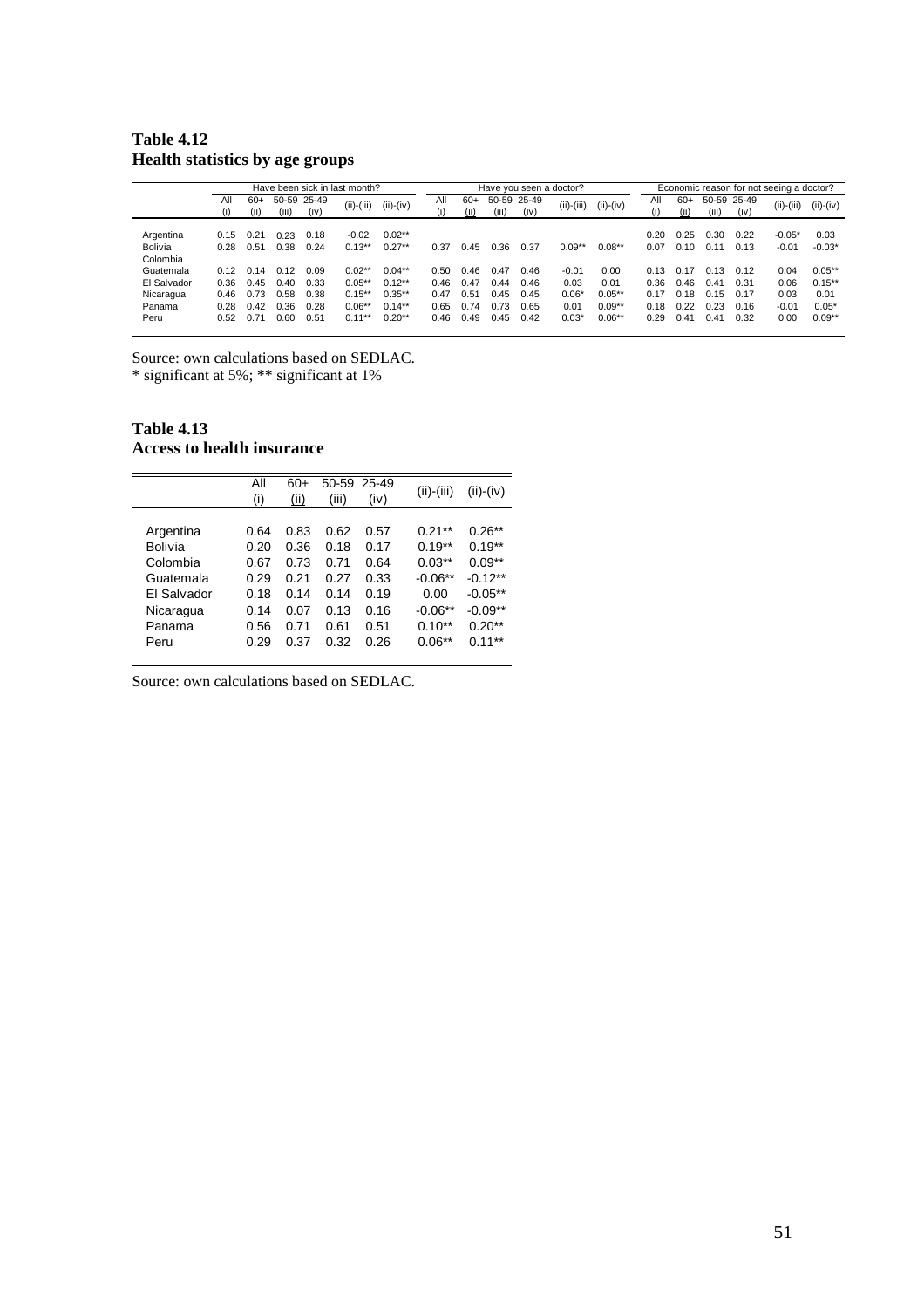| Table 5.1 |                                                |  |  |
|-----------|------------------------------------------------|--|--|
|           | Share of people receiving income from pensions |  |  |

|                |      | $60 +$   |      | 24-59    |      | $65+$    |      | 24-64    |
|----------------|------|----------|------|----------|------|----------|------|----------|
|                | All  | Inactive | All  | Inactive | All  | Inactive | All  | Inactive |
| Argentina      | 0.56 | 0.70     | 0.03 | 0.09     | 0.69 | 0.76     | 0.05 | 0.14     |
| Bolivia        | 0.11 | 0.19     | 0.01 | 0.03     | 0.11 | 0.19     | 0.02 | 0.04     |
| Brazil         | 0.77 | 0.82     | 0.09 | 0.22     | 0.86 | 0.87     | 0.12 | 0.29     |
| Chile          | 0.55 | 0.61     | 0.03 | 0.07     | 0.63 | 0.66     | 0.06 | 0.11     |
| Colombia       | 0.15 | 0.19     | 0.01 | 0.04     | 0.16 | 0.19     | 0.02 | 0.07     |
| Costa Rica     | 0.34 | 0.39     | 0.02 | 0.06     | 0.39 | 0.42     | 0.04 | 0.09     |
| Dominican Rep. | 0.11 | 0.13     | 0.01 | 0.03     | 0.12 | 0.14     | 0.01 | 0.04     |
| Ecuador        | 0.11 | 0.15     | 0.01 | 0.02     | 0.12 | 0.16     | 0.02 | 0.03     |
| El Salvador    | 0.14 | 0.19     | 0.01 | 0.03     | 0.15 | 0.18     | 0.02 | 0.05     |
| Guatemala      | 0.11 | 0.14     | 0.01 | 0.02     | 0.13 | 0.16     | 0.01 | 0.02     |
| Haiti          | 0.01 | 0.02     | 0.00 | 0.00     | 0.01 | 0.01     | 0.00 | 0.00     |
| Honduras       | 0.05 | 0.08     | 0.00 | 0.01     | 0.06 | 0.08     | 0.01 | 0.01     |
| Jamaica        | 0.14 | 0.18     | 0.00 | 0.01     | 0.16 | 0.19     | 0.01 | 0.03     |
| Mexico         | 0.20 | 0.25     | 0.02 | 0.04     | 0.22 | 0.26     | 0.03 | 0.06     |
| Nicaragua      | 0.10 | 0.13     | 0.01 | 0.02     | 0.12 | 0.13     | 0.01 | 0.02     |
| Panama         | 0.39 | 0.47     | 0.03 | 0.09     | 0.41 | 0.48     | 0.05 | 0.14     |
| Paraguay       | 0.12 | 0.18     | 0.01 | 0.02     | 0.15 | 0.20     | 0.01 | 0.03     |
| Uruguay        | 0.78 | 0.87     | 0.08 | 0.24     | 0.87 | 0.90     | 0.12 | 0.36     |
| Venezuela      | 0.17 | 0.22     | 0.01 | 0.05     | 0.18 | 0.21     | 0.02 | 0.07     |

#### **Table 5.2 Share of people receiving income from pensions**  Urban areas

|                |      | $60 +$   |      | 24-59    |      | $65+$    |      | 24-64    |
|----------------|------|----------|------|----------|------|----------|------|----------|
|                | All  | Inactive | All  | Inactive | All  | Inactive | All  | Inactive |
| Argentina      | 0.56 | 0.70     | 0.03 | 0.09     | 0.69 | 0.76     | 0.05 | 0.14     |
| <b>Bolivia</b> | 0.19 | 0.26     | 0.01 | 0.04     | 0.19 | 0.26     | 0.02 | 0.06     |
| Brazil         | 0.76 | 0.81     | 0.10 | 0.23     | 0.85 | 0.86     | 0.12 | 0.29     |
| Chile          | 0.58 | 0.65     | 0.04 | 0.07     | 0.67 | 0.70     | 0.06 | 0.12     |
| Colombia       | 0.19 | 0.23     | 0.02 | 0.06     | 0.20 | 0.22     | 0.03 | 0.09     |
| Costa Rica     | 0.42 | 0.48     | 0.03 | 0.09     | 0.47 | 0.49     | 0.04 | 0.13     |
| Dominican Rep. | 0.14 | 0.16     | 0.01 | 0.04     | 0.16 | 0.17     | 0.02 | 0.05     |
| Ecuador        | 0.18 | 0.23     | 0.02 | 0.03     | 0.20 | 0.24     | 0.03 | 0.05     |
| El Salvador    | 0.20 | 0.26     | 0.02 | 0.05     | 0.20 | 0.25     | 0.03 | 0.08     |
| Guatemala      | 0.15 | 0.20     | 0.02 | 0.04     | 0.17 | 0.21     | 0.02 | 0.05     |
| Haiti          | 0.02 | 0.04     | 0.00 | 0.00     | 0.03 | 0.04     | 0.00 | 0.01     |
| Honduras       | 0.10 | 0.13     | 0.01 | 0.02     | 0.10 | 0.13     | 0.01 | 0.03     |
| Jamaica        | 0.17 | 0.23     | 0.00 | 0.01     | 0.20 | 0.24     | 0.01 | 0.03     |
| Mexico         | 0.25 | 0.31     | 0.02 | 0.04     | 0.27 | 0.32     | 0.03 | 0.07     |
| Nicaragua      | 0.14 | 0.17     | 0.01 | 0.03     | 0.16 | 0.17     | 0.02 | 0.04     |
| Panama         | 0.52 | 0.59     | 0.04 | 0.12     | 0.57 | 0.61     | 0.06 | 0.18     |
| Paraguay       | 0.18 | 0.23     | 0.01 | 0.03     | 0.21 | 0.26     | 0.02 | 0.04     |
| Uruguay        | 0.78 | 0.87     | 0.08 | 0.24     | 0.87 | 0.90     | 0.12 | 0.36     |
| Venezuela      | 0.17 | 0.22     | 0.01 | 0.05     | 0.18 | 0.21     | 0.02 | 0.07     |

Source: own calculations based on SEDLAC.

#### **Table 5.3 Share of people receiving income from pensions**  Rural areas

|                |      | $60 +$   |      | 24-59    |      | $65 +$   |      | 24-64    |
|----------------|------|----------|------|----------|------|----------|------|----------|
|                | All  | Inactive | All  | Inactive | All  | Inactive | All  | Inactive |
| <b>Bolivia</b> | 0.03 | 0.03     | 0.00 | 0.00     | 0.03 | 0.02     | 0.00 | 0.01     |
| Brazil         | 0.85 | 0.89     | 0.07 | 0.16     | 0.92 | 0.93     | 0.12 | 0.23     |
| Chile          | 0.38 | 0.42     | 0.02 | 0.04     | 0.45 | 0.47     | 0.04 | 0.07     |
| Colombia       | 0.05 | 0.07     | 0.00 | 0.01     | 0.06 | 0.08     | 0.01 | 0.01     |
| Costa Rica     | 0.21 | 0.24     | 0.02 | 0.03     | 0.25 | 0.26     | 0.02 | 0.04     |
| Dominican Rep. | 0.07 | 0.08     | 0.01 | 0.02     | 0.07 | 0.08     | 0.01 | 0.02     |
| Ecuador        | 0.04 | 0.05     | 0.01 | 0.01     | 0.05 | 0.06     | 0.01 | 0.01     |
| El Salvador    | 0.04 | 0.05     | 0.00 | 0.01     | 0.04 | 0.05     | 0.01 | 0.01     |
| Guatemala      | 0.06 | 0.06     | 0.00 | 0.01     | 0.07 | 0.09     | 0.01 | 0.01     |
| Haiti          | 0.00 | 0.00     | 0.00 | 0.00     | 0.00 | 0.00     | 0.00 | 0.00     |
| Honduras       | 0.02 | 0.02     | 0.00 | 0.00     | 0.02 | 0.02     | 0.00 | 0.00     |
| Jamaica        | 0.12 | 0.15     | 0.00 | 0.01     | 0.14 | 0.16     | 0.01 | 0.02     |
| Mexico         | 0.07 | 0.08     | 0.01 | 0.02     | 0.09 | 0.10     | 0.01 | 0.02     |
| Nicaragua      | 0.04 | 0.05     | 0.00 | 0.00     | 0.05 | 0.06     | 0.00 | 0.00     |
| Panama         | 0.19 | 0.23     | 0.02 | 0.04     | 0.18 | 0.22     | 0.03 | 0.06     |
| Paraguay       | 0.05 | 0.08     | 0.00 | 0.00     | 0.07 | 0.10     | 0.00 | 0.00     |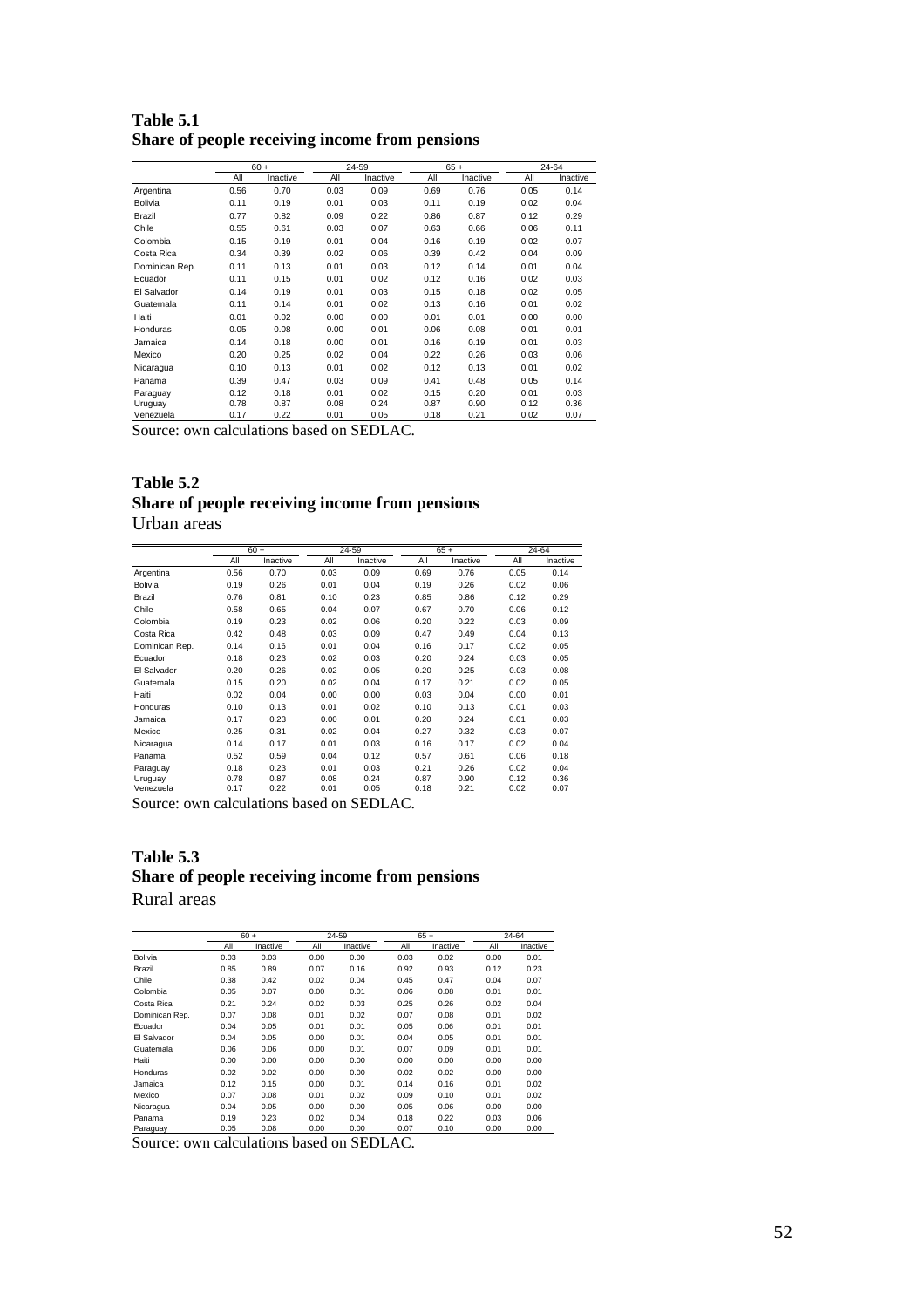|                |       |         | National  |           |         | Urban     |           |           | Rural   |           |
|----------------|-------|---------|-----------|-----------|---------|-----------|-----------|-----------|---------|-----------|
|                | Total | (15-24) | $(25-59)$ | $(60 + )$ | (15-24) | $(25-59)$ | $(60 + )$ | $(15-24)$ | (25-59) | $(60 + )$ |
| Argentina      | 0.55  | 0.35    | 0.59      | 0.52      | 0.35    | 0.59      | 0.52      |           |         |           |
| <b>Bolivia</b> | 0.26  | 0.07    | 0.34      | 0.16      | 0.07    | 0.36      | 0.21      | 0.07      | 0.24    | 0.00      |
| <b>Brazil</b>  | 0.47  | 0.39    | 0.53      | 0.21      | 0.46    | 0.59      | 0.28      | 0.13      | 0.22    | 0.07      |
| Chile          | 0.87  | 0.73    | 0.90      | 0.88      | 0.73    | 0.90      | 0.89      | 0.70      | 0.84    | 0.80      |
| Ecuador        | 0.28  | 0.12    | 0.35      | 0.27      | 0.17    | 0.47      | 0.41      | 0.07      | 0.15    | 0.12      |
| El Salvador    | 0.50  | 0.35    | 0.58      | 0.24      | 0.44    | 0.69      | 0.40      | 0.21      | 0.31    | 0.07      |
| Guatemala      | 0.35  | 0.27    | 0.43      | 0.20      | 0.38    | 0.52      | 0.30      | 0.12      | 0.26    | 0.08      |
| Mexico         | 0.40  | 0.28    | 0.45      | 0.22      | 0.32    | 0.50      | 0.27      | 0.12      | 0.21    | 0.05      |
| Nicaragua      | 0.32  | 0.22    | 0.39      | 0.18      | 0.27    | 0.45      | 0.26      | 0.12      | 0.21    | 0.03      |
| Paraguay       | 0.23  | 0.08    | 0.31      | 0.29      | 0.08    | 0.35      | 0.36      | 0.07      | 0.20    | 0.07      |
| Peru           | 0.30  | 0.09    | 0.38      | 0.45      | 0.10    | 0.41      | 0.50      | 0.03      | 0.19    | 0.16      |
| Uruguay        | 0.74  | 0.53    | 0.79      | 0.68      | 0.53    | 0.79      | 0.68      |           |         |           |
| Venezuela      | 0.60  | 0.39    | 0.66      | 0.63      | 0.39    | 0.66      | 0.63      |           |         |           |

**Table 5.4 Share of workers with the right to receive a pension when retired** 

#### **Table 5.5 Poverty headcount ratios with and without pensions USD 2 a day poverty line**

|                |      | All     |      | $60 +$  |      | $0 - 59$ |      | $65 +$  |      | $0 - 64$ |
|----------------|------|---------|------|---------|------|----------|------|---------|------|----------|
|                | With | Without | With | Without | With | Without  | With | Without | With | Without  |
| Argentina      | 11.6 | 19.2    | 4.5  | 39.5    | 12.8 | 15.8     | 3.6  | 45.3    | 12.5 | 16.2     |
| <b>Bolivia</b> | 43.1 | 45.8    | 42.1 | 50.4    | 43.2 | 45.5     | 43.8 | 53.5    | 43.1 | 45.4     |
| Brazil         | 17.7 | 28.1    | 3.7  | 47.9    | 19.2 | 26.0     | 2.8  | 52.7    | 18.8 | 26.3     |
| Chile          | 5.1  | 10.0    | 1.8  | 22.7    | 5.6  | 8.4      | 1.5  | 25.8    | 5.5  | 8.7      |
| Costa Rica     | 8.5  | 11.8    | 11.2 | 29.7    | 8.2  | 10.1     | 11.5 | 32.8    | 8.3  | 10.4     |
| Dominican Rep. | 14.5 | 15.3    | 14.7 | 17.1    | 14.5 | 15.1     | 15.2 | 18.0    | 14.4 | 15.1     |
| Ecuador        | 36.3 | 37.6    | 33.3 | 39.2    | 36.6 | 37.5     | 35.8 | 42.5    | 36.3 | 37.3     |
| El Salvador    | 38.7 | 39.9    | 31.2 | 35.6    | 39.5 | 40.4     | 32.2 | 36.7    | 39.2 | 40.2     |
| Guatemala      | 34.9 | 35.3    | 28.0 | 30.6    | 35.3 | 35.6     | 29.3 | 32.3    | 35.1 | 35.4     |
| Haiti          | 78.0 | 79.4    | 66.4 | 68.8    | 79.2 | 80.4     | 66.0 | 68.4    | 78.8 | 80.1     |
| Honduras       | 38.7 | 39.1    | 39.2 | 41.3    | 38.7 | 38.9     | 40.7 | 42.9    | 38.6 | 38.9     |
| Jamaica        | 44.8 | 46.4    | 54.0 | 60.6    | 43.3 | 44.0     | 54.1 | 60.7    | 43.6 | 44.5     |
| Mexico         | 22.0 | 24.6    | 27.1 | 40.4    | 21.5 | 23.1     | 29.5 | 43.5    | 21.5 | 23.4     |
| Nicaragua      | 48.4 | 49.1    | 40.1 | 43.5    | 48.9 | 49.5     | 40.5 | 43.9    | 48.7 | 49.3     |
| Panama         | 15.8 | 20.9    | 12.4 | 38.8    | 16.2 | 19.0     | 12.9 | 42.6    | 16.1 | 19.3     |
| Paraguay       | 26.0 | 27.2    | 21.0 | 27.2    | 26.4 | 27.2     | 22.3 | 30.1    | 26.2 | 27.0     |
| Uruguay        | 6.0  | 13.5    | 0.8  | 20.2    | 7.4  | 11.7     | 0.6  | 22.4    | 7.1  | 11.8     |
| Venezuela      | 32.3 | 35.3    | 28.1 | 41.1    | 32.6 | 34.8     | 29.3 | 43.9    | 32.5 | 34.8     |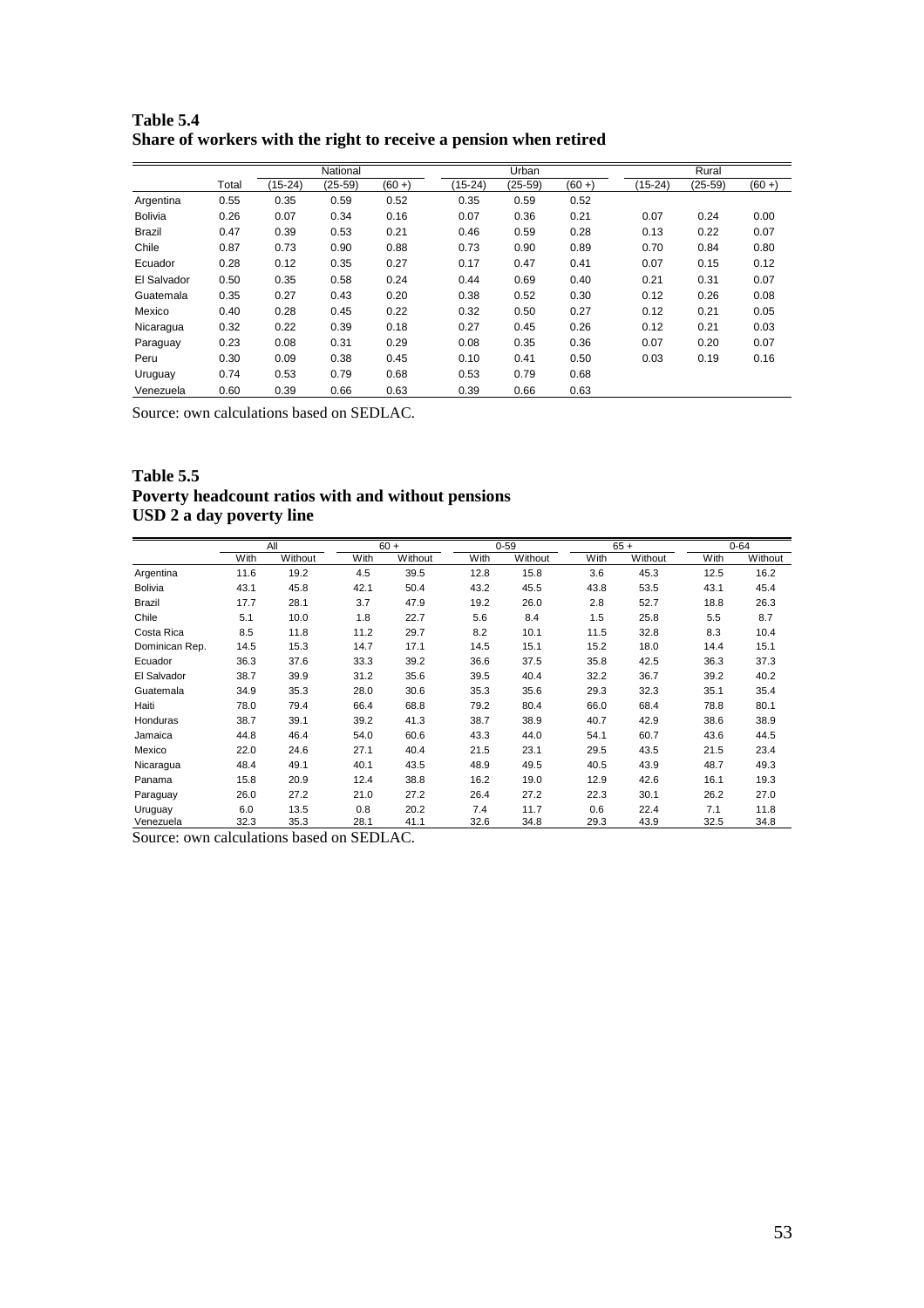#### **Table 5.6 Poverty headcount ratios with and without pensions USD 2 a day poverty line**  Urban areas

|                |      | All     |      | $60 +$  |      | $0 - 59$ |      | $65 +$  |      | $0 - 64$ |
|----------------|------|---------|------|---------|------|----------|------|---------|------|----------|
|                | With | Without | With | Without | With | Without  | With | Without | With | Without  |
| Argentina      | 11.6 | 19.2    | 4.5  | 39.5    | 12.8 | 15.8     | 3.6  | 45.3    | 12.5 | 16.2     |
| <b>Bolivia</b> | 26.2 | 29.4    | 19.4 | 30.9    | 26.6 | 29.3     | 21.9 | 35.9    | 26.3 | 29.2     |
| Brazil         | 14.8 | 24.9    | 3.7  | 47.2    | 16.0 | 22.5     | 2.9  | 51.9    | 15.6 | 22.9     |
| Chile          | 4.7  | 9.3     | 1.6  | 21.4    | 5.1  | 7.8      | 1.3  | 24.4    | 5.0  | 8.0      |
| Colombia       | 21.0 | 24.2    | 25.0 | 37.2    | 20.5 | 22.6     | 27.8 | 40.2    | 20.4 | 22.9     |
| Dominican Rep. | 11.9 | 12.8    | 12.4 | 15.3    | 11.8 | 12.5     | 12.8 | 16.0    | 11.8 | 12.6     |
| Ecuador        | 27.2 | 29.1    | 24.6 | 32.9    | 27.5 | 28.7     | 27.1 | 36.7    | 27.2 | 28.6     |
| El Salvador    | 26.5 | 28.1    | 21.4 | 27.4    | 27.0 | 28.2     | 23.0 | 29.2    | 26.7 | 28.0     |
| Guatemala      | 23.1 | 23.8    | 20.6 | 25.0    | 23.2 | 23.7     | 20.4 | 25.5    | 23.2 | 23.7     |
| Haiti          | 66.2 | 68.2    | 60.0 | 63.4    | 66.7 | 68.6     | 62.7 | 65.7    | 66.4 | 68.4     |
| Honduras       | 21.2 | 21.7    | 22.2 | 25.3    | 21.1 | 21.5     | 24.0 | 27.2    | 21.0 | 21.4     |
| Jamaica        | 47.6 | 49.3    | 56.4 | 65.2    | 46.1 | 46.6     | 56.2 | 65.1    | 46.5 | 47.3     |
| Mexico         | 15.6 | 18.2    | 20.4 | 35.4    | 15.1 | 16.6     | 22.7 | 38.5    | 15.1 | 17.0     |
| Nicaragua      | 37.9 | 38.9    | 33.8 | 37.9    | 38.2 | 39.0     | 35.7 | 39.8    | 38.0 | 38.9     |
| Panama         | 6.2  | 11.1    | 4.8  | 32.2    | 6.3  | 8.9      | 4.7  | 36.2    | 6.3  | 9.4      |
| Paraguay       | 14.8 | 16.4    | 14.5 | 23.2    | 14.8 | 15.8     | 16.4 | 27.7    | 14.7 | 15.8     |
| Uruguay        | 6.0  | 13.5    | 0.8  | 20.2    | 7.4  | 11.7     | 0.6  | 22.4    | 7.1  | 11.8     |
| Venezuela      | 32.3 | 35.3    | 28.1 | 41.1    | 32.6 | 34.8     | 29.3 | 43.9    | 32.5 | 34.8     |

Source: own calculations based on SEDLAC

### **Table 5.7 Poverty headcount ratios with and without pensions USD 2 a day poverty line**  Rural areas

|      |         |      |         |        |         |          |         |        | $0 - 64$ |
|------|---------|------|---------|--------|---------|----------|---------|--------|----------|
| With | Without | With | Without | With   | Without | With     | Without | With   | Without  |
| 72.6 | 74.2    | 67.7 | 72.3    | 73.0   | 74.4    | 67.9     | 72.9    | 72.8   | 74.3     |
| 31.9 | 43.9    | 3.5  | 51.3    | 35.0   | 43.1    | 2.6      | 56.9    | 34.0   | 43.0     |
| 8.0  | 15.0    | 2.9  | 29.1    | 8.9    | 12.7    | 2.2      | 32.7    | 8.7    | 13.0     |
| 19.3 | 19.8    | 18.1 | 19.8    | 19.4   | 19.7    | 18.9     | 21.0    | 19.3   | 19.7     |
| 46.6 | 47.4    | 41.6 | 45.2    | 47.2   | 47.6    | 43.9     | 47.9    | 46.8   | 47.3     |
| 56.9 | 57.3    | 47.6 | 49.2    | 57.8   | 58.1    | 47.7     | 49.4    | 57.5   | 57.9     |
| 44.7 | 44.8    | 35.8 | 36.5    | 45.2   | 45.3    | 39.1     | 39.8    | 44.9   | 45.0     |
| 85.7 | 86.6    | 69.5 | 71.4    | 87.5   | 88.3    | 67.6     | 69.7    | 87.1   | 87.9     |
| 59.6 | 59.8    | 60.8 | 61.6    | 59.6   | 59.6    | 61.9     | 62.9    | 59.5   | 59.6     |
| 42.5 | 43.9    | 52.0 | 56.8    | 40.8   | 41.7    | 52.4     | 57.1    | 41.1   | 42.1     |
| 42.7 | 45.2    | 44.0 | 53.0    | 42.5   | 44.3    | 46.2     | 55.9    | 42.4   | 44.3     |
| 62.7 | 63.1    | 50.3 | 52.5    | 63.5   | 63.8    | 48.2     | 50.4    | 63.4   | 63.7     |
| 32.2 | 37.5    | 23.9 | 48.8    | 33.2   | 36.2    | 24.9     | 52.0    | 32.8   | 36.4     |
| 40.6 | 41.2    | 29.6 | 32.4    | 41.5   | 41.9    | 29.9     | 33.0    | 41.2   | 41.6     |
|      |         | All  |         | $60 +$ |         | $0 - 59$ |         | $65 +$ |          |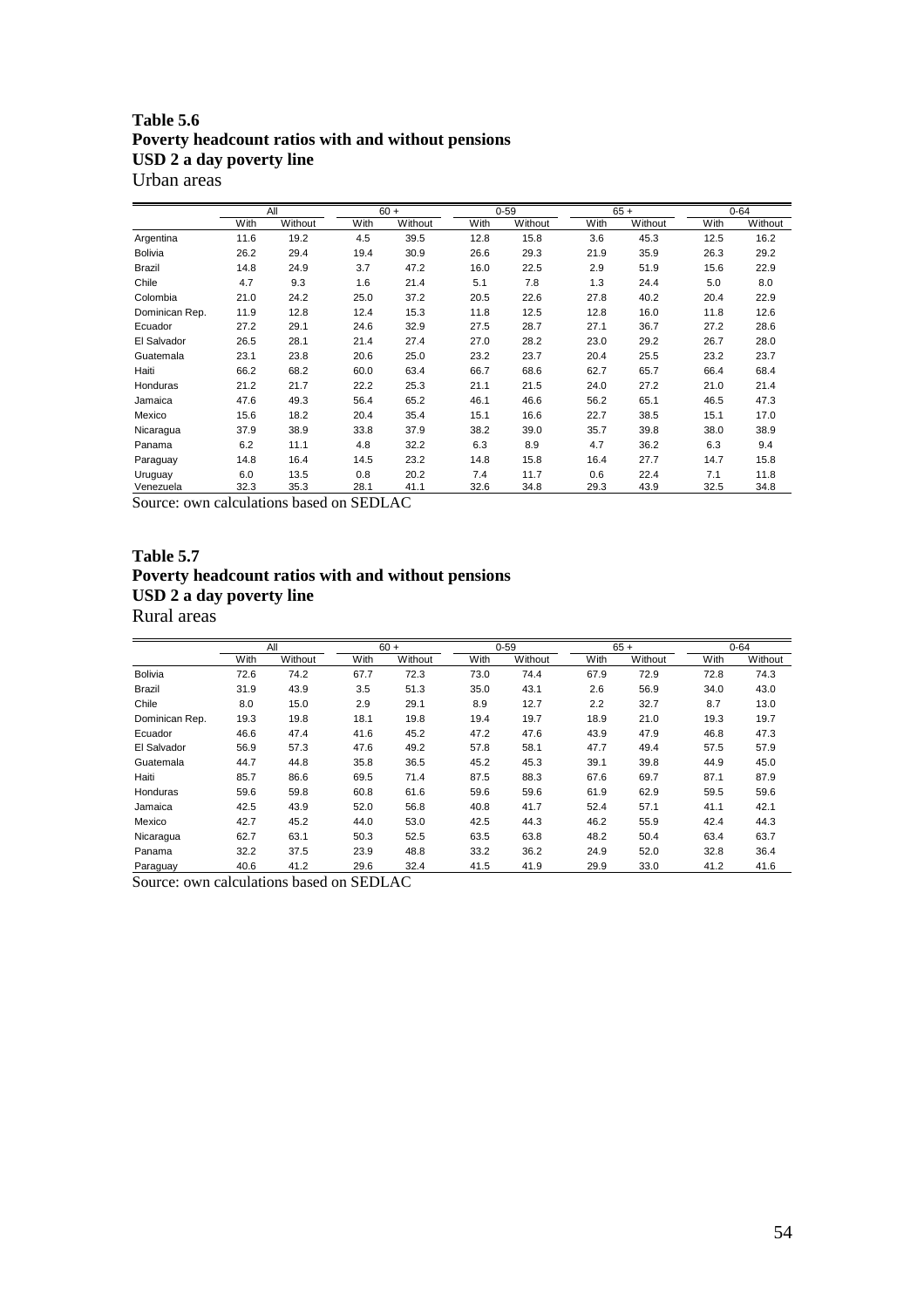#### **Table 5.8 Poverty headcount ratios Micro-simulations**

Elderly defined as older than 60 Panel A

|                                          | $60 +$<br>All |           |          |          |       |         |           |           |          |       | $0 - 59$ |           |          |          |       |
|------------------------------------------|---------------|-----------|----------|----------|-------|---------|-----------|-----------|----------|-------|----------|-----------|----------|----------|-------|
|                                          | Current       | Benchmark | Altruism | Eqoistic | Labor | Current | Benchmark | Altruism  | Eqoistic | Labor | Current  | Benchmark | Altruism | Eqoistic | Labor |
| Argentina                                | 11.6          | 11.0      | 11.1     | 11.1     | 11.1  | 4.5     | 2.0       | 3.7       | 0.8      | 2.3   | 12.8     | 12.5      | 12.4     | 12.8     | 12.6  |
| <b>Bolivia</b>                           | 43.1          | 40.8      | 41.3     | 40.6     | 41.4  | 42.1    | 18.3      | 30.6      | 0.1      | 21.7  | 43.2     | 42.3      | 42.0     | 43.2     | 42.7  |
| Brazil                                   | 17.7          | 17.4      | 17.5     | 17.5     | 17.5  | 3.7     | 2.3       | 3.3       | 1.3      | 2.5   | 19.2     | 19.1      | 19.0     | 19.2     | 19.1  |
| Chile                                    | 5.1           | 5.0       | 5.0      | 5.0      | 5.0   | 1.8     | 1.3       | 1.5       | 0.9      | 1.4   | 5.6      | 5.5       | 5.5      | 5.6      | 5.5   |
| Costa Rica                               | 8.5           | 7.6       | 7.8      | 7.7      | 7.7   | 11.2    | 4.8       | 8.0       | 2.2      | 5.5   | 8.2      | 7.8       | 7.8      | 8.2      | 8.0   |
| Dominican Rep.                           | 14.5          | 12.5      | 12.8     | 13.2     | 12.9  | 14.7    | 5.4       | 9.2       | 0.5      | 6.4   | 14.5     | 13.3      | 13.1     | 14.5     | 13.6  |
| Ecuador                                  | 36.3          | 33.0      | 33.7     | 33.2     | 34.2  | 33.3    | 14.9      | 25.1      | 1.7      | 19.1  | 36.6     | 35.0      | 34.6     | 36.6     | 35.8  |
| El Salvador                              | 38.7          | 35.5      | 35.8     | 35.9     | 36.5  | 31.2    | 16.0      | 22.8      | 1.1      | 19.2  | 39.5     | 37.5      | 37.1     | 39.5     | 38.3  |
| Guatemala                                | 34.9          | 32.9      | 33.1     | 33.2     | 33.6  | 28.0    | 13.1      | 19.6      | 0.8      | 16.3  | 35.3     | 34.2      | 33.9     | 35.3     | 34.7  |
| Haiti                                    | 78.0          | 73.8      | 74.4     | 71.9     | 75.2  | 66.4    | 42.0      | 54.9      | 0.1      | 47.3  | 79.2     | 77.1      | 76.4     | 79.2     | 78.0  |
| Honduras                                 | 38.7          | 36.1      | 36.4     | 36.1     | 37.0  | 39.2    | 22.8      | 31.2      | 0.7      | 26.8  | 38.7     | 37.0      | 36.7     | 38.7     | 37.8  |
| Jamaica                                  | 44.8          | 40.5      | 42.8     | 38.2     | 40.8  | 54.0    | 31.4      | 50.5      | 7.6      | 31.7  | 43.3     | 42.0      | 41.5     | 43.3     | 42.3  |
| Mexico                                   | 22.0          | 19.7      | 20.6     | 19.8     | 20.4  | 27.1    | 11.1      | 23.0      | 1.7      | 13.1  | 21.5     | 20.6      | 20.3     | 21.5     | 21.1  |
| Nicaragua                                | 48.4          | 45.7      | 45.7     | 46.0     | 46.8  | 40.1    | 27.1      | 33.4      | 2.4      | 31.9  | 48.9     | 46.9      | 46.5     | 48.9     | 47.8  |
| Panama                                   | 15.8          | 14.6      | 14.9     | 14.8     | 14.9  | 12.4    | 6.3       | 9.2       | 2.3      | 7.4   | 16.2     | 15.6      | 15.5     | 16.2     | 15.8  |
| Paraguay                                 | 26.0          | 24.0      | 24.1     | 24.4     | 24.7  | 21.0    | 9.4       | 14.0      | 0.3      | 12.0  | 26.4     | 25.1      | 24.9     | 26.4     | 25.7  |
| Peru                                     | 30.2          | 27.4      | 27.6     | 28.3     | 28.5  | 21.0    | 8.0       | 12.8      | 0.0      | 11.7  | 31.1     | 29.3      | 29.1     | 31.1     | 30.2  |
| Uruguay                                  | 6.0           | 5.8       | 5.8      | 5.9      | 5.9   | 0.8     | 0.5       | 0.6       | 0.3      | 0.5   | 7.4      | 7.3       | 7.3      | 7.4      | 7.3   |
| Venezuela                                | 32.3          | 30.5      | 30.7     | 30.4     | 31.1  | 28.1    | 17.3      | 23.5      | 1.9      | 19.7  | 32.6     | 31.5      | 31.3     | 32.6     | 32.0  |
| Panel B                                  |               |           |          |          |       |         |           |           |          |       |          |           |          |          |       |
|                                          |               |           | < 15     |          |       |         |           | $15 - 24$ |          |       |          |           | 25-59    |          |       |
|                                          | Current       | Benchmark | Altruism | Egoistic | Labor | Current | Benchmark | Altruism  | Egoistic | Labor | Current  | Benchmark | Altruism | Egoistic | Labor |
| Argentina                                | 20.1          | 19.8      | 19.8     | 20.1     | 19.9  | 12.1    | 11.8      | 11.8      | 12.1     | 11.9  | 8.6      | 8.3       | 8.2      | 8.6      | 8.4   |
| Bolivia                                  | 50.9          | 50.4      | 50.1     | 50.9     | 50.6  | 37.0    | 35.6      | 35.4      | 37.0     | 36.3  | 37.7     | 36.7      | 36.4     | 37.7     | 37.1  |
| Brazil                                   | 30.4          | 30.2      | 30.2     | 30.4     | 30.3  | 17.7    | 17.5      | 17.5      | 17.7     | 17.6  | 12.9     | 12.8      | 12.8     | 12.9     | 12.9  |
| Chile                                    | 8.2           | 8.2       | 8.1      | 8.2      | 8.2   | 5.4     | 5.3       | 5.3       | 5.4      | 5.4   | 4.1      | 4.0       | 4.0      | 4.1      | 4.1   |
| Costa Rica                               | 11.3          | 11.0      | 11.0     | 11.3     | 11.2  | 6.7     | 6.3       | 6.3       | 6.7      | 6.5   | 6.5      | 6.1       | 6.0      | 6.5      | 6.2   |
| Dominican Rep.                           | 20.4          | 19.0      | 18.8     | 20.4     | 19.4  | 12.4    | 10.8      | 10.7      | 12.4     | 11.2  | 10.8     | 10.0      | 9.9      | 10.8     | 10.2  |
| Ecuador                                  | 45.0          | 43.5      | 43.2     | 45.0     | 44.3  | 31.9    | 30.3      | 29.9      | 31.9     | 31.2  | 30.9     | 29.2      | 28.8     | 30.9     | 30.1  |
| El Salvador                              | 49.2          | 47.1      | 46.9     | 49.2     | 48.0  | 36.4    | 34.0      | 33.6      | 36.4     | 35.0  | 32.3     | 30.4      | 30.1     | 32.3     | 31.1  |
| Guatemala                                | 43.3          | 42.3      | 42.0     | 43.3     | 42.7  | 27.7    | 26.5      | 26.3      | 27.7     | 27.1  | 29.6     | 28.5      | 28.2     | 29.6     | 29.0  |
| Haiti                                    | 85.2          | 83.5      | 82.9     | 85.2     | 84.3  | 76.9    | 74.5      | 73.5      | 76.9     | 75.5  | 73.4     | 71.1      | 70.5     | 73.4     | 72.2  |
| Honduras                                 | 47.1          | 45.4      | 45.1     | 47.1     | 46.1  | 31.8    | 30.0      | 29.8      | 31.8     | 30.8  | 33.0     | 31.4      | 31.2     | 33.0     | 32.2  |
| Jamaica                                  | 48.4          | 47.4      | 47.0     | 48.4     | 47.7  | 43.1    | 41.6      | 41.2      | 43.1     | 42.0  | 38.6     | 37.2      | 36.7     | 38.6     | 37.3  |
| Mexico                                   | 28.1          | 27.1      | 27.0     | 28.1     | 27.6  | 19.4    | 18.4      | 18.2      | 19.4     | 19.0  | 17.4     | 16.4      | 16.2     | 17.4     | 16.9  |
| Nicaragua                                | 57.6          | 55.9      | 55.5     | 57.6     | 56.6  | 44.4    | 42.1      | 41.5      | 44.4     | 43.2  | 41.3     | 39.2      | 38.9     | 41.3     | 40.1  |
| Panama                                   | 23.5          | 22.8      | 22.7     | 23.5     | 22.9  | 13.6    | 13.0      | 13.0      | 13.6     | 13.2  | 11.8     | 11.2      | 11.1     | 11.8     | 11.4  |
| Paraguay                                 | 33.8          | 32.6      | 32.3     | 33.8     | 33.1  | 22.9    | 21.5      | 21.2      | 22.9     | 22.2  | 20.7     | 19.6      | 19.4     | 20.7     | 20.1  |
| Peru                                     | 42.4          | 40.5      | 40.3     | 42.4     | 41.5  | 25.6    | 23.9      | 23.5      | 25.6     | 24.8  | 24.4     | 22.8      | 22.6     | 24.4     | 23.6  |
| Uruguay                                  | 12.6          | 12.4      | 12.4     | 12.6     | 12.5  | 7.6     | 7.5       | 7.5       | 7.6      | 7.5   | 4.6      | 4.5       | 4.5      | 4.6      | 4.5   |
| Venezuela                                | 42.3          | 41.1      | 40.9     | 42.3     | 41.7  | 29.7    | 28.6      | 28.3      | 29.7     | 29.1  | 26.4     | 25.3      | 25.0     | 26.4     | 25.8  |
| Source: own calculations based on SEDLAC |               |           |          |          |       |         |           |           |          |       |          |           |          |          |       |

## **Table 5.9 Poverty headcount ratios Micro-simulations**

Elderly defined as older than 65 Panel A

|                        | All          |              |              |              |              | $65 +$       |              |              |              | $0 - 64$     |              |              |              |              |              |
|------------------------|--------------|--------------|--------------|--------------|--------------|--------------|--------------|--------------|--------------|--------------|--------------|--------------|--------------|--------------|--------------|
|                        | Current      | Benchmark    | Altruism     | Egoistic     | Labor        | Current      | Benchmark    | Altruism     | Egoistic     | Labor        | Current      | Benchmark    | Altruism     | Egoistic     | Labor        |
| Argentina              | 11.6         | 11.2         | 11.3         | 11.3         | 11.3         | 3.6          | 1.6          | 2.9          | 0.7          | 1.7          | 12.5         | 12.4         | 12.3         | 12.5         | 12.4         |
| <b>Bolivia</b>         | 43.1         | 41.4         | 41.8         | 41.3         | 41.8         | 43.8         | 17.6         | 31.6         | 0.0          | 21.2         | 43.1         | 42.4         | 42.3         | 43.1         | 42.7         |
| Brazil                 | 17.7         | 17.6         | 17.6         | 17.6         | 17.6         | 2.8          | 2.0          | 2.7          | 1.4          | 2.1          | 18.8         | 18.7         | 18.7         | 18.8         | 18.7         |
| Chile                  | 5.1          | 5.1          | 5.1          | 5.1          | 5.1          | 1.5          | 1.2          | 1.3          | 0.9          | 1.2          | 5.5          | 5.4          | 5.4          | 5.5          | 5.4          |
| Costa Rica             | 8.5          | 7.8          | 8.0          | 7.9          | 7.9          | 11.5         | 5.6          | 8.4          | 2.2          | 6.0          | 8.3          | 8.0          | 7.9          | 8.3          | 8.1          |
| Dominican Rep.         | 14.5         | 13.1         | 13.3         | 13.5         | 13.3         | 15.2         | 5.4          | 9.4          | 0.6          | 6.2          | 14.4         | 13.6         | 13.5         | 14.4         | 13.8         |
| Ecuador                | 36.3         | 33.9         | 34.4         | 33.9         | 34.6         | 35.8         | 16.0         | 27.2         | 2.1          | 20.1         | 36.3         | 35.2         | 34.9         | 36.3         | 35.7         |
| El Salvador            | 38.7         | 36.2         | 36.5         | 36.6         | 37.1         | 32.2         | 16.5         | 23.6         | 1.2          | 20.0         | 39.2         | 37.7         | 37.4         | 39.2         | 38.3         |
| Guatemala              | 34.9         | 33.5         | 33.6         | 33.7         | 34.0         | 29.3         | 13.8         | 21.3         | 1.1          | 17.7         | 35.1         | 34.3         | 34.1         | 35.1         | 34.7         |
| Haiti                  | 78.0         | 74.9         | 75.3         | 73.6         | 76.0         | 66.0         | 42.0         | 55.0         | 0.1          | 47.5         | 78.8         | 77.3         | 76.8         | 78.8         | 78.0         |
| Honduras               | 38.7         | 36.9         | 37.1         | 36.8         | 37.5         | 40.7         | 23.9         | 32.6         | 0.6          | 27.4         | 38.6         | 37.5         | 37.4         | 38.6         | 38.0         |
| Jamaica                | 44.8         | 41.4         | 43.2         | 39.5         | 41.7         | 54.1         | 32.4         | 50.7         | 8.0          | 32.8         | 43.6         | 42.6         | 42.2         | 43.6         | 42.8         |
| Mexico                 | 22.0         | 20.4         | 21.1         | 20.3         | 20.9         | 29.5         | 11.9         | 25.2         | 1.8          | 14.1         | 21.5         | 20.9         | 20.8         | 21.5         | 21.3         |
| Nicaragua              | 48.4         | 46.5         | 46.4         | 46.7         | 47.3         | 40.5         | 28.2         | 33.7         | 2.9          | 32.2         | 48.7         | 47.3         | 47.0         | 48.7         | 48.0         |
| Panama                 | 15.8         | 14.9         | 15.1         | 15.1         | 15.2         | 12.9         | 6.4          | 9.6          | 2.2          | 7.7          | 16.1         | 15.5         | 15.5         | 16.1         | 15.7         |
| Paraguay               | 26.0         | 24.6         | 24.7         | 24.9         | 25.0         | 22.3         | 10.1         | 15.1         | 0.4          | 12.7         | 26.2         | 25.3         | 25.2         | 26.2         | 25.7         |
| Peru                   | 30.2         | 28.1         | 28.3         | 28.9         | 29.0         | 19.9         | 7.2          | 12.1         | 0.0          | 11.1         | 30.9         | 29.6         | 29.4         | 30.9         | 30.3         |
| Uruguay                | 6.0          | 6.0          | 6.0          | 6.0          | 6.0          | 0.6          | 0.5          | 0.5          | 0.3          | 0.5          | 7.1          | 7.0          | 7.0          | 7.1          | 7.1          |
| Venezuela              | 32.3         | 31.0         | 31.2         | 31.0         | 31.5         | 29.3         | 18.1         | 25.0         | 2.2          | 20.6         | 32.5         | 31.7         | 31.5         | 32.5         | 32.1         |
|                        |              |              |              |              |              |              |              |              |              |              |              |              |              |              |              |
| Panel B                |              |              |              |              |              |              |              |              |              |              |              |              |              |              |              |
|                        |              |              | < 15         |              |              |              |              | $15 - 24$    |              |              |              |              | 25-64        |              |              |
|                        | Current      | Benchmark    | Altruism     | Egoistic     | Labor        | Current      | Benchmark    | Altruism     | Egoistic     | Labor        | Current      | Benchmark    | Altruism     | Egoistic     | Labor        |
| Argentina              | 20.1         | 19.9         | 19.9         | 20.1         | 20.0         | 12.1         | 12.0         | 12.0         | 12.1         | 12.0         | 8.5          | 8.3          | 8.3          | 8.5          | 8.3          |
| Bolivia                | 50.9         | 50.5         | 50.3         | 50.9         | 50.7         | 37.0         | 36.0         | 35.9         | 37.0         | 36.5         | 37.8         | 37.0         | 36.8         | 37.8         | 37.3         |
| Brazil                 | 30.4<br>8.2  | 30.3<br>8.2  | 30.3<br>8.2  | 30.4<br>8.2  | 30.4<br>8.2  | 17.7<br>5.4  | 17.6<br>5.4  | 17.6         | 17.7<br>5.4  | 17.7<br>5.4  | 12.5<br>4.0  | 12.4         | 12.4<br>4.0  | 12.5<br>4.0  | 12.4<br>4.0  |
| Chile                  |              |              |              |              |              |              |              | 5.4          |              |              |              | 4.0          |              |              |              |
| Costa Rica             | 11.3         | 11.1         | 11.1         | 11.3         | 11.2         | 6.7          | 6.4          | 6.4          | 6.7          | 6.5          | 6.7          | 6.4          | 6.3          | 6.7          | 6.5          |
| Dominican Rep.         | 20.4         | 19.4         | 19.3         | 20.4         | 19.7         | 12.4         | 11.5         | 11.4         | 12.4         | 11.7         | 11.0         | 10.3         | 10.2         | 11.0         | 10.4         |
| Ecuador<br>El Salvador | 45.0<br>49.2 | 44.0<br>47.6 | 43.7<br>47.5 | 45.0<br>49.2 | 44.5<br>48.3 | 31.9<br>36.4 | 31.0<br>34.7 | 30.7<br>34.4 | 31.9<br>36.4 | 31.4<br>35.4 | 30.6<br>32.0 | 29.4<br>30.5 | 29.0<br>30.2 | 30.6<br>32.0 | 30.0<br>31.1 |
|                        |              |              |              |              |              |              |              |              |              |              |              |              |              |              |              |
| Guatemala              | 43.3         | 42.6         | 42.3         | 43.3         | 42.9         | 27.7         | 27.0         | 26.7         | 27.7         | 27.4         | 29.4         | 28.5         | 28.2         | 29.4         | 29.0         |
| Haiti                  | 85.2         | 83.8         | 83.5         | 85.2         | 84.7         | 76.9         | 75.3         | 74.7<br>30.6 | 76.9<br>31.8 | 75.9         | 73.0         | 71.2         | 70.7         | 73.0         | 72.1         |
| Honduras               | 47.1         | 46.0         | 45.9         | 47.1         | 46.5         | 31.8         | 30.7         |              |              | 31.3         | 33.1         | 32.0         | 31.8         | 33.1         | 32.5         |
| Jamaica                | 48.4         | 47.6         | 47.5         | 48.4         | 47.9         | 43.1         | 41.7         | 41.3         | 43.1         | 42.2         | 39.7         | 38.6         | 38.0         | 39.7         | 38.7         |
| Mexico                 | 28.1         | 27.5<br>56.5 | 27.4<br>56.2 | 28.1         | 27.8<br>57.0 | 19.4         | 18.8<br>42.8 | 18.7<br>42.3 | 19.4         | 19.3<br>43.6 | 17.7<br>41.2 | 17.0<br>39.6 | 16.8<br>39.3 | 17.7<br>41.2 | 17.4<br>40.4 |
| Nicaragua              | 57.6         |              |              | 57.6         |              | 44.4         |              |              | 44.4         |              |              |              |              |              |              |
| Panama                 | 23.5         | 22.9         | 22.9         | 23.5         | 23.1         | 13.6         | 13.2         | 13.2         | 13.6         | 13.3         | 11.8         | 11.2         | 11.2         | 11.8         | 11.4         |
| Paraguay               | 33.8         | 32.9         | 32.8         | 33.8         | 33.3         | 22.9         | 22.2         | 22.0         | 22.9         | 22.6         | 20.6         | 19.7         | 19.6         | 20.6         | 20.1         |
| Peru                   | 42.4         | 40.9         | 40.8         | 42.4         | 41.8         | 25.6         | 24.4         | 24.3         | 25.6         | 25.1         | 24.4         | 23.1         | 22.9         | 24.4         | 23.7         |
| Uruguay                | 12.6         | 12.6         | 12.6         | 12.6         | 12.6         | 7.6          | 7.6          | 7.6          | 7.6          | 7.6          | 4.3          | 4.3          | 4.3          | 4.3          | 4.3          |
| Venezuela              | 42.3         | 41.6         | 41.4         | 42.3         | 41.9         | 29.7         | 29.0         | 28.8         | 29.7         | 29.3         | 26.4         | 25.5         | 25.4         | 26.4         | 25.9         |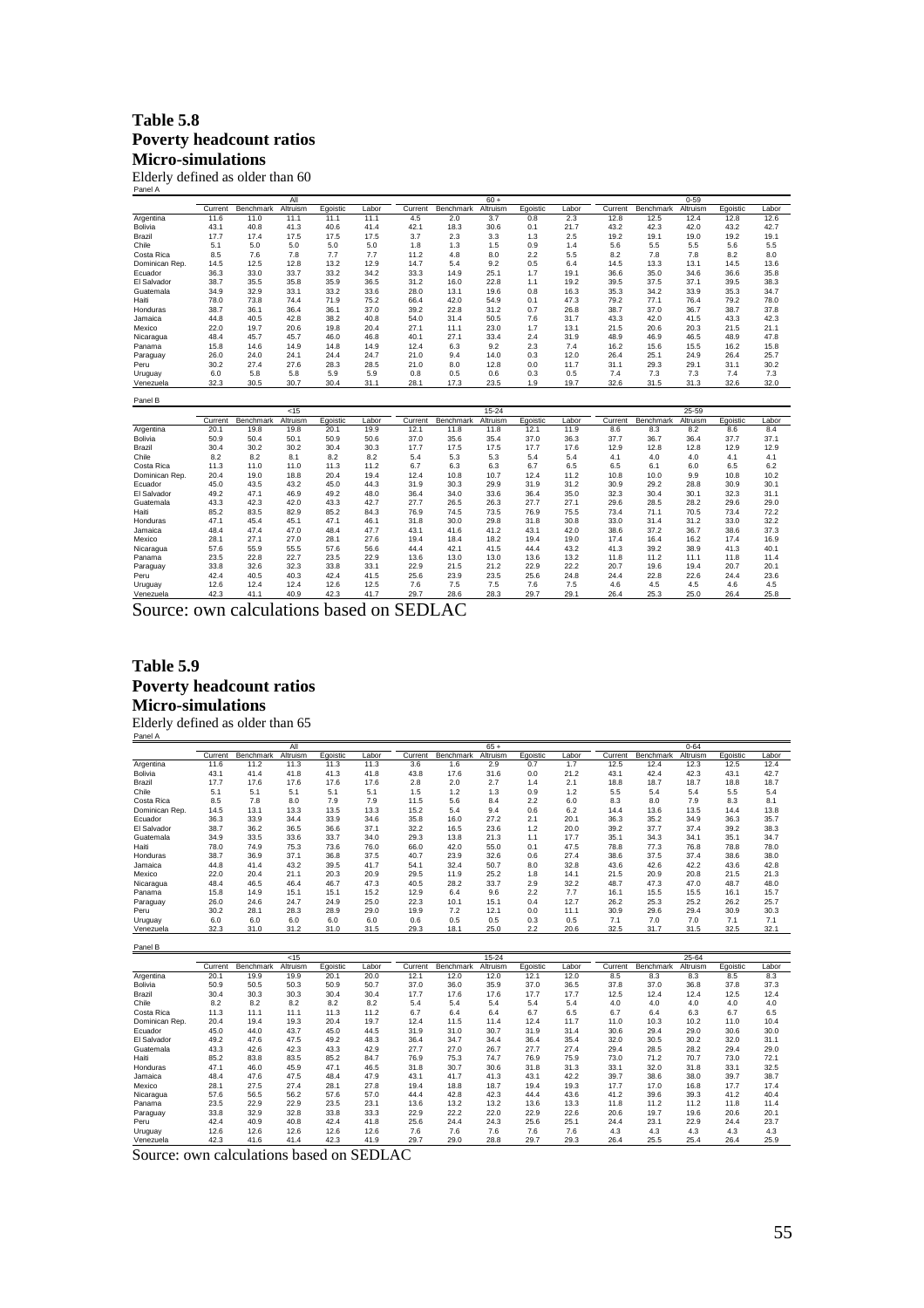### **Table 5.10 Cost of programs As % of household per capita income**

|                | Cost  |         |
|----------------|-------|---------|
|                | Αll   | Poor    |
| Argentina      | 0.7%  | 0.1%    |
| Bolivia        | 2.3%  | 1.2%    |
| Brazil         | 0.3%  | $0.0\%$ |
| Chile          | 0.4%  | 0.0%    |
| Costa Rica     | 0.7%  | 0.1%    |
| Dominican Rep. | 2.0%  | 0.3%    |
| Ecuador        | 3.6%  | 1.3%    |
| El Salvador    | 4.1%  | 1.5%    |
| Guatemala      | 2.5%  | 0.8%    |
| Haiti          | 10.5% | 6.8%    |
| Honduras       | 2.6%  | 1.1%    |
| Jamaica        | 5.0%  | 2.8%    |
| Mexico         | 1.9%  | 0.7%    |
| Nicaragua      | 3.0%  | 1.3%    |
| Panama         | 0.6%  | 0.2%    |
| Paraguay       | 1.9%  | 0.5%    |
| Peru           | 3.6%  | 0.7%    |
| Uruguay        | 0.5%  | 0.0%    |
| Venezuela      | 2.5%  | 0.9%    |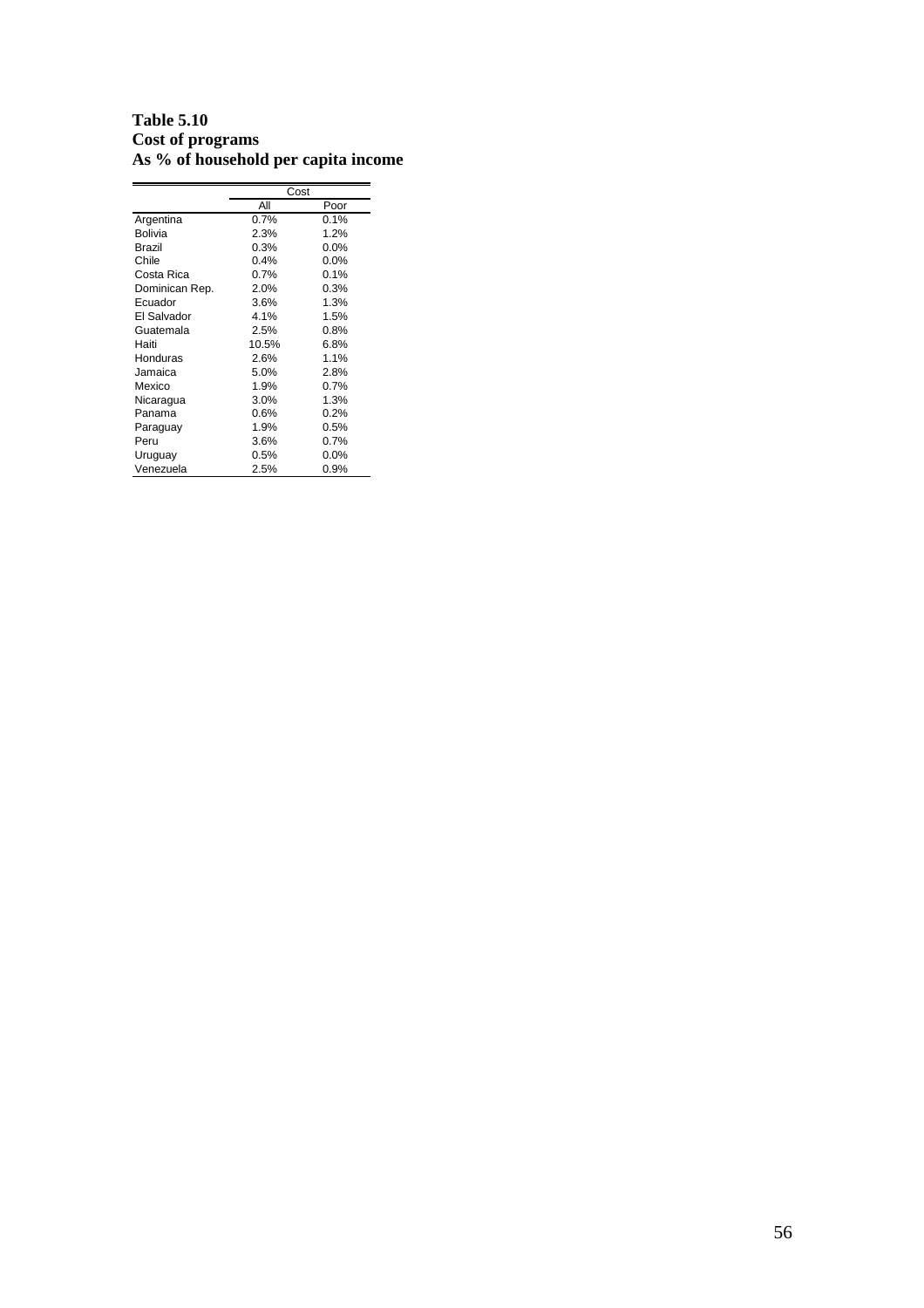#### **Table 6.1 Isopoverty curves: axis intercepts and transfer cost**  Poverty line 2 U\$S PPP a day

|                |      |             | <b>Targeted transfers</b> |                        |             | Intermediate transfers |                        | <b>Universal transfers</b> |         |                        |  |
|----------------|------|-------------|---------------------------|------------------------|-------------|------------------------|------------------------|----------------------------|---------|------------------------|--|
| Country        | Year | X axis      | Y axis                    | Cost(1)                | X axis      | Y axis                 | Cost(1)                | X axis                     | Y axis  | Cost(1)                |  |
|                |      | $(alpha=0)$ | $(g=0)$                   | (% national<br>income) | $(alpha=0)$ | $(g=0)$                | (% national<br>income) | $(alpha=0)$                | $(g=0)$ | (% national<br>income) |  |
|                |      | (i)         | (ii)                      | (iii)                  | (i)         | (ii)                   | (iii)                  | (i)                        | (ii)    | (iii)                  |  |
| Argentina      | 2005 | 6.06        | 0.01                      | 0.01                   | 6.06        | 0.06                   | 0.06                   | 6.06                       | 1.28    | 1.26                   |  |
| <b>Bolivia</b> | 2002 | 6.77        | 0.18                      | 0.17                   | 6.77        | 0.73                   | 0.67                   | 6.77                       | 1.73    | 1.58                   |  |
| Brazil         | 2004 | 4.24        | 0.01                      | 0.01                   | 4.24        | 0.03                   | 0.03                   | 4.24                       | 0.74    | 0.73                   |  |
| Chile          | 2003 | 2.56        | 0.00                      | 0.00                   | 2.56        | 0.01                   | 0.01                   | 2.56                       | 0.45    | 0.45                   |  |
| Colombia       | 2004 | 14.49       | 0.17                      | 0.17                   | 14.49       | 0.75                   | 0.72                   | 14.49                      | 2.47    | 2.39                   |  |
| Costa Rica     | 2004 | 6.14        | 0.02                      | 0.02                   | 6.14        | 0.07                   | 0.07                   | 6.14                       | 0.70    | 0.69                   |  |
| Dominican R.   | 2005 | 4.18        | 0.03                      | 0.03                   | 4.18        | 0.12                   | 0.11                   | 4.18                       | 0.79    | 0.77                   |  |
| Ecuador        | 2003 | 5.22        | 0.19                      | 0.17                   | 5.22        | 0.74                   | 0.67                   | 5.22                       | 2.21    | 2.01                   |  |
| El Salvador    | 2004 | 4.98        | 0.18                      | 0.16                   | 4.98        | 0.73                   | 0.64                   | 4.98                       | 2.32    | 2.07                   |  |
| Guatemala      | 2004 | 4.32        | 0.08                      | 0.07                   | 4.32        | 0.33                   | 0.30                   | 4.32                       | 1.17    | 1.06                   |  |
| Haiti          | 2001 | 6.24        | 1.69                      | 1.11                   | 6.24        | 5.96                   | 3.92                   | 6.24                       | 8.98    | 5.90                   |  |
| Honduras       | 2005 | 7.18        | 0.15                      | 0.14                   | 7.18        | 0.60                   | 0.55                   | 7.18                       | 1.53    | 1.41                   |  |
| Jamaica        | 2002 | 19.97       | 0.90                      | 0.85                   | 19.97       | 3.01                   | 2.86                   | 19.97                      | 5.58    | 5.30                   |  |
| Mexico         | 2004 | 10.49       | 0.13                      | 0.13                   | 10.49       | 0.54                   | 0.52                   | 10.49                      | 1.98    | 1.91                   |  |
| Nicaragua      | 2001 | 3.86        | 0.16                      | 0.13                   | 3.86        | 0.66                   | 0.56                   | 3.86                       | 1.64    | 1.39                   |  |
| Panama         | 2004 | 4.23        | 0.02                      | 0.02                   | 4.23        | 0.09                   | 0.08                   | 4.23                       | 0.69    | 0.68                   |  |
| Paraguay       | 2004 | 4.57        | 0.05                      | 0.04                   | 4.57        | 0.20                   | 0.19                   | 4.57                       | 0.94    | 0.89                   |  |
| Peru           | 2003 | 3.12        | 0.06                      | 0.06                   | 3.12        | 0.25                   | 0.23                   | 3.12                       | 1.17    | 1.08                   |  |
| Uruguay        | 2005 | 1.86        | 0.00                      | 0.00                   | 1.86        | 0.01                   | 0.01                   | 1.86                       | 0.72    | 0.71                   |  |
| Venezuela      | 2004 | 7.25        | 0.14                      | 0.13                   | 7.25        | 0.57                   | 0.53                   | 7.25                       | 2.04    | 1.87                   |  |

Notes:  $(1)$  Calculated assuming no economic growth  $(g=0)$ Source: own calculations based on SEDLAC.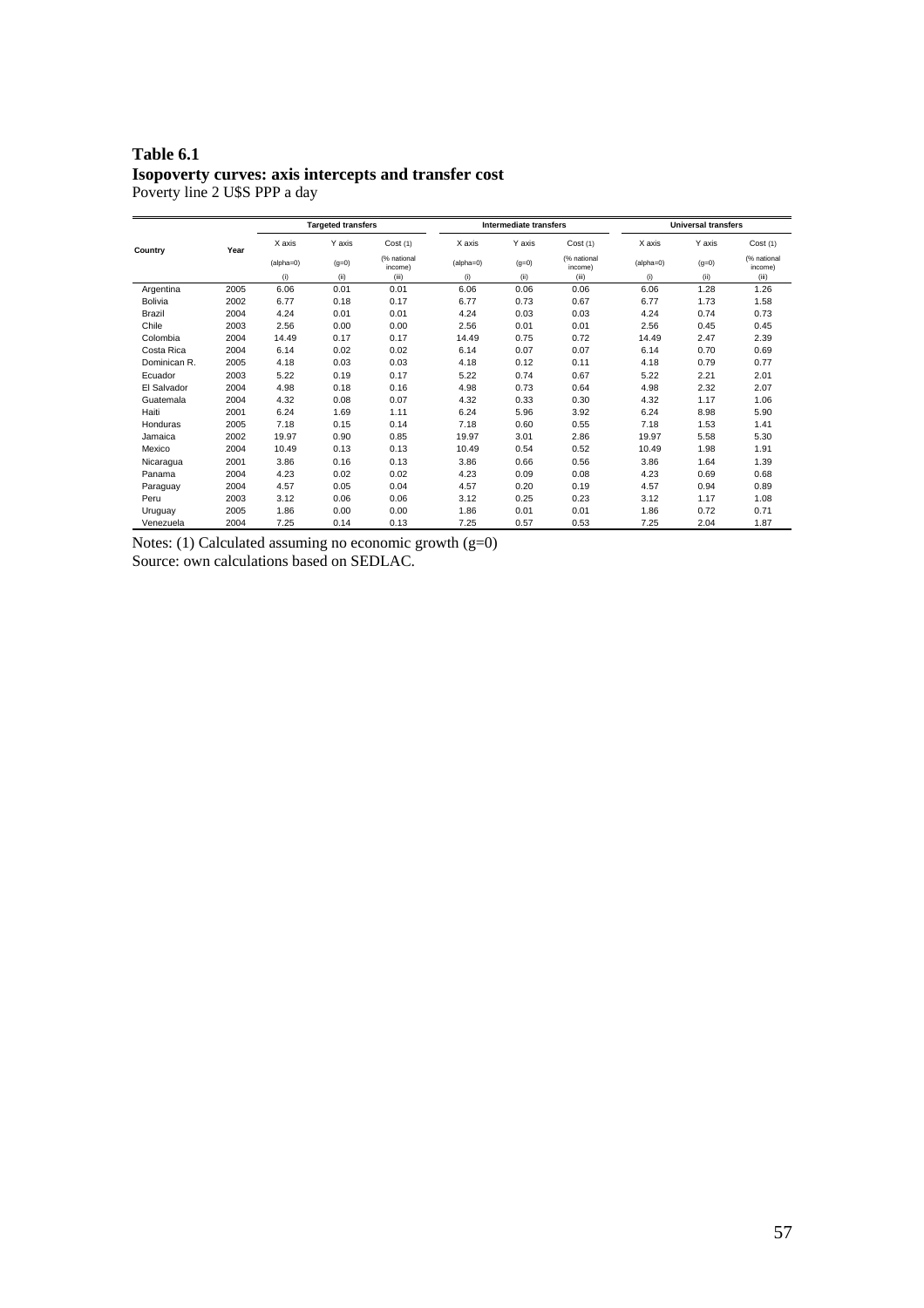### **Table 7.1 National poverty**

Before and after simulation of changes in the demographic and educational structure of the population

|                |      | Incidence |       | Gap    |       | Severity |       |
|----------------|------|-----------|-------|--------|-------|----------|-------|
| Country        | Year | FGT(0)    |       | FGT(1) |       | FGT(2)   |       |
|                |      | before    | after | before | after | before   | after |
| Argentina      | 2005 | 13.9      | 11.1  | 5.6    | 4.7   | 3.3      | 2.8   |
| <b>Bolivia</b> | 2002 | 48.0      | 34.3  | 27.2   | 17.2  | 20.0     | 11.1  |
| Brazil         | 2004 | 21.0      | 9.2   | 9.7    | 4.3   | 6.6      | 2.9   |
| Chile          | 2003 | 7.6       | 5.1   | 3.0    | 1.8   | 1.9      | 1.1   |
| Colombia       | 2004 | 33.4      | 18.3  | 22.6   | 8.8   | 19.1     | 5.9   |
| Costa Rica     | 2004 | 12.2      | 7.0   | 7.8    | 3.2   | 6.5      | 2.2   |
| Dominican R.   | 2005 | 19.7      | 12.6  | 7.9    | 4.8   | 4.6      | 2.7   |
| Ecuador        | 2003 | 39.4      | 14.3  | 17.6   | 6.0   | 10.8     | 3.6   |
| El Salvador    | 2004 | 42.6      | 27.0  | 20.8   | 12.3  | 14.3     | 7.8   |
| Guatemala      | 2004 | 37.8      | 20.1  | 16.1   | 8.9   | 9.4      | 5.4   |
| Haiti          | 2001 | 81.5      | 53.2  | 55.7   | 36.2  | 43.0     | 28.9  |
| Honduras       | 2005 | 49.7      | 29.5  | 30.2   | 17.6  | 23.2     | 13.6  |
| Mexico         | 2004 | 24.6      | 16.2  | 12.4   | 7.7   | 9.0      | 5.3   |
| Nicaragua      | 2001 | 52.5      | 27.6  | 24.1   | 14.0  | 14.6     | 9.2   |
| Panama         | 2004 | 15.8      | 12.4  | 6.7    | 6.8   | 3.8      | 4.9   |
| Paraguay       | 2004 | 30.4      | 19.9  | 13.7   | 8.2   | 8.3      | 4.8   |
| Peru           | 2003 | 33.1      | 26.9  | 13.4   | 11.2  | 7.2      | 6.4   |
| Uruguay        | 2005 | 8.1       | 8.2   | 2.1    | 3.0   | 0.8      | 1.6   |
| Venezuela      | 2004 | 37.3      | 23.2  | 19.4   | 9.9   | 14.1     | 6.2   |

Source: own calculations based on SEDLAC. Note: Poverty line 2 U\$S PPP a day

#### **Table 7.2 Old age poverty**

Before and after simulation of changes in the demographic and educational structure of the population

|              |      | Incidence |       |        | Gap    | Severity |       |
|--------------|------|-----------|-------|--------|--------|----------|-------|
| Country      | Year | FGT(0)    |       |        | FGT(1) | FGT(2)   |       |
|              |      | before    | after | before | after  | before   | after |
| Argentina    | 2005 | 4.9       | 3.7   | 2.5    | 2.0    | 1.9      | 1.6   |
| Bolivia      | 2002 | 46.8      | 28.1  | 28.1   | 14.6   | 21.1     | 9.9   |
| Brazil       | 2004 | 5.0       | 3.2   | 2.1    | 1.4    | 1.6      | 1.0   |
| Chile        | 2003 | 3.7       | 2.6   | 1.3    | 1.0    | 0.7      | 0.7   |
| Colombia     | 2004 | 34.6      | 16.8  | 25.2   | 9.7    | 22.3     | 7.7   |
| Costa Rica   | 2004 | 13.9      | 7.8   | 8.8    | 4.4    | 7.3      | 3.5   |
| Dominican R. | 2005 | 23.5      | 15.7  | 11.6   | 8.0    | 8.0      | 5.7   |
| Ecuador      | 2003 | 37.4      | 17.0  | 17.7   | 8.0    | 11.3     | 5.2   |
| El Salvador  | 2004 | 37.1      | 21.8  | 18.2   | 9.5    | 12.6     | 6.0   |
| Guatemala    | 2004 | 30.2      | 21.1  | 12.7   | 9.8    | 7.6      | 6.2   |
| Haiti        | 2001 | 78.0      | 54.4  | 51.8   | 38.5   | 39.3     | 31.4  |
| Honduras     | 2005 | 49.7      | 33.3  | 29.9   | 20.8   | 22.6     | 16.1  |
| Mexico       | 2004 | 29.7      | 18.1  | 19.0   | 11.7   | 15.6     | 9.9   |
| Nicaragua    | 2001 | 44.4      | 25.7  | 20.1   | 12.3   | 12.4     | 8.0   |
| Panama       | 2004 | 12.4      | 7.4   | 4.8    | 3.9    | 2.7      | 2.9   |
| Paraguay     | 2004 | 26.0      | 17.7  | 11.4   | 7.9    | 7.0      | 5.1   |
| Peru         | 2003 | 24.7      | 16.6  | 8.7    | 6.5    | 4.3      | 3.8   |
| Uruguay      | 2005 | 1.4       | 1.1   | 0.3    | 0.3    | 0.2      | 0.2   |
| Venezuela    | 2004 | 32.2      | 16.3  | 19.3   | 8.4    | 15.3     | 6.2   |

Source: own calculations based on SEDLAC.

Note: Poverty line 2 U\$S PPP a day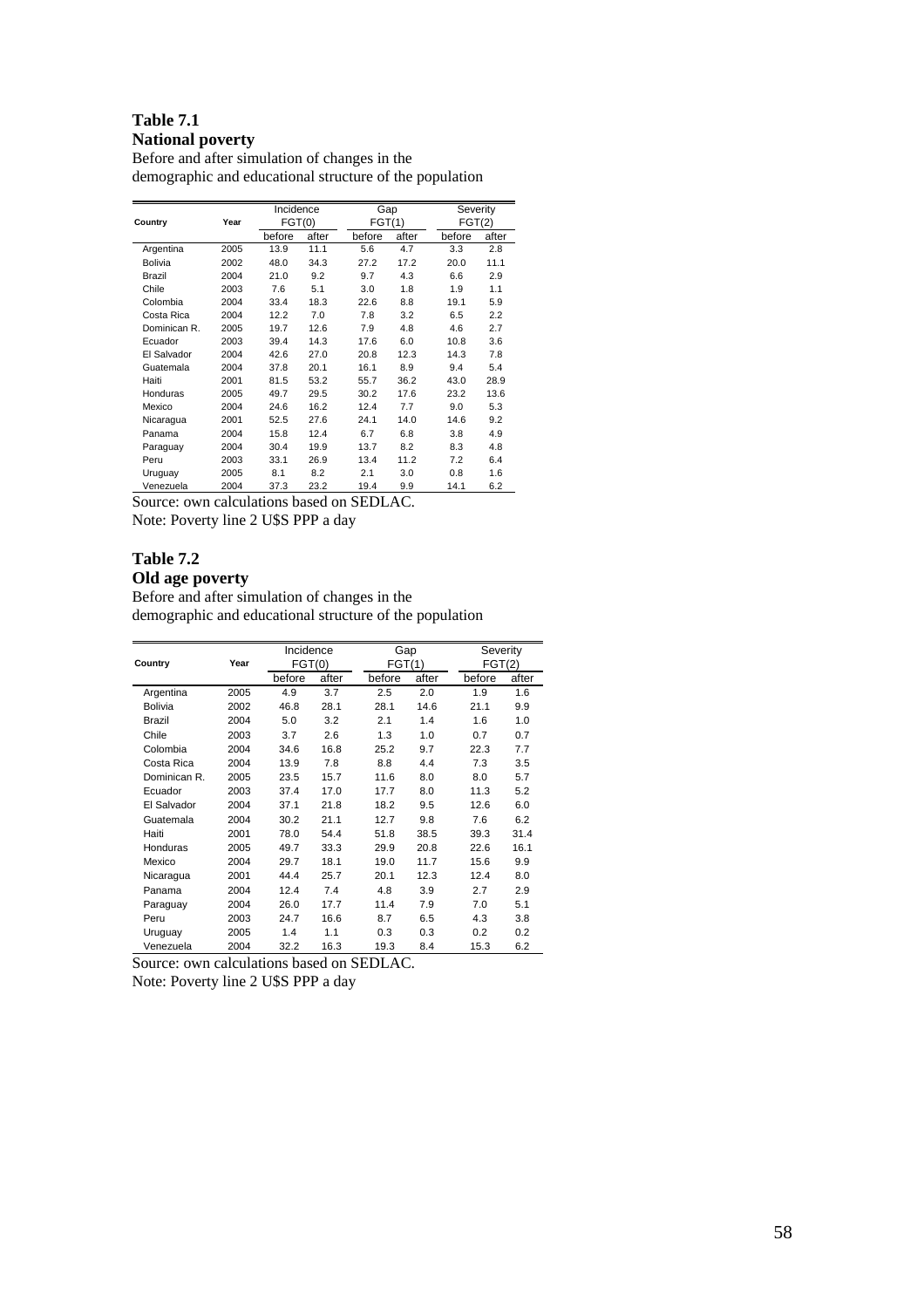### **Table 7.3 Decomposition of the change in poverty after simulation of changes in the demographic and educational structure of the population**

|              |      |        |       |         | National poverty |        |        |       | Old age poverty |           |         |
|--------------|------|--------|-------|---------|------------------|--------|--------|-------|-----------------|-----------|---------|
|              |      | Level  |       |         | Effects          |        | Level  |       |                 |           | Effects |
|              |      | before | after | Change  | education        | ageing | before | after | Change          | education | ageing  |
| Argentina    | 2005 | 13.9   | 11.1  | $-2.8$  | $-1.8$           | $-0.9$ | 4.9    | 3.7   | $-1.2$          | $-1.2$    | 0.0     |
| Bolivia      | 2002 | 48.0   | 34.3  | $-13.7$ | $-12.4$          | $-1.3$ | 46.8   | 28.1  | $-18.7$         | $-18.3$   | $-0.4$  |
| Brazil       | 2004 | 21.0   | 9.2   | $-11.9$ | $-10.5$          | $-1.4$ | 5.0    | 3.2   | $-1.9$          | $-1.9$    | 0.0     |
| Chile        | 2003 | 7.6    | 5.1   | $-2.5$  | $-2.0$           | $-0.6$ | 3.7    | 2.6   | $-1.1$          | $-1.2$    | 0.1     |
| Colombia     | 2004 | 33.4   | 18.3  | $-15.1$ | $-14.5$          | $-0.6$ | 34.6   | 16.8  | $-17.8$         | $-17.7$   | $-0.1$  |
| Costa Rica   | 2004 | 12.2   | 7.0   | $-5.2$  | $-5.0$           | $-0.2$ | 13.9   | 7.8   | $-6.1$          | $-6.0$    | $-0.1$  |
| Dominican R. | 2005 | 19.7   | 12.6  | $-7.1$  | $-6.4$           | $-0.7$ | 23.5   | 15.7  | $-7.8$          | $-6.4$    | $-1.4$  |
| Ecuador      | 2003 | 39.4   | 14.3  | $-25.1$ | $-24.0$          | $-1.2$ | 37.4   | 17.0  | $-20.4$         | $-19.8$   | $-0.7$  |
| El Salvador  | 2004 | 42.6   | 27.0  | $-15.5$ | $-14.2$          | $-1.4$ | 37.1   | 21.8  | $-15.3$         | $-15.1$   | $-0.2$  |
| Guatemala    | 2004 | 37.8   | 20.1  | $-17.7$ | $-16.8$          | $-0.8$ | 30.2   | 21.1  | $-9.1$          | $-9.4$    | 0.3     |
| Haiti        | 2001 | 81.5   | 53.2  | $-28.3$ | $-27.4$          | $-1.0$ | 78.0   | 54.4  | $-23.6$         | $-23.2$   | $-0.3$  |
| Honduras     | 2005 | 49.7   | 29.5  | $-20.2$ | $-18.8$          | $-1.4$ | 49.7   | 33.3  | $-16.4$         | $-16.1$   | $-0.2$  |
| Mexico       | 2004 | 24.6   | 16.2  | $-8.3$  | $-7.4$           | $-0.9$ | 29.7   | 18.1  | $-11.7$         | $-11.3$   | $-0.3$  |
| Nicaragua    | 2001 | 52.5   | 27.6  | $-25.0$ | $-23.8$          | $-1.2$ | 44.4   | 25.7  | $-18.7$         | $-18.1$   | $-0.6$  |
| Panama       | 2004 | 15.8   | 12.4  | $-3.5$  | $-2.5$           | $-1.0$ | 12.4   | 7.4   | $-5.0$          | $-4.9$    | 0.0     |
| Paraguay     | 2004 | 30.4   | 19.9  | $-10.5$ | $-9.8$           | $-0.7$ | 26.0   | 17.7  | $-8.3$          | $-8.6$    | 0.4     |
| Peru         | 2003 | 33.1   | 26.9  | $-6.3$  | $-5.0$           | $-1.3$ | 24.7   | 16.6  | $-8.1$          | $-8.6$    | 0.5     |
| Uruguay      | 2005 | 8.1    | 8.2   | 0.1     | 0.1              | $-0.1$ | 1.4    | 1.1   | $-0.3$          | $-0.4$    | 0.0     |
| Venezuela    | 2004 | 37.3   | 23.2  | $-14.1$ | $-12.6$          | $-1.5$ | 32.2   | 16.3  | $-15.9$         | $-15.8$   | $-0.1$  |

Source: own calculations based on SEDLAC.

Note: Poverty line 2 U\$S PPP a day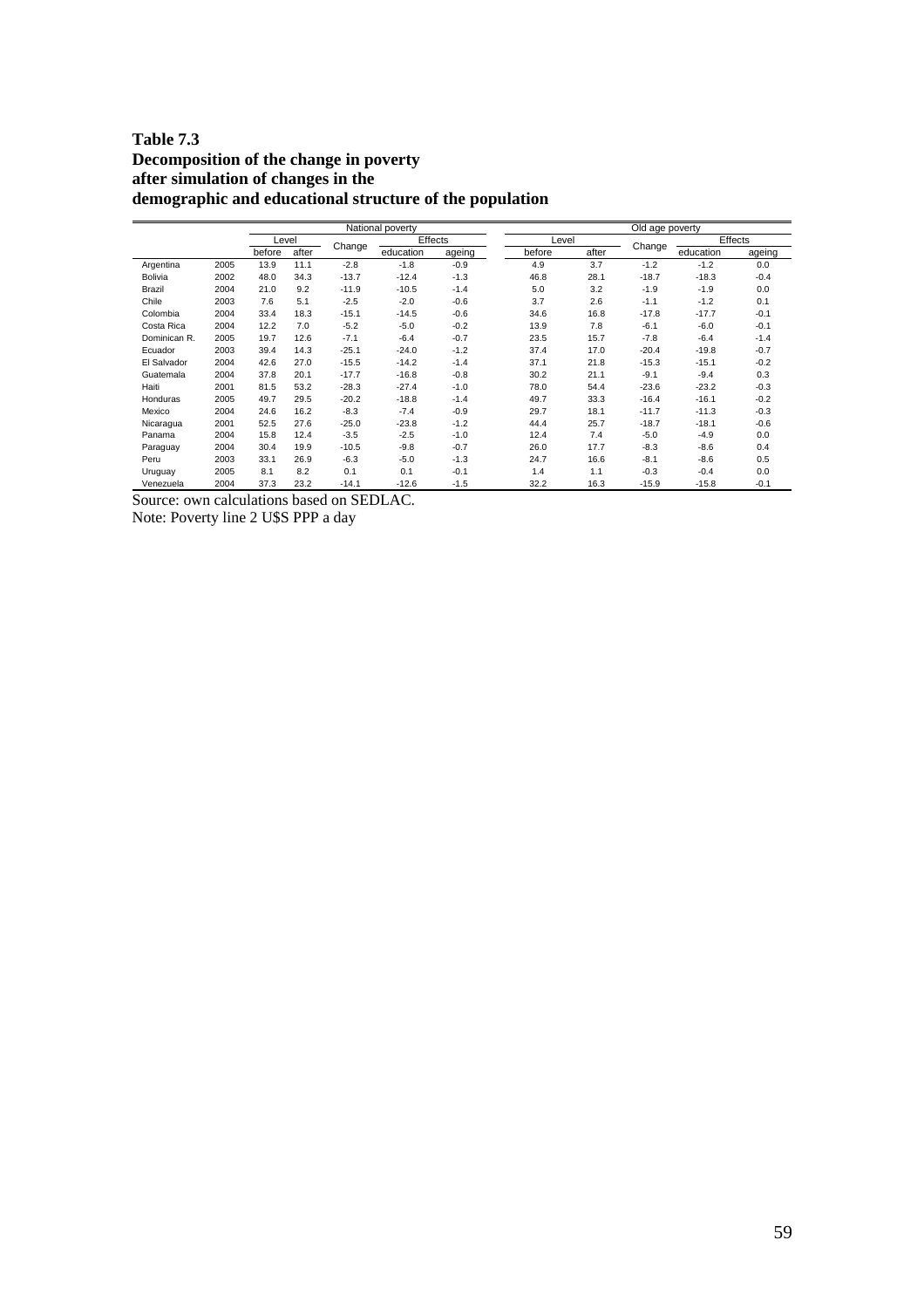| Table B3.1 |                                  |  |  |
|------------|----------------------------------|--|--|
|            | Subjective poverty by age groups |  |  |

|                            | All<br>(i) | 60+<br>(ii) | 50-59 25-49<br>(iii)                                                          | (iv) |                              | $(ii)-(iii)$ $(ii)-(iv)$         |
|----------------------------|------------|-------------|-------------------------------------------------------------------------------|------|------------------------------|----------------------------------|
| National<br>Urban<br>Rural |            |             | 67.14 70.32 66.40 65.94<br>60.47 63.45 59.32 59.49<br>87.63 90.71 87.97 86.68 |      | $3.92**$<br>$4.13**$<br>2.73 | $4.38**$<br>$3.96**$<br>$4.03**$ |

Source: own calculations based on Colombia's ECV.

#### **Table B3.2 Marginal probabilities Subjective poverty in Colombia**

| Male                          | 0.04249***    |
|-------------------------------|---------------|
|                               | [0.01133]     |
| semi-skilled                  | $-0.22518***$ |
|                               | [0.01442]     |
| skilled                       | $-0.39892***$ |
|                               | [0.01879]     |
| aged 25 to 49                 | $0.02726*$    |
|                               | [0.01543]     |
| aged 50 to 59                 | $-0.00291$    |
|                               | [0.01758]     |
| Urban                         | $-0.18638***$ |
|                               | [0.01121]     |
| Household size                | $0.01134***$  |
|                               | [0.00279]     |
| Out of labor force            | $-0.00269$    |
|                               | [0.01563]     |
| Unemployed                    | $0.07991***$  |
|                               | [0.02397]     |
| entrepeneur                   | $-0.20201***$ |
|                               | [0.03279]     |
| profesional self-employed     | $-0.03518$    |
|                               | [0.04209]     |
| non-profesional self-employed | $0.03193**$   |
|                               | [0.01442]     |
| zero wage worker              | 0.05884       |
|                               | [0.04430]     |
|                               |               |
| Observations                  | 21206         |

Chi2 2236.75

Robust standard errors in brackets

\* significant at 10%; \*\* significant at 5%; \*\*\* significant at 1

Source: own calculations based on Colombia's ECV.

### **Table B4.5 Hunger by age groups**

|                            |            |               |                                                                               | <b>ARGENTINA</b> |                               |                               |                      |                       |                      | <b>COLOMBIA</b>      |                         |                             |
|----------------------------|------------|---------------|-------------------------------------------------------------------------------|------------------|-------------------------------|-------------------------------|----------------------|-----------------------|----------------------|----------------------|-------------------------|-----------------------------|
|                            | All<br>(i) | $60+$<br>(ii) | 50-59 25-49<br>(iii)                                                          | (iv)             | $(ii)-(iii)$                  | $(ii)-(iv)$                   | All<br>(i)           | 60+<br>(ii)           | (iii)                | 50-59 25-49<br>(iv)  | (ii)-(iii)              | $(ii)-(iv)$                 |
| National<br>Urban<br>Rural |            |               | 17.68 15.72 19.65 18.07<br>17.26 15.38 19.27 17.52<br>30.13 26.32 30.31 33.25 |                  | $-3.93$<br>$-3.89$<br>$-3.99$ | $-2.35$<br>$-2.14$<br>$-6.94$ | 9.15<br>8.97<br>9.76 | 9.44<br>8.26<br>12.90 | 9.26<br>9.25<br>9.29 | 8.89<br>8.97<br>8.60 | 0.18<br>$-0.98$<br>3.60 | 0.55<br>$-0.71$<br>$4.30**$ |

Source: own calculations based on ISCA(2002) and ECV(2003).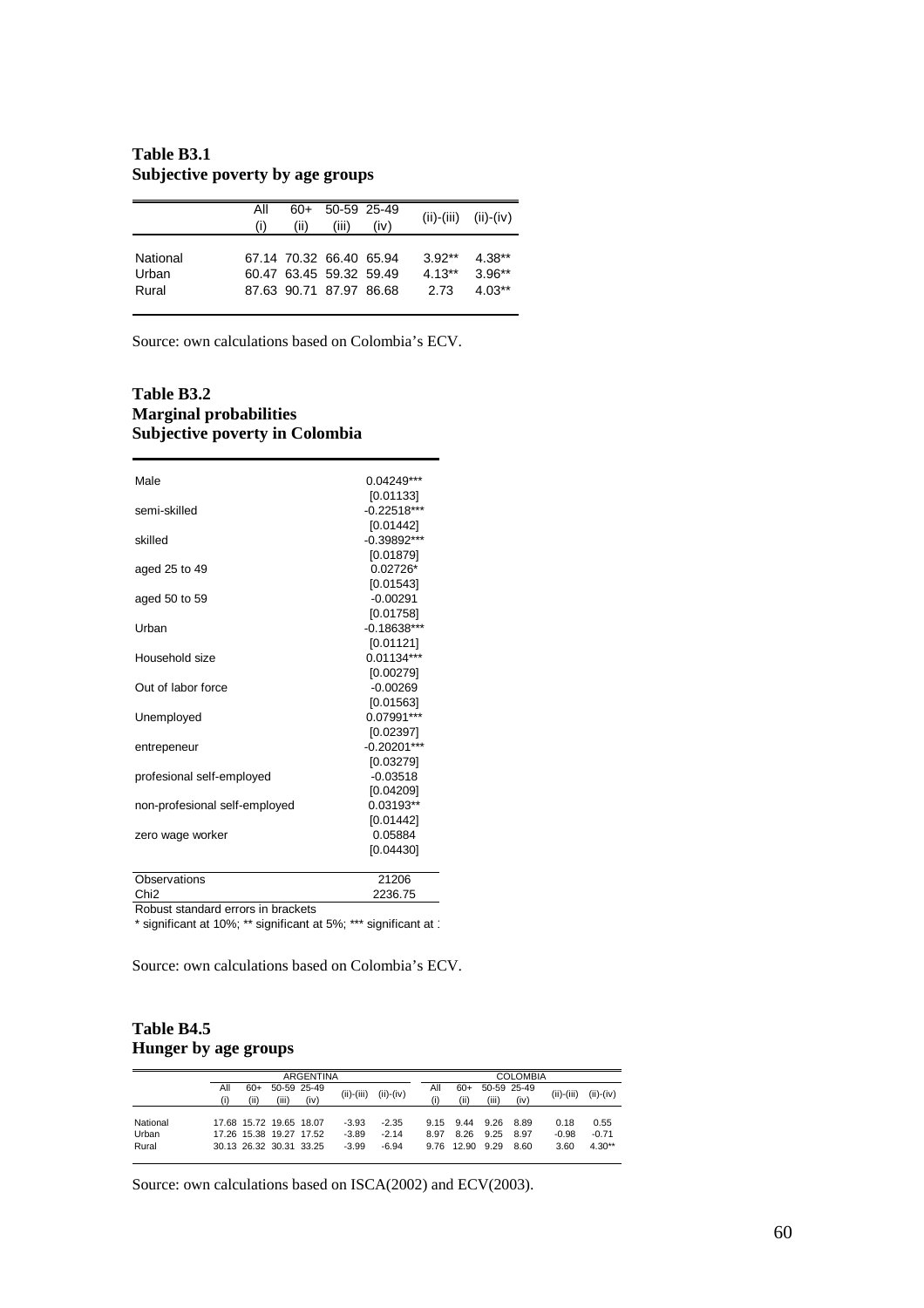## **Table B6.1 National effects of halving poverty for the elderly**

National poverty headcount ratio

|               |      | Observed | Simulated |
|---------------|------|----------|-----------|
| Argentina     | 2005 | 12.9     | 12.5      |
| Bolivia       | 2002 | 44.5     | 43.1      |
| <b>Brazil</b> | 2004 | 18.3     | 18.1      |
| Chile         | 2003 | 5.5      | 54        |
| Colombia      | 2004 | 33.4     | 31.6      |
| Costa Rica    | 2004 | 11.4     | 10.8      |
| Dominican R.  | 2005 | 14.5     | 13.8      |
| Ecuador       | 2003 | 36.7     | 35.0      |
| El Salvador   | 2004 | 38.7     | 37.3      |
| Guatemala     | 2004 | 34.9     | 34.0      |
| Haiti         | 2001 | 77.9     | 74.9      |
| Honduras      | 2005 | 47.5     | 45.7      |
| Jamaica       | 2002 | 50.5     | 47.3      |
| Mexico        | 2004 | 22.4     | 21.2      |
| Nicaragua     | 2001 | 48.4     | 47.1      |
| Panama        | 2004 | 15.8     | 15.2      |
| Paraguay      | 2004 | 26.0     | 25.2      |
| Peru          | 2003 | 30.2     | 29.2      |
| Uruguay       | 2005 | 6.1      | 6.0       |
| Venezuela     | 2004 | 36.1     | 35.0      |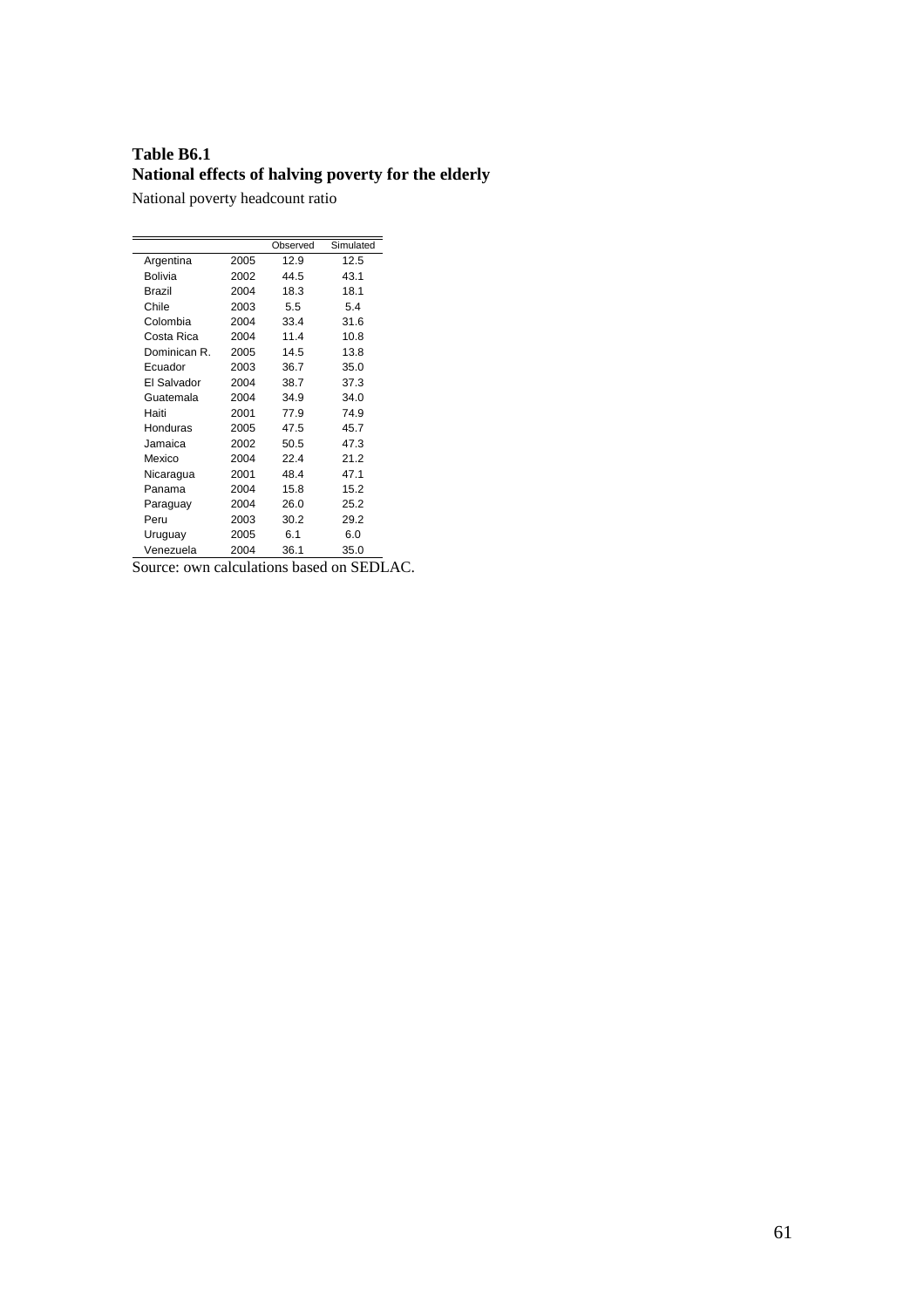

Source: own calculations based on Population Division of the Department of Economic and Social Affairs of the United Nations Secretariat, World Population Prospects: The 2004 Revision, February 2005.

Note: Medium fertility and AIDS mortality variant





Source: own calculations based on Population Division of the Department of Economic and Social Affairs of the United Nations Secretariat, World Population Prospects: The 2004 Revision, February 2005.

Note: Medium fertility and AIDS mortality variant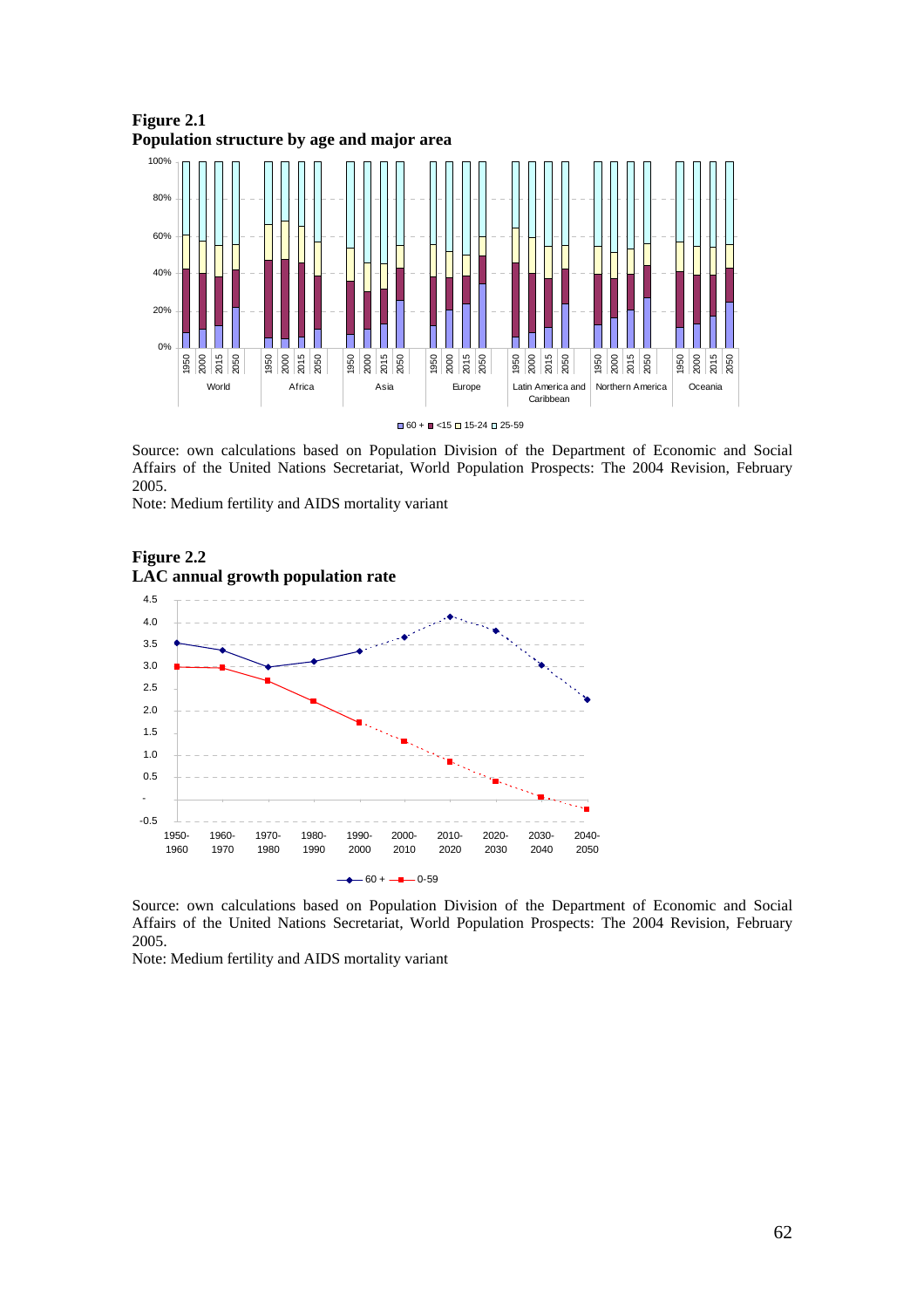

**Figure 2.3 LAC annual growth rate of ratio +60/<60 (1950-2000)** 

Source: own calculations based on Population Division of the Department of Economic and Social Affairs of the United Nations Secretariat, World Population Prospects: The 2004 Revision, February 2005.

Note: Medium fertility and AIDS mortality variant



**Figure 2.4 Share of elderly people in total population - LAC** 

Source: own calculations based on Population Division of the Department of Economic and Social Affairs of the United Nations Secretariat, World Population Prospects: The 2004 Revision, February 2005.

Note: Medium fertility and AIDS mortality variant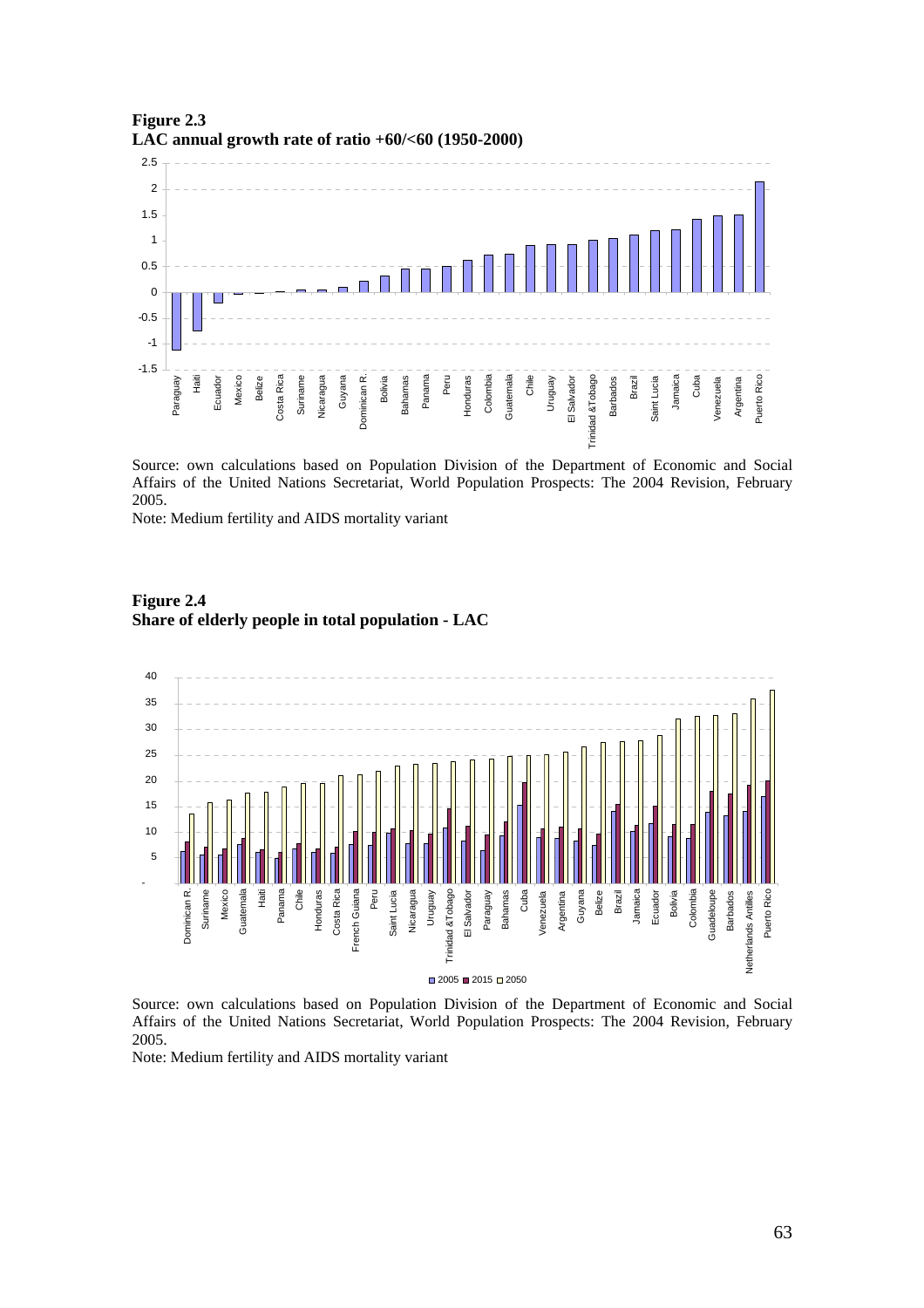## **Figure 2.5 Population structure by age**

(Last available year)



Source: own calculations based on SEDLAC.

### **Figure 2.6 Share of the elderly in total population**  Urban and rural areas



Source: own calculations based on SEDLAC.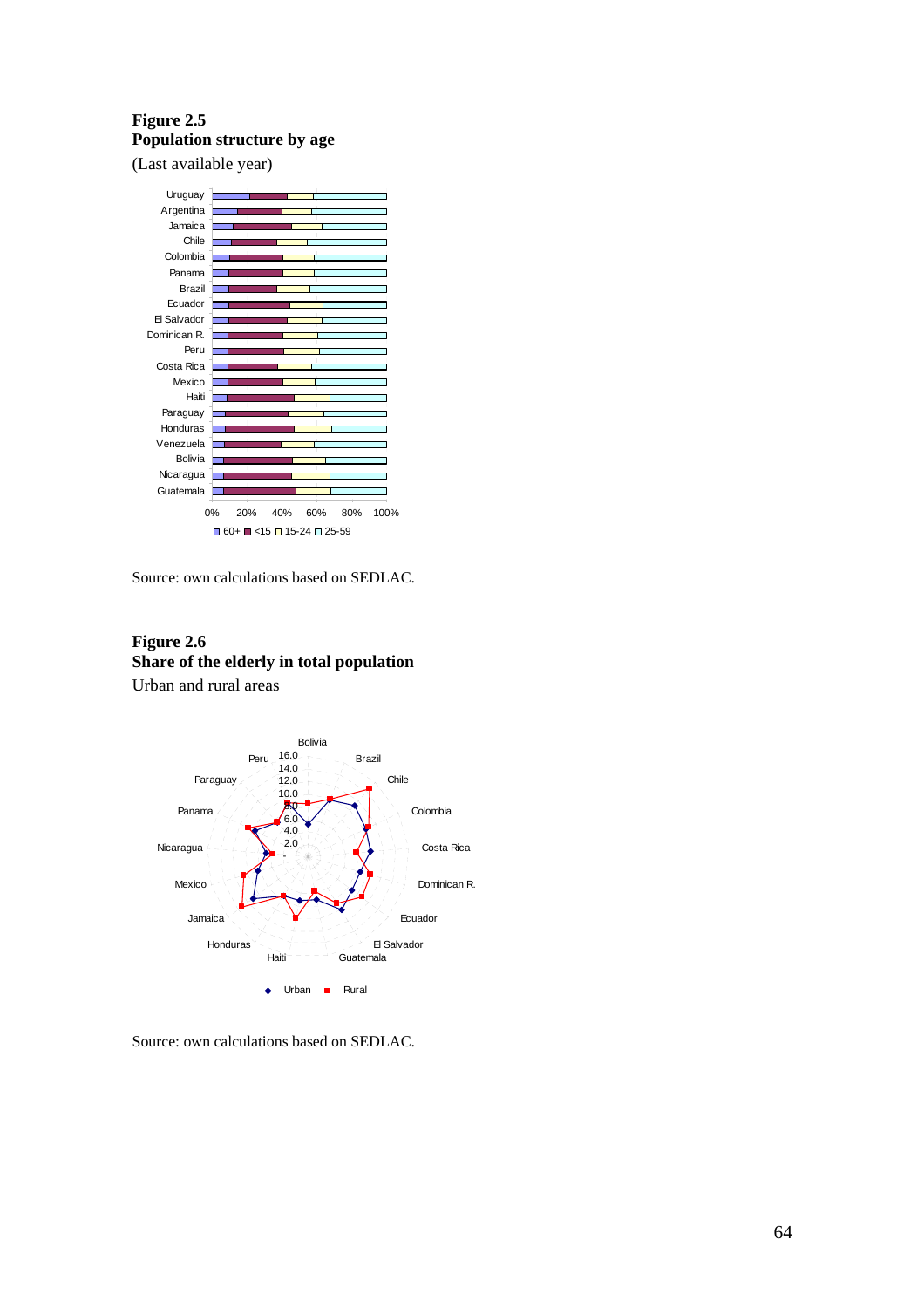**Figure 2.7 Population ratios** 





#### **Figure 2.8 Share of females by age group**

Source: own calculations based on SEDLAC.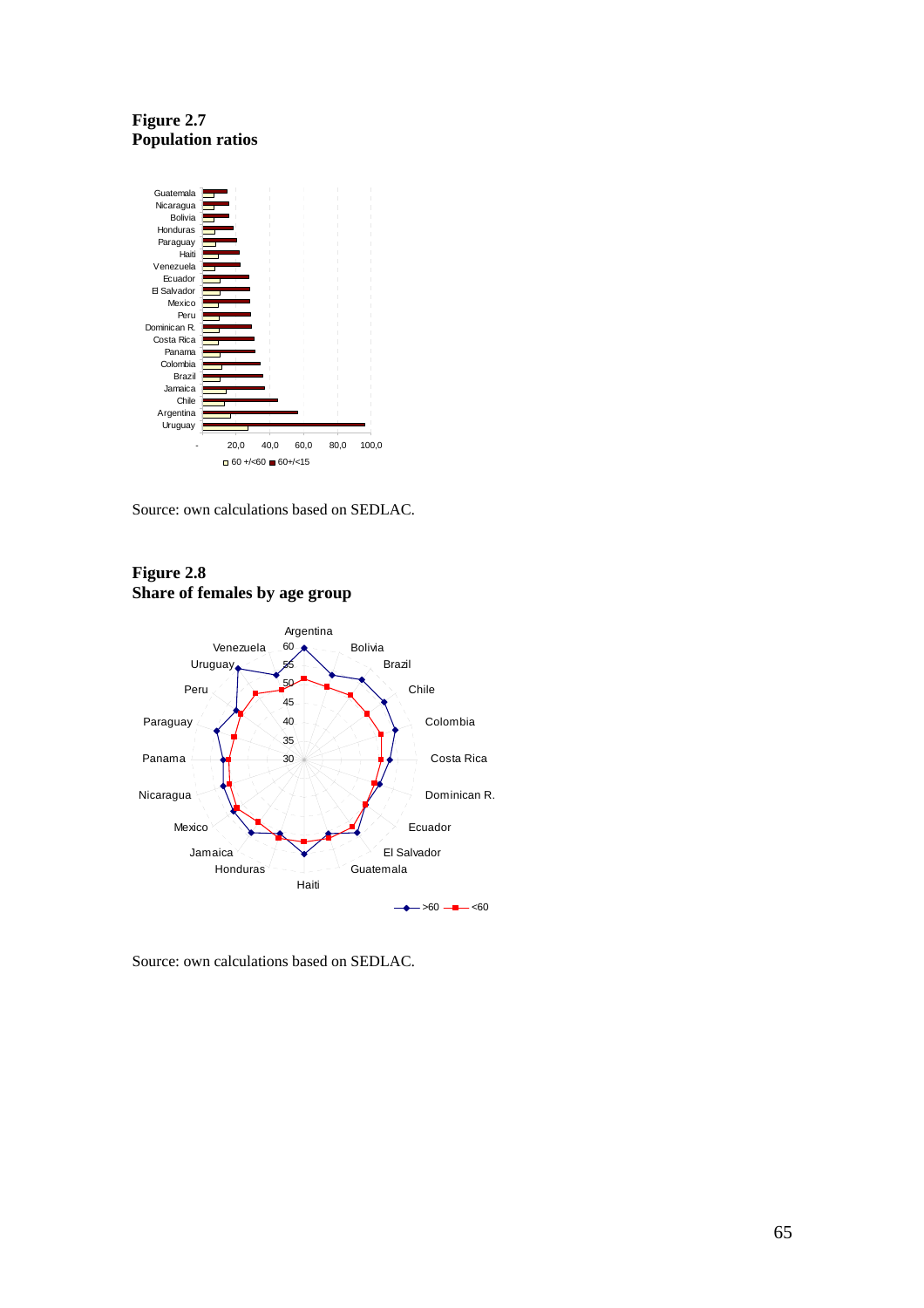## **Figure 2.9**

#### **a.** Average family size by age b. Average family size by area (>60)



Source: own calculations based on SEDLAC.

# **Figure 2.10**



Source: own calculations based on SEDLAC.



## **a. Household head by age b. Household head by area (>60)**

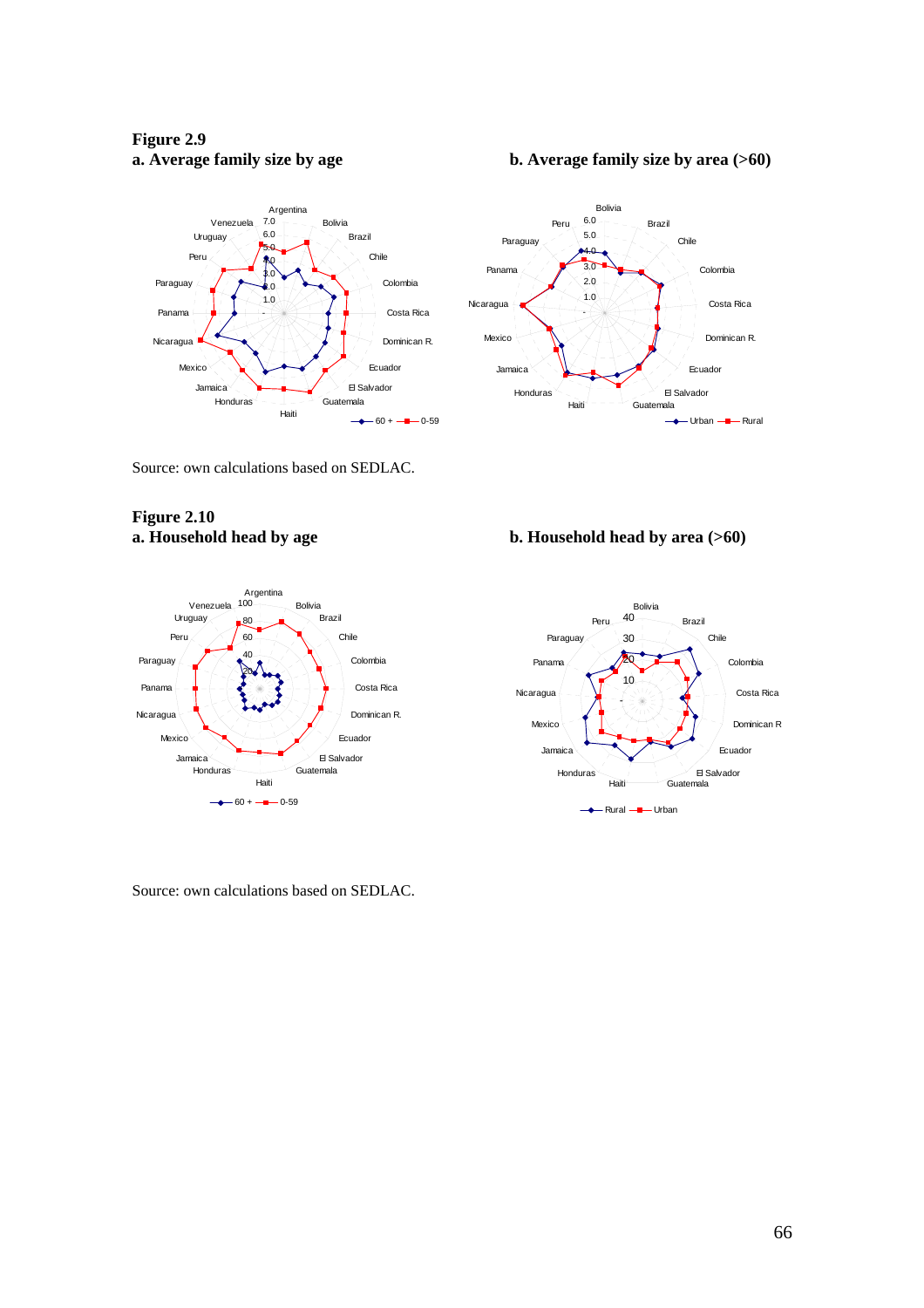**Figure 3.1 National and old age poverty headcount ratios** 



Note: Poverty is defined as household per capita income below the USD2 a day (PPP) line.





Source: own calculations based on SEDLAC.

Note: Poverty is defined as household per capita income below the USD2 a day (PPP) line.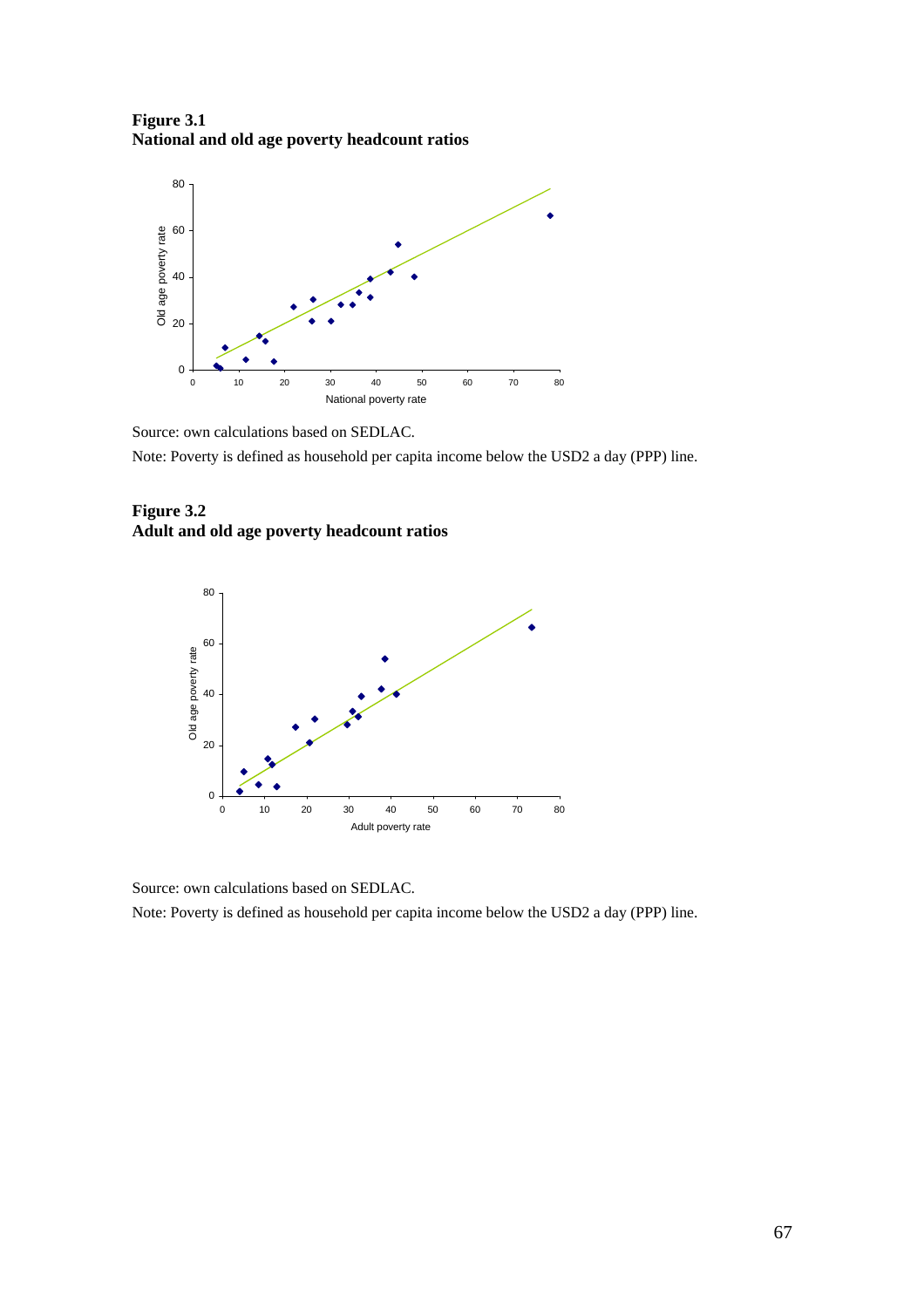**Figure 3.3 Poverty headcount ratio by age** 



Note 1: Non-parametric estimations (kernels).

Note 2 : Poverty is defined as household per capita income below the USD2 a day (PPP) line.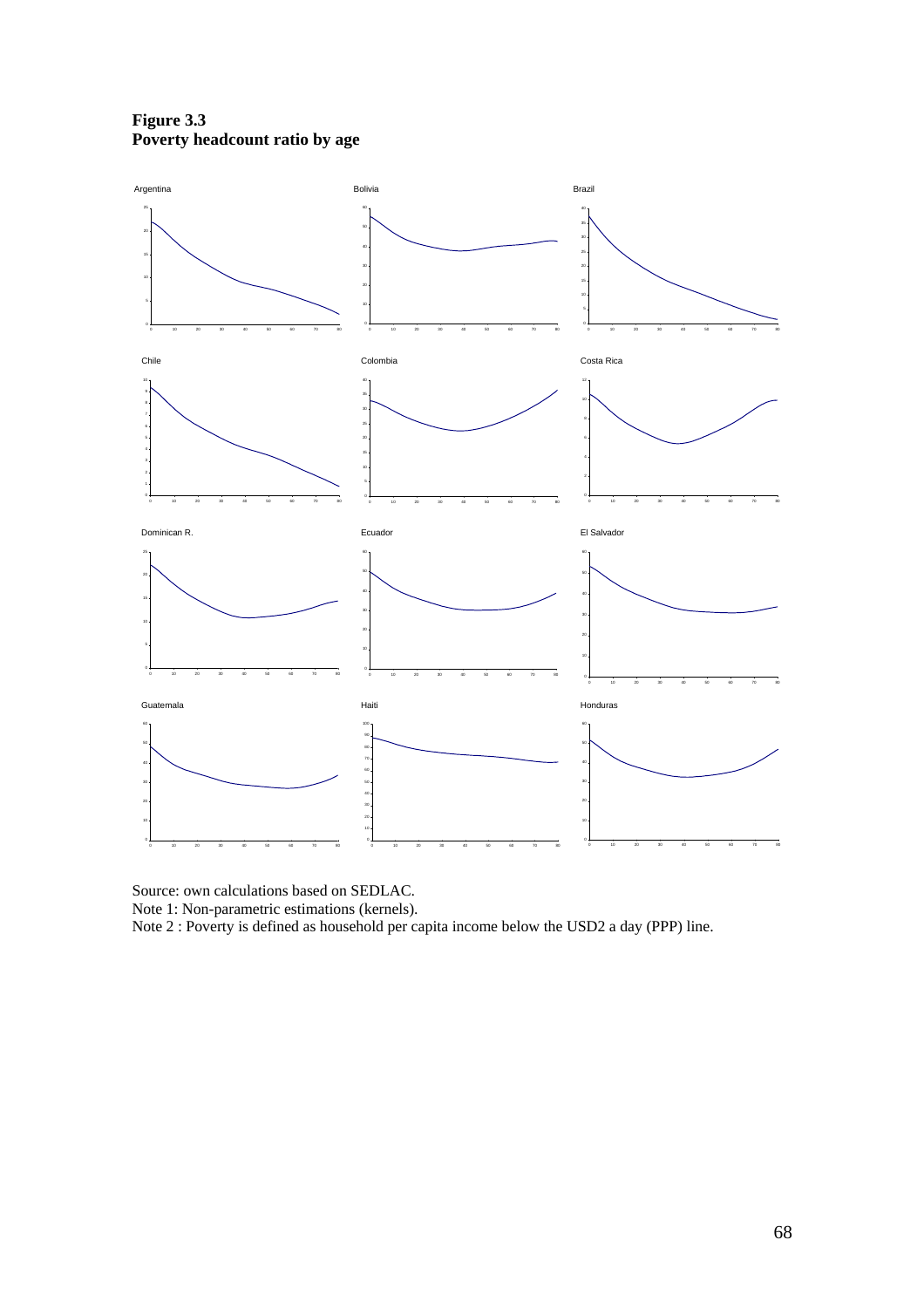

Source: own calculations based on SEDLAC. Note 1: Non-parametric estimations (kernels). Note 2 : Poverty is defined as household per capita income below the USD2 a day (PPP) line.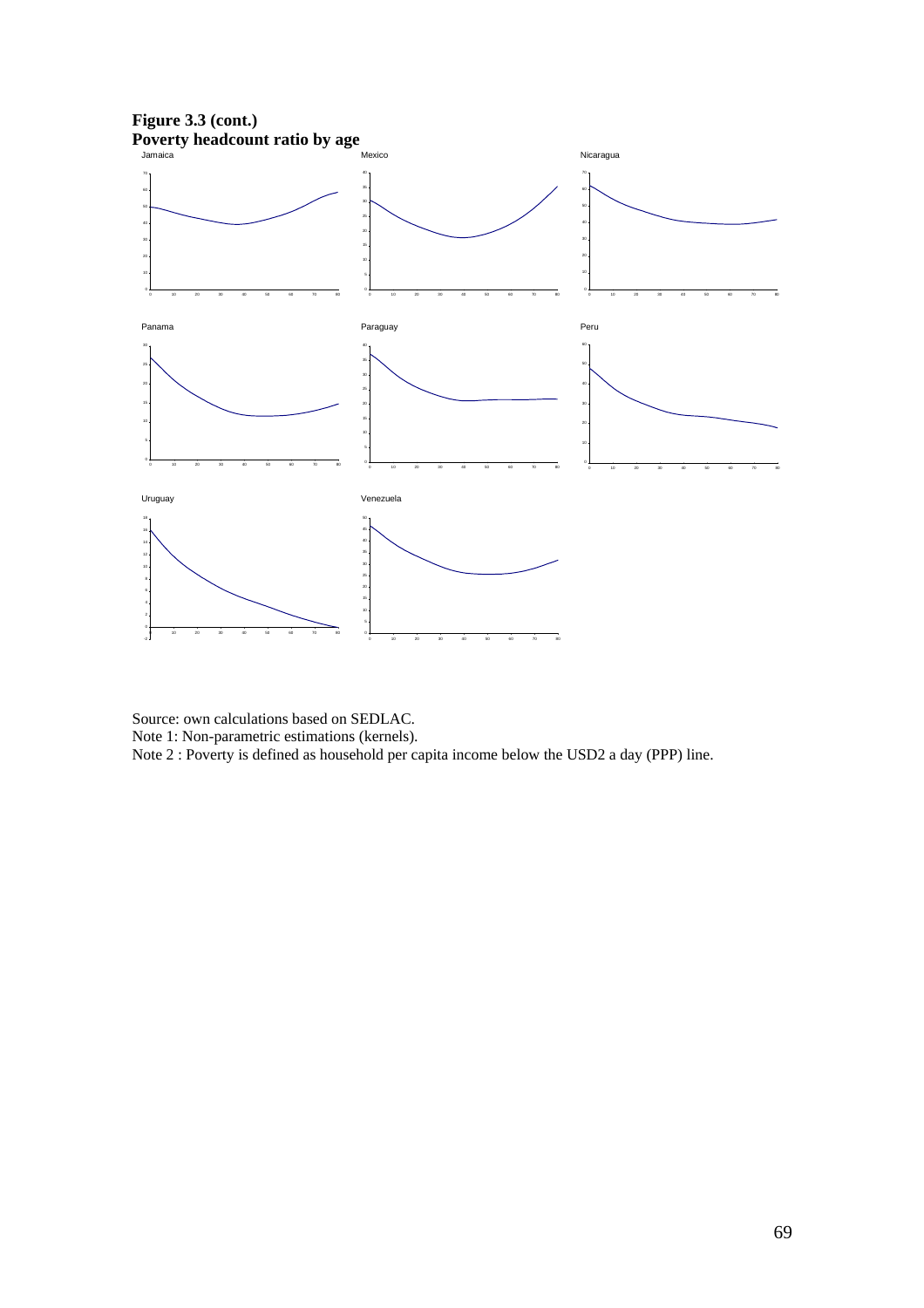**Figure 3.4 Poverty by age Equivalized income using adult equivalents and economies of scale** 



Note 1: Non-parametric estimations (kernels).

Note 2 : Poverty defined with household per capita income and equivalized income (adult equivalent 0.25 if age lower than 5, and 0.5 if age between 6 and 14; parameter of internal economies of scale=0.8)

**Figure 3.5 Ratio of poverty older than 60/younger than 60 By parameter of economies of scale** 

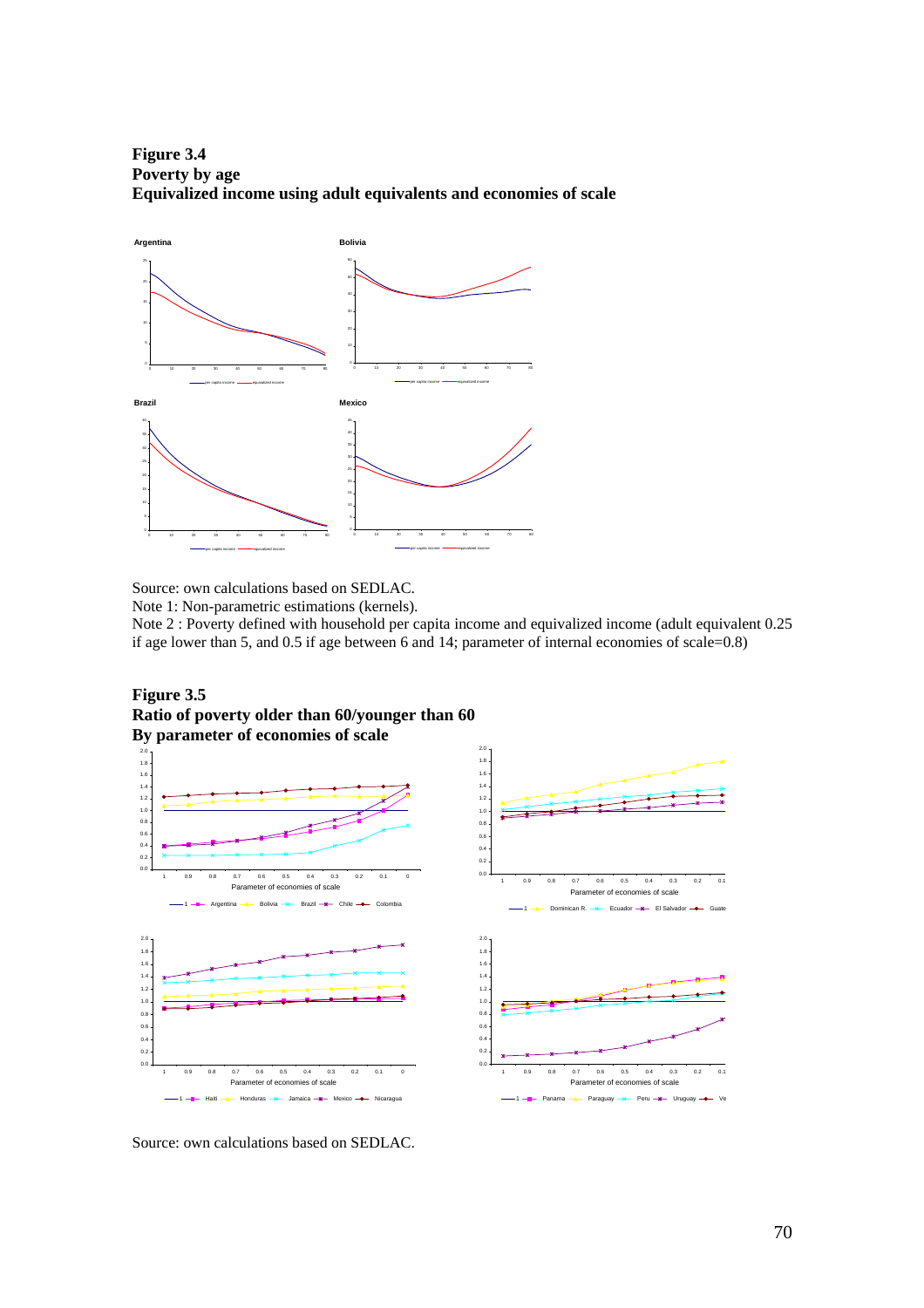#### **Figure 3.6 Scatter plot ratio poverty +60/-60 with other variables**

Share of old people receiving pensions, gap in years of education +60/(25-59), And gap in household size +60/-60



Source: own calculations based on SEDLAC. Note: poverty measured with household per capita income and the USD2 line.

#### **Figure 3.7 Concentration curves Distribution of the elderly along the income distribution**



0.6 0.7 0.8 Hosehold size +60/-60

0.0 0.2

Source: own calculations based on SEDLAC.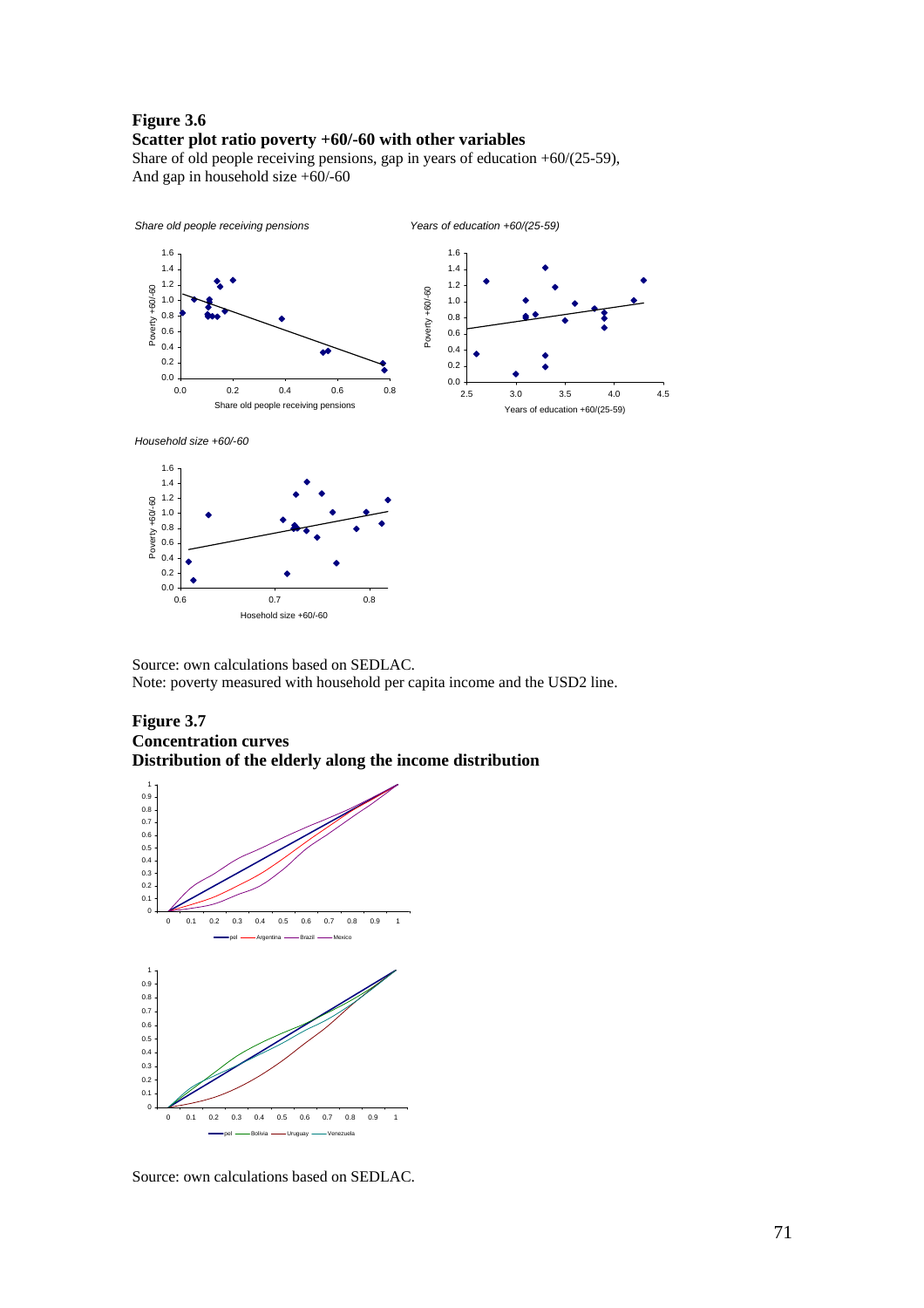## **Figure 3.8 Scatter plot between mean age and the Gini coefficient for the distribution of per capita income**

LAC countries, early 2000s

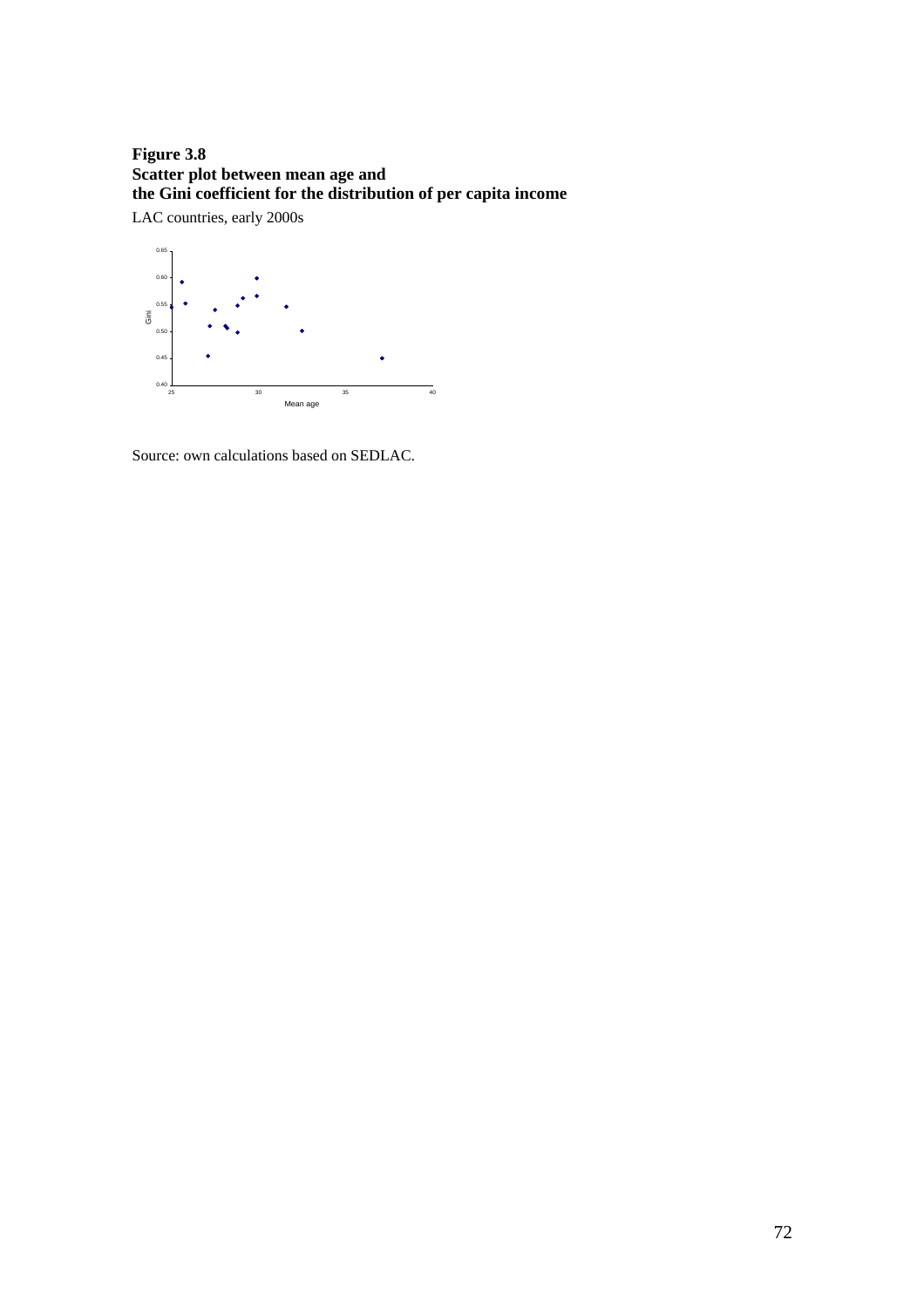### **Figure 4.1 Distribution by type of work**



Source: own calculations based on SEDLAC.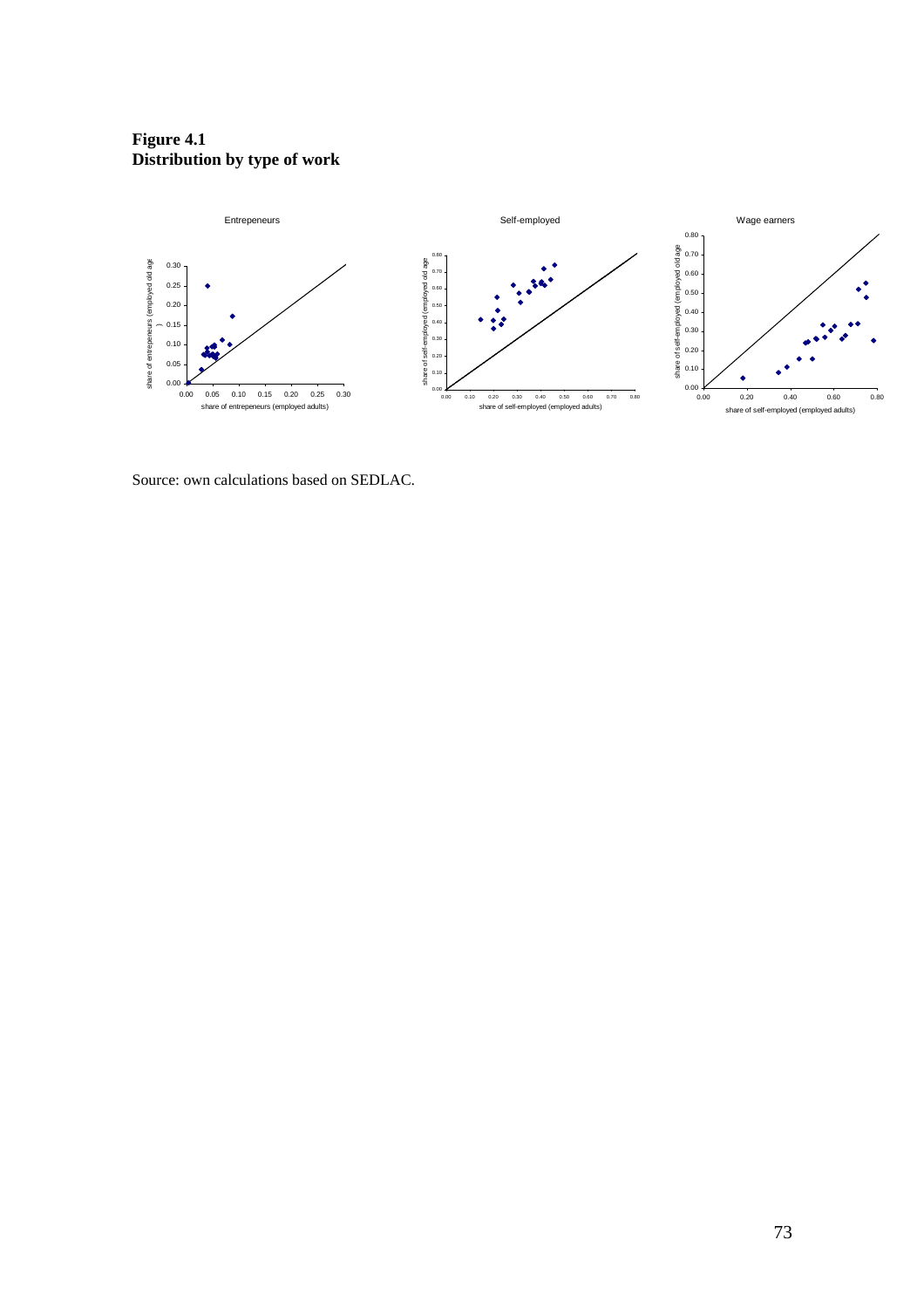**Figure 4.2 Hours worked by age** 



Non-parametric estimation (*lowess*) of hours worked Source: own calculations based on SEDLAC.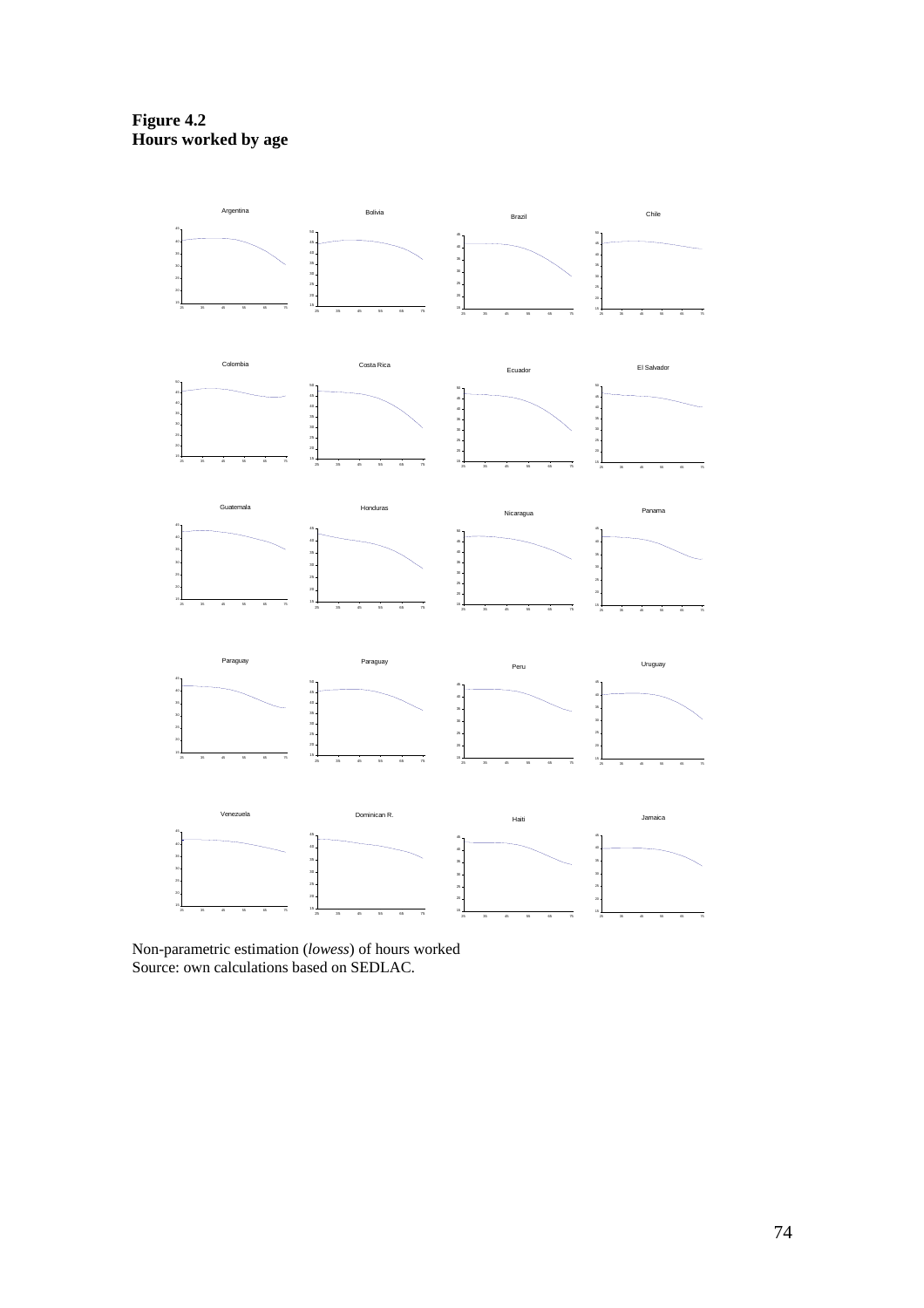**Figure 4.3 Housing by age groups** 



Source: own calculations based on SEDLAC

## **Figure 4.4 Literacy gap and poverty**



Source: own calculations based on SEDLAC.

# **Figure 4.5 Unskilled ratio and poverty**



Source: own calculations based on SEDLAC.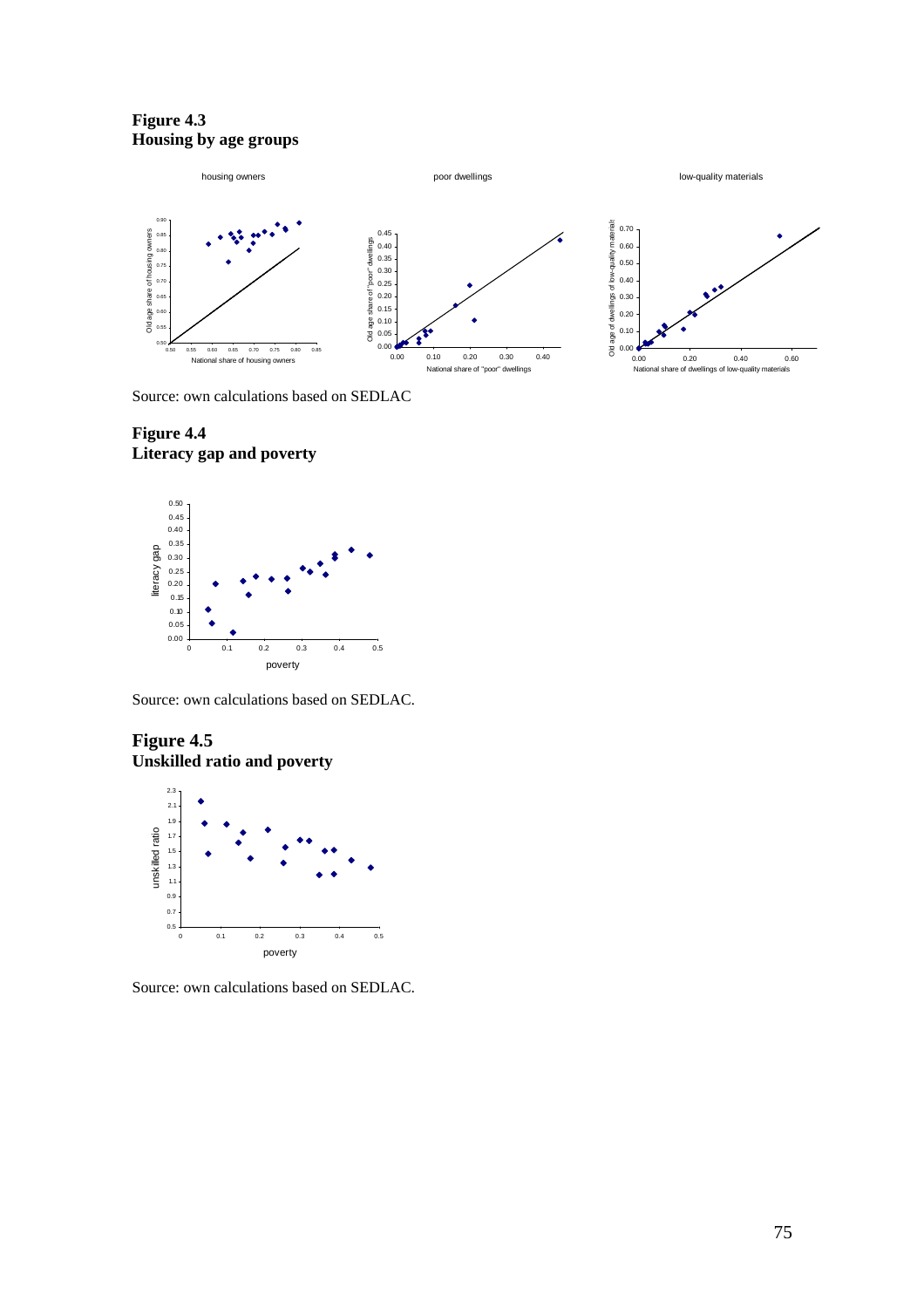**Figure 4.6 Self-perception of health status and age**  Colombia, ECV 2003



Source: own calculations based on Colombia's ECV microdata. Non-parametric estimation (*lowess*) of positive self-perception of health status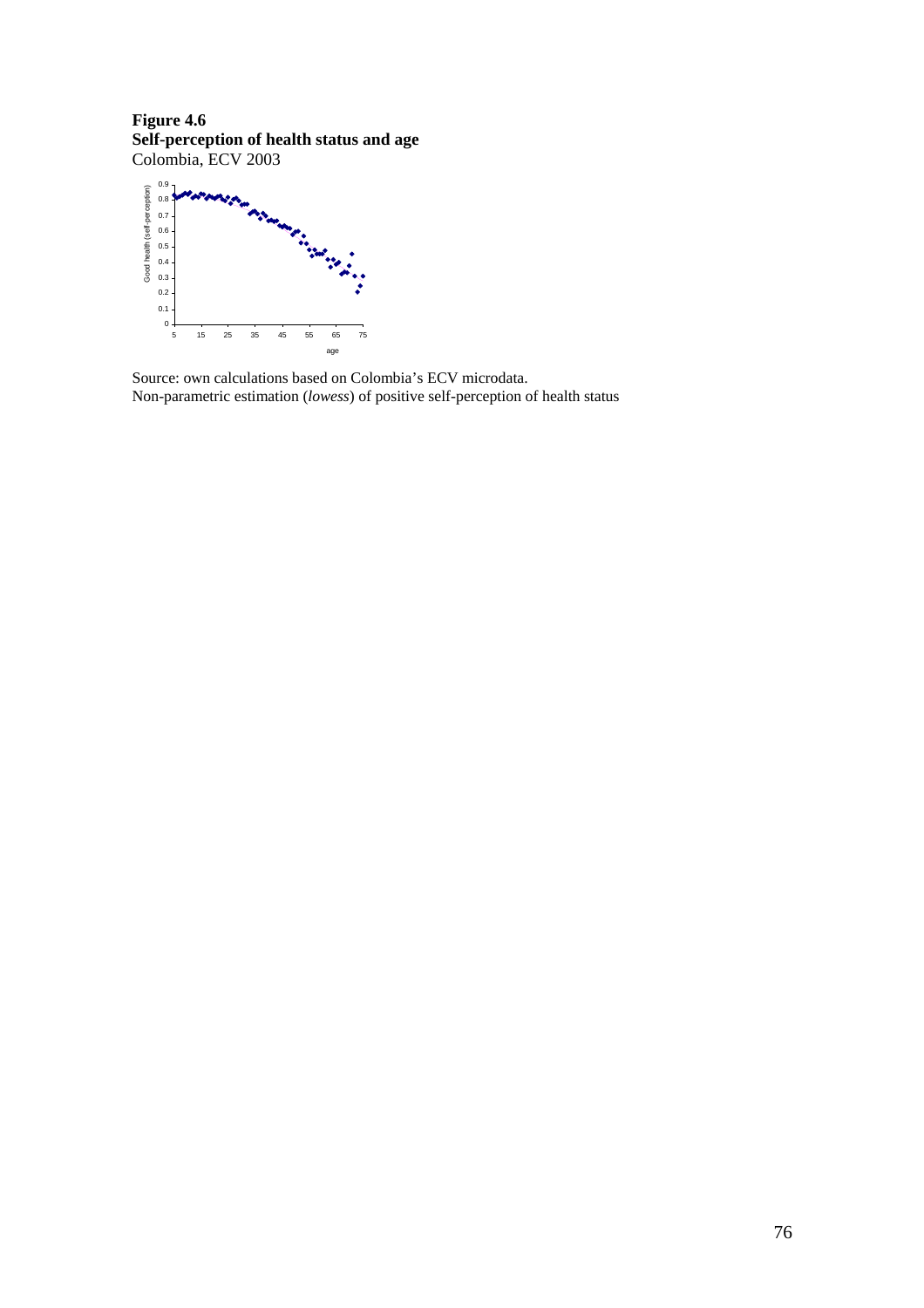**Figure 5.1 Share of people receiving income from pensions**  National



Source: own calculations based on SEDLAC.

# **Figure 5.2 Share of people receiving income from pensions**

Urban areas



Source: own calculations based on SEDLAC.

**Figure 5.3** 

**Share of people receiving income from pensions**  Rural areas



Source: own calculations based on SEDLAC.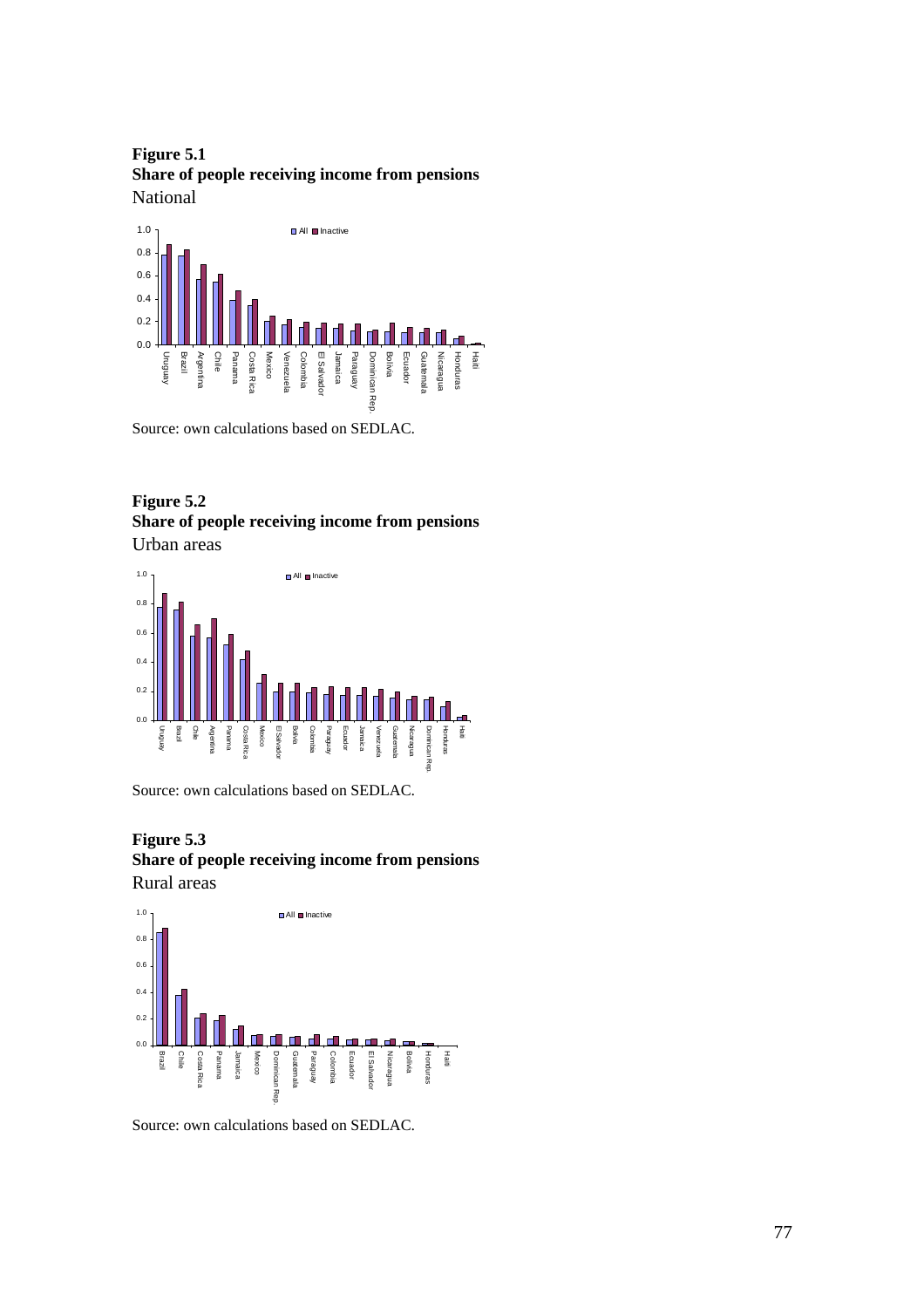**Figure 6.1 Isopoverty curves** 



Source: Author's calculations based on Household Surveys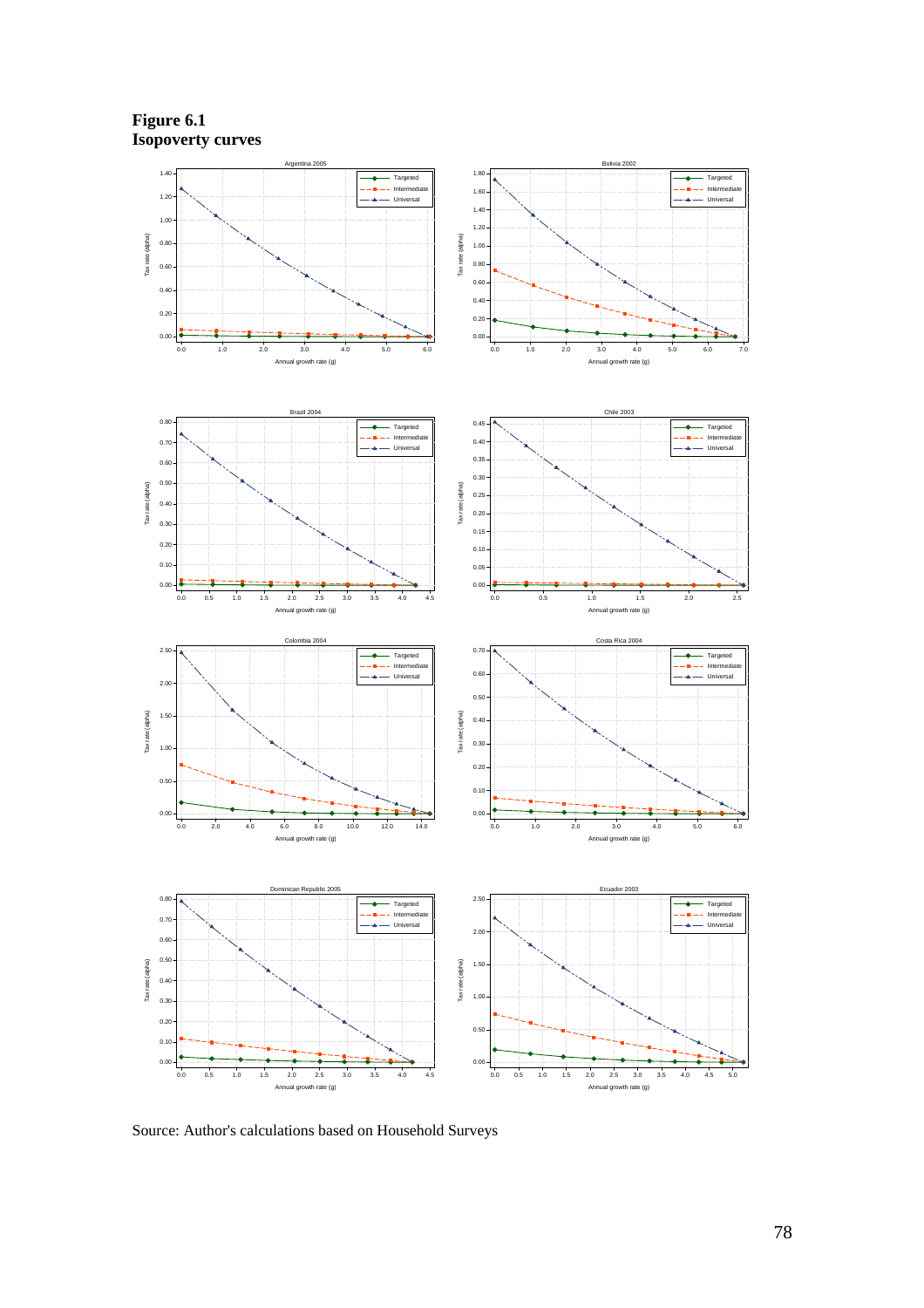**Figure 6.1 Isopoverty curves**  (continue)



Source: Author's calculations based on Household Surveys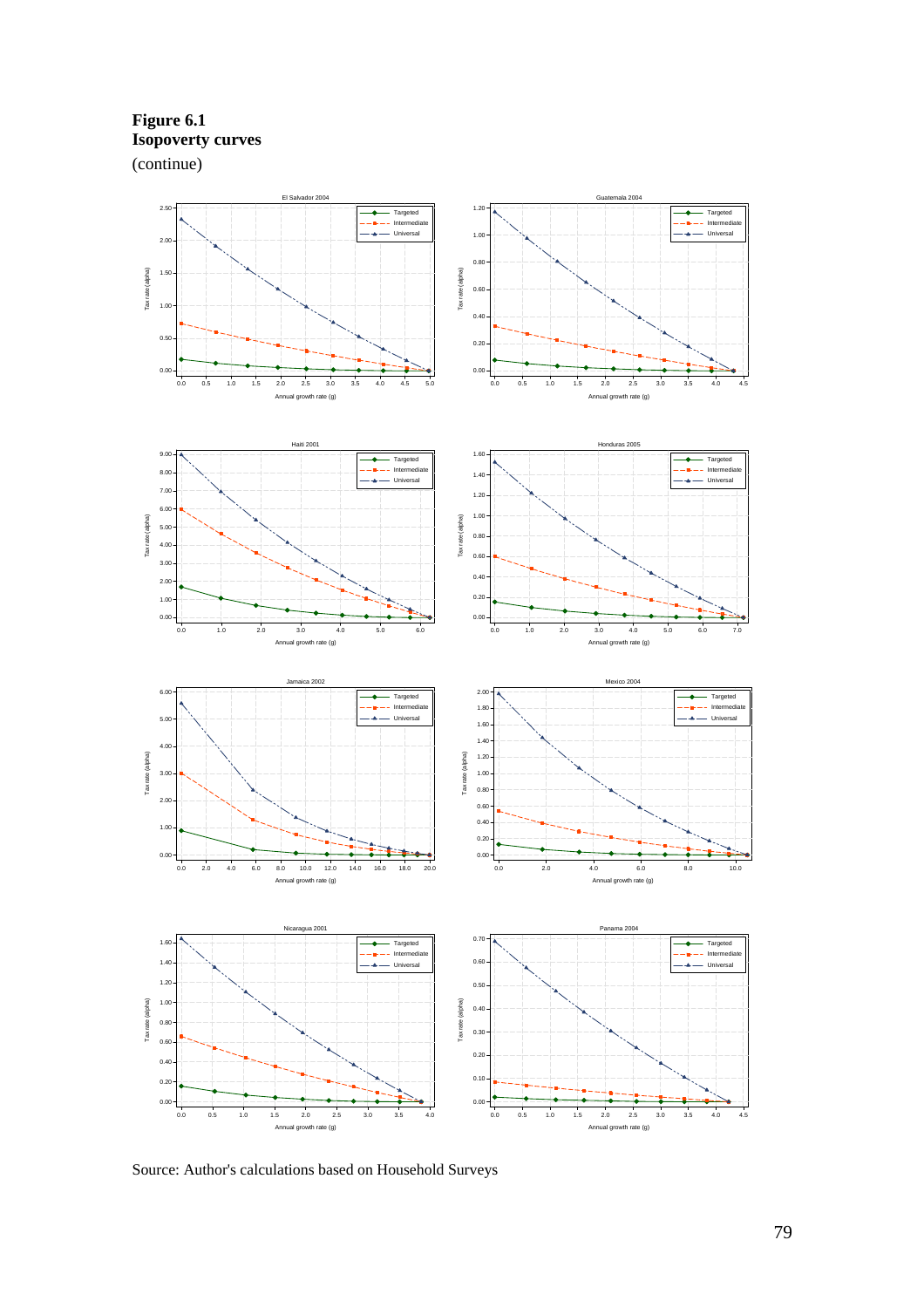**Figure 6.1 Isopoverty curves**  (continue)



Source: Author's calculations based on Household Surveys